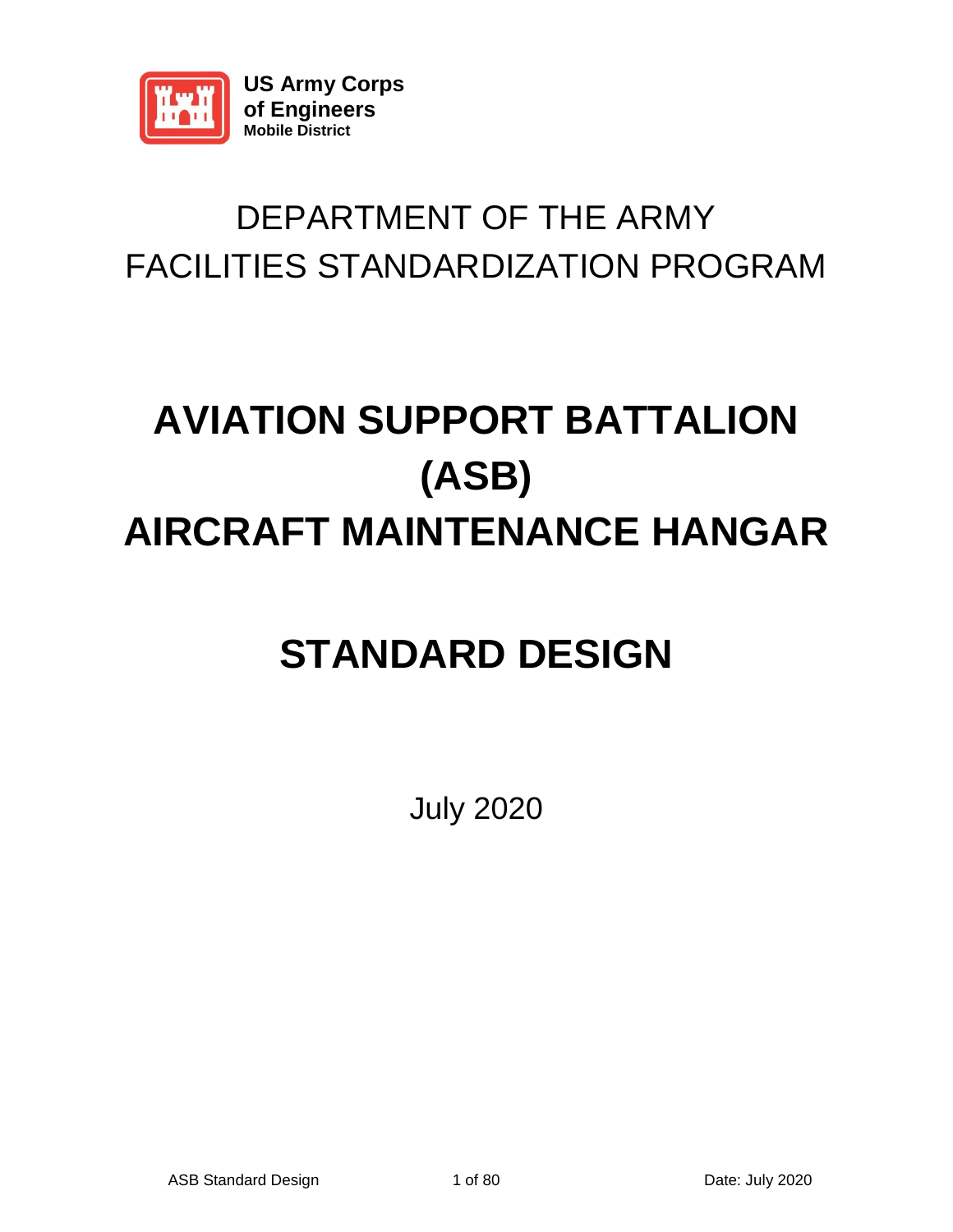#### **AVIATION SUPPORT BATTALION (ASB) AIRCRAFT MAINTENANCE HANGAR STANDARD DEFINITIVE DESIGN**

#### **Record of Changes (changes are indicated by \1\ … /1/**

| Change<br>No. | <b>Date</b> | <b>Summary of Changes</b>                                                                                                                                                     |
|---------------|-------------|-------------------------------------------------------------------------------------------------------------------------------------------------------------------------------|
| 01            | 30 Jul 2020 | Name revision from ULLS-A to LIS throughout the document                                                                                                                      |
|               |             | Name revision to hazardous material storage building throughout the<br>document                                                                                               |
|               |             | Table 2.2 revision to allowable gross area for wash apron and access                                                                                                          |
|               |             | 3.3 F.2 revision to minimum wash apron dimensions                                                                                                                             |
|               |             | 3.6 B.2 a) revision to narrative on crane hook height                                                                                                                         |
|               |             | 3.9 B revision to narrative to include workbenches in the voice data<br>requirements                                                                                          |
|               |             | 3.9 B revision to narratives covering telecom rooms, logistics information<br>systems, and wireless access point                                                              |
|               |             | 3.9 C.2 revision to SIPRNET narrative                                                                                                                                         |
|               |             | 3.9 G revision to Public address (PA) system narrative                                                                                                                        |
|               |             | 3.9 J revision to Cybersecurity narrative                                                                                                                                     |
|               |             | 3.10 C revisions to power distribution narratives                                                                                                                             |
|               |             | Room Data Sheets: miscellaneous revisions covering compressed air,<br>power and telecommunication requirements.                                                               |
|               |             | Room Data Sheet: Aircraft Maintenance Bay - revisions to number of<br>maintenance modules, number of emergency showers, number of<br>cranes, and clarification to hook height |
|               |             | Room Data Sheet: LIS Equipment Room - revision to ceiling type,<br>building equipment, and telecommunication requirements                                                     |
|               |             | Room Data Sheet: Special Tools Room - added service counter material<br>and power requirement                                                                                 |
|               |             | Room Data Sheet: Blade Repair Shop - added exhaust requirement                                                                                                                |
|               |             | Room Data Sheet: ALSE Shop - deleted ALSE locker, customer service<br>counter, and double door to ALSE storage.                                                               |
|               |             | Room Data Sheet: Aircraft Mounted Weapons - added requirement for<br>light fixture protection.                                                                                |
|               |             | Room Data Sheet: Aircraft Parts Supply Office - added service counter<br>material                                                                                             |
|               |             | Room Data Sheet: Contractor Logistics Support - added locker<br>requirement                                                                                                   |
|               |             | Room Data Sheet: Toilet Rooms - clarified fixture count.                                                                                                                      |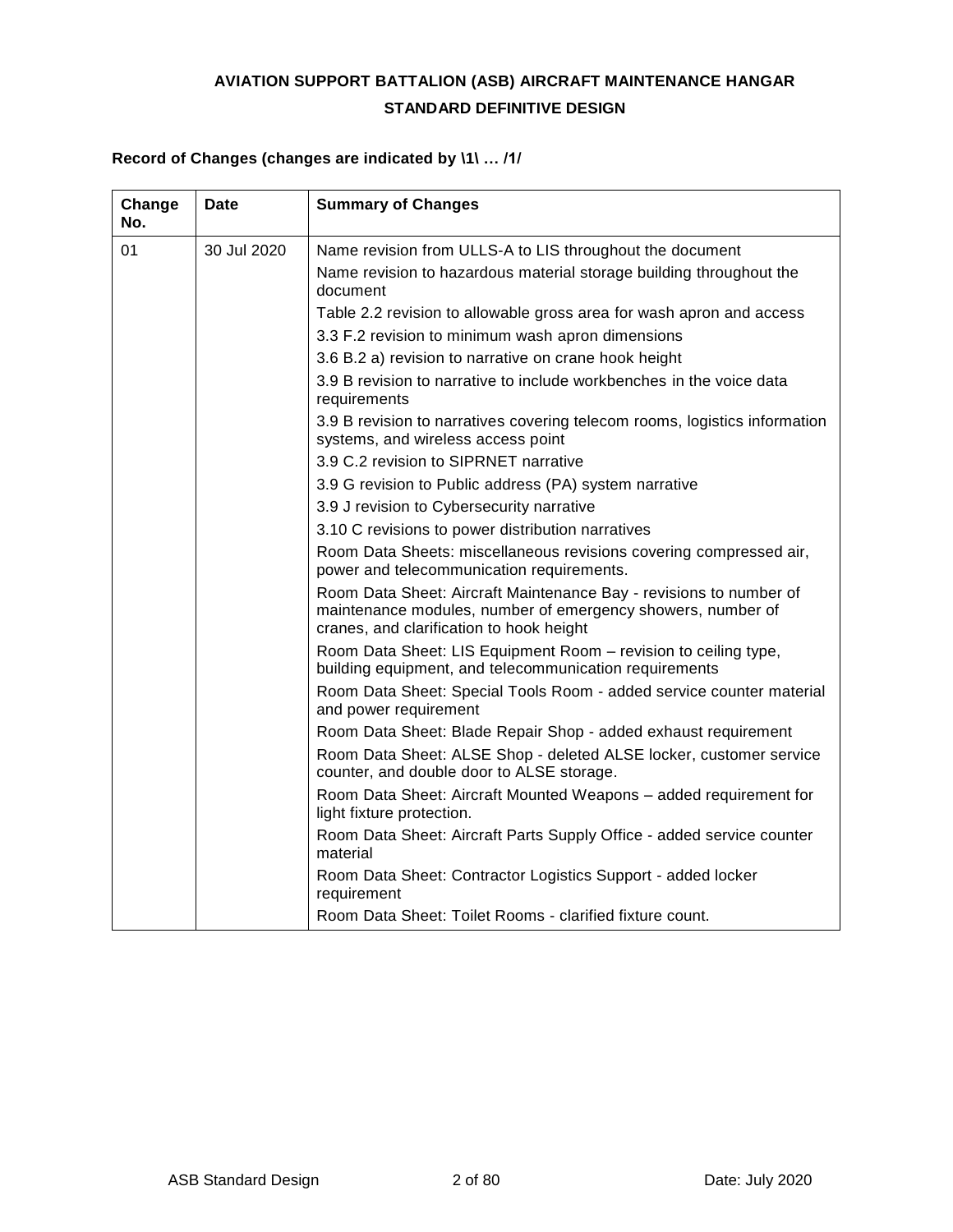#### **TABLE OF CONTENTS**

#### **PART I**

#### **GENERAL DESIGN REQUIREMENTS**

- 1.0 GENERAL AND SPECIFIC CRITERIA
	- A. Standardization
	- B. Space Planning Criteria
	- C. Applicability
	- D. Sustainability
	- E. Renovations

#### 2.0 CAB ORGANIZATION

- A. Attack Reconnaissance Battalion (ARB)
- B. Attack Reconnaissance Squadron (ARS)
- C. Assault Helicopter Battalion (AHB)
- D. Aviation Support Battalion (ASB) Hangar Occupancy

#### 3.0 LEVEL OF MAINTENANCE

- A. Field Maintenance (FM)
- B. Sustainment Maintenance (SM)

#### 4.0 ASB HANGAR FUNCTIONAL AREAS

- A. Aircraft Maintenance Bay
- B. Maintenance Administration and Operations
- C. Maintenance Support
- D. Allied/Special Shops
- E. Maintenance Storage
- F. Secure Storage
- G. Facility Support Spaces
- H. Site Storage Elements

#### 5.0 SITE FUNCTIONAL AREAS

- A. ASB Hangar Complex Site Location
- B. Vehicle Parking
- 6.0 REFERENCES (Part I)

#### **PART II**

#### **STATEMENT OF WORK**

- 1.0 PROJECT OBJECTIVES
- 2.0 SCOPE
	- A . AVIATION SUPPORT (ASB) Aircraft Maintenance Hangar
	- B. Site
	- C. Government-Furnished Government-Installed Equipment (GFGI)
	- D. Furniture Requirements
- 3.0 AVIATION SUPPORT BATTALION (ASB) AIRCRAFT MAINTENANCE HANGAR
- 3.1 GENERAL REQUIREMENTS
	- A. Facility Description
	- B. Facility Relationships
	- C. Accessibility Requirements
	- D. Building Area
	- E. Adapt Build Model: Not Used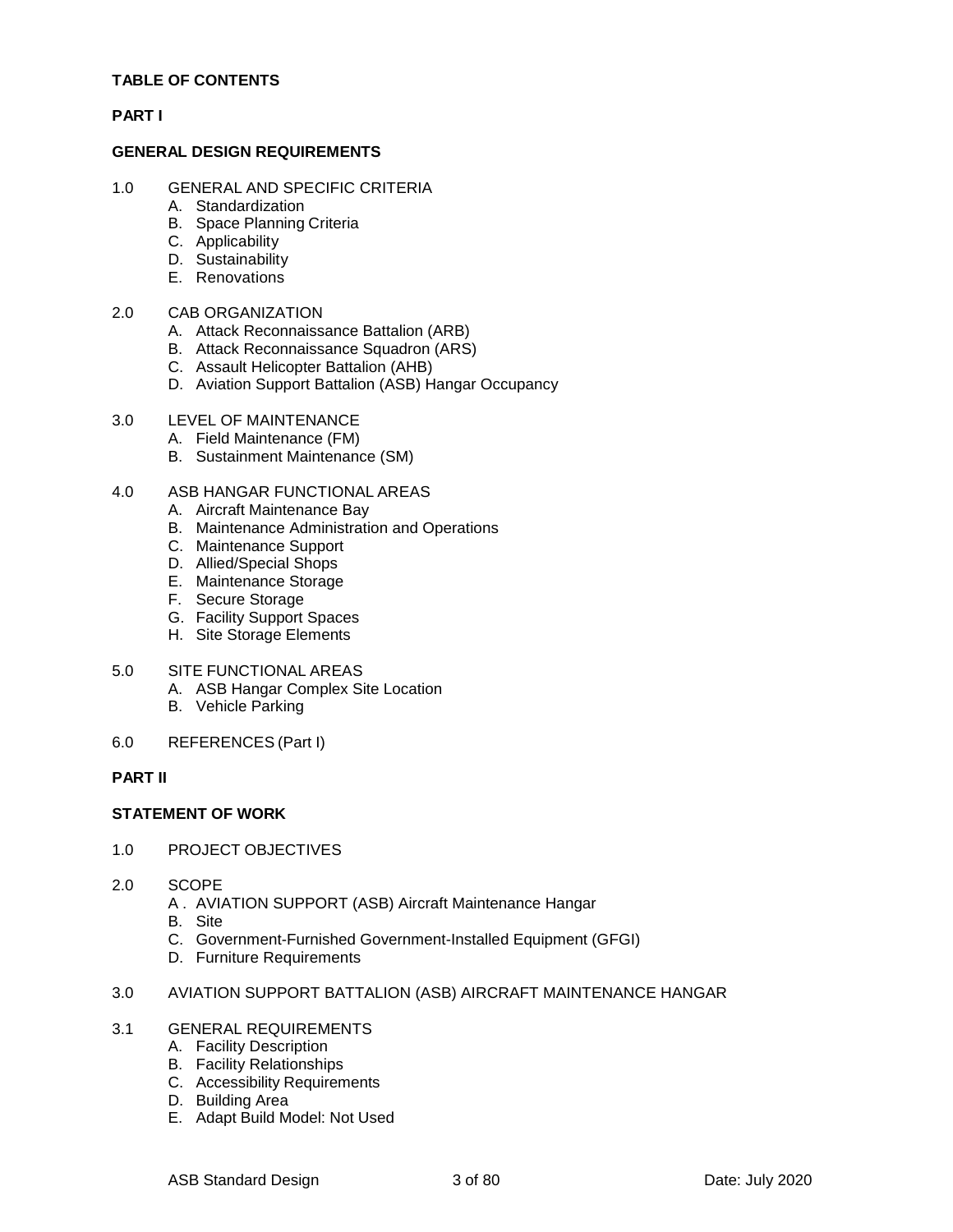#### 3.2 FUNCTIONAL AND OPERATIONAL REQUIREMENTS

- A. General
- B. Primary Spaces
- C. Aircraft Maintenance Bay Module
- D. Admin/Shop Core Module
- E. Site Storage Buildings/Tanks/Aircraft Wash Apron
- F. Space Criteria for ASB Maintenance Hangar

#### 3.3 SITE FUNCTIONAL REQUIREMENTS

- A. General
- B. Parking
- C. Access Drives and Lanes
- D. Shipping & Receiving
- E. Hardstand
- F. Airfield Pavements
- G. Special Setbacks & Perimeter Controls

#### 3.4 SITE AND LANDSCAPE REQUIREMENTS

- A. Site Structures
- B. Site Utilities
- C. Landscaping/Hardscaping
- D. Site Specialties and Furnishings

#### 3.5 ARCHITECTURAL REQUIREMENTS

- A. General
- B. Walls
- C. Roof Systems
- D. Openings
- E. Exterior Specialties
- F. Elevator/Conveying Systems
- G. Vault Requirements
- H. Acoustical Requirements

#### 3.5.1 FINISHES AND INTERIOR SPECIALTIES

- A. General
- B. Finishes
- C. Interior Specialties

#### 3.6 STRUCTURAL REQUIREMENTS

- A. General
- B. Design Loads
- C. Foundations
- D. Superstructure
- E. AT/FP Requirements
- F. Aircraft Maintenance Bay Doors
- F. Design and Construction Documentation
- G. Modifications to Existing Structures Not Used
- H. Modular or Pre-Engineered Buildings

#### 3.7 THERMAL PERFORMANCE

#### 3.8 PLUMBING REQUIREMENTS

- A. General
- B. Domestic Hot Water System
- C. Drains
- D. Plumbing Fixtures
- E. Emergency Showers and Eyewashes
- F. Compressed Air
- 3.9 HEATING, VENTILATION, AND AIR CONDITIONING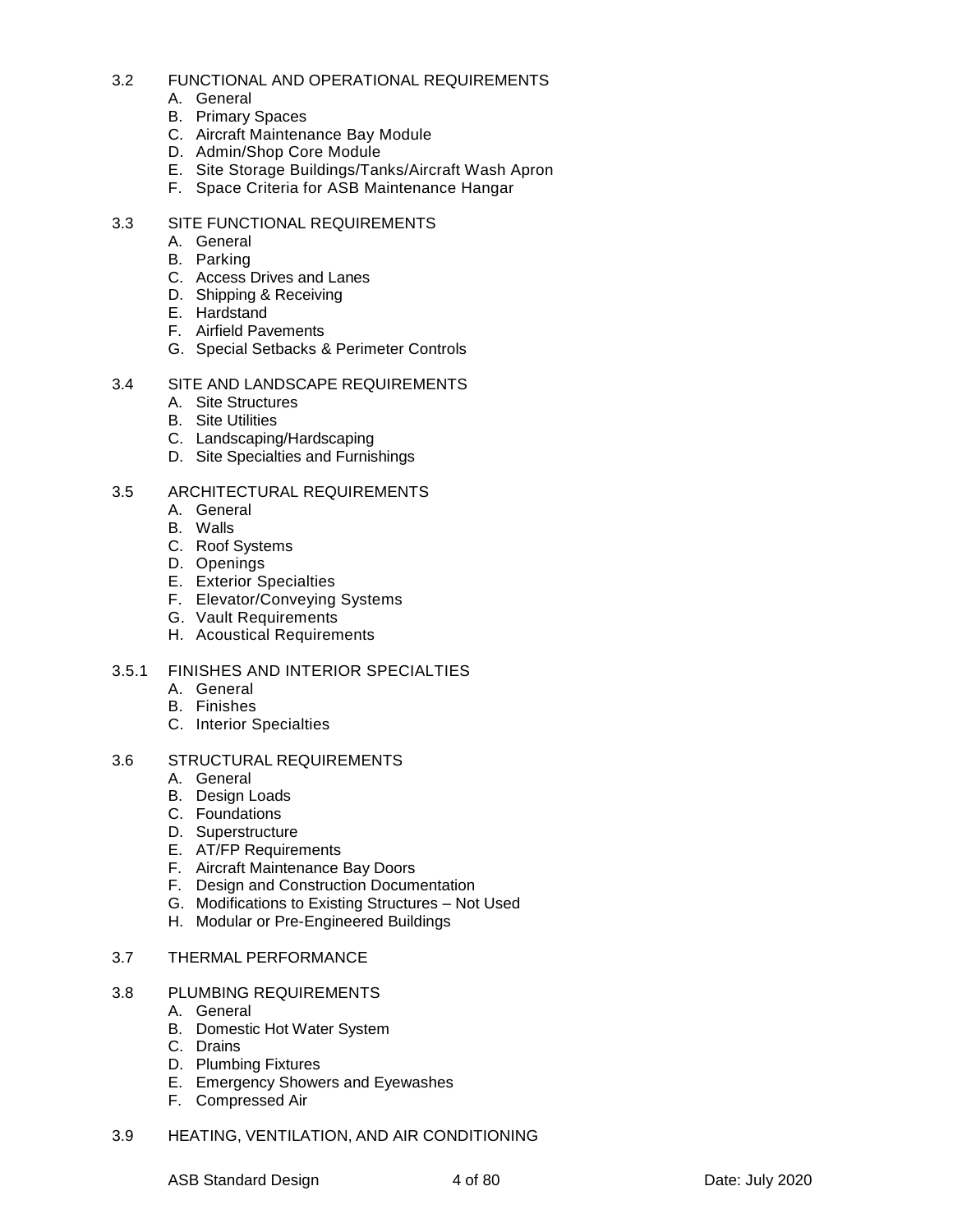- A. General
- B. Design
- C. Hangar Floor Areas
- D. Administrative Areas
- E. Shop Areas
- F. Building Exhaust and Hangar Ventilation/Exhaust Systems
- G. Design Conditions

#### 3.10 COMMUNICATION AND SECURITY SYSTEMS

- A. General
- B. Telecommunication Systems
- C. Secured Communications
- D. Electronic Security Systems (ESS)
- E. Audio/Visual Systems & Infrastructure
- F. Cable Television
- G. Public Address (PA) Systems
- H. Fire Alarm & Detection
- I. Mass Notification Systems
- J. Cybersecurity
- 3.11 ELECTRICAL REQUIREMENTS
	- A. General
	- B. Hazardous Locations and Classification
	- C. Power Distribution
	- D. Lighting
	- E. Lightning Protection
	- F. Grounding
	- G. Cathodic Protection
- 3.12 ENERGY CONSERVATION REQUIREMENTS
- 3.13 FIRE PROTECTION
- 3.14 SUSTAINABLE DESIGN NOT USED
- 3.15 ENVIRONMENTAL NOT USED
- 3.16 PERMITS NOT USED
- 3.17 DEMOLITION NOT USED
- 3.18 ADDITIONAL FACILITIES NOT USED
- 3.19 FURNITURE AND EQUIPMENT REQUIREMENTS
- 3.19.1 FURNITURE AND FIXTURES
	- A. General Conditions
	- B. Workstations
	- C. Workbenches/Worktables
	- D. Tables
	- E. Chairs
	- F. File Storage Units
	- G. Storage Cabinets, Shelving and Lockers
	- H. Miscellaneous Furnishings
	- I. IT Equipment
	- J. Appliances
	- k. Furniture and Equipment Plans
- 3.19.2 MATERIAL HANDLING/ CONVEYING EQUIPMENT
	- A. Overhead Cranes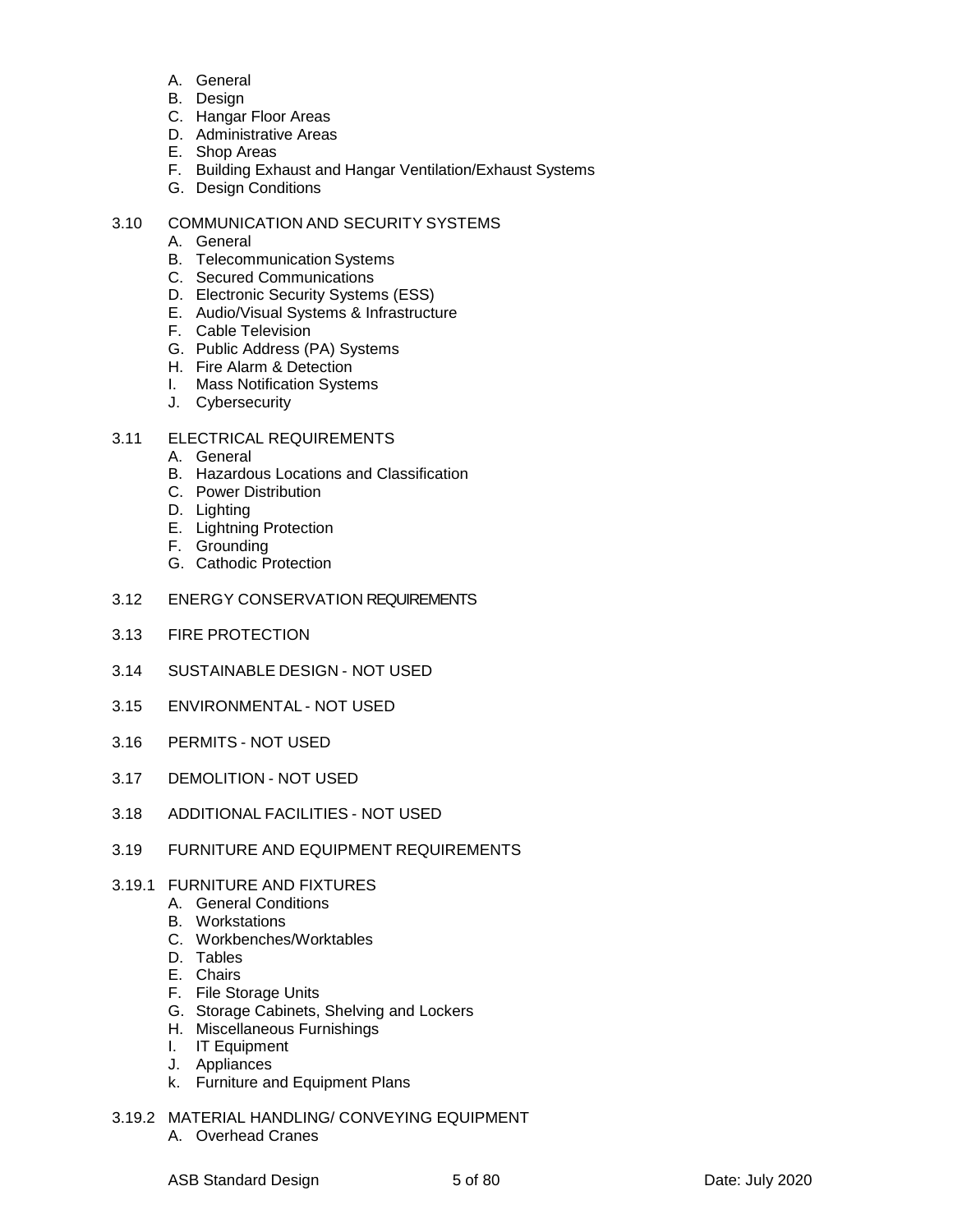#### 3.20 ROOM DATA SHEETS

- A. Room Data Sheet Group 1 Aircraft Maintenance Bay
- B. Room Data Sheet Group 2 Maintenance Administration and Operations
- C. Room Data Sheet Group 3 Maintenance Support
- D. Room Data Sheet Group 4 Allied Shops
- E. Room Data Sheet Group 5 Aviation Life Support Equipment
- F. Room Data Sheet Group 6 Secured Storage
- G. Room Data Sheet Group 7 Aircraft Parts Supply
- H. Room Data Sheet Group 8 Contractor Logistics Support (CLS)
- I. Room Data Sheet Group 14 Conference/Training Areas
- J. Room Data Sheet Group 15 Common Areas
- 3.21 FACILITY SPECIFIC REFERENCES (PART II)

Attachment A: NOTIONAL FLOOR AND FURNITURE/EQUIPMENT PLANS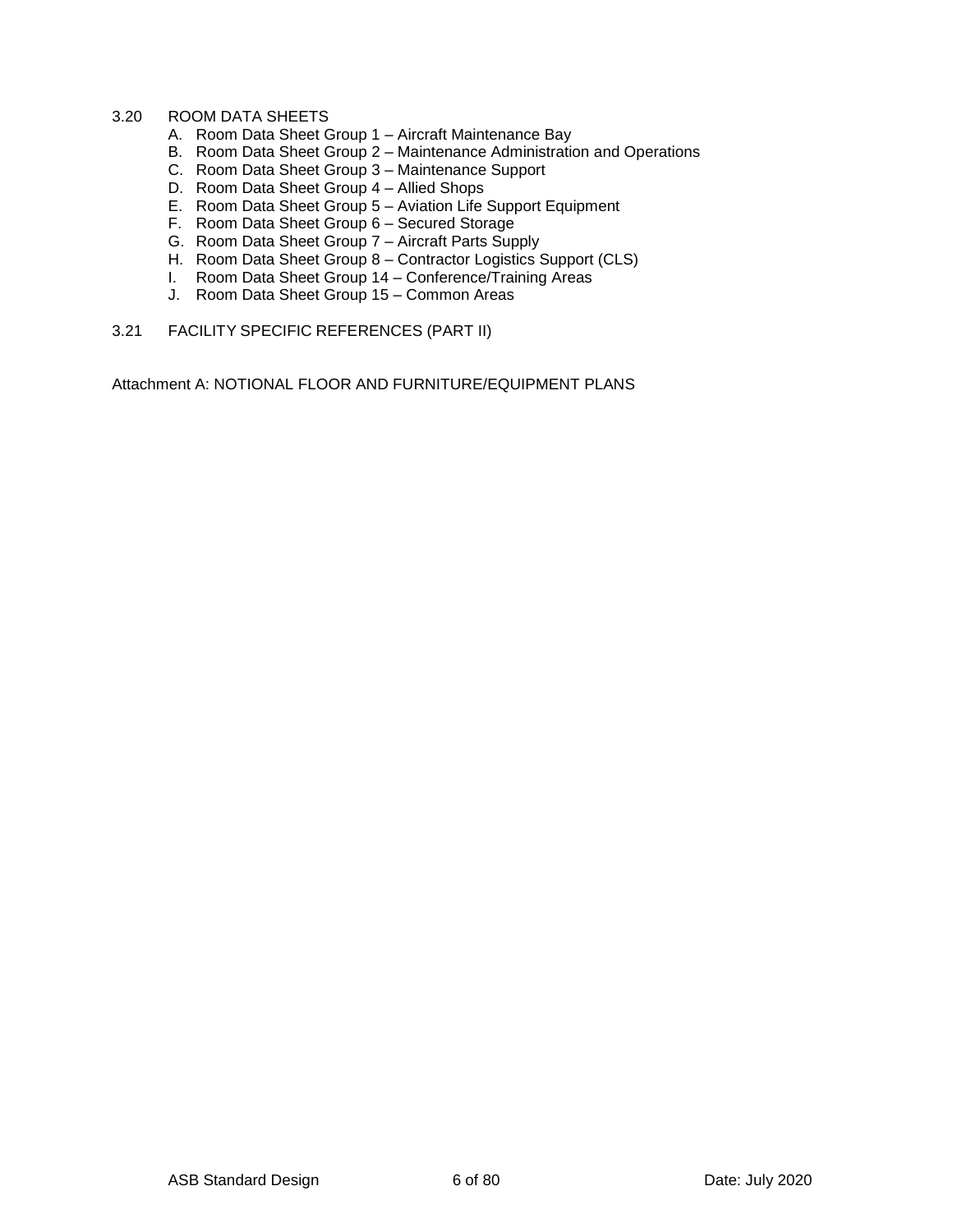# PART I GENERAL DESIGN REQUIREMENTS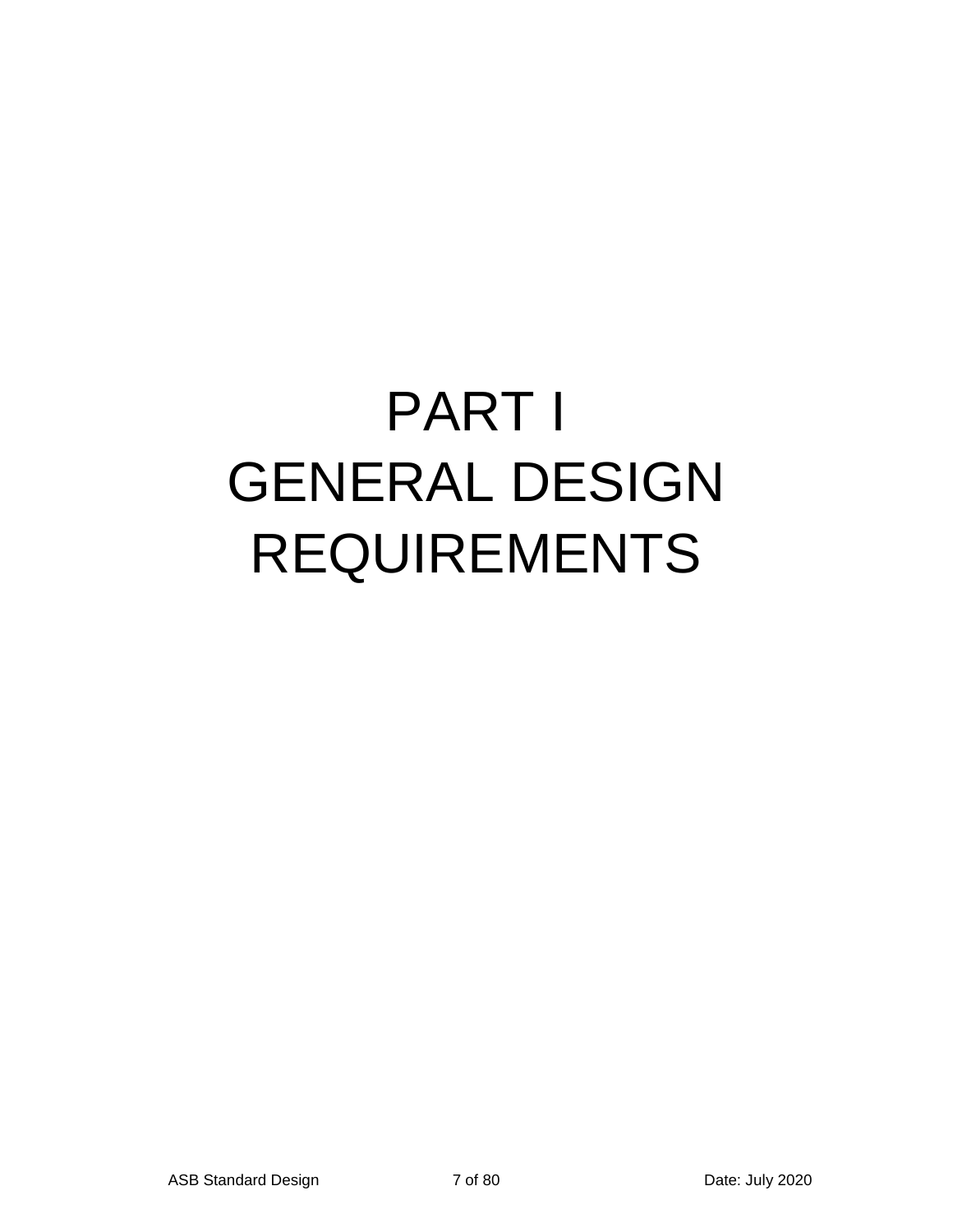#### **AVIATION SUPPORT BATTALION (ASB) AIRCRAFT MAINTENANCE HANGAR**

#### **GENERAL DESIGN REQUIREMENTS**

#### **1.0 GENERAL AND SPECIFIC CRITERIA**

The criteria in this document are applicable to the programming and design of an Aircraft Maintenance Hangar Complex for an Aviation Support Battalion (ASB) within a Combat Aviation Brigade (CAB). The ASB Standard Design Aircraft Maintenance Hangar Complex provides functional areas which allow the hangar to be occupied by an ASB in support of the CAB.

- A. STANDARDIZATION. The Center of Standardization (COS) for Aviation Support Battalion (ASB) Aircraft Maintenance Hangars is the U.S. Army Engineer District, Mobile (CESAM). In accordance with ER 1110-3-113, the COS (CESAM) maintains lessons-learned and CADD files of completed designs and should be consulted when starting a project.
- B. SPACE PLANNING CRITERIA. The maximum gross areas for an ASB Maintenance Hangar Complex, including utility spaces for communication, electrical and mechanical equipment, are listed in Table 1. For a TOE unit which is not classified as a standard ASB, select the nonstandard option in Part II Statement of Work, Para. 2.1 SCOPE, and coordinate with the Center of Standardization in regards to a conceptual layout for the intended using activity.

The maximum allowable gross area permitted for the Standard Design ASB Maintenance Hangar is provided in Table 1. A reduced overall gross area is permissible if all net program requirements and adjacencies are satisfied per the standard layout provided herein, but in no case may the maximum allowable gross area be exceeded.

#### **Table 1: Maximum Allowable Gross Areas**

| <b>FCC</b> | <b>Description</b>              | UM | <b>Maximum Allowable Gross Area</b> |
|------------|---------------------------------|----|-------------------------------------|
| 121110     | ASB Aircraft Maintenance Hangar | ੨⊏ | 157.500                             |

- APPLICABILITY. This standard design is applicable to Facility Category Codes (FCC) 211-10, 211-13, 211-14, 211-16, 211-17, 211-20, and 113-70 as defined by DA PAM 415-28 (Reference 3) for new construction. Note that Depot Maintenance Facilities and TDA maintenance organizations (Logistics Readiness Centers-Aviation, LRC-A and Aviation Center Logistics Command, ACLC) are not covered by this criterion.
- D. SUSTAINABILITY. Incorporate sustainable design predicated on criteria and goals established by Department of Army at the time of specific project development.
- RENOVATIONS. Depending on the mission, organization, mode of operation and complexity of renovation, the specific criterion included in this standard design document might or might not be applicable. Coordinate with the Center of Standardization in regard to the programming and design of spaces to be renovated.

#### **2.0 CAB ORGANIZATION.**

The MTOE for the Combat Aviation Brigade (CAB) consists of a Headquarters and Headquarters Company (HHC), Attack Reconnaissance Squadron (ARS), Attack Reconnaissance Battalion (ARB), Assault Helicopter Battalion (AHB), General Support Aviation Battalion (GSAB), and an Aviation Support Battalion (ASB). The CAB is designed to be modular and tailorable and is typically task organized. See FM 3-04 for more information on a CAB's organization.

A. AVIATION SUPPORT BATTALION (ASB) HANGAR OCCUPANCY. Assumed military occupancy includes MTOE military personnel assigned to the Aviation Maintenance Company. The facility shall be designed to permit 24 hour operation.

#### **Table 2: MTOE Aviation Support Battalion (ASB) Hangar Occupancy**

| Jnit                             | Unit Type | <b>Aircraft</b> | <b>Unit Personnel</b> |
|----------------------------------|-----------|-----------------|-----------------------|
| <b>Aviation Support BN (ASB)</b> |           |                 |                       |
|                                  |           |                 |                       |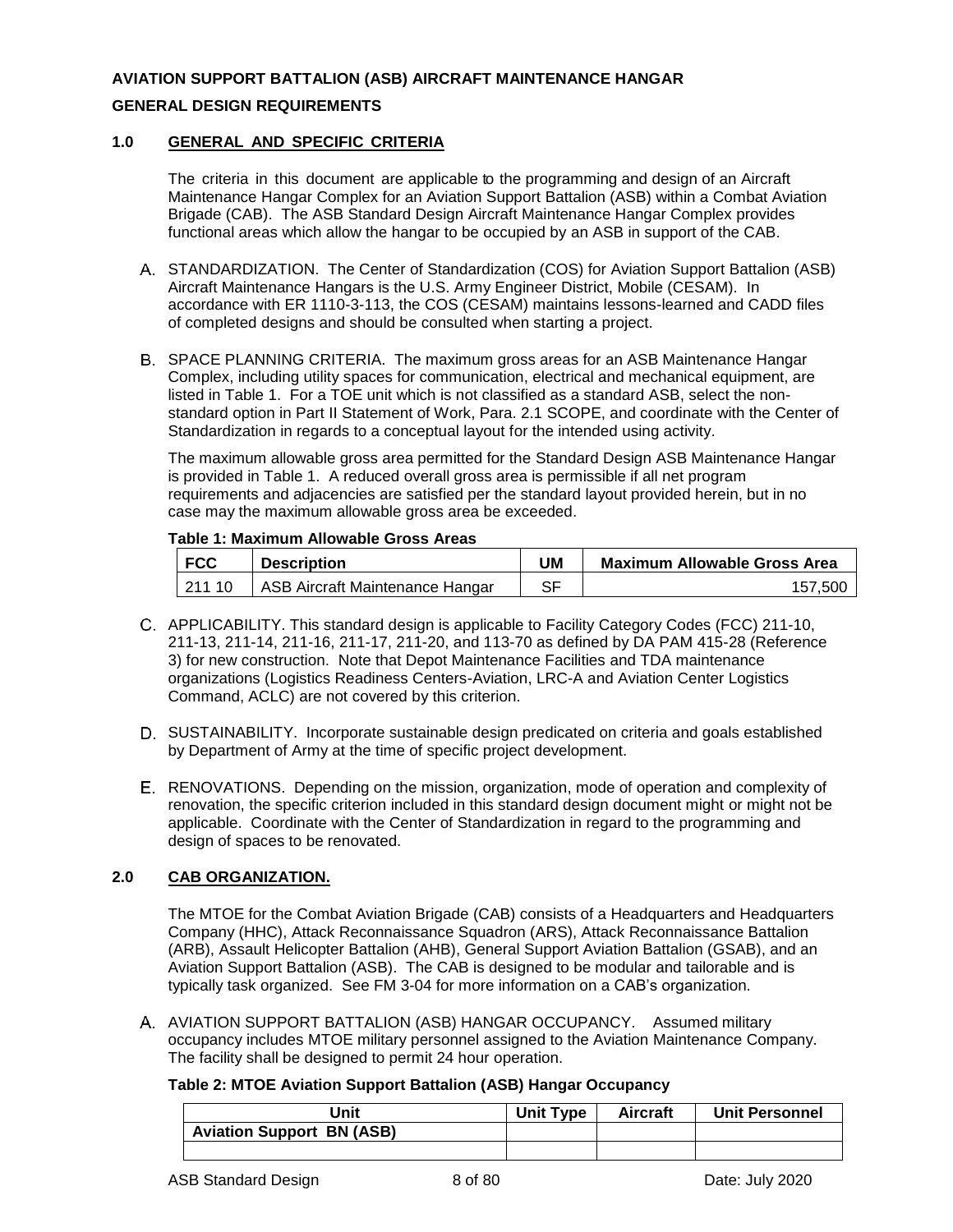| <b>Aviation Support Company</b>  | AVUM | 355           |
|----------------------------------|------|---------------|
| Contractors (assumed)            |      |               |
|                                  |      | Total = $365$ |
| Notes:                           |      |               |
| AVN - Aviation (Flying)          |      |               |
| AVUM - Aviation Unit Maintenance |      |               |

#### **3.0 LEVELS OF MAINTENANCE.**

AR 750-1 and Department of the Army pamphlet (DA PAM) 750-1 outline the concepts, roles, responsibilities, and authority requirements of the Army maintenance program. Field-level and sustainment-level maintenance (two-level maintenance) comes under the Army national maintenance program (NMP). The CAB commander has command and control (C2) authority for field-level maintenance.

- FIELD MAINTENANCE (FM). Field maintenance is performed by CAB personnel assigned to the aviation (maneuver) companies/troops and the aviation maintenance company/aviation maintenance troop (AMC). Flight company personnel perform authorized maintenance procedures within their capability. Aviation field maintenance is characterized by "on-system maintenance", generally replacing components or performing component repair and return to the user.
	- 1. The Aviation Support Company (ASC) assigned to the Aviation Support Battalion (ASB) provides field-level maintenance, up to intermediate-level maintenance, support to the AMC. The ASC primarily performs intermediate-level maintenance support and reinforces unit maintenance support upon request.
- B. SUSTAINMENT MAINTENANCE (SM). Sustainment maintenance is the Army strategic support. At this level, maintenance supports the supply system by economically repairing or overhauling components. Maintenance management concentrates on identifying the needs of the Army supply system and managing programs to meet the supply system demands. Sustainment maintenance support is divided and primarily performed by three separate entities: the original equipment manufacturers (OEMs) and their CFSRs; Army sustainment facilities, located at fixedbases in the continental United States; and by the national maintenance (NM) source of repair (SOR).

#### **4.0 ASB HANGAR FUNCTIONAL AREAS.**

Aircraft maintenance activities are conducted in the aircraft maintenance bay and the allied/special shops. AMC administrative and support spaces shall be centrally located and in close proximity to the maintenance bay for scheduling and supervision of maintenance activities. The room data tables shall be used in conjunction with other requirements herein.

- A. AIRCRAFT MAINTENANCE BAY. The twelve (12) aircraft maintenance modules authorized for the ASB hangar is based on a 10% ratio of aircraft assigned to the CAB. All ASB hangars shall include ten (10) 84' deep x 64' wide aircraft maintenance modules and two (2) 110' deep x 70' wide aircraft maintenance modules. In addition to the maintenance modules, a five (5) foot safety corridor shall be provided around the entire perimeter of the aircraft maintenance bay free of any storage or equipment. The safety corridor shall be continuous and shall provide an unobstructed passage to the required egress door locations. An additional five (5) foot allowance is provided between the safety corridor and the maintenance bay rear and side walls to accommodate structural elements, storage cabinets, life safety equipment, mechanical and electrical equipment.
- MAINTENANCE ADMINISTRATION AND OPERATIONS. AMC administrative and operational spaces are required for scheduling, supervising, quality control, and support of maintenance activities.
- MAINTENANCE SUPPORT. Maintenance Support functional areas include: Repair Section, Special Tools Room, and Maintenance Test Pilot Office(s).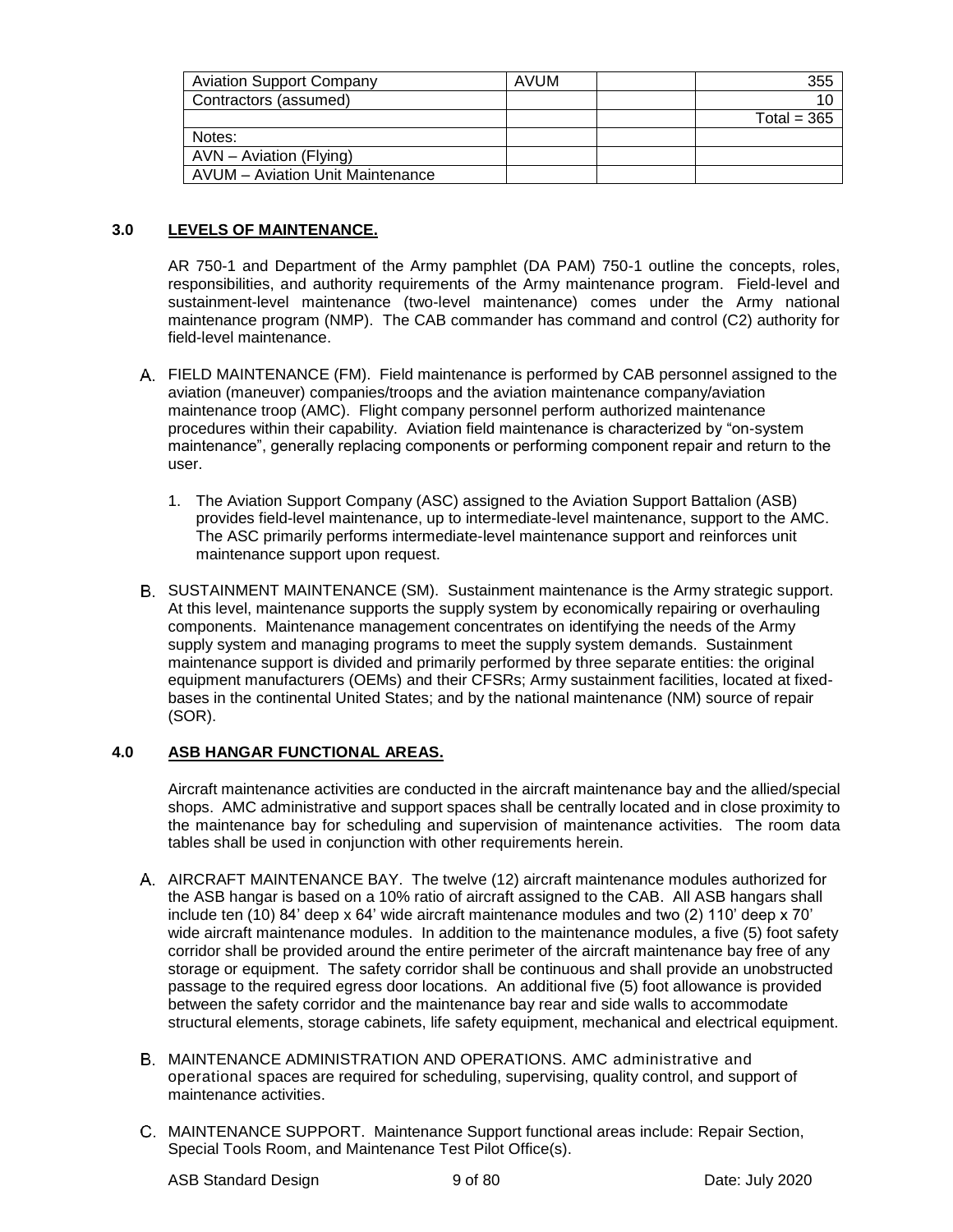- ALLIED/SPECIAL SHOPS. Allied and special shops are required for component repair/replacement where the repair activity cannot be conducted directly on the aircraft in the maintenance bay. Each shop contains specialized equipment for more efficient workflow of repair activities.
- MAINTENANCE STORAGE. Aircraft parts supply and special tools spaces are required to maintain, store, and issue Class IX (air) repair parts, special tools, PLL, bench stock, and shop stock.
- SECURE STORAGE. Secure storage spaces are required for aircraft mounted systems, communication equipment, and personnel weapons.
- FACILITY SUPPORT SPACES (COMMON AREAS). Facility support spaces are required to support the common building activities to include conference/training rooms, break areas, restrooms, and facility storage.

#### **5.0 SITE FUNCTIONAL AREAS.**

- A. ASB HANGAR COMPLEX SITE LOCATION.
	- 1. The hangar complex shall be sited immediately adjacent to the aircraft mass parking apron on Army Airfields (AAF) or Army Heliports (AHP) without penetrating controlled airspace or obstruction clearances.
	- 2. The outer boundary of the hangar complex typically abuts the Rotary Wing Aircraft Parking Apron FCC 113 20, Hover Taxi lanes FCC 112 21, and Taxiways FCC 112 31. This assures safe and efficient transition from the power-on components of an AAF/AHP (primary landing surface (i.e., runway or helipad) and aircraft parking) to non-power ingress/egress to the hangar.
	- 3. The ASB Hangar shall be connected to the mass parking apron by a Hangar Access Apron which extends the full width of the Aircraft Maintenance Bay. The minimum depth of the Access Apron shall provide 125 feet between the edge of the Parking Apron and the ASB Hangar.
	- 4. Provide clear space around the hangar in accordance with UFC 4-211-01.
	- 5. Site selection and real property master planning for all Active Component Hangar Complexes (and Reserve Component complexes when applicable) shall comply with all safety, obstruction, and airspace boundaries as stipulated by Army Regulation 95-2 and implemented by the Transportation Systems Mandatory Center of Expertise (TS MCX) for DCS G-3, HQDA. The major components of a hangar complex and minimum site requirements for any hangar project shall include the primary facility FCC 211 10, Hangar Access Apron FCC 113 40, and Aircraft Wash Apron FCC 113 70. Siting shall comply with UFC 3-260-01 Airfield and Heliport Planning and Design and UFC 4-010-01 DoD Minimum Antiterrorism Standards for Buildings.
	- 6. The ASB maintenance hangar complex shall include standalone HAZMAT Storage Building, POL Storage Building, Ground Support Equipment (GSE) Covered Storage, and Associated Items of Equipment (ASIOE) Covered Storage.
	- 7. Dumpster enclosure area, utility service yard, waste fuel and oil storage building locations and clearances are crucial and shall be incorporated.

#### **B** VEHICLE PARKING.

Other features including POV parking, organizational parking, access drives, emergency vehicle lanes, shall also be incorporated. Since ASB hangar is part of a larger airfield complex, proper AT/FP setbacks and continuity of airfield security shall be taken into consideration.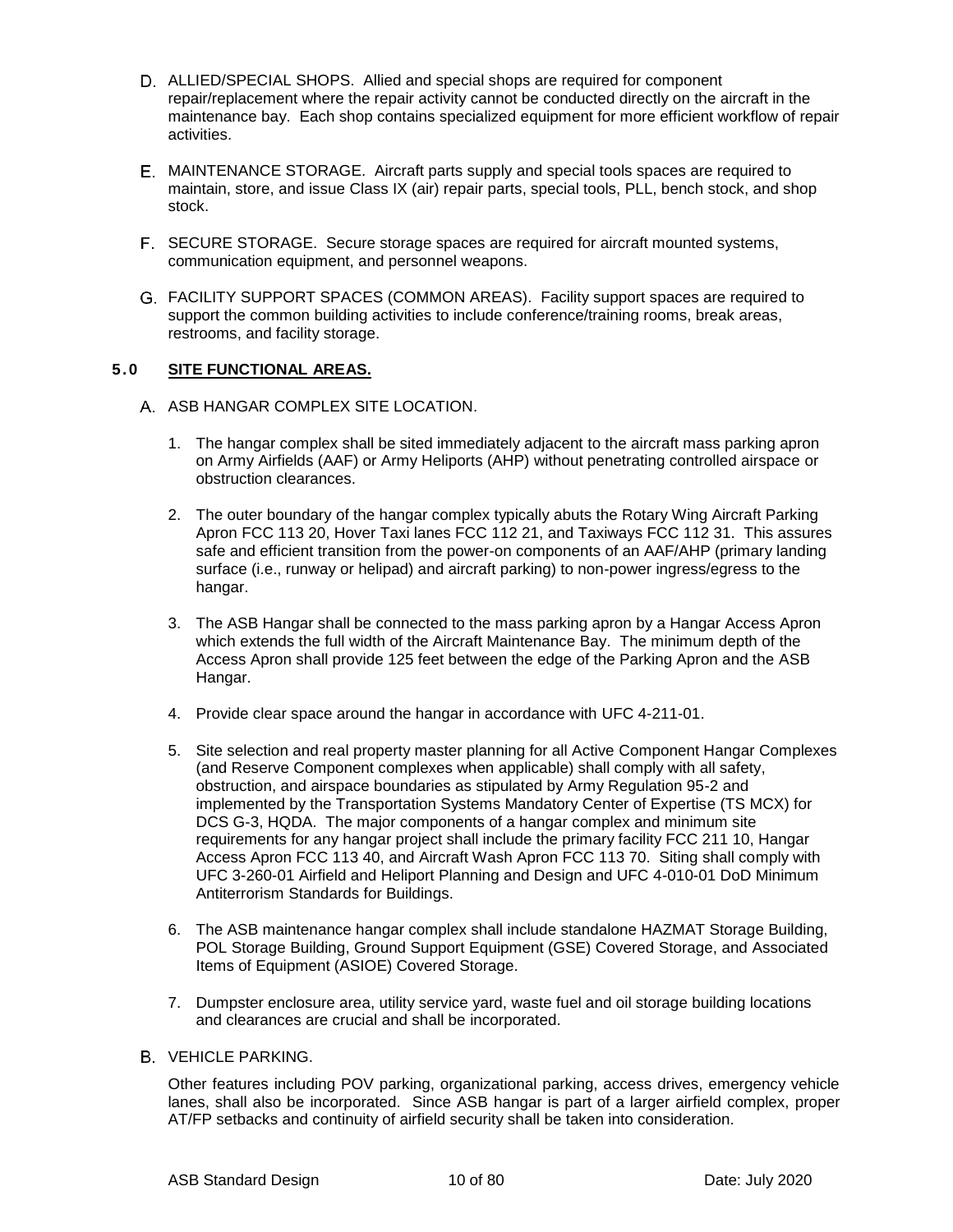#### **6.0 REFERENCES (Part I).**

Department of the Army Pamphlet 415-28, Guide to Army Real Property Category Codes

Army Standard for Aircraft Maintenance Hangar (HGR) Complex, 24 Feb 2014

Army Regulation 95-2, Airspace, Airfields/Heliports, Flight Activities, Air Traffic Control, and Navigational Aids

AR 750-1 Army Materiel Maintenance Policy

ER 1110-3-113, Department of the Army Facilities Standardization Program

FM 3-04.111 Aviation Brigades

UFC 3-260-01, Airfield and Heliport Planning and Design

UFC 4-010-01, DoD Minimum Antiterrorism Standards for Buildings

UFC 4-211-01, Aircraft Maintenance Hangars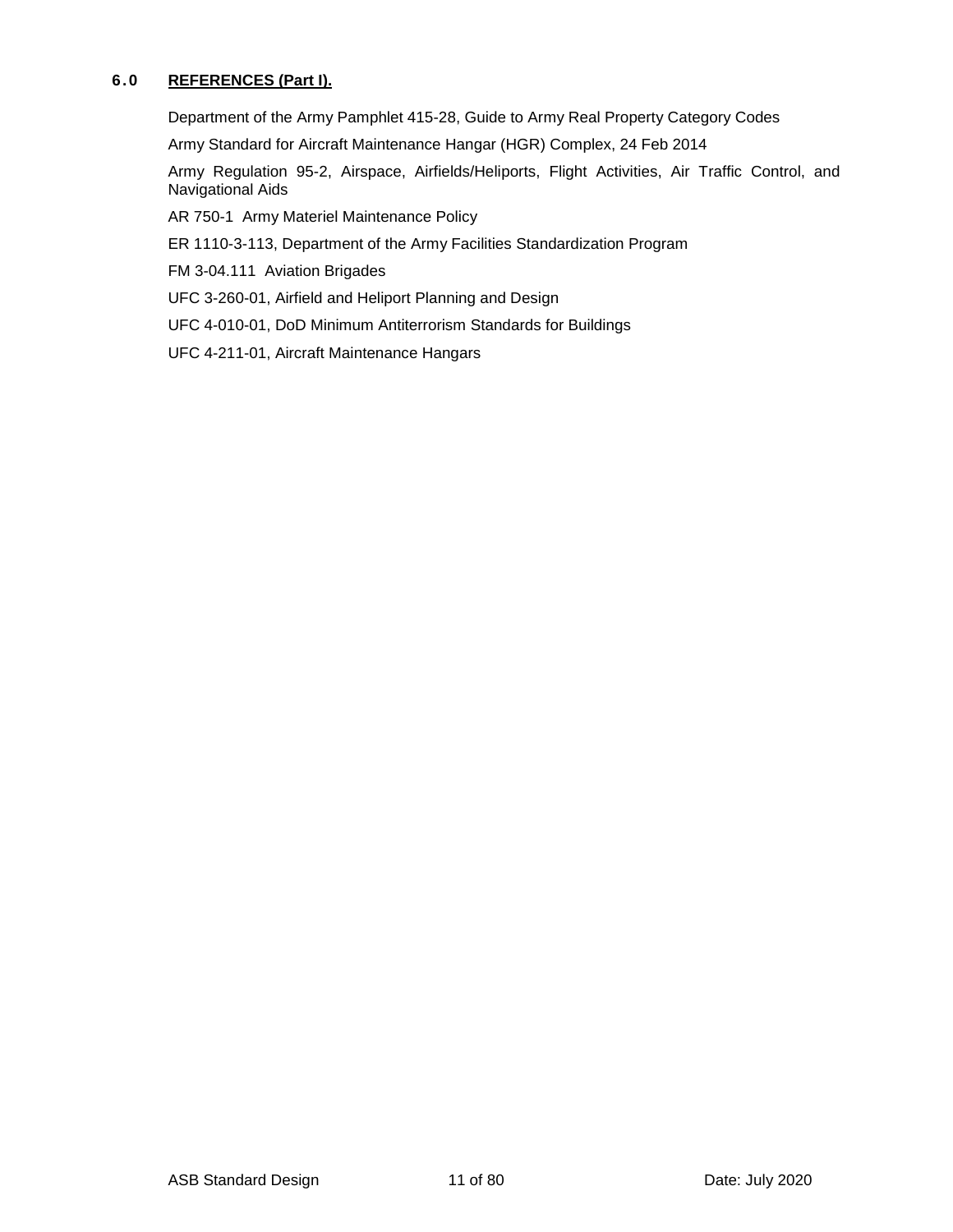## PART II STATEMENT OF WORK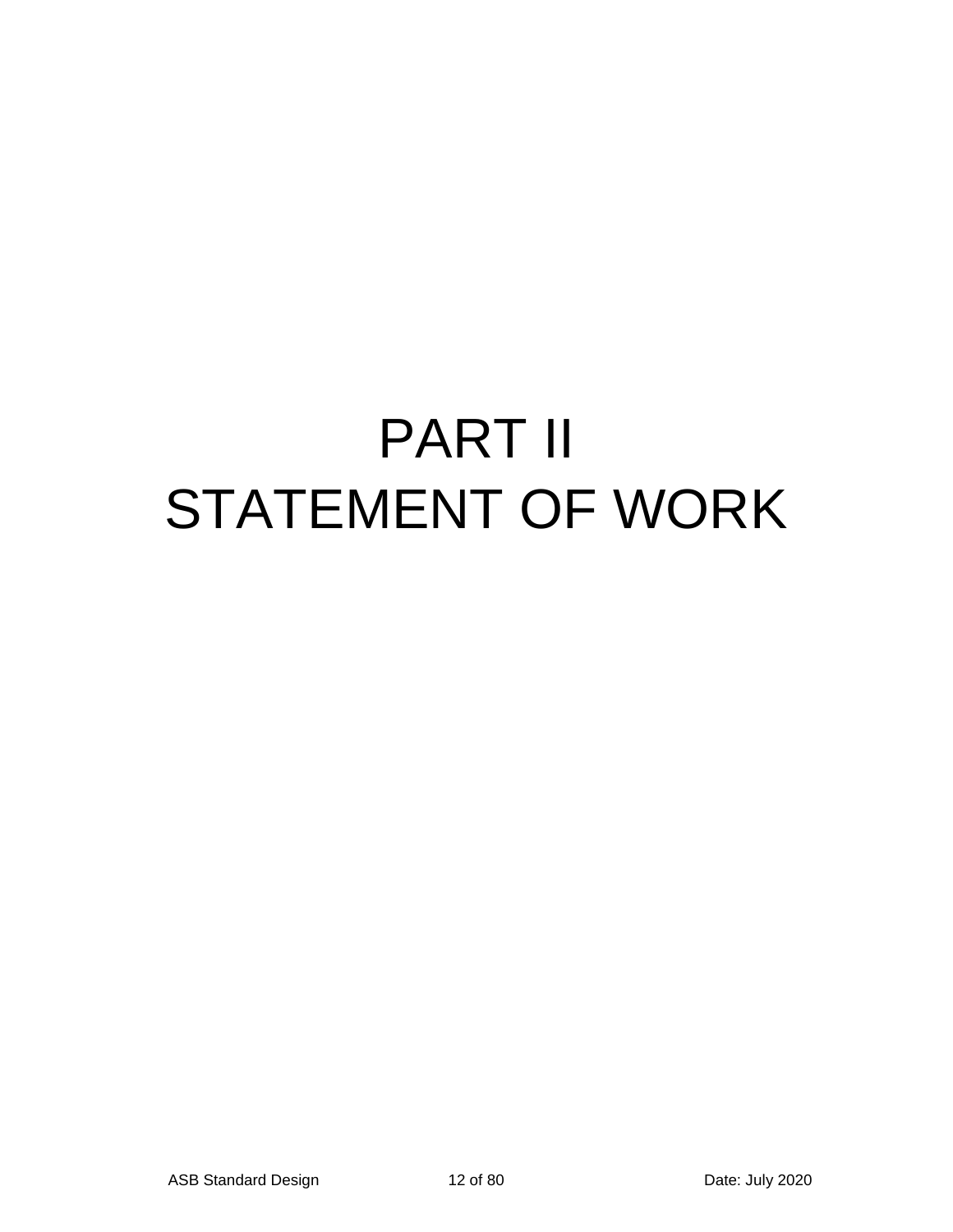#### **1.0 PROJECT OBJECTIVES**

The project objective is to design and construct facilities for the military that are consistent with the design and construction practices used for civilian sector projects that perform similar functions to the military projects. For example, a Company Operations Facility has the similar function as an office/warehouse in the civilian sector; therefore the design and construction practices should be consistent with the design and construction of an office/warehouse building.

#### **Comparison of Military Facilities to Civilian Facility**

| <b>Military Facility</b>              | <b>Civilian Facility</b>    |
|---------------------------------------|-----------------------------|
| ASB Aircraft Maintenance Hangar (HGR) | Aircraft Maintenance Hangar |

It is the Army's objective that these buildings will have a 25-year useful design life before a possible reuse/re-purpose or renovation requirement, to include normal sustainment, restoration, modernization activities and a 50-year building replacement life. Therefore, the design and construction should provide an appropriate level of quality to ensure the continued use of the facility over that time period with the application of reasonable preventive maintenance and repairs that would be industry-acceptable to a major civilian sector project OWNER.

The site infrastructure will have at least a 50-year life expectancy with industry-accepted maintenance and repair cycles.

The government is required by Public Law 102-486, Executive Order 12902, and Federal Regulations 10 CFR 435 to design and construct facilities in an energy-conserving manner while considering life cycle cost over the life of the facilities.

The project site should be developed for efficiency and to convey a sense of unity or connectivity with the adjacent buildings and with the Installation as a whole.

Requirements stated in this contract are minimums. Innovative, creative, and life cycle cost effective solutions, which meet or exceed these requirements are encouraged. Further, the OFFEROR and Designers are encouraged to seek solutions that will expedite construction (panelization, pre-engineered, etc.) and shorten the schedule**. The intent of the Government is to emphasize the placement of funds into functional/operational requirements. Materials and methods should reflect this by choosing the lowest Type of Construction allowed by code for this occupancy/project allowing the funding to be reflected in the quality of interior/exterior finishes and systems selected.**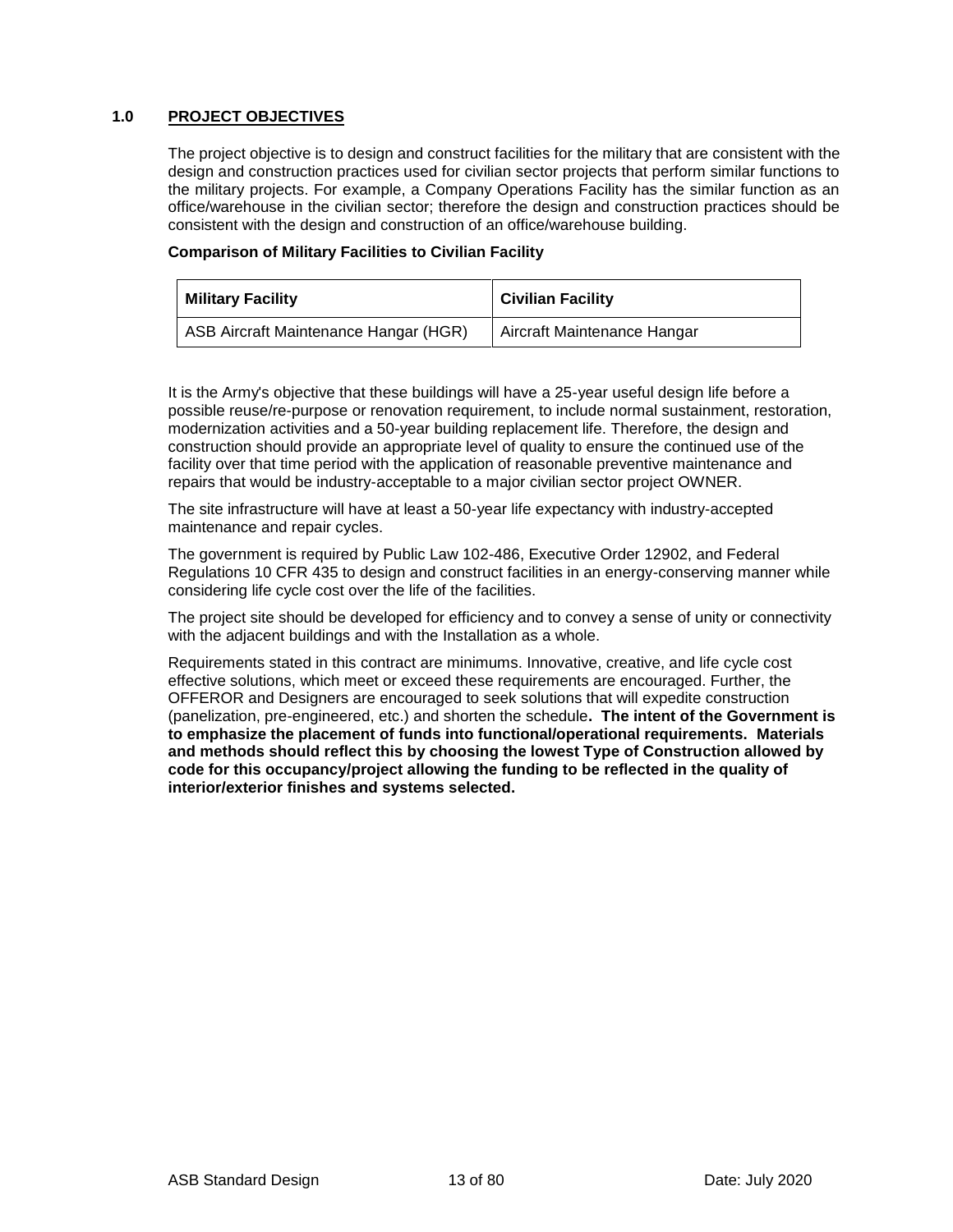#### **2.0 SCOPE**

#### A. AVIATION SUPPORTBATTALION (ASB) AIRCRAFT MAINTENANCE HANGAR

- 1. The ASB Hangar shall be designed and constructed to accommodate rotary-wing aircraft operations and maintenance. This facility type contains spaces for the purpose of maintaining and repairing rotary-wing aircraft, complete with parts and tool storage, administrative operations, aviation operations, and all support equipment and facilities. It is intended for these facilities to be similar to aviation operations and maintenance hangars in the private sector community with the addition of allied shops, storage, and administrative spaces.
- 2. This project is designated as an [Attack Reconnaissance Battalion (ARB)] [Attack Reconnaissance Squadron (ARS)] [Assault Helicopter Battalion (AHB)] Aircraft Maintenance Hangar Complex. This statement of work is based on a hangar facility to accommodate any Attack Reconnaissance or Assault Battalion organization. Table 2.1 shows the number of aircraft and personnel typically assigned to each Aviation Battalion.

| Unit                                    | <b>Unit Type</b> | <b>Aircraft</b> | <b>Unit Personnel</b> |
|-----------------------------------------|------------------|-----------------|-----------------------|
| <b>Aviation Support BN (ASB)</b>        |                  |                 |                       |
|                                         |                  |                 |                       |
| Aviation Maintenance Company, AMC       | <b>AVUM</b>      |                 | 355                   |
| Contractors (assumed)                   |                  |                 | 10                    |
|                                         |                  |                 | Total = $365$         |
| Notes:                                  |                  |                 |                       |
| AVN - Aviation (Flying)                 |                  |                 |                       |
| <b>AVUM</b> – Aviation Unit Maintenance |                  |                 |                       |

#### **Table 2.0 Typical AVIATION SUPPORT Battalion (ASB) Hangar Occupancy**

- 3. The facility shall be designed to permit 24 hours operation.
- 4. Table 2.2 summarizes the maximum allowable gross areas permitted for the typical components of an ASB Maintenance Hangar Complex. A reduced overall gross area is permissible if all net program requirements and adjacencies are met per the standard layout provided herein, but in no case may the maximum allowable gross area be exceeded.

#### **Table 2.2 Maximum Allowable Gross Area**

|              |                                        |           | <b>Maximum Allowable Gross</b> |
|--------------|----------------------------------------|-----------|--------------------------------|
| <b>CATCD</b> | Description                            | UM        | Area                           |
| 211 10       | <b>ASB Aircraft Maintenance Hangar</b> | <b>SF</b> | 157,500                        |
| 21470        | <b>POL Storage Building</b>            | SF        | 200                            |
|              | <b>Hazardous Material Storage</b>      |           |                                |
| 21470        | <b>Building</b>                        | <b>SF</b> | 200                            |
| 14179        | <b>AGSE Covered Storage</b>            | <b>SF</b> | 3,000                          |
| 14179        | <b>ASIOE Covered Storage</b>           | <b>SF</b> | 2,000                          |
| 11370        | Aircraft Wash Apron                    | SY        | \1\1,644/1/                    |

#### **B.** SITE

1. Provide all site design and construction within the ASB Hangar limits of construction necessary to support the new building facilities. Supporting facilities include, but are not limited to, utilities, electric service, exterior and security lighting, fire protection and alarm systems, security fencing and gates, water, gas, sewer, oil water separators, storm drainage and site improvements. Provide accessibility for individuals with disabilities.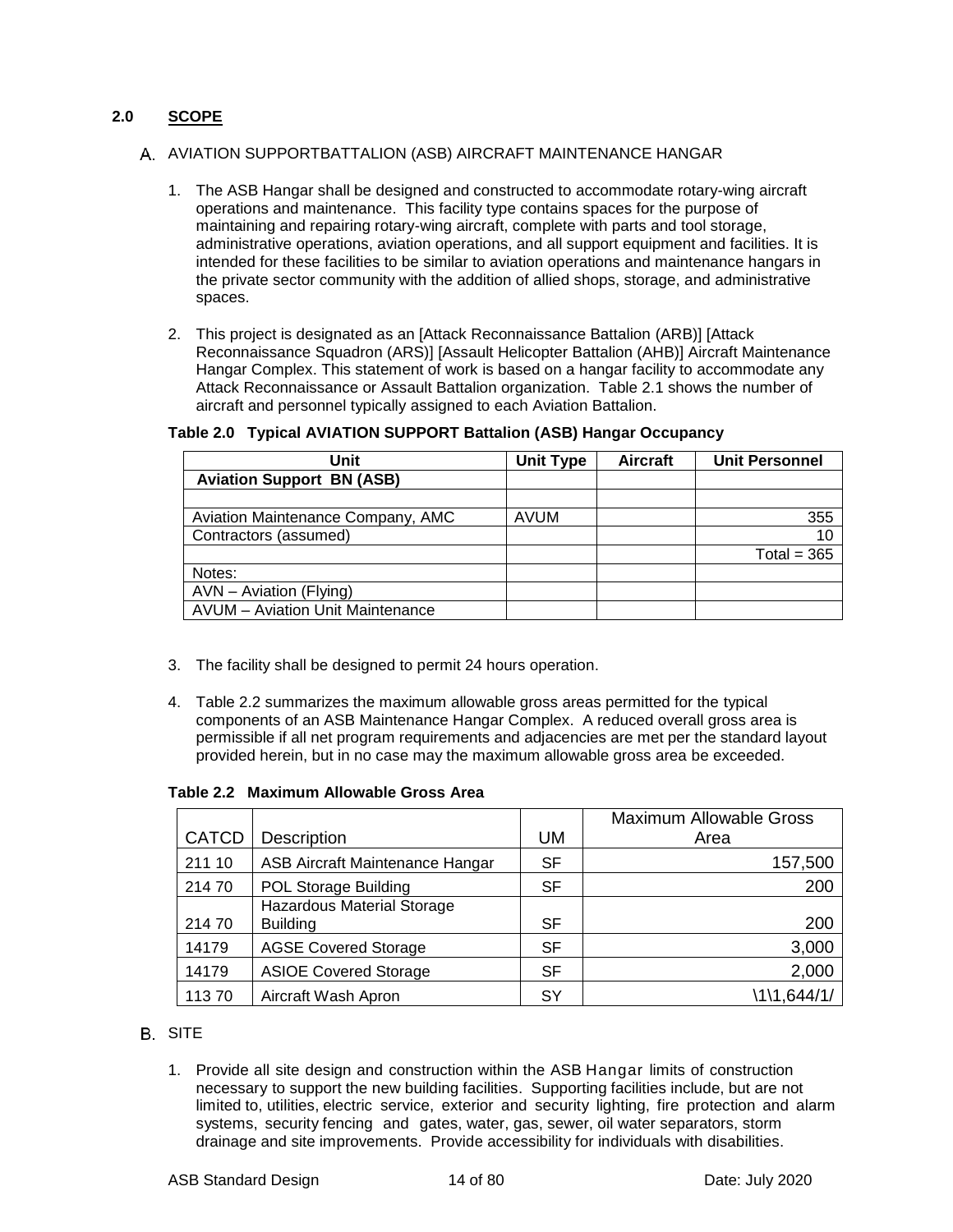Include Antiterrorism/Force Protection measures in the facility design in accordance with applicable criteria.

- 2. The Contractor shall be responsible for maintaining the construction site and haul route. Repair/replace damage to existing sidewalks, pavements, curb and gutter, utilities, and/or landscaping within the construction limit, adjacent to the construction site, and along the Contractor's haul route resulting from the Contractor's construction activities at no additional cost to the Government. Prior to construction activities, Contractor and Contracting Officer's Representative shall perform an existing condition survey. At completion of the Task Order, Contractor and Contracting Officer's Representative shall perform a final condition survey to determine repair/replacement requirements.
- 3. Approximate area available for this hangar complex is shown on the drawings.

#### GOVERNMENT-FURNISHED GOVERNMENT-INSTALLED EQUIPMENT (GFGI)

Coordinate with Government on GFGI item requirements and provide suitable structural support or brackets for projectors, TVs, or other GFGI equipment. Provide all utility connections and space with required clearances for all GFGI items. All computers and related hardware, copiers, faxes, printers, video projectors, and TVs are GFGI.

#### D. FURNITURE REQUIREMENTS

Provide furniture design for all spaces, including any existing furniture and equipment to be re-used in accordance with Paragraph 3.19 Furniture and Equipment Requirements. Furniture procurement is not included in this contract or task order.

#### **3.0 AVIATION SUPPORT BATTALION (ASB) AIRCRAFT MAINTENANCE HANGAR**

#### **3.1 GENERAL REQUIREMENTS**

#### Facility Description

The ASB Standard Design Maintenance Hangar Complex provides functional areas which allow the hangar to be occupied by an Aviation Support Battalion (ASB) within a Combat Aviation Brigade (CAB). The ASB Hangar is one of four types of standard design maintenance hangars which typically are located at an Army air installation supporting a Combat Aviation Brigade (CAB).

The ASB Hangar Complex typically consists of the following facilities: ASB Hangar, Aircraft Ground Support Equipment (AGSE) Covered Storage, Associated Support Items of Equipment (ASIOE) Covered Storage, Hazardous Material (HAZMAT) Storage Building, POL Storage Building, Aircraft Washing Apron, and a Hangar Access Apron. A separate Fire Pump Building with Water Storage Tank(s) is often also required to supply the ASB Hangar fire suppression system with adequate water pressure and water supply.

The ASB Hangar Complex provides facilities for maintenance and repair of Combat Aviation Brigade (CAB) aircraft including shops, parts and tool storage.

- **B.** Facility Relationships
	- 1. General: The ASB Maintenance Hangar Complex is typically located on an Army Airfield (AAF) or Army Heliport (AHP) and adjacent to an Aircraft Parking Apron. Site selection and real property master planning shall comply with all safety, obstruction, and airspace boundaries as stipulated by UFC 3-260-01 and UFC 4-211-01. The ASB Hangar Complex is typically part of the outer boundary of the AAF/AHP Restricted Area. Mandatory and safety distances between exterior elements shall be taken into consideration from project inception to ensure adequate exterior acreage is provided.
	- 2. Travel Distances: The maximum travel distance from POV parking to the Hangar shall not exceed a distance of 1200 feet. The maximum travel distance from handicap parking to the buildings shall not exceed a distance of 225 feet.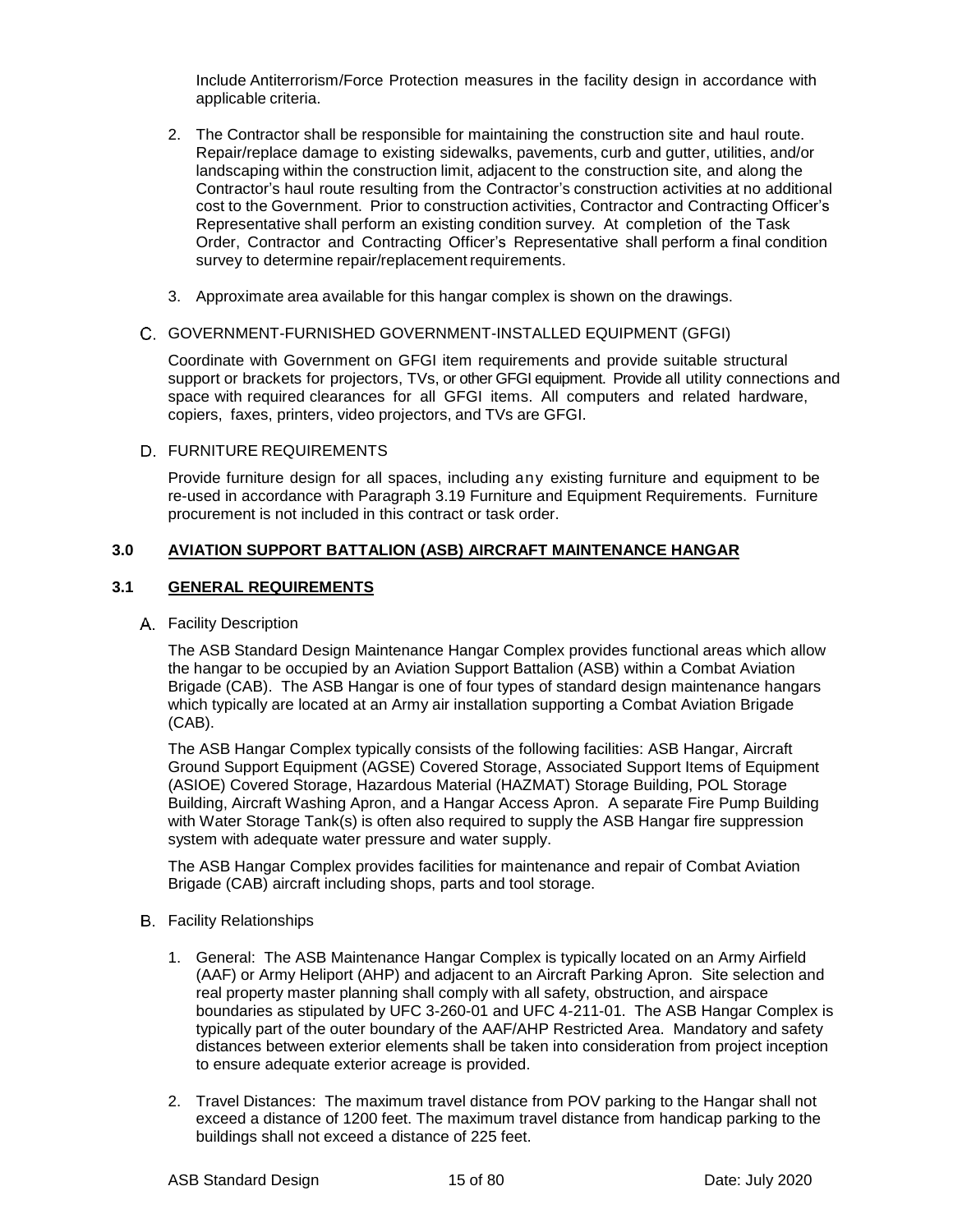- Accessibility Requirements
	- 1. General: Able-bodied soldiers occupy and manage the ASB Hangar Complex. In accordance with the DoD Deputy Secretary of Defense Memorandum *Subject: Access for People with Disabilities*, October 31, 2008, the ASB Hangar need not comply with the DoD Standards. However, it is the goal of the DoD to make its facilities accessible to persons with disabilities to the maximum extent that is reasonable and practicable without degrading the facility's military utility. Therefore, provide the following accommodations:
	- 2. Site Plan Design and Construction:
		- a) Provide ABA compliant access from the POV parking lot to the building.
		- b) Provide two (2) ABA compliant vehicle parking stalls within the POV parking lot for visitor parking.
		- c) Provide handicapped vehicle parking signage and pavement markings.
	- 3. Facility Design and Construction:
		- a) The main building entrance at ground level and at least one emergency egress exit, shall be accessible. Electronic exterior door push buttons are not required.
		- b) Provide ABA clearances and door accesses in the ASB Hangar.
		- c) Provide ABA accessible restrooms for both sexes on each floor. Accessible shower stalls are required in quantities appropriate to contractor staffing levels.
		- d) Provide an ABA accessible drinking fountain on each floor.
- D. Building Area
	- 1. Gross Area: Gross areas of facilities shall be computed according to UFC 3-101-01.
	- 2. Gross Area Limitations: Maximum gross area limits indicated in Paragraph 2.0, SCOPE, may not be exceeded. A smaller overall gross area is permissible provided all established net area program requirements are met.
	- 3. Net Area: Net area requirements for functional spaces are included in Table 3.1 Space Criteria for ASB Maintenance Hangar Complex. Where net area requirements are not specified, the space shall be sized to accommodate the required function, comply with code requirements, and comply with gross area limitations.
- E. Adapt Build Model: Not Used

#### **3.2 FUNCTIONAL AND OPERATIONAL REQUIREMENTS**

- General: The ASB Maintenance Hangar Complex provides a consolidation of several previously separate facility types or functional/mission areas: Aircraft Maintenance Hangar FCC 21110, Aircraft Maintenance Bay FCC 21114, Aircraft Parts Supply FCC 21113, Unit Flight Operations FCC 14112, and Company Operations Facility FCC 14185. Associated facilities to the Hangar Complex are: Aircraft Maintenance Parking Apron FCC 11330, Hangar Access Apron FCC 11341, and Aircraft Wash Apron FCC 11370. The ASB Hangar Complex provides multipurpose facilities for maintenance and repair of Aviation Support BN aircraft including shops, parts and tool storage, and maintenance company administration and unit storage. The ASB Hangar also provides space for unit flight operations, flight planning, and aviation company administration and unit storage.
- Primary Spaces: The ASB Maintenance Hangar is composed of two primary functional areas: Aircraft Maintenance Bay and the Admin/Shop Core. Refer to the Standard Design drawings for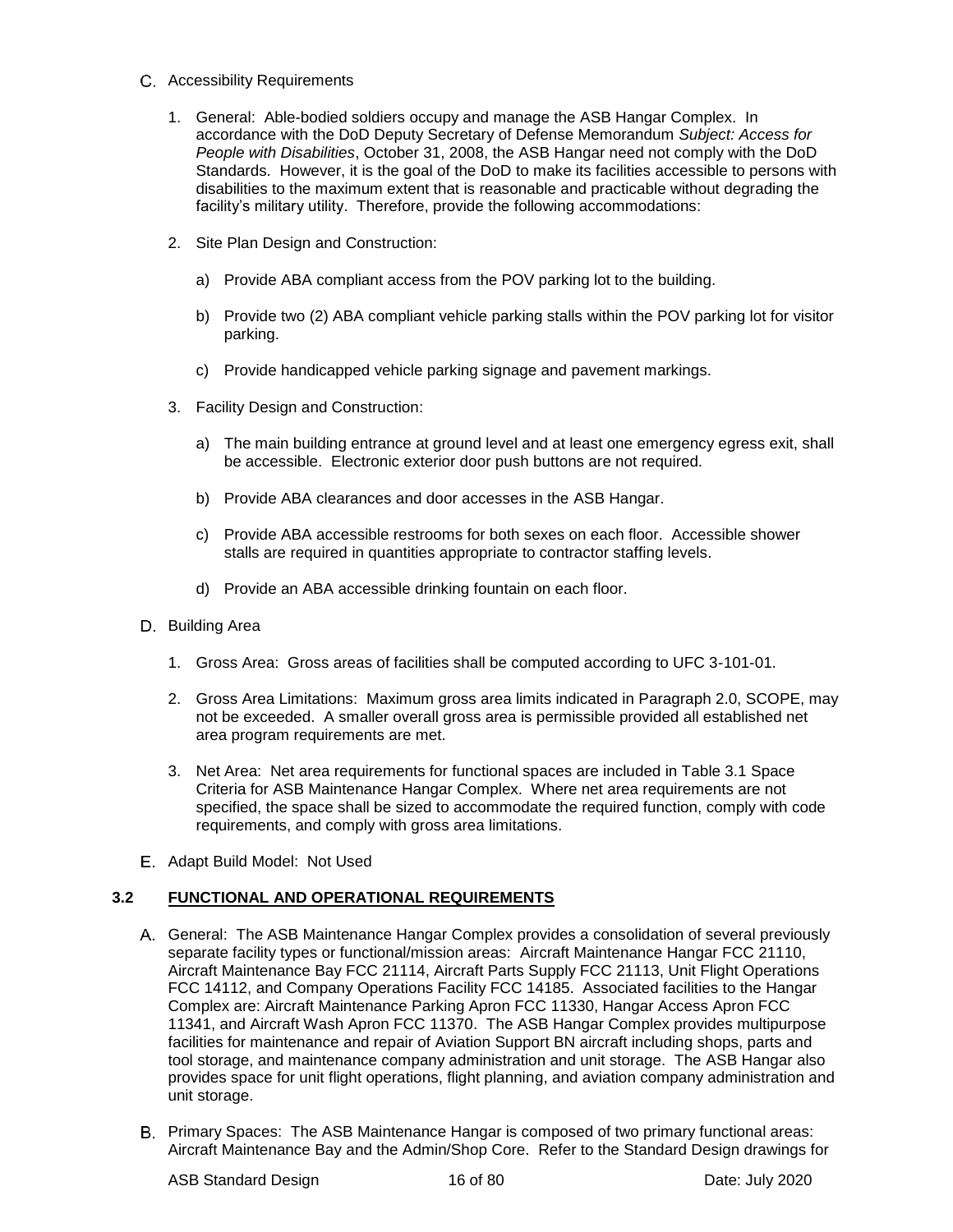the required functional and operational spaces and adjacencies. See Table 3.2 for the functional area square footage allowance. See Paragraph 3.20 ROOM DATA SHEETS for additional space specific requirements.

- Aircraft Maintenance Bay**:** The Aircraft Maintenance Bay is a high bay, enclosed, heated and ventilated work area for the inspection, service, repair, and modification of the assigned Attack or Assault Battalion rotary-wing aircraft. Direct aircraft access from the mass Aircraft Parking Apron to the maintenance bay is provided by a Hangar Access Apron and a large aircraft door opening. The maintenance bay contains ten (10) UAR and two (2) Cargo maintenance modules arranged side by side and surrounded by a five (5) foot wide perimeter safety corridor to form one contiguous work area. Space for two (2) transverse building expansions joints with braced frames and safety corridors on each side are allowed for in the area allowances. An additional five (5) foot structural/equipment space allowance is provided along the back and side walls of the maintenance bay. The maintenance bay is to be free of interior support columns. Bridge cranes shall provide crane hook coverage of the entire maintenance module area.
	- 1. Aircraft Maintenance Module: The ASB Hangar utilizes the Army Standard Utility/Attack/Reconnaissance (UAR) and Cargo aircraft maintenance modules which are based on the UH-60 "Blackhawk" and the CH-47 "Chinook" aircraft respectively. The maintenance module sizes are provided in Table 3.1. The required perimeter Safety Corridor is in addition to the maintenance module size indicated. The ASB Hangar Floor Plan provided depicts a functional arrangement of the aircraft maintenance modules within the Aircraft Maintenance Bay of the ASB Hangar.

| Module Type | Module Lenath | Module Width | Module Area |
|-------------|---------------|--------------|-------------|
| UAR         | 84 feet       | 64 feet      | 5.376 sf    |
| Cargo       | 110 feet      | 70 feet      | 7.700 sf    |

#### **Table 3.1 Aircraft Maintenance Module Size**

- 2. Maintenance Bay Aircraft Access Opening: The aircraft access opening shall have a minimum clear height of 28 feet. The access opening width shall provide the minimum horizontal aircraft clearances in accordance with UFC 4-211-01. The aircraft access opening shall be column free except as indicated on the standard design drawings. Provide clear access between a minimum of two adjacent aircraft maintenance modules as indicated on the floor plan. When intermediate columns are provided, aircraft clearances shall be in accordance with UFC 4-211-01. Column design shall allow for unobstructed bridge crane operation above the entire maintenance module area. Columns shall not be placed within the maintenance modules or safety corridors.
- 3. Maintenance Bay Aircraft Doors: Maintenance Bay door clearances shall be in accordance with UFC 4-211-01. Doors may be either Motorized Vertical Lift or Horizontal Rolling type. For motorized vertical lift type, provide manual operation in the event of power failure. For the horizontal rolling type, provide capability to disengage the motor and capability to connect to tug(s) for opening and closing of doors. Each horizontal Rolling door leaf shall be independently powered and operable. Motorized Vertical lift or horizontal rolling doors shall be configured such that no less than 50% of the aircraft maintenance modules are accessible at any given time.
- 4. Aircraft Maintenance Module Utility Pedestals:Utility Pedestals increase workplace safety and centralize utility connections. Provide pedestals in the maintenance bay as shown in the standard design drawings. Utility Pedestals will provide power, data, and compressed air as required to service each aircraft maintenance module. See aircraft maintenance utility pedestal requirement. Power connections to aircraft shall be provided as a part of the facility.
- 5. Wash Bay:The end Cargo aircraft maintenance module shall be provided with a hose bib and drainage for limited aircraft washing. This bay is not intended to replace the exterior aircraft wash apron, but is intended to allow the washing of aircraft during inclement weather. In addition to the hose bib provided at the designated aircraft wash module, three additional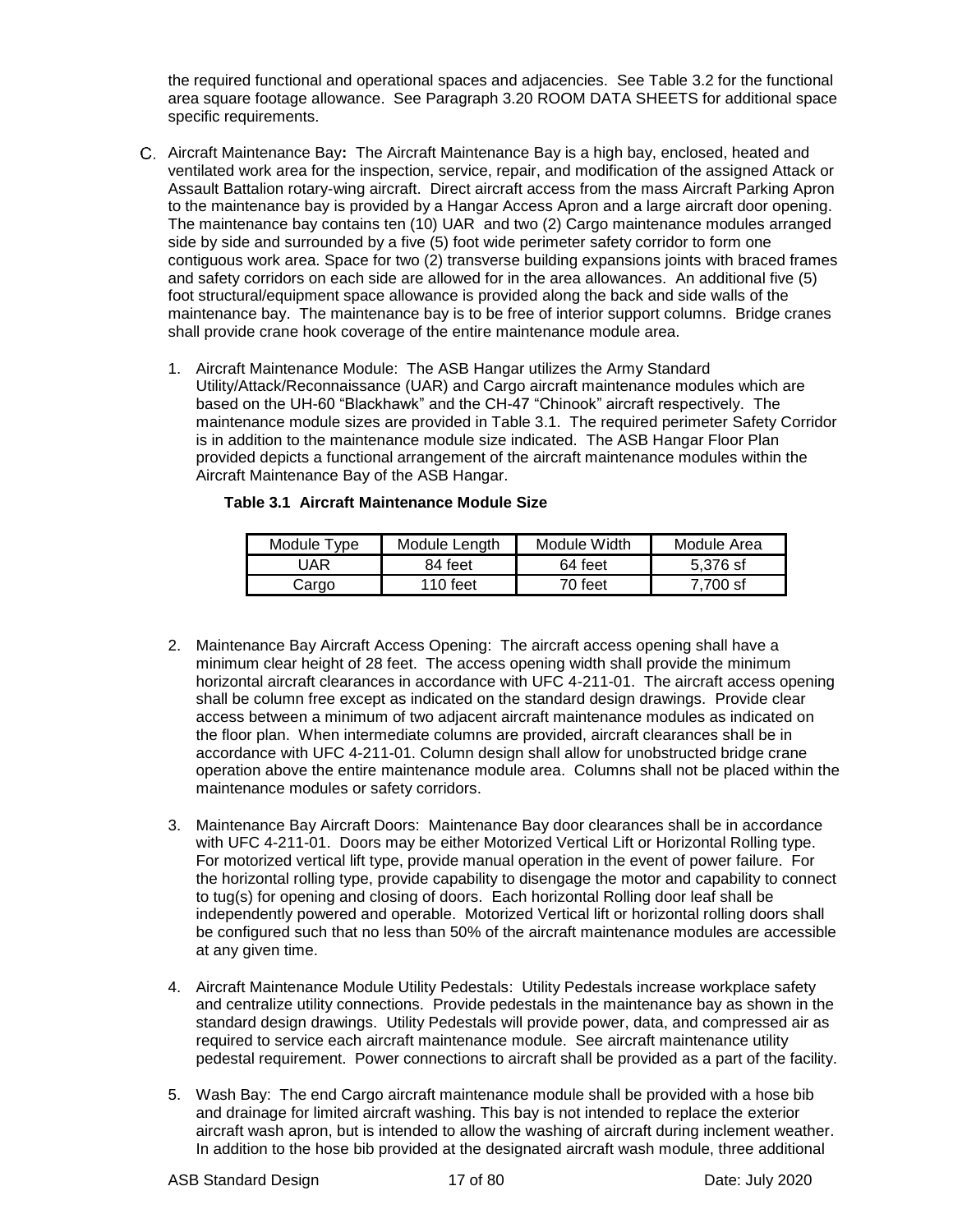hose bibs shall be provided. (One centered on the back wall and two at the opposite ends near the aircraft door opening). Provide per UFC 4-211-01 Chapter 3.

- 6. Maintenance Bay Floor Slope: Slope the maintenance bay floor slab from the rear wall of the maintenance bay to a continuous floor trench located just inside the hangar aircraft doors. The elevation of the floor slab and the floor slope shall be in accordance with UFC 4-211-01.
- D. Admin/Shop Core Module: The Admin/Shop Core Module within the ASB Hangar is composed of Maintenance Administration, Maintenance Support, Allied Shops, Aviation Life Support Equipment (ALSE) Shop, Secured Storage, Aircraft Parts Supply, Contractor Logistics Support (CLS), Conference/Training Rooms, utility and common spaces. Refer to the attached floor plans for the required adjacencies. See room data sheets for additional room descriptions.
	- 1. Maintenance Administration: Maintenance Administration functional areas include Production Control, Quality Control, Technical Library, \1\LIS Equipment/1/ Room, and Logistical Assistance Representatives (LARS).
	- 2. Maintenance Support: Maintenance Support functional areas include Repair Section, Special Tools Room, and Maintenance Test Pilot Office(s).
	- 3. Allied Shops: Allied Shop required functional spaces include Power Plant/Powertrain, Structural Repair, Blade Repair, Pneudraulics, and Systems Repair. Allied shops shall be directly adjacent to the maintenance bay. Circulation and openings between the aircraft maintenance bay and the adjacent allied shops shall be adequately sized to facilitate movement of components, work stands, and carts into and out of the shops. Partitions between shops shall be non-load bearing and designed to allow flexibility for future organizational/mission changes.
	- 4. Conference/Training Area: Conference/Training areas are provided for company level meeting and training.
	- 5. Fire Suppression Room: Provide a centralized room on the ground floor for fire protection equipment (Hi-EX foam tank, pumping equipment, riser control valves, wet-pipe system piping and valves, and the fire water service main. Room shall provide 1-hour fire barrier protection. Space for fire water pumps are not included in the hangar; where required provide a separate Fire Pump Building and Fire Water Storage Tanks.
	- 6. Common Areas: Common Admin/Shop functional support areas shall include break rooms, restroom/shower/locker areas.
	- 7. Corridors:
		- a) Maintenance Bay Access Corridors: Corridors connecting directly to the Aircraft Maintenance Bay shall be a minimum of eight (8) feet in width. Corridor shall comply with UFC 4-211-01, paragraph 3-7.1.
		- b) Common Corridors: All corridors shall have a minimum width of 6'-8".
	- 8. Janitor's Closets: Provide janitorial space with mop sink and heavy duty shelving on each floor as shown on drawings.
- Site Storage Buildings/Tanks/Aircraft Wash Apron: The maintenance hangar complex typically includes site supporting structures as identified under paragraph 3.4. Appropriate distance between these structures and the hangar should be maintained.
- F. Space Criteria for ASB Maintenance Hangar

**Table 3.2**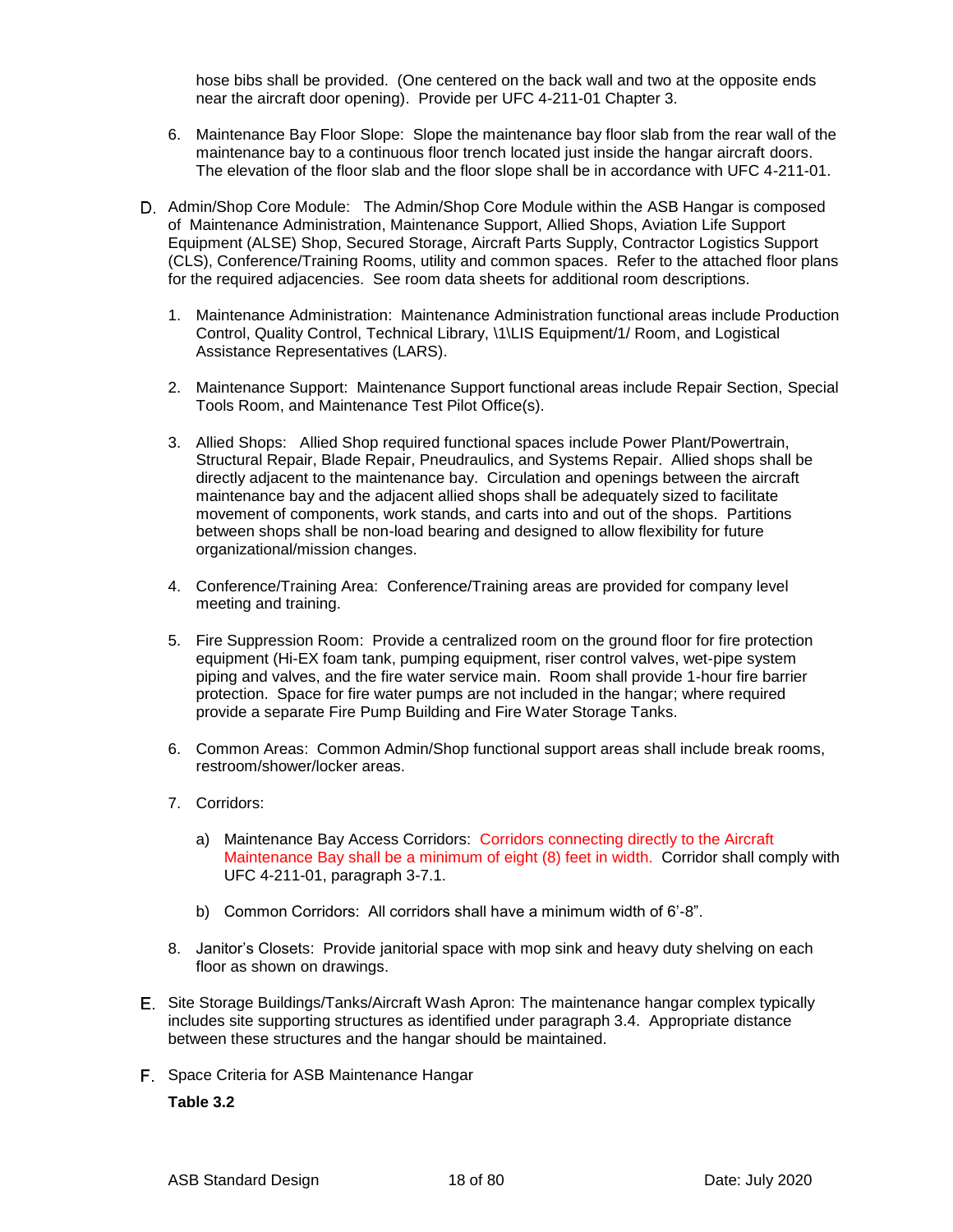This table establishes the allowances for the spaces within the ASB maintenance hangar. All allowances are in net square feet exclusive of interior and exterior walls. Spaces listed are included in the standard design floor plan.

| <b>Room Description</b>           | <b>Remarks</b>                                                         | <b>Allowance NSF</b> |
|-----------------------------------|------------------------------------------------------------------------|----------------------|
| <b>Admin Core</b>                 |                                                                        |                      |
| <b>Maintenance Administration</b> | Production Control (950 sf)                                            | 8,800 nsf            |
|                                   | PC Office (150 sf)                                                     |                      |
|                                   | Quality Control (2,050 sf)                                             |                      |
|                                   | QC Office (150 sf)                                                     |                      |
|                                   | <b>Logistics Assistance</b><br>Representatives (LARS) (500<br>sf)      |                      |
|                                   | Technical Library (300 sf)                                             |                      |
|                                   | \1\LIS Equipment/1/ Room (80<br>sf)                                    |                      |
|                                   | Safety Office (120 sf)                                                 |                      |
|                                   | Airframe Maintenance Platoon<br>Office (150 sf)                        |                      |
|                                   | Airframe Maintenance Platoon<br>Section Leaders (225 sf)               |                      |
|                                   | AH-64 Airframe Repair Section<br>(700 sf)                              |                      |
|                                   | UH-60 Airframe Repair Section<br>(600 s f)                             |                      |
|                                   | CH-47 Airframe Repair Section<br>(600 s f)                             |                      |
|                                   | <b>Component Repair Platoon</b><br>Office (150 sf)                     |                      |
|                                   | <b>Component Repair Platoon</b><br>Admin (150 sf)                      |                      |
|                                   | Tech/Shop Supervisor (800 sf)                                          |                      |
|                                   | Armament Repair Section HQ<br>(150 s f)                                |                      |
|                                   | Avionics Section HQ (150 sf)                                           |                      |
|                                   | Maintenance Test Pilot (600 sf)                                        |                      |
|                                   | Petroleum, Oils, and Lubricants<br>(POL) Office (300 sf)               |                      |
| <b>Allied Shops</b>               | Power Plant (1,200 sf)                                                 | 7,800 nsf            |
|                                   | Powertrain (1,600 sf)                                                  |                      |
|                                   | Structural Repair (1,900 sf)                                           |                      |
|                                   | Blade Repair (950 sf)                                                  |                      |
|                                   | Pneudralics (950 sf)                                                   |                      |
|                                   | Electrical (800 sf)                                                    |                      |
| <b>Special/Other Shops</b>        | Non-Destructive Inspection<br>(150 s)                                  | 4,650 nsf            |
|                                   | Machine/Welding (800 sf)                                               |                      |
|                                   | Armament/Weapons<br>System/Fire Control System<br>$(2,000 \text{ sf})$ |                      |
|                                   | Navigation, Flight Control<br>$(1,000 \text{ sf})$                     |                      |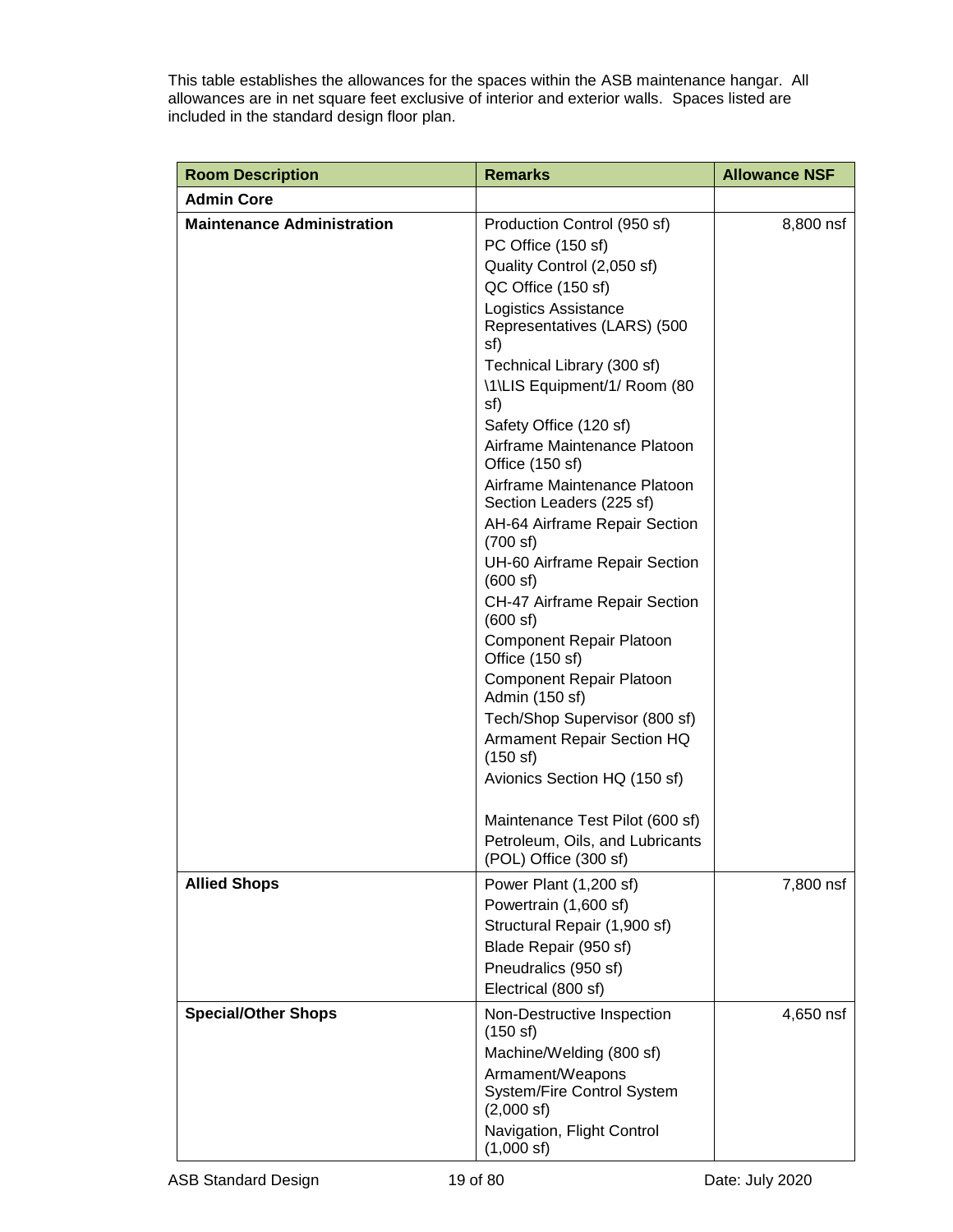|                                                                                                                                                                                            | Night Vision Device Repair (200                                                                                                                                                                              |                          |
|--------------------------------------------------------------------------------------------------------------------------------------------------------------------------------------------|--------------------------------------------------------------------------------------------------------------------------------------------------------------------------------------------------------------|--------------------------|
|                                                                                                                                                                                            | sf)<br>Comm Equipment Repair (500                                                                                                                                                                            |                          |
|                                                                                                                                                                                            | sf)                                                                                                                                                                                                          |                          |
| <b>Aviation Life Support Equipment</b>                                                                                                                                                     | ALSE (600 sf)                                                                                                                                                                                                | 600 nsf                  |
| <b>Secured Storage</b>                                                                                                                                                                     | Arms Vault - Aircraft Mounted<br>Weapons (300 sf)                                                                                                                                                            | 900 nsf                  |
|                                                                                                                                                                                            | Non-Sensitive Secured Storage<br>(300 s f)                                                                                                                                                                   |                          |
|                                                                                                                                                                                            | <b>Communications Secure</b><br>(COMSEC) Storage (300 sf)                                                                                                                                                    |                          |
| <b>Tech Supply</b>                                                                                                                                                                         | <b>Aircraft Parts Supply Office</b><br>(Tech Supply Office) (300 sf)                                                                                                                                         | 8,000 nsf                |
|                                                                                                                                                                                            | <b>Aircraft Parts Supply Issue</b><br>Counter Area (300 sf)                                                                                                                                                  |                          |
|                                                                                                                                                                                            | Aircraft Parts Supply (Tech                                                                                                                                                                                  |                          |
|                                                                                                                                                                                            | Supply) (Class Ix Storage)<br>$(7,280 \text{ sf})$                                                                                                                                                           |                          |
|                                                                                                                                                                                            | <b>Centralized Bench Stock</b><br>Storage (120 sf)                                                                                                                                                           |                          |
| <b>Tool Storage</b>                                                                                                                                                                        | Special Tools Room (1,500 sf)                                                                                                                                                                                | 1,500 nsf                |
| <b>Contractor Logistics Support</b>                                                                                                                                                        | Contractor Logistics Support<br>(CLS) (2,200 sf)                                                                                                                                                             | 2,200 nsf                |
| <b>Conference/Training</b>                                                                                                                                                                 | <b>Combined Distributed</b><br><b>Computer Based Training</b><br>(DT/CBT) (600 sf)                                                                                                                           | 600 nsf                  |
| <b>Support Areas</b>                                                                                                                                                                       | Break Room (1st Floor) (600 sf)<br>Restrooms / Showers / Locker<br>rooms (2,280)<br>Janitorial Storage (70 sf)<br>Facility Storage (600 sf)<br>Recyclable Storage (225 sf) *<br>Fire Suppression Room (1,600 | 6,635 nsf                |
|                                                                                                                                                                                            | sf)                                                                                                                                                                                                          |                          |
| Total Admin/Shops Module, NSF *<br>Net to Gross Area Allowance *                                                                                                                           |                                                                                                                                                                                                              | 43,000 nsf<br>17,500 nsf |
| Total Admin/Shops Module, GSF *                                                                                                                                                            |                                                                                                                                                                                                              | 60,500 nsf               |
| <b>Maintenance Bay GSF *</b>                                                                                                                                                               | Based<br>twelve<br>(12)<br>on<br>maintenance modules                                                                                                                                                         | 97,000 nsf               |
| Total Allowable Hangar Gross Area *                                                                                                                                                        |                                                                                                                                                                                                              | 157,500 nsf              |
| * Areas shown are maximum allowable<br>and are not a simple sum of individual<br>functional areas shown,<br>Refer to<br>Standard Design plans for individual<br>and functional area sizes. |                                                                                                                                                                                                              |                          |
|                                                                                                                                                                                            |                                                                                                                                                                                                              |                          |
| <b>Exterior Support</b>                                                                                                                                                                    |                                                                                                                                                                                                              |                          |
|                                                                                                                                                                                            | <b>POL Storage Building</b>                                                                                                                                                                                  | 200 sf                   |
|                                                                                                                                                                                            | <b>Hazmat Storage</b>                                                                                                                                                                                        | 200 sf                   |
|                                                                                                                                                                                            | <b>ASIOE Covered Storage</b>                                                                                                                                                                                 | 2,000 sf                 |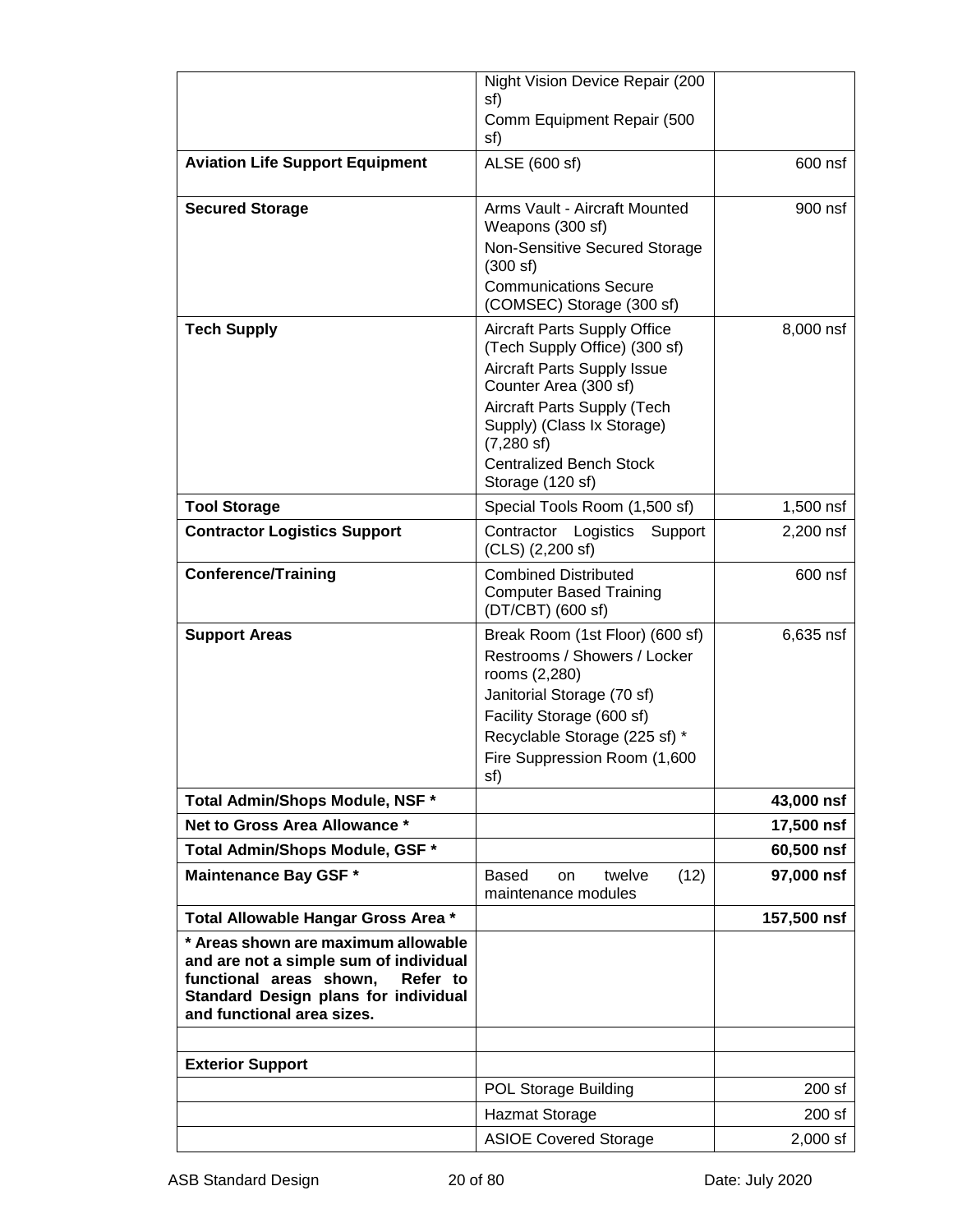|  |  | <b>GSE Covered Storage</b> | 3,000 sf |
|--|--|----------------------------|----------|
|--|--|----------------------------|----------|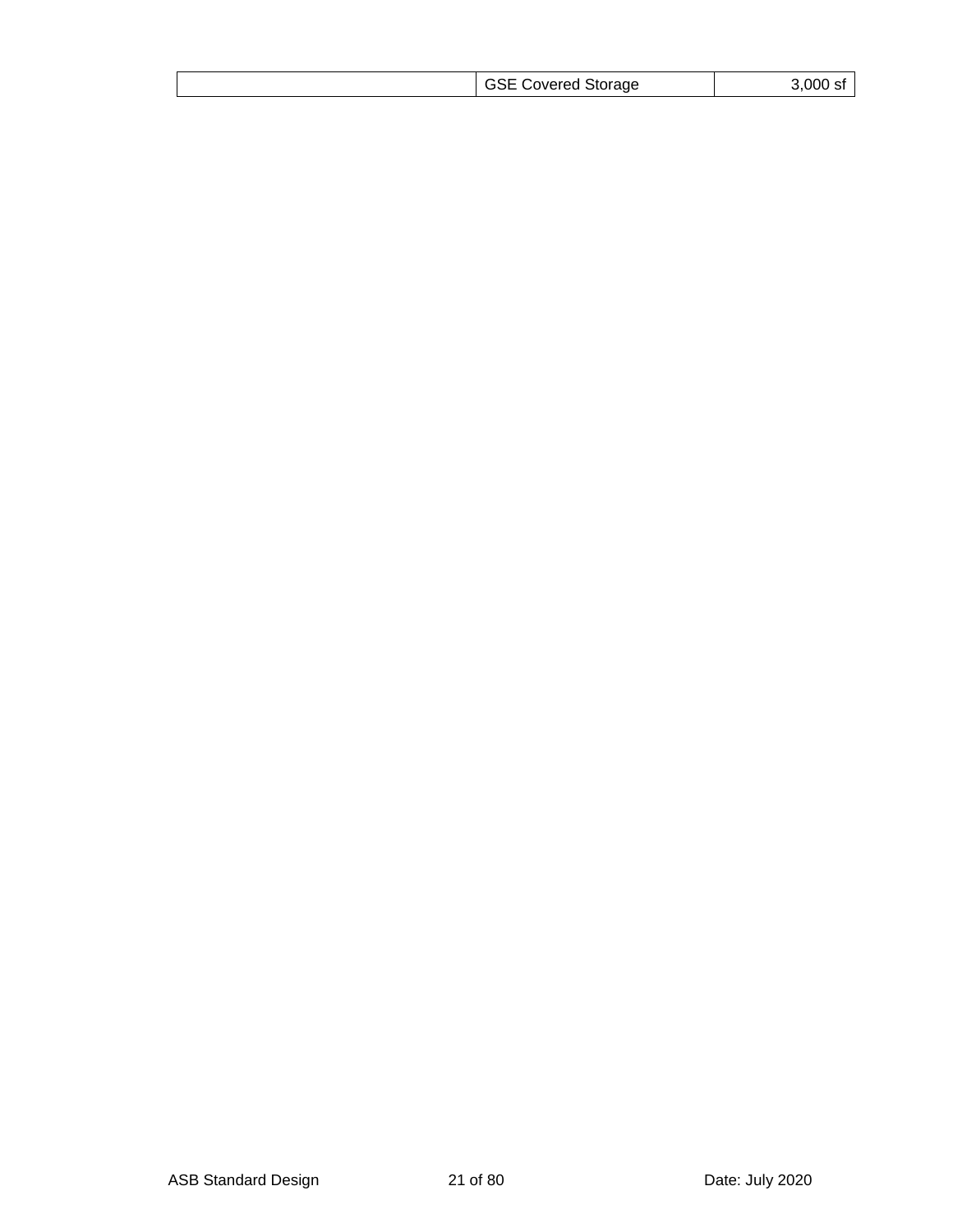#### **Table 3.3 Space/Size Criteria for Site Storage Buildings and Tanks**

This table establishes the allowances for supporting structures in the hangar complex. Adequate clearances should be provided between the hangar and these structures.

| <b>FUNCTIONAL ITEM</b>                    | <b>MAXIMUM</b><br><b>AREA OR</b><br><b>SIZE</b> |
|-------------------------------------------|-------------------------------------------------|
| <b>GSE Covered Storage</b>                | 3,000 GSF                                       |
| <b>ASIOE Covered Storage</b>              | 2,000 GSF                                       |
| Hazardous \1\Material/1/ Storage Building | 200 GSF                                         |
| <b>POL Storage Building</b>               | 200 GSF                                         |
| Used Oil Storage Tank                     | 2500 GAL                                        |
| <b>Waste Fuel Tank</b>                    | <b>250 GAL</b>                                  |
| Fire Suppression Effluent Tank            | <b>VARIES</b>                                   |

#### **3.3 SITE FUNCTIONAL REQUIREMENTS**

#### A. General:

- 1. Site Work Scope: Site features typically include an aircraft access apron, aircraft wash apron, vehicular/equipment hardstand, storage buildings, covered storage, and site improvements. ASB Hangar projects may also include other airfield or heliport pavement areas such as parking aprons, maintenance parking aprons, taxiways, and helipads.
- 2. Primary facility siting: Distance from the center of runway, glide slope, distance from the taxiway, aircraft parking apron, access apron dimensions, shall all be considered in determining the facility orientation and setback distances. Transportation System Center of Expertise (TS MCX) and Airfield Manager shall be involved in the development of airfield area development plan from project inception through the design process. TS MCX approval of siting and paving design is mandatory. Criteria in UFC 3-260-01, Airfield and Heliport Planning and Design, shall be used for geometric layout, design and construction of runways, helipads, taxiways, aprons, and aircraft wash aprons.
- 3. Site Criteria: The site design shall comply with the latest edition of the following:
	- a) UFC 4-211-01 Aircraft Maintenance Hangars
	- b) UFC 3-201-01 Civil Engineering
	- c) SDDCTEA Pamphlet 55-17, Better Military Traffic Engineering
	- d) UFC 3-260-01 Airfield and Heliport Planning and Design: The designer is required to submit all design drawings, specifications, calculations and design analysis of the ASB Maintenance Hangar Complex to the Transportation Systems Center of Expertise (TCX) for review at the completion of the Concept Design Phase. Interim Design Submittal comments from the TCX must be incorporated into the design in order to obtain final government approval of construction documents. The designer of record shall contact the TCX as early as possible to establish a design and review schedule to minimize impact on the project schedule. Points of contact for the TCX are as follow:

Position: Transportation Systems Center of Expertise Address: 1616 Capitol Ave., Omaha, NE 68102 Website: https://transportation.erdc.usace.army.mil/tsmcx/

e) UFC 4-010-01 DoD Minimum Antiterrorism Standards for Buildings: Each project shall be evaluated for security requirements in accordance with UFC 4-010-01. Typically, the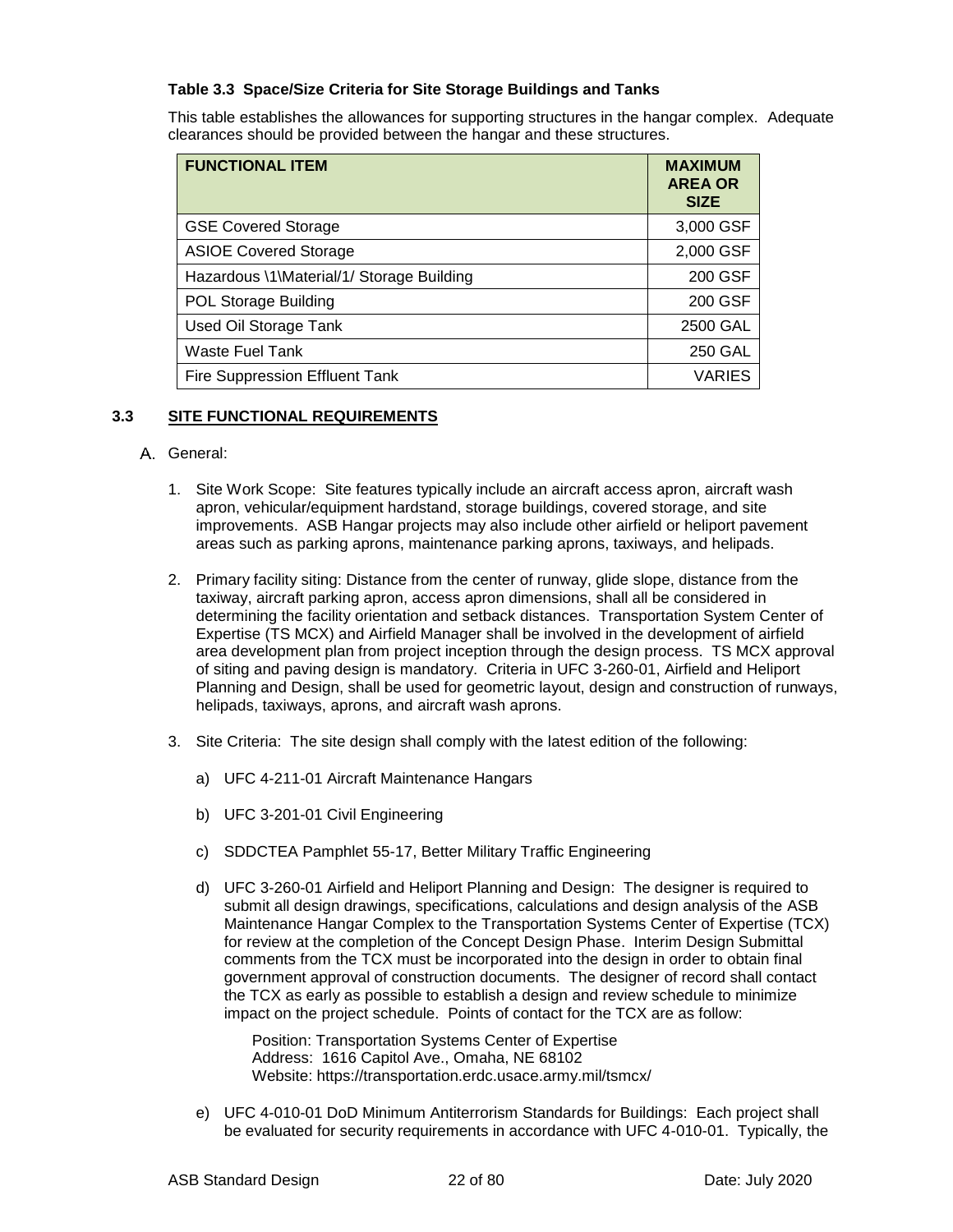aircraft maintenance bay portion of the complex is treated as a low occupancy building and is exempt from all provisions of the DoD Minimum Antiterrorism Standards.

- f) UFC 3-600-01 Fire Protection Engineering for Facilities
- **B.** Parking:
	- 1. Privately Owned Vehicle (POV) Parking: POV parking spaces shall be provided for 70% of assigned unit personnel and shall be provided for 100% of assigned contractor personnel (10 spaces minimum). See Table 2.0 for unit personnel count. Provide five (5) additional parking spaces for official-use organizational vehicle parking within the POV parking lot. Handicap parking will be provided in accordance with Paragraph 3.1. C Provide Low– emitting and fuel–efficient POV parking in accordance with LEED Guidelines. Parking spaces are to be 9 feet by 18.5 feet with a 2.5 foot bumper overhang. Parking lot aisles are to be 26 feet wide.
	- 2. Separate Organizational Vehicle Parking: Not required.
- Access Drives and Lanes
	- 1. Entrance Drives:
		- a) Provide primary and secondary entrance drives to connect POV parking area to existing roads.
		- b) Provide 28 foot wide entrance drives.
	- 2. Service Drives:
		- a) Service drives shall be provided to all mechanical and electrical rooms.
		- b) Provide 28 foot wide service drive to hardstand and Aircraft Parts Supply area.
	- 3. Emergency Vehicle/Fire Access Lanes:
		- a) Provide suitable exterior fire apparatus access on at least two complete sides of the building in accordance with UFC 4-211-01.
		- b) Provide direct access to the flight line through two 30 feet wide security gates. Gates shall be provided at each end of the hangar for vehicle entrance/exit to the Hangar Access Apron.
	- 4. Drop-off Lanes: Drop-off lanes will not be used.
- D. Shipping and Receiving: Aircraft parts and supplies will be received and shipped from the Aircraft Parts Supply Room. Provide adequate pavement for truck delivery, off-loading, and turning around.
- Hardstand: Provide hardstands to accommodate unit assigned trailers, shop vans, ground support equipment (GSE), pre-fabricated POL and HAZMAT Storage Buildings, Waste Fuel and Waste Oil Tanks. All hardstand areas shall be rigid concrete pavement capable of withstanding container handling equipment and unit support vehicles. The hardstand area is typically within a security fence area.
- Airfield Pavements:
	- 1. Hangar Access Apron (FCC 113 40): Provide a Hangar Access Apron between the aircraft maintenance bay entrance and the Rotary Wing (RW) Parking Apron or taxiway. The Hangar Access Apron size is based on the hangar design and orientation to the RW Parking Apron or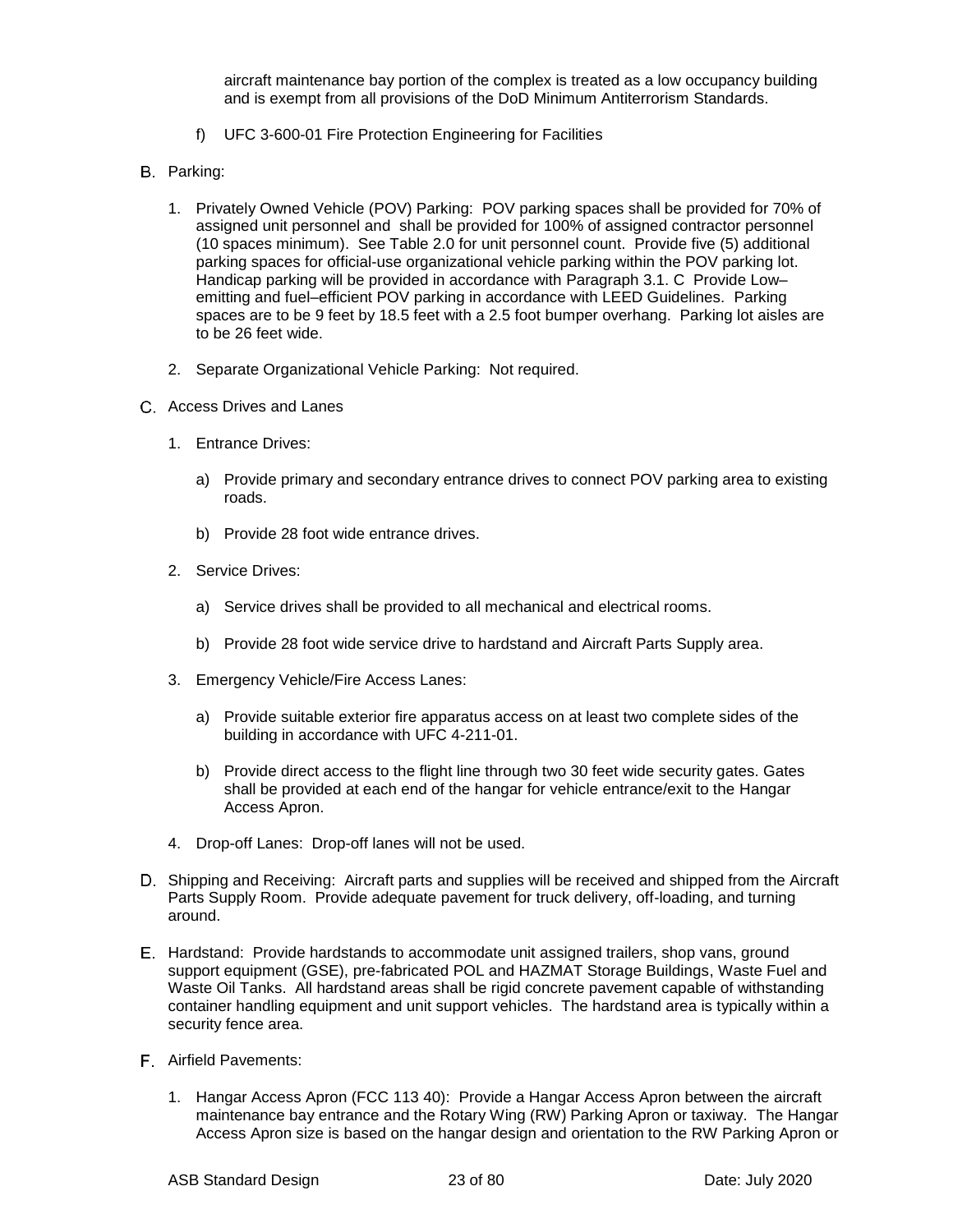operational Taxiway. The minimum width of the Access Apron shall be equal to the width of the aircraft maintenance bay. The minimum length of the Access Apron shall be 125 feet.

- 2. Aircraft Wash Apron (Rack) (FCC 113 70): Provide a dedicated Aircraft Wash Apron for the ASB Maintenance Hangar. The Wash Apron should be located adjacent to the ASB Hangar and contiguous to the RW Parking or Access Aprons. \1\The Wash Apron shall be sized at 80 feet wide x 120 feet deep minimum./1/ The Aircraft Wash Apron is a rigid pavement area for aircraft washing and cleaning as a function of or in preparation for conducting maintenance and repair activities.
- 3. Rotary Wing (RW) Parking Apron (FCC 113 20): Aircraft parking spaces shall be provided for 75% of unit assigned aircraft for general parking.
- 4. Aircraft Maintenance Parking Apron (FCC 113 30): Aircraft parking spaces shall be provided for 15% of unit assigned aircraft for maintenance operations checks and aircraft awaiting maintenance. Any fraction shall be rounded to the next whole number to determine the total number of parking spaces.
- G. Special Setbacks & Perimeter Controls:
	- 1. AT/FP:Anti-terrorism/Force Protection shall comply with UFC 4-010-01.
	- 2. Airfield Security: The ASB Hangar Complex is part of the outer boundary for the AAF/AHP restricted area. Personnel or vehicular traffic from other than assigned units on the AAF or AHP are not allowed entry into the restricted area without express authorization from Airfield Operations. All pedestrian and vehicular traffic are under the strict control and surveillance by Air Traffic Control when entering into aircraft operational areas. Hence, a security line is established commencing from the hangar line and encompassing all operational areas of the AAF/AHP to include aircraft parking, navigational aids (NAVAIDS), and airfield service buildings and/or areas. Airfield security fencing shall be continuous. This entire restricted area is also designated as a foreign object damage (FOD) control area.
	- 3. Security Fencing: Minimum requirement is a security fence at the site perimeter consisting of 7-foot high chain link fabric plus a single outrigger with 3-strand barbed wire, designed in accordance with STD 872-90-03, FE-6, Chain-Link Security Fence Details.

#### **3.4 SITE AND LANDSCAPE REQUIREMENTS**

- A. Site Structures:
	- 1. Wash Apron: Provide a covered or non-covered wash apron for each hangar with power, water and compress air to support the wash activity.
	- 2. Dumpster Enclosure Area: A screened concrete dumpster pad shall be provided at an appropriate location in accordance with DPW Standards for storage of a minimum of two truck-operated trash containers. The selected location shall take into account the ease of access by building users, visibility, and access for dumping and removal.
	- 3. Mechanical/Electrical Equipment Service Yards: May be provided as needed at an appropriate location and in accordance with UFC 04-010-01. Yards will be paved to prevent Foreign Object Debris (FOD) transfer to the flight line.
	- 4. Covered Hardstands:
		- a) Ground Support Equipment (GSE) Covered Storage: Provide fenced and gated exterior covered storage to secure and shelter ground support equipment from weather. The independent GSE structure shall be located with direct access to the Hangar Access Apron but shall not interfere with airfield operations. Provide weatherproof lighting and weatherproof general purpose receptacles with ground fault protection.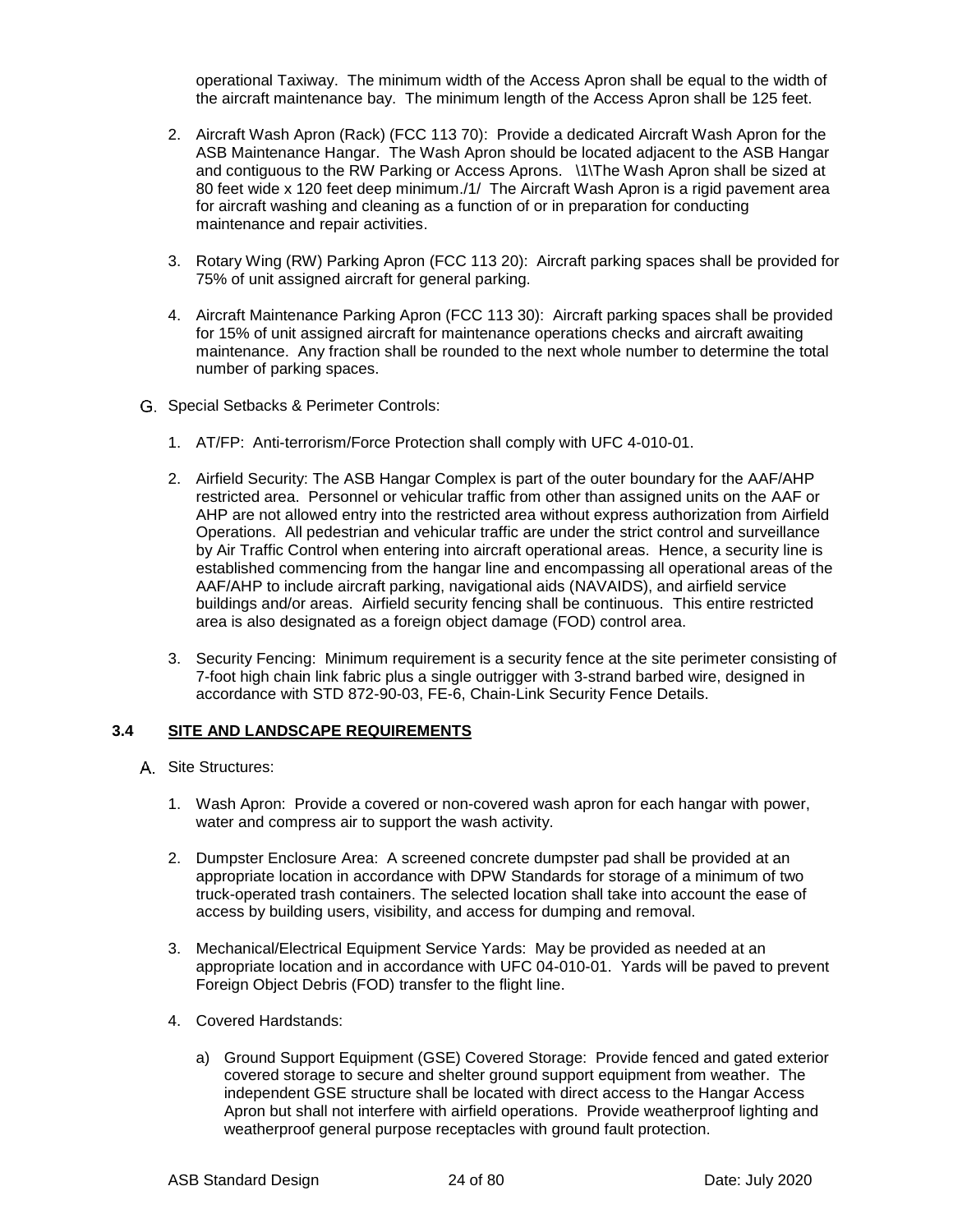- b) Associated Items of Equipment (ASIOE) Covered Storage: Provide fenced and gated exterior covered storage to secure and shelter ASIOE equipment such as maintenance stands, mobile cranes, aircraft maintenance trailers, aircraft blade boxes, and other unit equipment. The structure shall be located outside the airfield security fence, but within a fenced secure area. The ASIOE Storage Shed does not require direct access to the Hangar Access Apron. Provide weatherproof lighting and weatherproof general purpose receptacles with ground fault protection.
- 5. Storage Buildings and Tanks:
	- a) Flammable/Petroleum, Oil, and Lubricants (POL) Storage Building: Provide a building to store oil, lubricants, and flammable solvents for daily use. This facility shall be sized at 200 square feet. Provide an access apron at the entry of this building. Provide secondary containment in compliance with applicable federal and state environmental regulations. Compliance with UFC 3-600-01, NFPA 30, and 29 CFR 1910.106 is mandatory. Maintain minimum separation distance from other buildings in accordance with the IBC and local codes in order to eliminate the need for automatic sprinkler protection. The POL Storage Building shall be located outside the clear space of the hangar building, but readily accessible to shop personnel. Pre-fabricated, fire-rated, selfcontained, moveable steel safety storage buildings are permitted.
	- b) Hazardous \1\Material/1/ Storage Building: Provide a building for the temporary storage of used lubricants, flammable solvents, dry sweep, etc. This facility shall be sized at 200 square feet. Provide an access apron at the entry of this building. Provide secondary containment in compliance with applicable federal and state environmental regulations. Compliance with UFC 3-600-01, NFPA 30, and 29 CFR 1910.106 is mandatory. Maintain minimum separation distance from other buildings in accordance with the IBC and local codes in order to eliminate the need for automatic sprinkler protection. The Hazardous \1\Material/1/ Storage Building shall be located outside the clear space of the hangar building, but readily accessible to shop personnel. Pre-fabricated, fire-rated, selfcontained, moveable steel safety storage buildings are permitted as an option.
	- c) Used Oil Storage Tank: Provide one 250-gallon above-ground used engine oil storage tank near the Shop Areas. Tank shall be constructed of non-corrosive material. Provide secondary containment in compliance with applicable federal and state environmental regulations. Tank construction and location shall comply with NFPA 30. Locate Oil Storage Tank adjacent to the Waste Fuel Storage Tank. Provide 8-inch diameter x 5'-4" high, concrete-filled, schedule 80 galvanized steel pipe bollards, painted safety yellow, around the perimeter of above-ground tank areas.
	- d) Waste Fuel Storage Tank: Provide one 250-gallon above-ground waste fuel storage tank near the Shop Areas. Tank shall be constructed of non-corrosive material. Provide secondary containment in compliance with applicable federal and state environmental regulations. Tank construction and location shall comply with NFPA 30. Locate Waste Fuel Storage Tank adjacent to the Used Oil Storage Tank. Provide 8-inch diameter x 5'- 4" high, concrete-filled, schedule 80 galvanized steel pipe bollards, painted safety yellow, around the perimeter of above-ground tank areas.
- Site Utilities: Designer of Record shall coordinate with Department of Public Works for site utility capacity and tie in requirements.
- Landscaping/Hardscaping:
	- 1. Non-Vehicular Walks:Non-vehicular pedestrian shall be constructed of Portland cement concrete having a minimum nominal thickness of 4 inches. Joint patterns shall be designed in accordance with American Association of State Highway and Transportation Officials (AASHTO) standards and shall be uniform and symmetrical. The length to width ratio shall not exceed 1.25 for non-reinforced pavements. Walks paralleling buildings shall be located beyond the eave drip line and at least 5 feet from the foundation.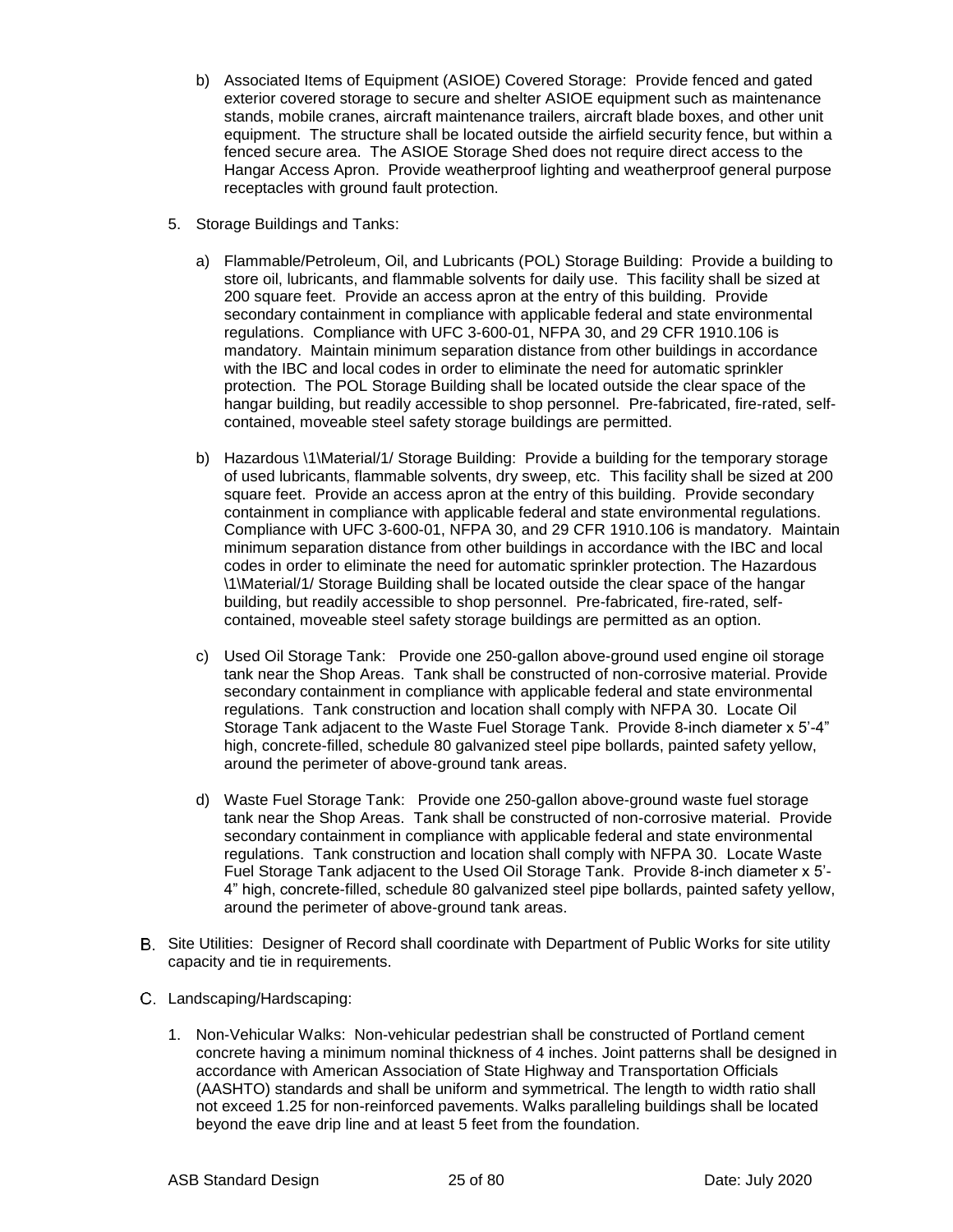- 2. Pedestrian Sidewalks: Provide pedestrian walks from the main entrances and all required building exits. Pedestrian walks shall connect the building to the hardstand and POV parking. Sidewalks shall be a minimum of 6 feet wide.
- D. Site Specialties and Furnishings:
	- 1. Site Specialties:
		- a) Apron Lighting: Comply with UFC 3-530-01 per UFC 4-211-01 3-7.10.1
		- b) Airfield Lighting: Comply with UFC 3-535-01, Visual Air Navigation Facilities, and design criteria for the types of lighting fixtures, colors, spacing, controlling, and location of lights.
		- c) Airfield Paving and Marking: The aviation facility pavement and markings, except as stated below, are to be designed using UFC 3-260-01 and UFC 3-260-02.
	- 2. Site Furnishings: Provide outdoor furnishings including trash and recycling receptacles, seating, bicycle racks, and bollards in coordination with the installation design guide. Where the climate is acceptable, provide outdoor break areas with tables, seating and shading devices.

#### **3.5 ARCHITECTURAL REQUIREMENTS**

- General: Building design and construction shall comply with the latest UFC 1-200-01 *DoD Building Code*, UFC 3-600-01 *Fire Protection Engineering for Facilities*, UFC 3-101-01 *Architecture*, UFC 4-211-01 *Aircraft Maintenance Hangars*, and UFC 4-010-01 *DoD Minimum Antiterrorism Standards for Buildings*. Interior and exterior architectural features of the facility shall be designed in accordance with the established Installation Design Guide. Provide durable and easily maintainable materials. Do not use exterior materials that require periodic repainting or similar refinishing processes. Material exposed to weather shall be factory prefinished, integrally colored or provided with intrinsic weathering finish.
	- 1. Design Approach: The hangar shall be designed in harmony with the surrounding architecture as appropriate. Continuity of thermal, air, and moisture barriers in the building envelope is necessary for energy efficiency and prevention of mold growth; thus shall be incorporated into the design. Use of diffused day lighting shall be maximized in both maintenance bay and the admin/shop core. In the two-story admin/shop core, utility support shall be stacked vertically where possible and where required by other UFCs.
	- 2. Exterior Elevations:The hangar shall be designed in conformance to the Installation Design Guide (IDG) and in accordance with applicable codes and regulations. Exterior walls, roof, floor/ceiling assemblies, doors, windows and interior partitions shall be designed to provide for attenuation of external noise sources such as airfields and internal maintenance activities in accordance with applicable criteria, but no less than STC 49 for exterior walls.
- B. Walls:
	- 1. Exterior Walls:
		- a) Hangar Maintenance Bay Walls: The interior face of the wall finish from the required minimum specified in UFC 4-211-01 to the top of each wall shall be prefinished moisture resistant metal liner panels.
		- b) Fire Protection Pump House (Category Code 89144): If this building is included, the exterior walls are to match the hangar and adjacent buildings.
	- 2. Interior Walls: Interior spaces and structure shall be designed such that the interior layout may be modified in the future in accordance with changes in unit composition or mission.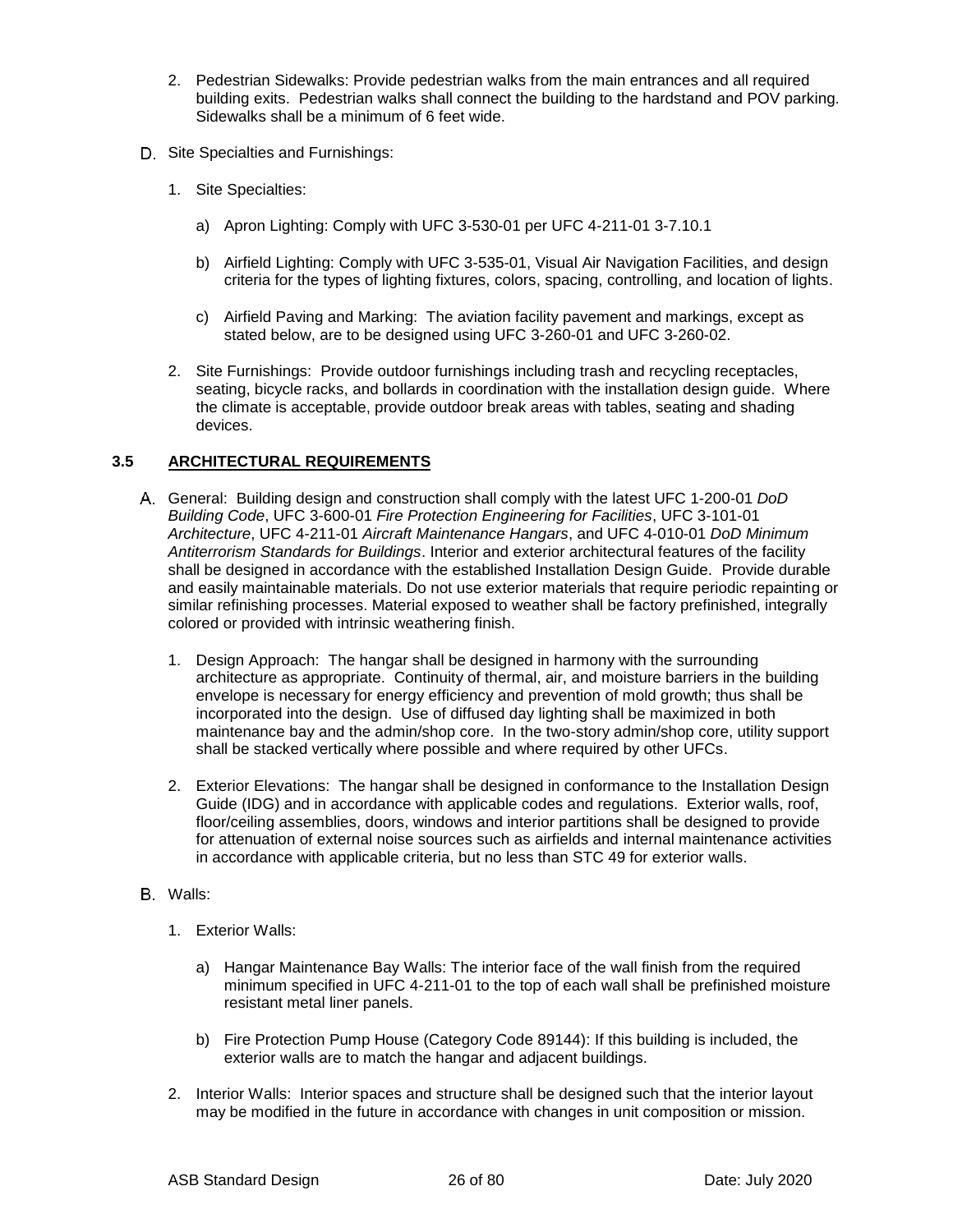- Roof Systems:Design in accordance with the Installation Design Guide, UFC 3-110-03 and UFC 4-211-01. The highest roof obstruction is to comply with lateral clearance criteria as defined in UFC 3-260-01. Avoid skylights over the hangar floor area and other rooftop penetrations to the greatest extent possible. Coordinate walkways with end user
	- 1. Roof Mounted Equipment: For roof mounted equipment, provide permanent access walkways and platforms to protect roof. Roof mounted equipment on pitched roof systems is unacceptable. Roof mounted equipment on membrane roof systems shall be completely screened by the roof parapet.
	- 2. Radio Antenna Platform: Provide a 10 feet by 10 feet radio antenna platform with multiple mounting anchors that is capable of supporting 250 lb/sf live load.
	- 3. Roof Access: Roof access is required by either an interior stair extended to the roof or access door from the catwalk in the Hangar Bay. A roof walkway that has safety railings and leads to the 10 x 10 radio antenna platform is also required.
	- 4. Roof Fall Protection: Provide fall protection in accordance with UFC 3-110-03 and UFC 4- 211-01. Provide fall protection for service staff on the roof consist of either an extension of the parapet, guardrails, or a tie-off system.
	- 5. Trim and Flashing: Provide gutters, downspouts, and fascia in accordance with UFC 3-110- 03. Exposed finishes shall color match to the visible building surfaces and included as a manufacturer's assembly. Manufacturer of wall panels shall provide wall trim, etc.
- D. Openings:
	- 1. Hangar Door System: Maintenance Bay Aircraft Doors shall either be motorized vertical lift or horizontal rolling doors. Each horizontal rolling door shall be independently operable with recessed controls. The doors shall be designed for R-30 with double air seal. The horizontal rolling doors shall be configured such that no less than 50% of the hangar maintenance bay(s) is accessible for aircraft movement at any time. Aircraft Doors shall have minimum 28' unobstructed vertical clearance. Horizontal clearances for aircraft movement shall comply with UFC 4-211-01. Personnel access doors shall be provided in the horizontal sliding doors or between vertical lift doors. See structural paragraph for additional hangar door requirements.
	- 2. Storefronts/Curtain Walls & Entrances:
		- a) Storefronts (Main Entrance Doors): Provide aluminum storefront doors and frames with Architectural Class 1 anodized finish, fully glazed, with medium or wide stile entrance for entry into lobbies or corridors. Provide doors complete with frames, framing members, sub-frames, transoms, sidelights, trim, applied muntins, and accessories. Framing systems shall have thermal-break design. Storefront systems shall be capable of withstanding area wind loads, thermal and structural movement required by location and project requirements, and shall comply with applicable codes and criteria and AT/FP requirements.
		- b) Curtain Wall Systems: Curtain wall systems if used, shall be capable of withstanding area wind loads, thermal and structural movement required by location and project requirements, and shall comply with applicable codes and criteria and AT/FP requirements.
	- 3. Windows: Glazed openings susceptible to accidental human impact should be designed in accordance with the applicable IBC, Consumer Product Safety Commission (CPSC), or similar code safety requirements in model building codes. In considering the use of highperformance glazing, the designer should carefully evaluate the solar gain/heat loss values and thermal performance levels. Force protection issues must also be considered in the glazing design at locations where exposure to threat is indicated. The needs for natural daylight, thermal efficiency, value, and security should be balanced. Security window sash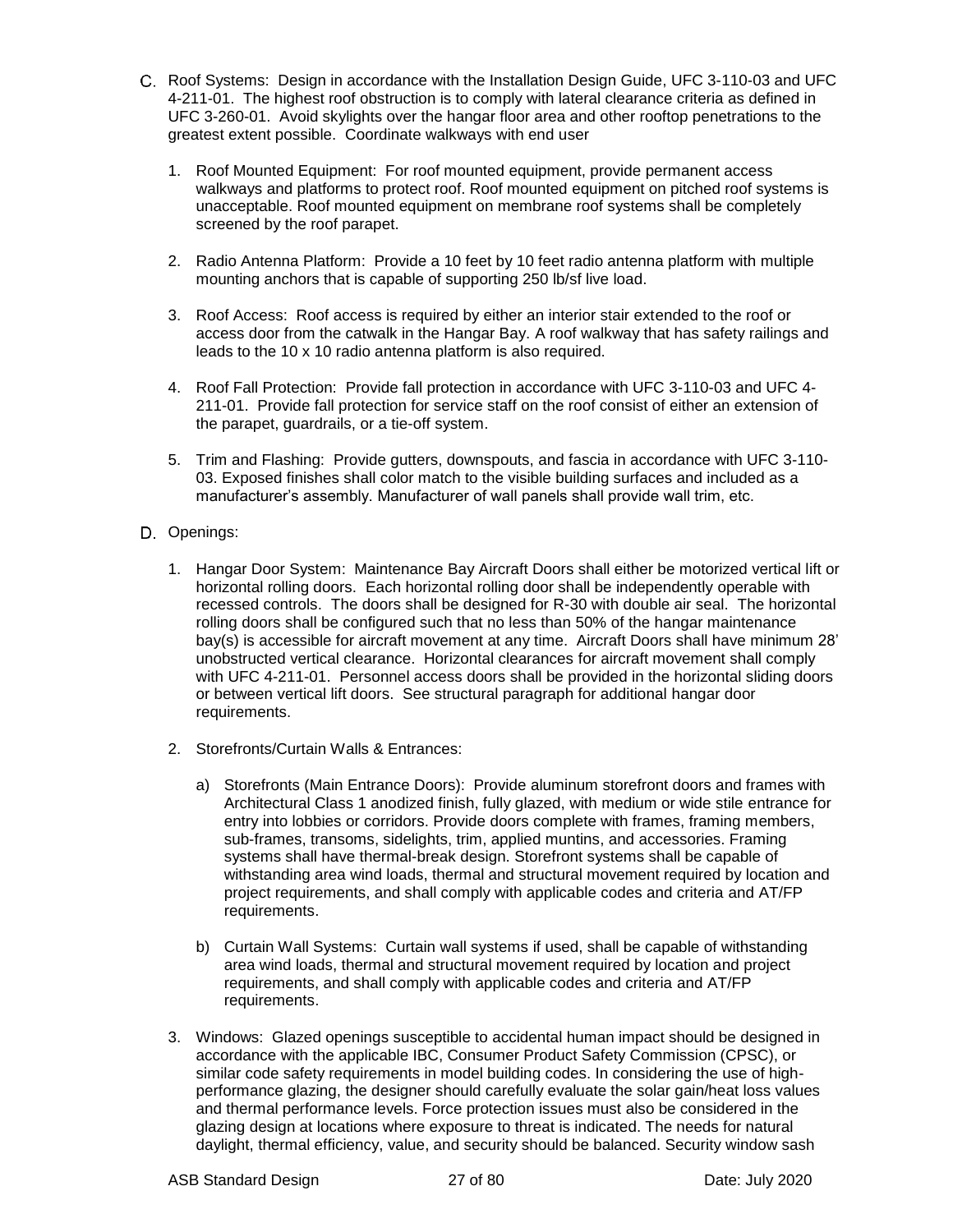and bars may be used only at ground floor locations of supply and repair parts rooms and warehouses.

- 4. Exterior Windows:Provide insulated, high efficiency window systems, with thermally broken frames complying with applicable codes and criteria. Window sills shall be designed to discourage bird nesting.
- 5. Fixed Translucent Panels and Skylights:The use of translucent systems either as panels or skylights is encouraged to provide natural lighting to interior spaces. Panels and skylights shall be integrated with building envelope for continuity of thermal, air, and moisture barriers. The panels exterior finishes shall resist the effect of UV degradation and weathering.
- 6. Doors and Frames:
	- a) Exterior Insulated Hollow Metal Doors and Frames: Provide insulated hollow metal exterior doors for entries to all spaces other than where storefront doors are specified. Appropriate weather-stripping and threshold shall be provided. Doors and frames shall comply with applicable codes and criteria. Doors shall be minimum Level 3, physical performance Level A, Model 2. Frames shall be minimum 12-gauge, with continuously welded mitered corners and seamless face joints. Doors and frames shall be A60 galvannealed, shall comply with ASTM A653 and shall be factory primed. Fire-rated openings shall comply with applicable codes, and the requirements of the labeling authority.
	- b) Interior Insulated Metal Doors: Shall comply with applicable codes and criteria. Doors shall be minimum Level 3, physical performance Level A, Model 2; factory primed.
	- c) Provide insulated metal doors at utility rooms, janitor closets, and stairwell doors.
	- d) Provide rated insulated metal doors between maintenance bay(s) and the admin core.
	- e) Overhead Doors: See room data sheet for size and location of overhead doors. Overhead doors shall be insulated and motorized with manual chain override for nonpower operation.
	- f) Interior Hollow Metal Door and Frames: Fire-rated and Smoke Control Doors and Frames shall comply with applicable codes, criteria and requirements of labeling authority. STC ratings shall be of the sound classification required and shall include the entire door and frame assembly.
	- g) Vision Panels: Provide narrow vision panels or sidelights for all doors except doors serving Shops, Secure Planning Room, Aviation Operations Secure Storage, Company Secured Consumable Storage, Restrooms, Janitors Room, Facility Storage, Recyclable Storage, and Utility rooms. Glazing type and size shall conform to all applicable codes and criteria.
	- h) Hardware:
		- 1) Door Hardware: All hardware shall be consistent and shall conform to ANSI/BHMA standards for Grade 1. Provide closers for all exterior doors, all doors opening to corridors and as required by codes. Exit devices shall be installed on all building egress doors.
		- 2) Finish Hardware (Master Keying System/Cores): All requirements for hardware keying shall be coordinated with the Contracting Officer. Extension of the existing Installation keying system shall be provided, the Installation keying system cores shall have not less than seven pins; cylinders shall have key-removable type cores. Disassembly of knob or lockset shall not be required to remove core from lockset. Locksets for mechanical, electrical and communications rooms only shall be keyed to the existing Installation Master Keying System. Plastic cores are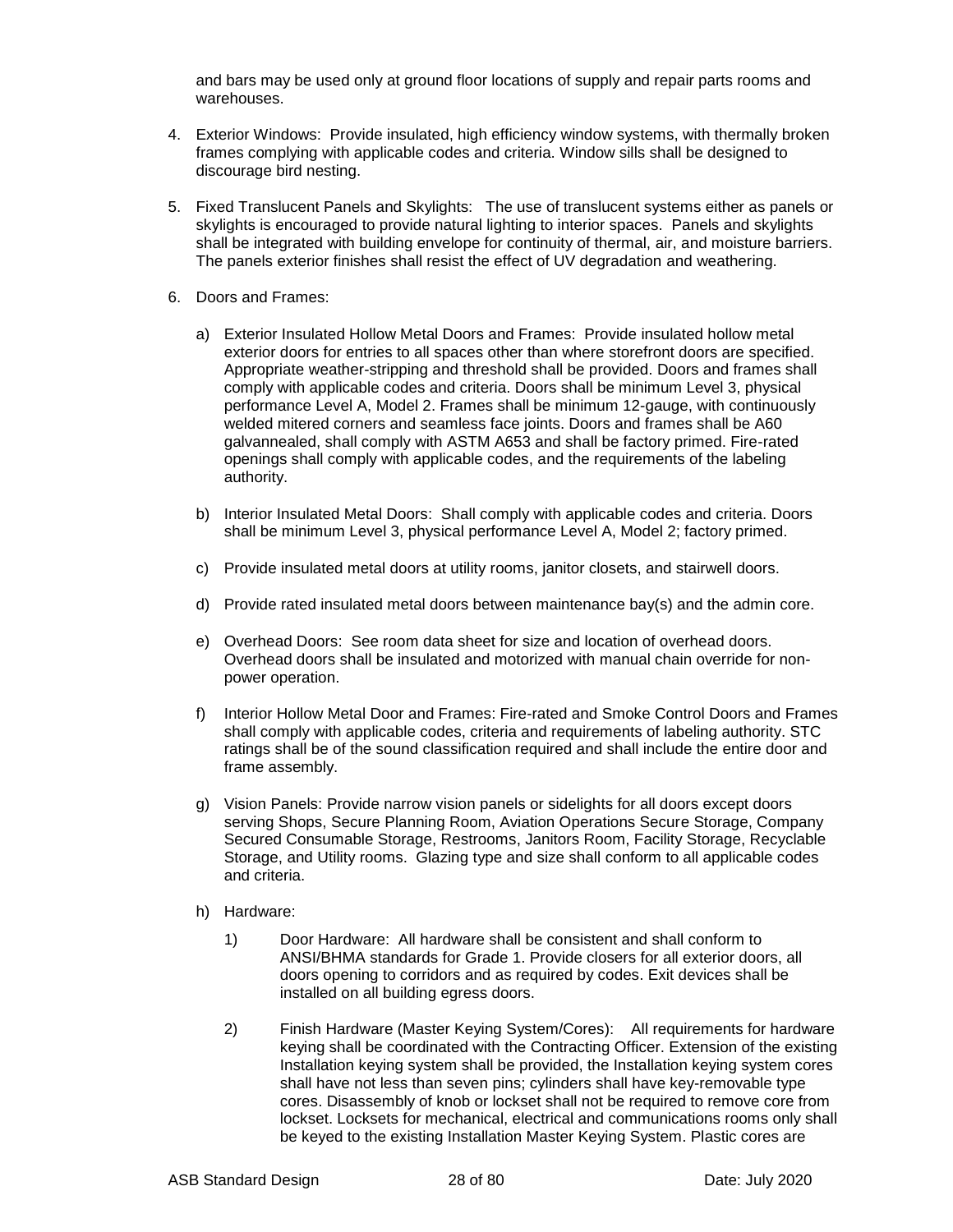unacceptable.

- 3) Fire and Exit Door Labeling: Hardware for fire doors shall be installed in accordance with the requirements of applicable codes. Exit devices installed on fire doors shall have a visible label bearing the marking "Fire Exit Hardware". Other hardware installed on fire doors, such as locksets, closers, and hinges shall have a visible label or stamp indicating that the hardware items have been approved by an approved testing agency for installation on fire rated doors. Hardware for smoke-control door assemblies shall be installed in accordance with applicable codes.
- 4) Auxiliary Hardware: Provide other hardware as necessary for a complete installation. All doors shall latch and be lockable.
- 5) Door Stops: Provide wall or floor stops for all interior and exterior doors that do not have overhead holder/stops.
- 6) Electronic Keycard Access System: All exterior personnel doors and frames shall be wired and equipped to accept GFGI Electronic keycard access system. The infrastructure including conduits and boxes shall be CFCI. The main access system unit shall be located in flight operations.
- 7) Nondestructive Emergency Access System (KNOX Box): Provide one KNOX box near the main entrance for emergency department access.
- Exterior Specialties:
	- 1. Sunshade Overhang and Light Shelf: Use of overhang to reduce direct solar heat gain on exterior glazing is mandatory. Use of light shelf is encouraged to project additional day lighting into the building interior.
	- 2. Bird Intrusion Prevention: Provide long-term permanent passive system to mitigate bird nesting and intrusion, especially the maintenance bay roof structure in accordance with UFC 4-211-01.
	- 3. Covered Entrance: Covered entrances shall be provided at the main and stair entrances. Material used shall be compatible with the exterior material used on building elevations.
- Elevator/Conveying Systems:
	- 1. Elevator: Comply with requirements of UFC 3-490-06. The elevator shall have a minimum rated load capacity of 3500 lb. (1588 kg), with doors and interior dimensions sized to accommodate a fully extended emergency medical services (EMS) gurney and four average size adults. Provide required clearance for Hoistway Entrapment Protection. Elevator interior walls, ceiling, doors and fixtures shall have a satin No. 4 stainless steel finish. Floor finish shall be resilient flooring. The elevator shall be furnished with removable hanging protective pads and fixed hooks to protect interior wall surfaces during movement of furniture, equipment, and other large objects.
- Vault Requirements:
	- 1. Arms Vault: Arms vaults to accommodate storage of arms, ammunition, and explosives (AA&E) shall be provided for each company. The Arms Vault shall be designed and constructed in accordance with the physical security requirements contained in UFC 4-215- 01 and AR 190-11 for Category II arms. The arms vault door and door frame shall be a GSAapproved Class 5 armory door per GSA Federal Specification AA-D-600D(4). Provide a full height Dutch-door day gate with the armory door. The Arms Vault will be provided with an approved Intrusion Detection System (IDS).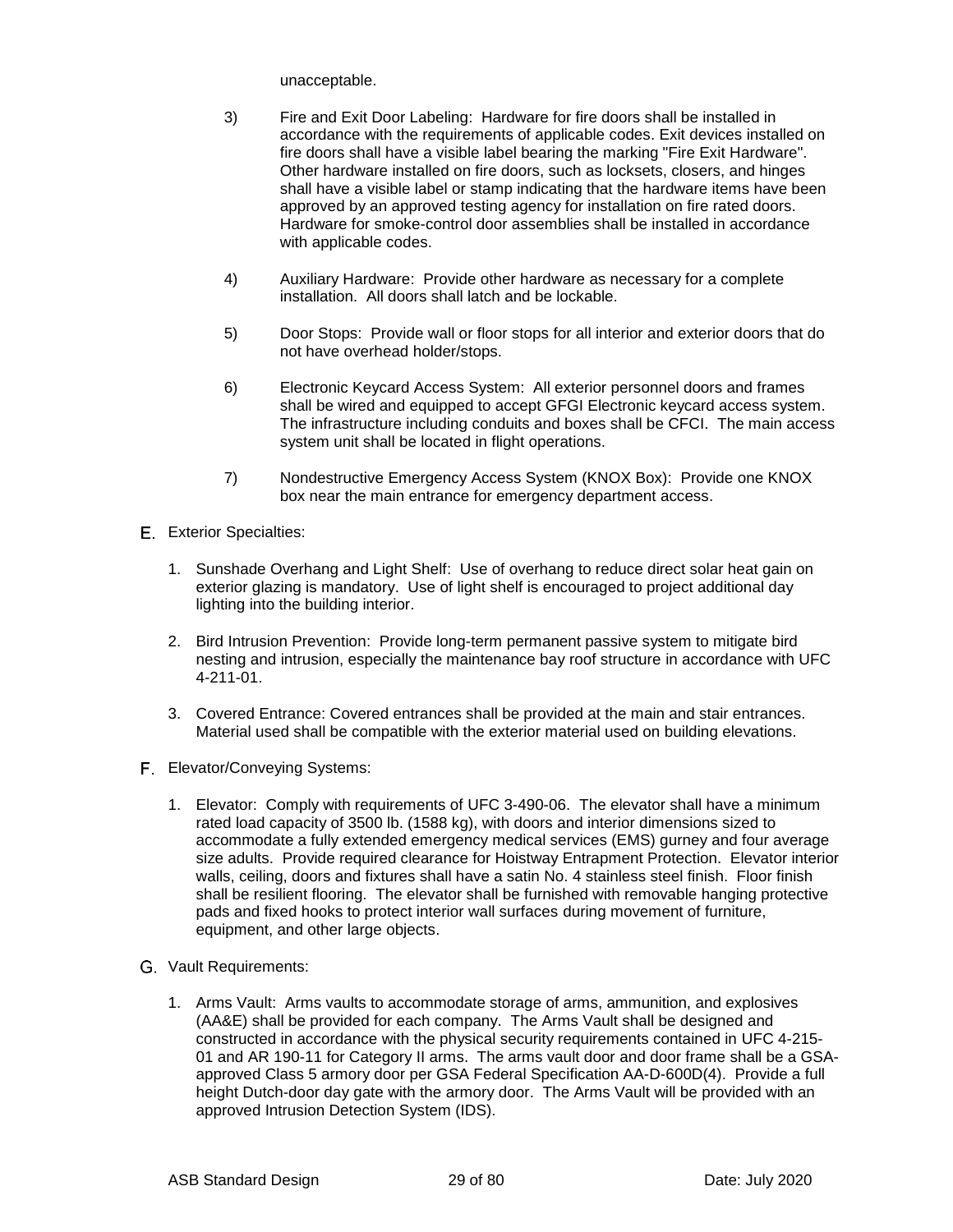- 2. Aircraft Mounted Weapons Vault: The Aircraft Mounted Weapons Vault shall be designed and constructed in accordance with the physical security requirements contained in AR 190- 11 for Category II arms. The arms vault door and door frame shall be a GSA-approved Class 5 armory door per GSA Federal Specification AA-D-600D(4). The Arms Vault will be provided with an approved Intrusion Detection System (IDS).
- Acoustical requirements: To isolate potential noises from the maintenance bay, shops, and between rooms, each space has been assigned a minimum STC rating to be achieved. The STC room rating listed on the room data sheets shall be applied to the entire room assembly to include walls, openings, utility penetrations, HVAC ductwork, and floor/ceiling assemblies. Interior partitions at a minimum shall achieve STC of 40. At a minimum, floor/ceiling assemblies shall achieve STC of 50 or IIC of 55. Sound conditions shall not exceed levels as recommended by ASHRAE handbook criteria.

#### 3.5.1. FINISHES AND INTERIOR SPECIALTIES

- GENERAL: Provide design and finishes in accordance with UFC 3-120-10 and UFC 4-211-01.
- FINISHES: Minimum Finish Requirements:
	- 1. Walls:
		- a) Maintenance Bay: For above the 10'-0" line, use painted moisture resistant gypsum board, exposed vinyl faced insulation or factory finished metal liner panels (solid or perforated).
	- 2. Ceilings:
		- a) Lobby, Entry and Vestibules: Acoustical Ceiling Tile with hold-down clips or Painted Gypsum Board.
		- b) Auxiliary Spaces not specifically listed in the Room Data tables: Acoustical Ceiling Tile or Painted Gypsum Board.
	- 3. Floors:
		- a) Lobby/Entrances/Vestibules: Ceramic tile / porcelain tile, recessed walk-off mat at main entry. Resilient flooring at secondary entrances.
		- b) Other auxiliary spaces: Unless otherwise noted, Sealed Concrete
	- 4. Bases: Floor/wall transition
		- a) Within the hangar, other than Aircraft Maintenance Bay, Aircraft Parts Supply (Tech Supply), Mechanical Rooms, Fire suppression Rooms, and Electrical rooms, all other rooms, spaces and areas shall receive rubber base for floor/wall transition.
		- b) Restrooms/Showers/Locker rooms shall receive Ceramic tile, porcelain tile cove base.
	- 5. Window Stools: solid surfacing of either solid polymer or solid polyester resin composition. 1/2-inch thickness minimum.
- C. INTERIOR SPECIALTIES
	- 1. Signage & Directories:
		- a) Room Signage: Provide signage in accordance with UFC 4-211-01 and UFC 3-120-01.
	- 2. Bulletin Boards: Provide size as indicated in the Room Data tables. Bulletin boards shall have natural cork with wood frame.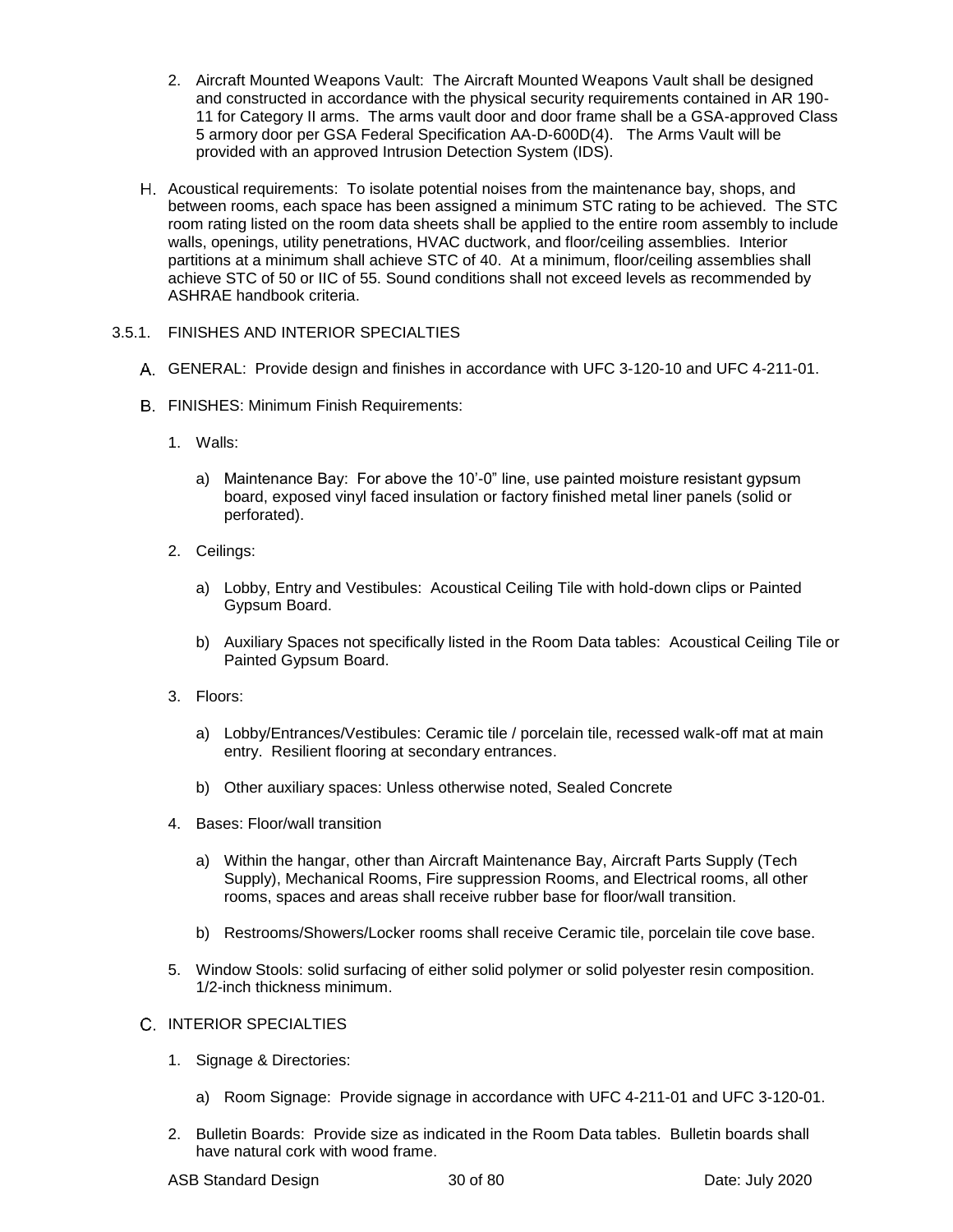- 3. Dry Erase Marker Board: Provide size as indicated on the Room Data tables. Marker Boards shall be porcelain enamel steel writing surface, magnetic with aluminum frame and continuous marker tray.
- 4. Projector Screen: Provide size as indicated on the Room Data tables. The retractable screen shall be motorized and shall have matte white surface with high contrast and black border finish.
- 5. Projector Mount: Provide structurally supported threaded end pipe to support the ceiling mounted project screen. Power and communication outlets shall be provided at each projector mount.
- 6. Toilet Partitions: Toilet partitions should be of solid phenolic resin with a plastic laminate finish for durability. Partitions should be anchored to solid reinforcement in the walls, and should be supported overhead and secured to the floor (including miscellaneous metal bracing above the ceiling.)
- 7. Toilet Accessories: Furnish and install the items listed below and all other toilet accessories necessary for a complete and usable facility. All toilet accessories (except partitions) shall be type 304 stainless steel with satin finish.
- 8. Toilet Area: Toilet accessories shall conform to the requirements of the ABA and shall include, but are not limited to the following:
	- a) Glass mirrors on stainless steel frame and shelf at each lavatory
	- b) Liquid soap dispenser at each lavatory
	- c) Combination recessed mounted paper-towel dispenser/waste receptacle
	- d) Sanitary napkin disposal at each female and unisex toilet
	- e) Lockable double toilet paper holder at each water closet.
	- f) Sanitary toilet seat cover dispenser a minimum of one per toilet room
	- g) Grab bars as required by ABA
- 9. Showers:
	- a) Shower curtain rod extra heavy duty.
	- b) Shower curtain white anti-bacterial nylon/vinyl fabric shower curtain.
	- c) Soap dish and hair product shelf
- 10. Wall Protection:
	- a) Chair Rail: Chair rails shall be installed in training rooms, briefing room, multipurpose/conference room, and break rooms.
	- b) Protective Rail: Corridor walls shall be protected from equipment carts by 6" high impact resistant, integral colored protective railing.
- 11. Lockers: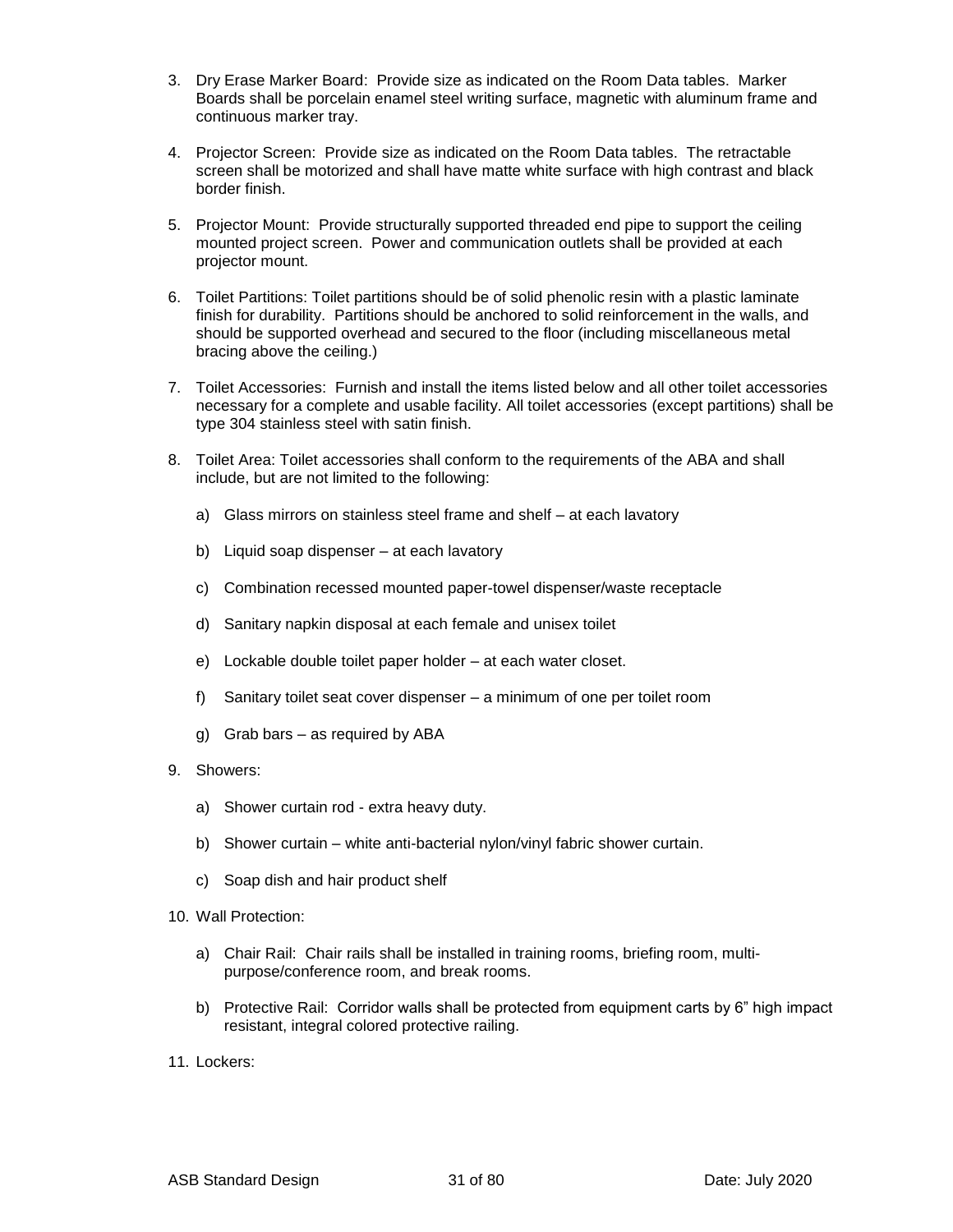- a) Shower Lockers:Provide steel lockers on a 3:1 ratio of lockers per shower. Locker body shall be a minimum thickness of 24 gauge and one-piece door frame shall be a minimum thickness of 16 gauge. Provide sloping tops.
	- 1) Provide single tier lockers for women, minimum locker size shall be 15"(w) x 18"(d) x 72"(h).
	- 2) Provide double tier lockers for men, minimum locker size shall be 15"(w) x 18"(d) x 36"(h).

#### **3.6 STRUCTURAL REQUIREMENTS**

GENERAL:

Comply with UFC 1-200-01 (*General Building Requirements*), UFC 3-301-01 (*Structural Engineering*), and UFC 4-211-01 (*Aircraft Maintenance Hangars*) except as clarified by this Standard Design document.

**B. DESIGN LOADS:** 

Use UFC 3-301-01, *Structural Engineering*, for structural-specific design and loading requirements. Use UFC 4-211-01, *Aircraft Maintenance Hangars* for facility-type specific design and loading requirements.

1. Wind Loads:

Wind load on the main wind force resisting system of aircraft hangars shall be determined in accordance with paragraph 2-1.5.2 of UFC 3-301-01.

- 2. Maintenance Bay Crane Loads:
	- a) The ASB Hangar Maintenance Bay structure shall be designed to support three (3) independent, 10-ton overhead cranes; two (2) over the UAR modules and one (1) over the cargo modules. The cranes will be supported from the roof structure above using a minimum of three (3) continuous runway beams. \1\See room data sheet for hook height requirement./1/
	- b) The two (2) UAR crane systems shall allow each crane hoist to reach the centerline of each of the exterior maintenance modules in the event one crane hoist becomes disabled.
	- c) The crane system and supporting structure shall be designed to support both fully loaded crane hoists at a minimum spacing of 32'-0".
- 3. Shop Crane Loads:
	- a) The combined Power Plant/Powertrain Shop roof/wall structure shall be designed to support a 2-ton overhead crane. The crane hoist shall have a minimum clear hook height of 12'-0" AFF.
	- b) The crane system hoist hook coverage will extend to within 5-feet of the shop side walls, the Maintenance Bay wall, and the NDI Room wall.

#### FOUNDATIONS:

- 1. Maintenance Hangar:
	- a) The hangar foundation system is site specific and must be designed based upon known geotechnical considerations as stated in the project geotechnical report. Design the hangar foundations as recommended by the geotechnical investigation.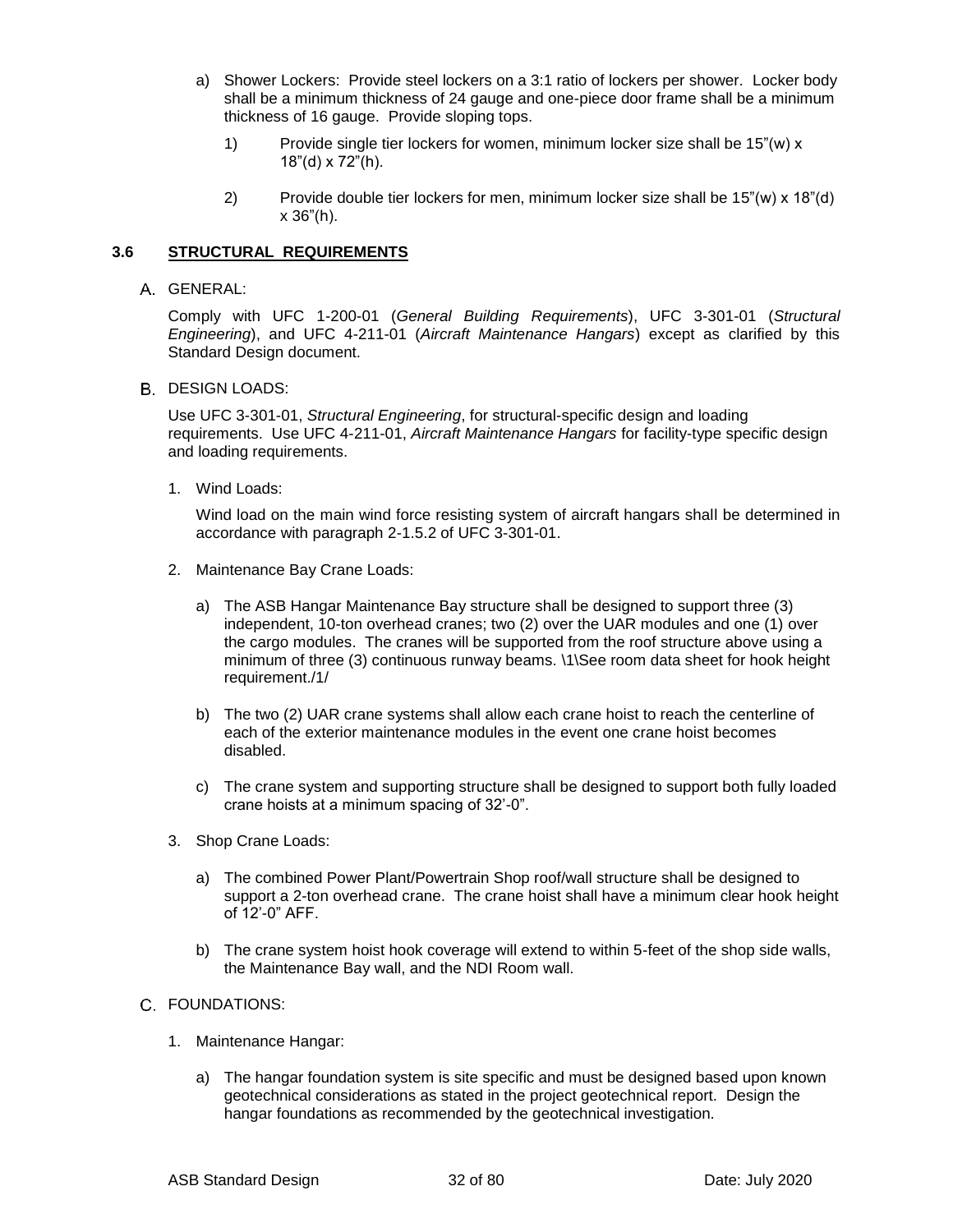- b) The aircraft maintenance bay and the office/shop area are to be designed as separate structures sharing a common foundation, the movement of the maintenance bay structural framing shall not be perceptible to occupants in the office/shop areas. This applies to motion caused by wind, cranes, door operations, aircraft movement or similar loads with the exception of seismic forces.
- 2. Exterior Storage and Support Buildings:
	- a) The POL and HAZMAT Storage Buildings are typically pre-fabricated buildings delivered and set on concrete pads adjacent to the PCC hardstand area. The concrete pads are typically flush with the surface of the adjacent PCC hardstand pavement. The concrete pads should be reinforced and designed appropriately for the geology and weather conditions of the site. The size of the concrete pads shall be coordinated with the building size specified.
	- b) The GSE and ASIOE Storage Sheds are roofed structures not fully enclosed for storing Ground Support Equipment (GSE) or Associated Support Items of Equipment (ASIOE). The structure foundations are to be isolated from the adjacent PCC hardstand and shed slab-on-ground.

#### D. SUPERSTRUCTURE:

- 1. General Configuration:
	- a) The Hangar Maintenance Bay superstructure shall be isolated from the Office/Shop/Admin superstructure through the use of a building isolation joint. The Office/Shop/Admin areas must be isolated from the adjacent Maintenance Bay by a masonry or concrete wall having a fire resistance rating of at least one hour. This wall will extend from the ground floor to the roof of the adjacent Office/Shop/Admin areas.
	- b) The framing system selected for the hangar maintenance bay shall provide a column free maintenance bay and aircraft doorway opening, except as shown on the Standard Design Floor Plan. Optional column locations are shown along the doorway opening at a minimum spacing equivalent to two (2) aircraft maintenance modules.
	- c) Structural bracing shall be located so as not to impair functionality of shop areas. Exposed structural bracing shall not be permitted in office areas without prior COS approval.

#### AT/FP REQUIREMENTS:

- 1. The Maintenance Bay structure is typically treated as a "low occupancy building" for considerations of UFC 4-010-01, DoD Minimum Antiterrorism Standards for Buildings.
- 2. The Office/Shop/Admin structure shall be treated as a "primary gathering building".
- 3. Verify through analysis that collapse of the low occupancy portion of the building will not result in the collapse of the primary gathering portions of the building in accordance with Standard 7, Structural Isolation, of UFC 4-010-01.
- AIRCRAFT MAINTENANCE BAY DOORS:

Provide a Vertical Lift Fabric Door System or a Horizontal Steel Sliding Door System in accordance with UFC 4-211-01, Aircraft Maintenance Hangars.

G. DESIGN AND CONSTRUCTION DOCUMENTATION:

The construction drawings shall clearly and fully disclose all relevant design loading and stability assumptions. Elements which function as stability bracing shall be clearly noted and the members which are braced shall be noted as being laterally unstable until the time the stability bracing is installed. All instances where the installation of multiple secondary elements is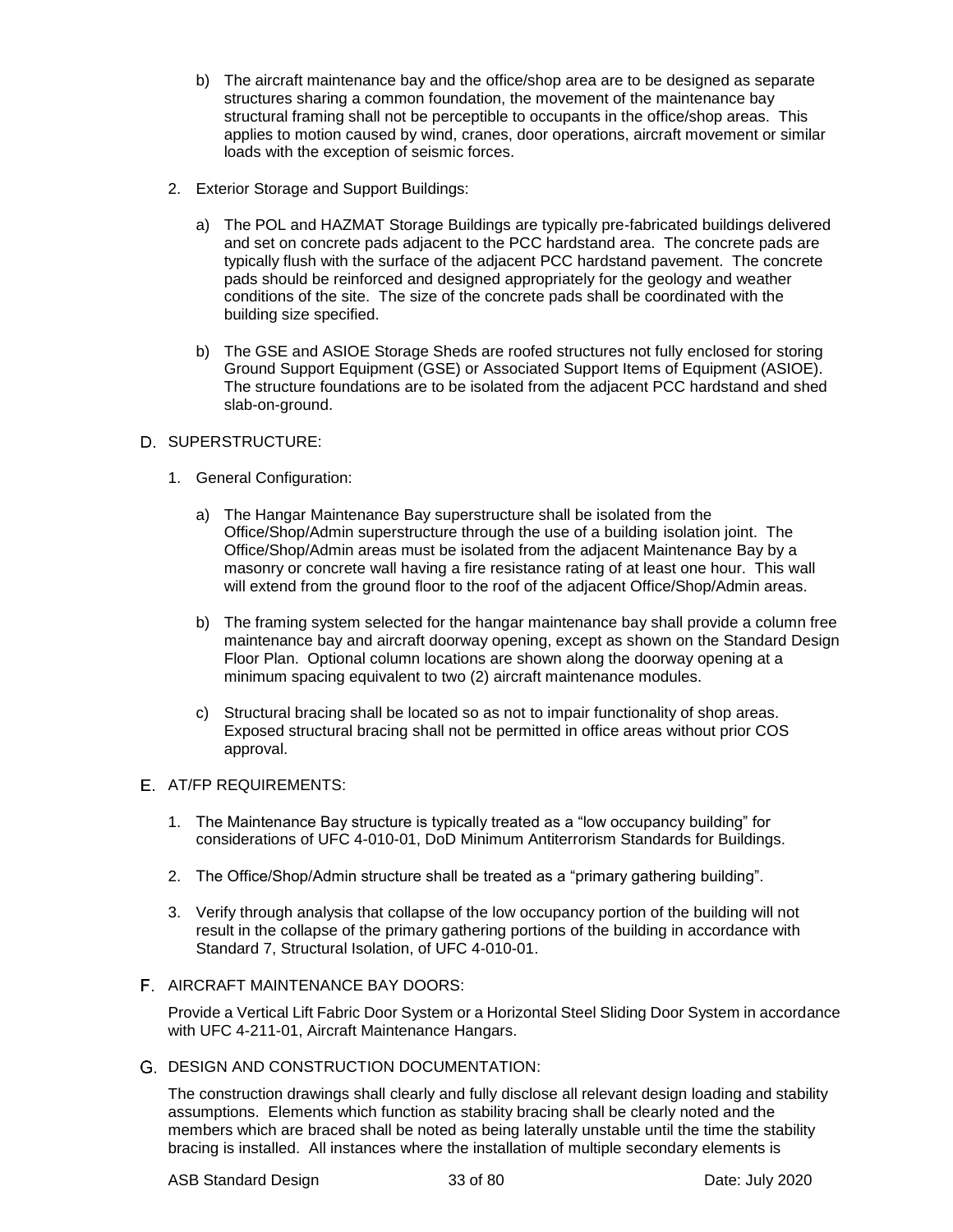required for the proper stability of a primary element or when a bracing element in turn requires stability bracing shall be clearly noted.

- H. MODIFICATIONS TO EXISTING STRUCTURES: NOT USED
- MODULAR OR PRE-ENGINEERED BUILDINGS:

The structural design of Pre-Engineered Metal Buildings (PEMB) may be delegated to a PEMB designer. The PEMB designer shall submit design calculations and designs for review. The Designer-of-Record must state on construction drawings all required loading and deflection limits for equipment mounted to frame and for exterior materials with limited movement capacity such as plaster, brick, etc.

#### **3.7 SEE PARAGRAPH 6.7 THERMAL PERFORMANCE – NOT USED**

#### **3.8 PLUMBING REQUIREMENTS**

- GENERAL: Provide plumbing design in accordance with UFC 4-211-01 paragraph 3-5.5 and applicable sub paragraphs, UFC 4-211-01 – paragraph 6-5.3, UFC 3-420-01 PLUMBING SYSTEMS, and the International Plumbing Code (IPC). For conflicts between UFC requirements and the International Plumbing Code, the UFC requirements apply unless IPC requirements are more stringent. UFC 4-211-01 requirements override UFC 3-420-01 and IPC requirements. Do NOT follow NFPA 409 except where specifically required in UFC 4-211-01. Chapters 5 and 7 of UFC 4-211-01 do not apply to Army Hangars, however, if project is at a joint facility, inquire with base leadership as to which standards to follow. Contracting Officer shall approve direction for other than Army Standard.
- B. DOMESTIC HOT WATER SYSTEM:
	- 1. Heating System: Locate the main water heating equipment within a mechanical room, on the ground floor level only. Instantaneous water heaters are permissible for remote fixtures. Size system storage and recovery for delivery of hot water at every shower head and other fixture requiring hot water shall comply with applicable provisions of UFC 3-420-01. Determine the energy source for the domestic water heating system by Life Cycle Cost Analysis.
	- 2. Solar Water Heating: If life-cycle cost effective, provide solar water heating or other renewable energy source in accordance with UFC 1-200-02.
- C. DRAINS:
	- 1. Drains: Provide floor drains as required in UFC 3-420-01 except as modified by UFC 4-211- 01 as applicable to Army projects.
	- 2. Hangar Floor Trench Drains: Trench drains primarily serve to remove fluids spills and prevent puddles from forming on the hangar floor. Provide trench drains in the hangar bay to comply with NFPA 409 floor drainage requirements, except as modified by UFC 4-211-01, for the removal of hazardous fuels and fire suppression system discharges. Locate trench drains between aircraft (or columns of aircraft where there is more than one row) perpendicular to the hangar door(s). Provide trench drain across the width of the hangar door, five feet to the inside of the innermost door tracks with the aforementioned drains sloping into it. Track drains (for the hangar door(s) shall drain into this trench drain system as well. See "Hangar Door Surface Drains" below. Route outlet drains, sized for a minimum of 1500 GPM, from the bottom of the trench low point(s) to an oil water separator or to effluent capture tanks and provide diverter valve with monitoring and controls as indicated in UFC 4-211-01, Paragraph 6-2.2 and all sub paragraphs.
	- 3. Hangar Door Surface Drains:For a horizontal sliding hangar door assembly, the rail support system shall include surface drains as required in UFC 4-211-01, paragraph 3-10.2 and all sub paragraphs.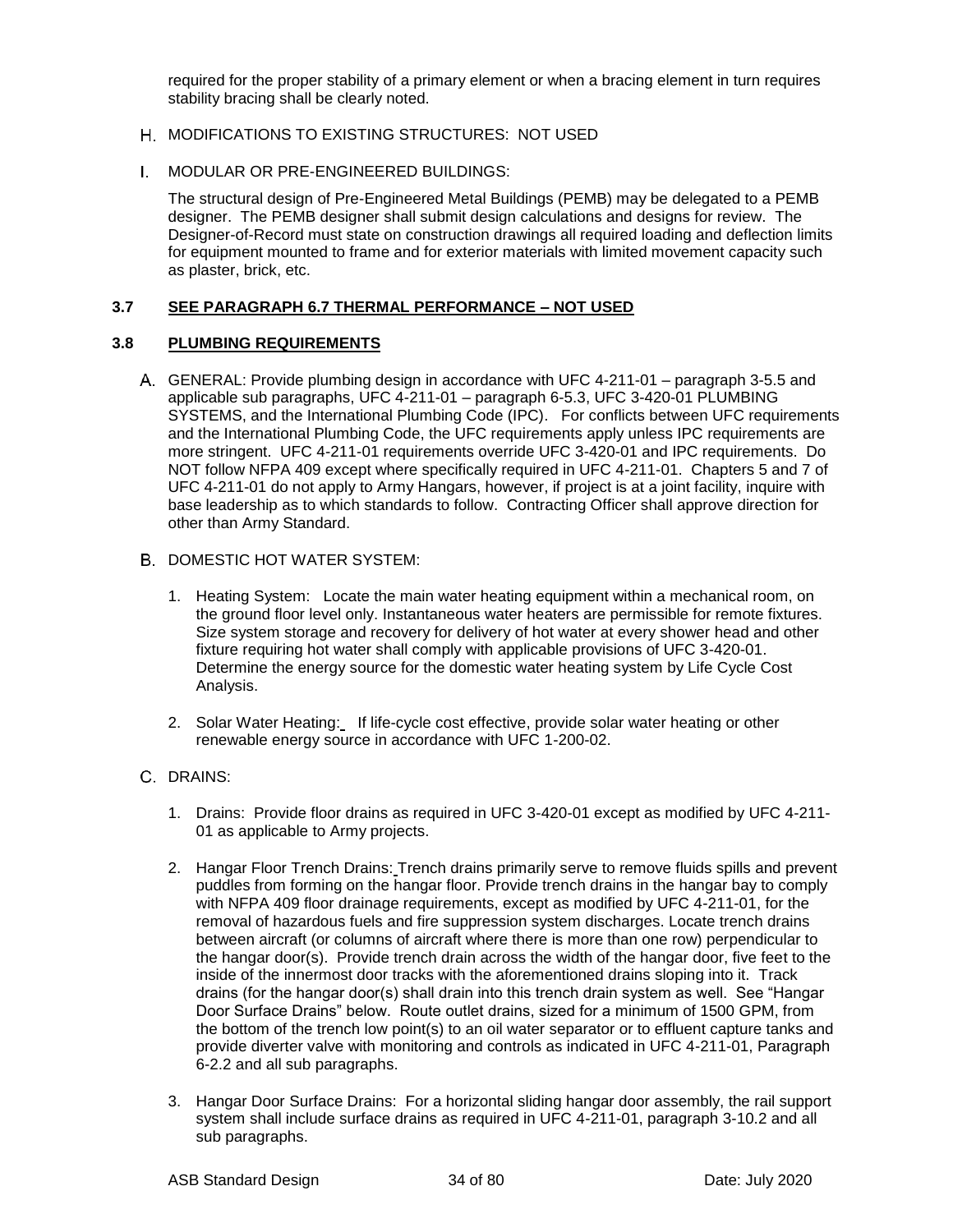#### D. PLUMBING FIXTURES:

- 1. Sink and Lavatories:
	- a) Janitors Sink: Provide corner floor mounted terrazzo mop receptor in each janitor's closet. Mop receptor shall be provided with stainless steel rim guards and service faucet with vacuum breaker and pale hook. Both hot and cold water shall be provided to the sink.
	- b) Break Room Sink: Provide 18 gauge double bowl stainless steel sink in all Break areas. Faucet shall be single control goose neck type. Both hot and cold water shall be provided to the sink.
	- c) Lavatories: Provide lavatories in the men's and women's restrooms per requirements of the International Plumbing Code. Counter top lavatories shall be under mount vitreous china or integral to the counter top. Faucets shall be low flow, sensor controlled type. Coordinate the use of battery power or hard-wired electrical supply faucets with the base requirements.
	- d) Shop Sink: Provide single compartment stainless steel sink in the Allied Shops. Compartment size shall be 24" long, 21" wide and 14" deep with a single 18" wide drain board. Sink shall be constructed of 16 gauge 304 stainless steel. Provided foot operated faucet with hot and cold water. Drain from shop sinks shall not be connected to main sanitary. Connection shall be to an oil/water separator or storage tank.
	- e) Urinals: Provide wall-mounted, water-saving, sensor-flush type fixture with a maximum flow rate of 0.125 gallons per flush cycle. Coordinate the use of battery power or electrical supply faucets with the base requirements.
	- f) Water closet: Provide tank-less, sensor-flush type with a maximum flow rate of 1.25 gallons per flush cycle. Provide wall-mounted fixture unless directed differently by base design standards. Coordinate the use of battery power or electrical supply faucets with the base requirements.
	- g) Hand Wash Sink: Provide a 36" semi-circular 3 station hand wash fountain in hangar with foot operated control bar. Supply hand wash fountain with tempered water.
	- h) Showers: Provide balance shower fitting with valve cartridge, integral stops, single operator lever handle.
	- i) Drinking Fountain: Provide hi-lo drinking fountains with bottle fill capability.
- 2. Emergency Showers and Eyewashes: Provide eye wash and emergency eye wash/shower in the hangar, shop, and bench stock areas. Locate emergency eye wash and showers stations in accordance with OSHA standard 1910.151(c) and ANSI Z358.1. Do not locate showers in hangar's 5 foot safety lanes. Tankless water heaters may be used to supply tempered water to emergency eye wash and showers stations. Floor drains are not required at emergency shower locations. Since hazardous materials are used in the aircraft maintenance process, if floor drains are provided in hangar and shop spaces for the emergency showers stations they must be tied to either the stations industrial sewer or to a collection system that will capture and hold these materials for proper disposal.
	- a) In Aircraft Maintenance Bay provide stations such the maximum travel distance to the station is 10 seconds from any location within the maintenance bay. In general, a distance of 55 feet, along path of travel should accomplish this requirement but other factors may require a shorter distance.
	- b) In shop areas where chemicals, oils, solvents or debris can be sprayed or blown into the eyes or spilled on clothing, provide the emergency shower and eyewash stations near to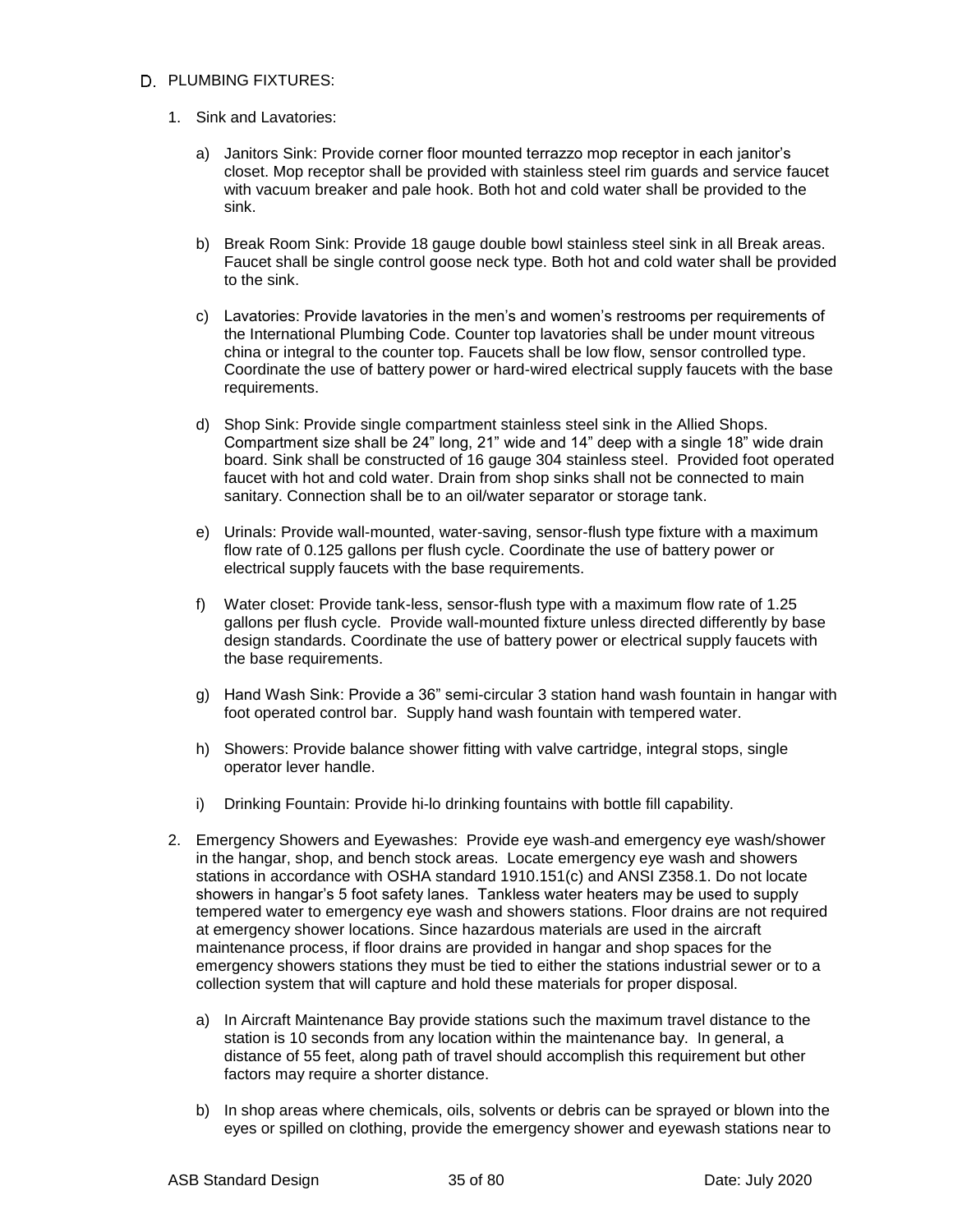the exits. See room data sheet for locations where emergency shower and eyewash are required.

- c) Hazardous \1\Material/1/ Storage Building: Provide a station in each room adjacent to the exit.
- E. COMPRESSED AIR:

Provide an energy efficient compressed air system consisting of compressors, receiver, refrigerated air dryer, filters, and distribution piping in accordance with UFC 3-420-02FA, and having a free air delivery capacity required by the functions performed within the building areas (125 CFM minimum) at 125 psig. Determine required capacity in accordance with the Compressed Air & Gas Handbook (CAGH) published by the Compressed Air & Gas Institute (CAGI). Compressors with greater than 125 SCFM capacity shall be rotary screw type. Provide air compressor with a minimum 600 gallon receiver, an integral compressed air dryer capable of producing a 50 degree F dew point, an isolation valve, filters and a pressure regulator. All pressure containing parts, devices, components of the system shall comply with ASME BPVC Section VIII where applicable. Provide compressed air outlets with four quick disconnect couplings in all bays and all shop areas. Each drop shall include an isolation valve, filter and pressure regulator, condensate trap with drain cock. Size each compressed air drop to accommodate 20 SCFM at 100 psig. The air compressor shall be CFCI building equipment. Compressed air shall be provided at locations identified on the room data sheets. In Aircraft Maintenance Bay provide two compressor drops for each aircraft utility pedestals. ALSE shop requires clean and dry air.

#### **3.9 COMMUNICATION AND SECURITY SYSTEMS**

- GENERAL: Comply with UFC 4-211-01. Coordinate all telecommunications with COR and NEC during the design process. NEC must be informed of required inspections before walls are closed or ceilings are closed that house class pathways. At least a minimum 5 business days must be given for scheduling purposes. A Communications QA must be assigned to the project to provide with assisting in the Quality Assurance. The Contractor shall assume responsibility for ensuring that the communications systems shall be constructed IAW with all applicable criteria listed in the military criteria list. An electronic copy of all test results shall be provided to NEC. An As-built copy of communication pathways must be turned over at the time the building is turned over.
- TELECOMMUNICATION SYSTEMS: Connect the facility to the Installation wide area network system (WAN) and voice system. Design telecommunications systems in accordance with UFC 3-580-01. An acceptable building telecommunications cabling system encompasses, but is not limited to, copper and fiber optic (FO) entrance cable, termination equipment, copper and fiber backbone cable, copper and/or fiber horizontal distribution cable, workstation outlets, racks, cable management, patch panels, cable tray, cable ladder, grounding, and labeling. Provide voice/data outlets to support all workstations, \1\workbenches/1/, and equipment based on functional purpose of the various spaces within the facility and as modified by user special operational requirements. Provide each utility space, such as mechanical, electrical and telecommunications rooms with at least one wall mounted telecommunications outlet, with a wall mounting lug face plate near the entrance door. Provide additional telecommunications requirements as specified in the following sections and in the room data sheets.
	- 1. Outside Plant Telecommunications Systems: Connect the project's facilities to the Installation telecommunications (voice and data) system through the outside plant (OSP) underground infrastructure per UFC 3-580-01 requirements. Connect to the OSP cabling system from each facility main cross connect located in the main telecommunications room or telecommunications equipment room to the closest OSP access point. Components include the physical cable plant and the supporting structures. Items included under OSP infrastructure encompass, but are not limited to, maintenance hole and duct infrastructure, copper cable, fiber optic cable, cross connects, terminations, splices, cable vaults, and copper and FO entrance facilities.
	- 2. \1\Telecommunications Rooms: Telecommunications rooms shall be provided to support three different networks; unclassified NIPR network, unclassified Logistics Information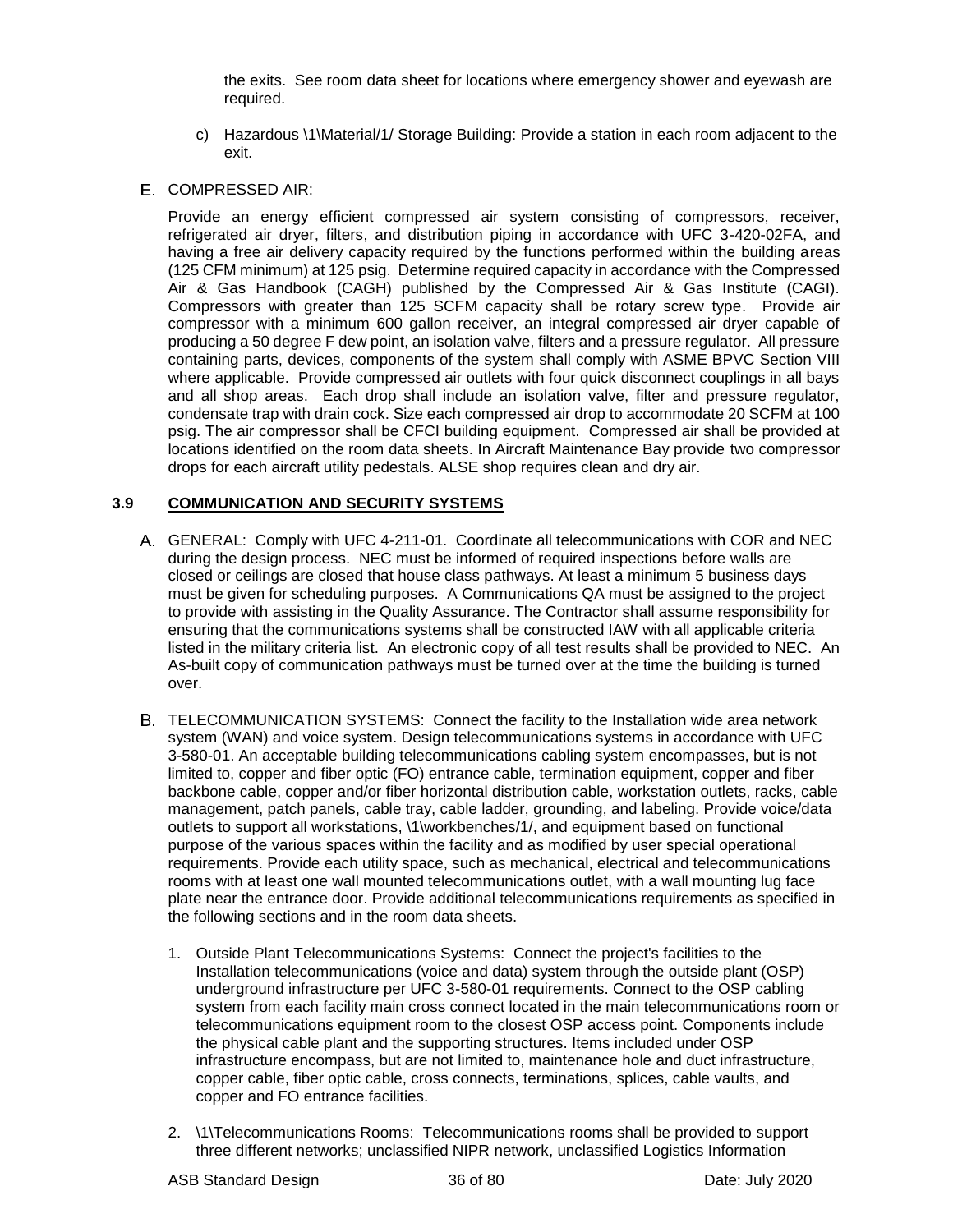System (LIS) network, and classified SIPR network. Provide one telecommunications entrance room (TER) and additional telecommunications rooms (TR) for unclassified NIPR network and voice equipment to support cabling infrastructure throughout the facility. There shall be a minimum of one TR on each floor located near the center of the building and stacked between floors. Provide TR's as required per UFC 3-580-01 square footage requirements. Provide one telecommunications entrance for each facility located in the TER. TIA/EIA-569 compliant Telecommunications Enclosures (TE) may be used in hangar areas where the horizontal cable distance exceeds 295 feet. Provide one additional TR on each floor, preferably stacked, to support the User's LIS network. The first floor LIS room shall be provided with a 4 inch conduit to the V-SAT location adjacent to the building. Coordinate proposed VSAT location with User. See section 3.9 (C) for classified SIPR network telecommunications room requirements./1/

- 3. \1\Logistics Information System (LIS): Provide a complete separate network as described in 3.9 (B). Provide one (1) LIS drop for every NIPR drop in spaces where LIS network is indicated in the room data sheets. LIS drops may be collocated in the same outlets as NIPR drops and utilize the same pathways, but will terminate in the LIS TR./1/.
- 4. \1\Wireless Access Points: In addition to providing standard voice/data outlet configuration throughout the facility per UFC 3-580-01, provide wireless access point (WAP) outlets to support GFGI Power Over Ethernet (PoE) WAP coverage of the hangar bay and apron. Each WAP outlet shall consist of one (1) NIPR and one (1) LIS drop./1/
- C. SECURE COMMUNICATIONS: A secure communications system shall be provided for the facility IAW USAISEC Technical Guide for the Integration of Secret Internet Protocol Router Network (SIPRNET).
	- 1. Provide SIPRNET rooms in accordance with ICD/ICS 705 Technical Specifications for Construction and Management of Sensitive Compartmented Information Facilities (current version).
	- 2. Install SIPR drops where indicated in room data sheets. Rooms indicated are not authorized for open storage. \1\Provide a Protective Distribution System (PDS) to distribution classified cabling throughout the facility./1/ The SIPRNET building infrastructure shall use Category 6 UTP copper cables with red cable jacket and red outlet modules unless otherwise directed by the local NEC. Cables shall be terminated in the SPIRNET room and at the outlet in accordance with UFC 3-580-01 criteria for data cables. \1\Separation requirements with all classified runs/drops shall be IAW USAISEC Technical Guide for the Integration of Secret Internet Protocol Router Network (SIPRNET)./1/
- ELECTRONIC SECURITY SYSTEMS (ESS): Provide the design and infrastructure for the installation of GFGI systems unless directed otherwise by project specific requirements; Secure Access Systems (SAS), Intrusion Detection Systems (IDS), and Closed Circuit Television (CCTV) in compliance with UFC 4-211-01.
	- 1. Secure Access Systems (SAS): The SAS shall be designed to provide coverage of the building perimeter doors outside the airfield fence line, all motorized gates, and where indicated in the room data sheets. Coordinate with the Installation Physical Security anticipated locations of devices and provide raceways, door prep, and back boxes for installation of a secure access system per Army Installation Design Standards paragraph 3.5.11, "Locks and Locking Devices". Provide a programming workstation in the PC office. Coordinate the homerun terminations location with NEC and Unit Physical Security.
	- 2. Intrusion Detection System (IDS): The IDS shall be designed to provide coverage for spaces where indicated in the room data sheets. Coordinate with the Installation Physical Security anticipated locations of devices required for a complete IDS system. Design raceways, back boxes, and power requirements for installation of a complete system.
	- 3. Closed Circuit Television (CCTV): The CCTV system shall be designed to provide complete coverage of the hangar apron and inside the hangar bay. Provide additional coverage where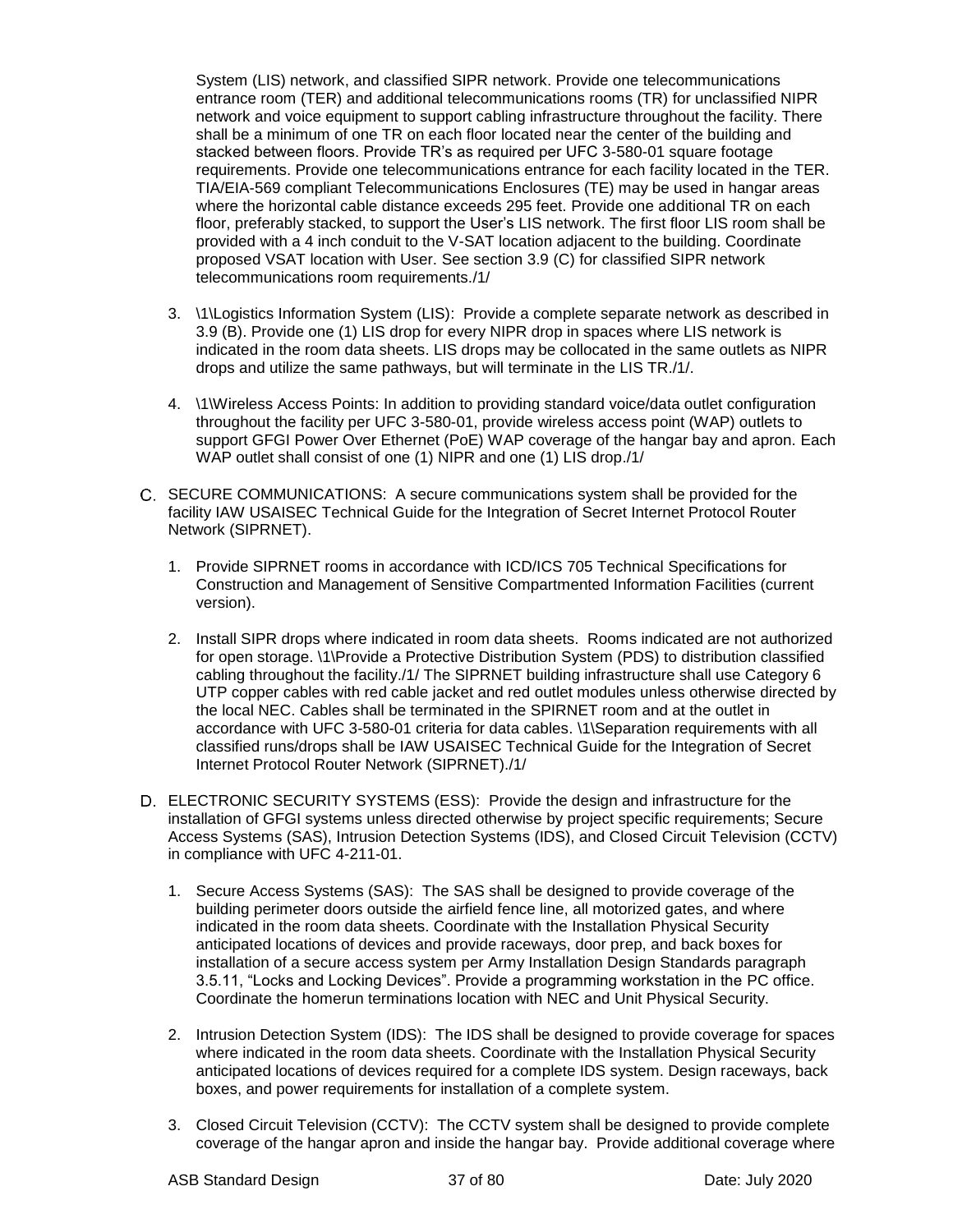indicated in the room data sheets. Coordinate with the Unit Physical Security the anticipated locations of devices required for a complete CCTV system. The design shall be for an IP based system. Provide raceways, back boxes, power conductors, and fiber optic cables for installation of a complete system. Provide a monitoring station in the PC office and Flight Ops. Coordinate the homerun terminations location with NEC and Unit Physical Security.

- AUDIO/VISUAL SYSTEMS & INFRASTRUCTURE: Provide the infrastructure to support all GFGI Audio/Video systems where indicated in the room data sheets; projectors, sound systems, video teleconferencing, etc. Coordinate with the architectural and interior designs.
- CABLE TELEVISION: Provide a completely operational CATV cabling system in compliance with UFC 4-211-01 including, but not limited to, all necessary raceways, cabling, terminations, jacks and faceplates. Provide CATV where indicated in the room data sheets. The horizontal cable for the CATV system will be RG-6 with "F" type connectors on the terminal end. Terminate the CATV cabling on splitters in the telecommunications room, or in a location indicated by the Network Enterprise Center (NEC). CATV riser cable will be RG-11 type. Locate splitters on the CATV backboard in the telecommunications room, or in a location indicated by the NEC. Provide CATV drops where indicated in the room data sheets. Homerun all CATV all drops to the CATV backboard. Coordinate service requirements to the building with the local CATV service provider. At a minimum provide one 2" empty conduit stubbed out five feet from the building to facilitate the CATV service entrance.
- PUBLIC ADDRESS (PA) SYSTEM: \1\Provide a PA system in compliance with UFC 4-211-01. The system shall provide audible coverage to the hangar bays, shop areas, and hangar apron, minimum. Integrate the PA system with the phone system for control and access throughout the facility./1/
- FIRE ALARM & DETECTION: Provide a fire alarm and detection system in compliance with UFC 4-021-01, UFC 4-211-01, UFC 3-600-01 and NFPA 72. The system shall be fully addressable and compatible with the local Installation wide Fire Alarm Systems. Provide a NONDESTRUCTIVE Emergency Access System (KNOX Box) at a location designated by the installation Authority Having Jurisdiction (AHJ).
- MASS NOTIFICATION SYSTEMS: Provide a Mass Notification System in accordance with UFC 4-021-01 Design and O&M: Mass Notification Systems. The system shall be fully compatible with and integrated with the local Installation wide Mass Notification System.
- CYBERSECURITY: \1\Provide controls systems which meet or exceed the requirements of UFC 4-010-06; Fire Alarm and Mass Notification (FAMNS), Utility Monitoring Control System (UMCS), etc./1/

## **3.10 ELECTRICAL REQUIREMENTS**

- GENERAL: Design facility power in accordance with UFC 3-501-01, UFC 4-211-01 and NFPA 70. Provide a 3-phase wye-connected, underground secondary service rated at 480VAC with sufficient capacity for future growth. Careful coordination will be required to size incoming service appropriately based upon the type and number of aircraft. Two service entrances may be utilized dependent on the overall load size of the facility. Use 480VAC for mechanical equipment and larger building specific loads, such as 400HZ. Generally, use 277VAC for lighting. Use dry type step down transformers to provide 208Y/120VAC service for miscellaneous loads. Specific load requirements for the hangar and shop areas will vary by airframe type and specific shop equipment and will vary by specific hangar type design. Utilize an appropriate diversity factor for sizing specialized systems in the hangar and shop areas; 400Hz and 28VDC conversion equipment, shop machine equipment, exterior equipment/trailers, etc. See Table 6-2 in UFC 4- 211-01 for Ground Service Baseline Requirements sizing. See appendices for typical 400Hz and 28VDC aircraft service points.
- HAZARDOUS LOCATIONS AND CLASSIFICATION: Define and design hazardous classified spaces in accordance with UFC 4-211-01 and NFPA 70 Article 513.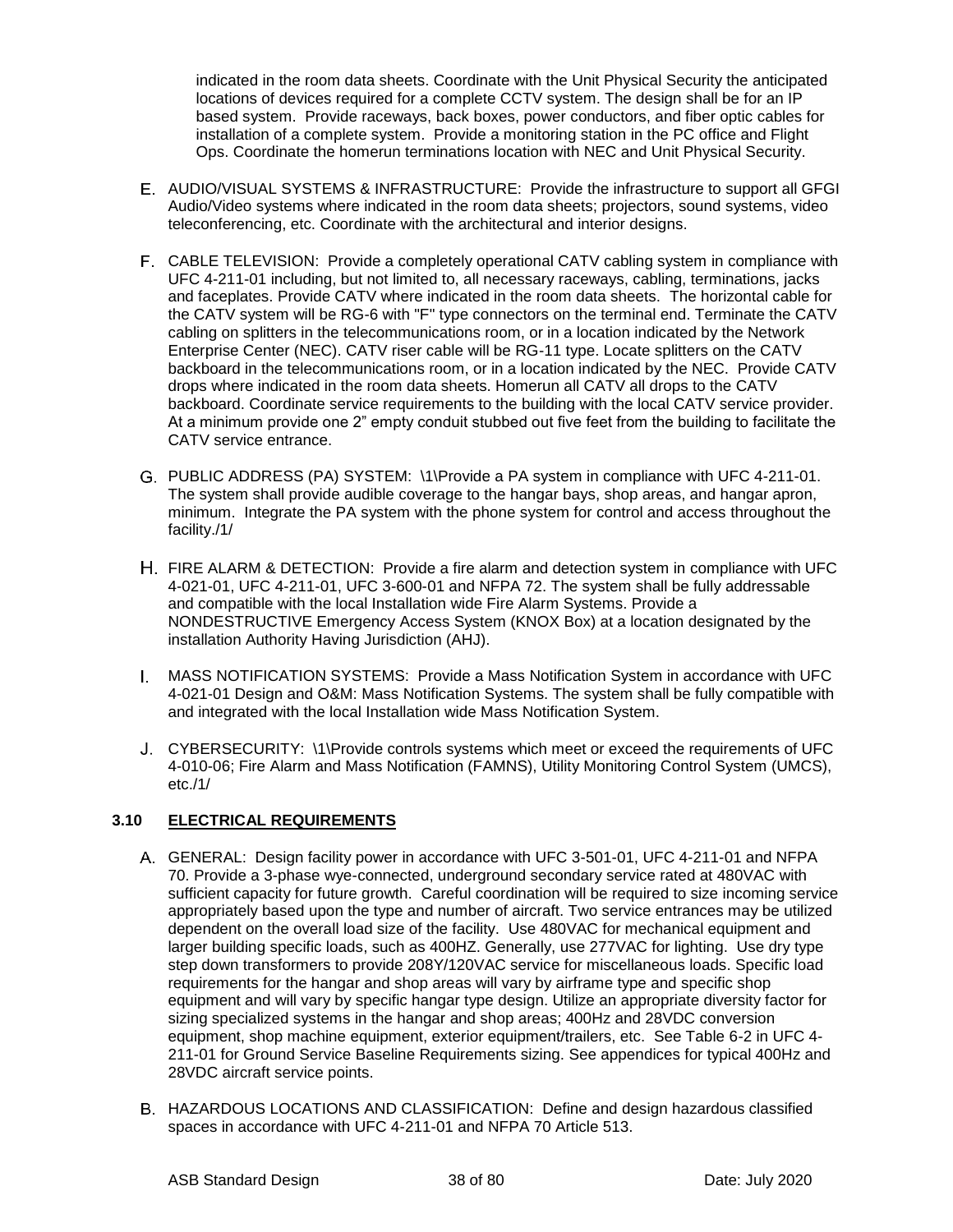- POWER DISTRIBUTION: Provide power connections to support all mechanical and building equipment. Provide power receptacles per NFPA 70 and in conjunction with all proposed equipment and proposed furniture layouts. Coordinate the furniture type and layout with the electrical design. Provide a minimum of one duplex receptacle for every 12 feet of wall in all admin spaces with a minimum of one per wall. No more than six duplex receptacles or three quad receptacles per circuit. Power circuits shall not serve receptacles in multiple spaces or rooms. Provide additional power requirements as specified in the following sections and in the room data sheets.
	- 1. 400Hz System: Provide a fixed 200Y/115VAC, 400HZ power system to support aircraft maintenance functions in the hangar bay. The system shall be integrated with the building power system and complete with all cables and connectors required to interface with the aircraft. No conversion carts shall be allowed. The system shall be designed to provide access points to each aircraft parking space without any cables or equipment passing thru the five foot clear zone around the perimeter of the hangar bay floor. Provide permanently mounted pedestals per UFC 4-211-01 section 6-7.1.1. \1\ /1/
	- 2. 28VDC System: Provide a fixed 28VDC power system to support aircraft maintenance functions in the hangar bay. The system shall be integrated with the building power system and complete with all cables and connectors required to interface with the aircraft. Combination 400Hz/28VDC converter units may be utilized. No conversion carts shall be allowed. The system shall be designed to provide access points to each aircraft parking space without any cables or equipment passing thru the five foot clear zone around the perimeter of the hangar bay floor. Provide permanently mounted pedestals per UFC 4-211-01 section 6-7.1.1. \1\ /1/
	- 3. Aircraft Maintenance Hangar Bay: Provide one GFI 120V/20A quad receptacle for every 25 feet of wall minimum. Provide additional receptacles and disconnects as needed to support additional equipment and/or workbenches.
	- 4. Shop Areas: Provide a local dedicated panel to power all equipment and receptacles in each shop. Provide a minimum of one 120V/20A quad receptacle every 15 feet of wall length. Provide additional receptacles and disconnects as needed to support additional equipment and/or workbenches.
	- 5. \1\Covered Storage Areas: Provide 120V/20A general receptacles and 240V/3/30A receptacles to support mobile shops./1/
- LIGHTING: Lighting design and levels shall be IAW UFC 3-530-01 and UFC 3-535-01. The building perimeter, hangar apron and hangar maintenance bay(s) lighting shall be compatible with any future security cameras and security requirements as applicable. Provide interior lighting and controls in accordance with UFC 3-530-01. Utilize daylighting where applicable to conserve energy in the hangar, shops, etc.
- E. LIGHTNING PROTECTION: Provide a lightning protection system based on a risk assessment analysis in accordance with NFPA 780. The lightning protection system for the facility shall be IAW UFC 3-575-01. Provide a ground counterpoise around the building perimeter for grounding incoming service, building steel, telephone service, piping, lightning protection, aircraft static grounding grid, and facility internal grounding requirements (e.g. shop areas).
- GROUNDING: Provide a grounding system for the facility shall be IAW UFC 4-211-01 and UFC 3-575-01. Provide additional grounding based on project-specific requirements and UFC 3-580- 01. Aircraft grounding points in the Hangar Bay (OH) shall be IAW UFC 3-575-01 Paragraph 2- 2.3.2 for a general purpose hangar (grid with 50 ft max spacing). Provide an equipment grounding bar around the perimeter of shops or one at each workbench. Provide ground straps in shops/labs where required by function connected to the building grounding system.
- CATHODIC PROTECTION: Provide cathodic protection systems for the facility utilities and supporting fire protection systems IAW UFC 3-570-01.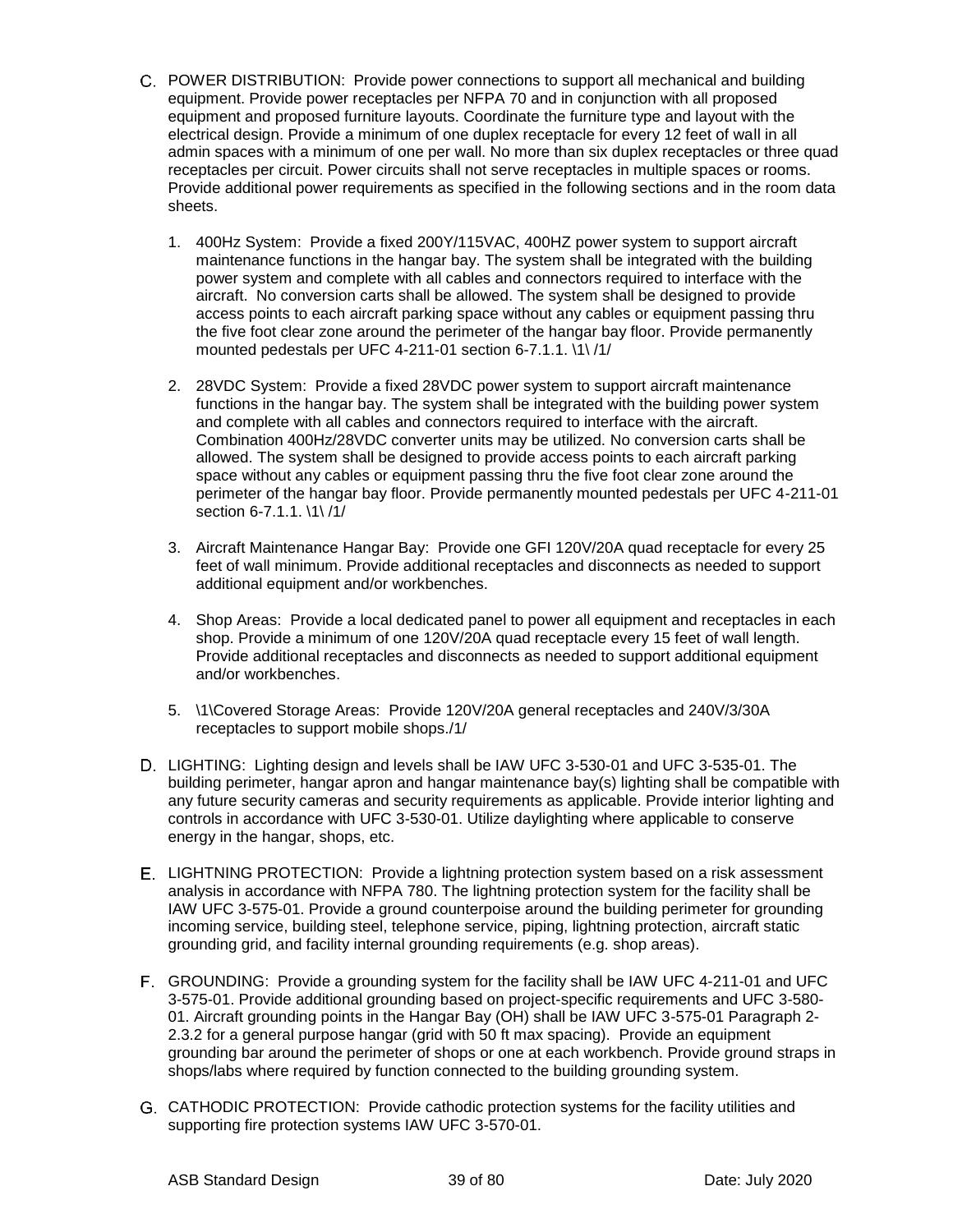#### **3.11 HEATING, VENTILATING AND AIR CONDITIONING**

- GENERAL: Comply with the requirements of UFC 4-211-01, UFC 3-410-01, and other applicable UFCs referred to therein. Additional criteria specific to aircraft hangar mechanical systems is included herein.
- DESIGN: Heat gain and loss calculations shall be, as a minimum, in accordance with the ASHRAE Handbook of Fundamental and ASHRAE Standard 183. Computer load calculations shall be provided, and shall include complete input and output summaries. Pre-approved computer load analysis programs are as listed in UFC 3-410-01. Inside design conditions shall be based on the data shown in INDOOR DESIGN DATA TABLE below. Outdoor design conditions shall comply with the requirements in the applicable UFC.

## C. HANGAR FLOOR AREAS:

- 1. DESIGN: Install heating equipment in accordance with UFC 4-211-01. For the hangar floor areas, consider heating and ventilating units, radiant heating, or some combination of the two. Where overhead radiant heating is provided, design and installation shall comply with applicable provisions of NFPA 409. In colder climates, consider supplemental heating at the floor level or under slab radiant floor heating in the hangar bay aircraft modules. Coordinate system selection with the user. Base the system selection on energy compliance, life cycle cost, reliability, operating considerations, and the maintenance capabilities and resources of the user. Consider all viable alternative systems meeting the functional requirements of the hangar bays.
- 2. OVERHEAD RADIANT HEAT SYSTEMS:

Overhead radiant heat systems may be either low or high intensity radiant heating Provide radiant heaters with shielding that shield the heating element or flame from optical flame detectors or heat detectors as required to prevent activation of optical flame detectors or heat detectors and accidental release of the fire suppression system.

3. SNOW/ICE-MELTING SYSTEM:

A snow/ice-melting system at the hangar door tracks, when rolling hangar doors are used, must be installed when outside design temperature is +15°F (-4°C) or lower and when historical snow accumulation data supports the requirement.

## D ADMINISTRATIVE AREAS:

- 1. DESIGN: Conditioning for the administration areas shall be in accordance with UFC 3-401- 01 Mechanical Engineering. The HVAC distribution system serving the administration areas shall be served by an air-handling unit dedicated to the administration areas only. The design for these spaces should including flexible zoning, such that the system can be modified to address future changes to the mission and occupant densities. Administrative areas shall be temperature-controlled by the DDC system compatible with the existing base systems. Temperature set point adjustment shall be accomplished via DDC System by authorized personnel.
- 2. COMMUNICATION ROOMS AND ARMS VAULT: Provide dedicated ductless splits type DX equipment for each Communication Room and Arms Vault. Provide a dehumidification unit in the Arms Vault capable of maintaining a 45% relative humidity. Internal loads in the Communication Rooms, Arms Vault, and shall be coordinated by the user. The equipment load in the Fight Simulator is 25,000 Btu's.

#### E. SHOP AREAS:

Conditioning for shop and bench stock areas shall be in accordance with UFC 3-401-01. The air distribution systems serving the shop area shall be a dedicated air-handling unit to these spaces. Return air from this area shall not be mixed, re-circulated or transferred into the administration spaces.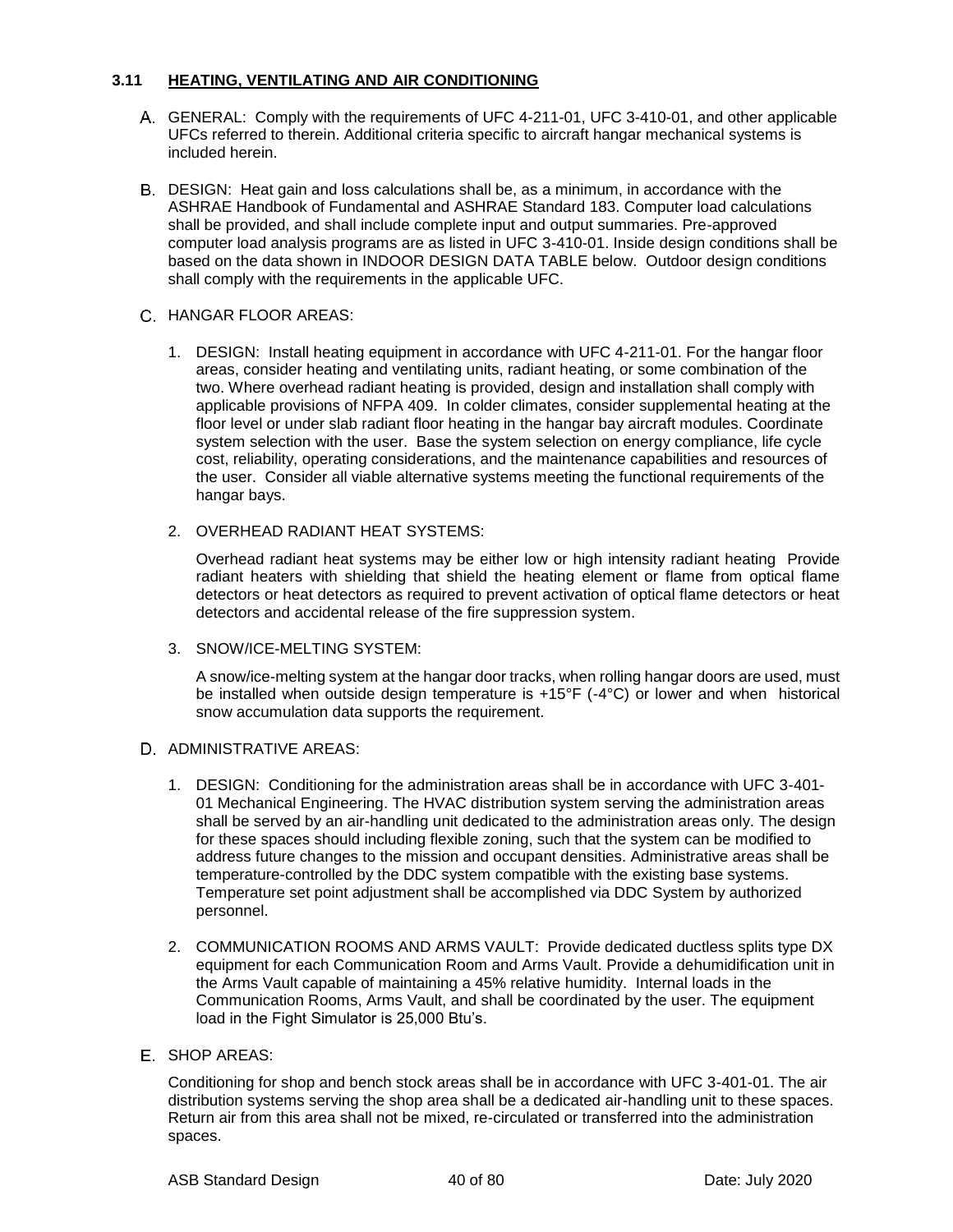### F. BUILDING EXHAUST and HANGAR VENTILATION/ EXHAUST SYSTEMS:

Provide building exhaust systems at heat sources, restrooms, locker/shower rooms, break rooms, shop space, and contamination sources, i.e. printer/ copy areas. Exhaust systems will operate continuously while the building is occupied. Route exhaust air through an Energy Recovery Unit if it is shown to be Life Cycle Cost Effective or as required by ASHRAE 189.1. Exhaust systems shall comply with NFPA 90A.

In the hangar, local ventilation should be considered where contaminants are generated; however general ventilation is required in accordance with UFC 4-211-01 paragraph 3-5.3.1.5. Under floor pits, duct, and tunnels shall be ventilated, exhausting 30 air-changes per hour and controlled by a continuous detection system in accordance with NFPA 409. For Fuel Cell Maintenance Hangars at Joint Bases, comply with Service specific requirements as applicable.

Ventilation may be operated in economizer cycles for increased thermal comfort where climatic conditions are appropriate. Natural air movement through locating louvers and dampers near the ceiling and floor should be evaluated for life cycle cost effectiveness versus a fan powered economizer cycle. Evaporative cooling is not allowed in Army hangar maintenance bays.

#### G. DESIGN CONDITIONS:

1. WEATHER DATA, INDOOR DESIGN CONDITIONS: Design shall be based on weather data from UFC 3-400-02 for outdoor design conditions. Indoor design conditions shall conform to Indoor Design Data Table below. Indoor air quality shall comply with the current ASHRAE Standard 62.1 and OSHA requirements.

| <b>HEATING</b>               |                              |                |  |
|------------------------------|------------------------------|----------------|--|
|                              | Admin and Offices -          | $68^{\circ}$ F |  |
|                              | Shop Spaces-                 | $65^{\circ}$ F |  |
| Indoor Design<br>Temperature | Hangar Floor Area-           | $55^{\circ}$ F |  |
|                              | <b>Flight Simulator Room</b> | 68°F max       |  |
|                              | Unoccupied Space -           | 45°F           |  |
| <b>COOLING</b>               |                              |                |  |
|                              | Admin and Offices            | 75°to78°F      |  |
|                              | Shop Spaces -                | 78°F           |  |
|                              |                              | Ambient        |  |
|                              |                              | (unless        |  |
| Indoor Design                |                              | conditioned    |  |
| Temperature                  | Hangar –                     | for mission.   |  |
|                              |                              | Then as        |  |
|                              |                              | required for   |  |
|                              |                              | equipment)     |  |
|                              | Flight Simulator Room -      | 65°F min       |  |
|                              | Unoccupied Space -           | 85°F           |  |

#### **Indoor Design Data Table**

2. HIGH HUMIDITY AREAS: In geographical areas of high humidity, to prevent mold formation in buildings, air conditioning systems must be designed to maintain space humidity at reasonable levels. Include the following considerations in the design of the air conditioning systems. Avoid over sizing of direct-expansion cooling equipment. Design single zone systems and multi-zone systems to maintain an indoor design condition of 50% relative humidity. Size cooling coils for the greater of the cooling load calculated at the design dry bulb temperature condition or the design humidity condition. Where fan coil units are used, provide a non-permeable wall covering behind the unit. Provide ventilation air from a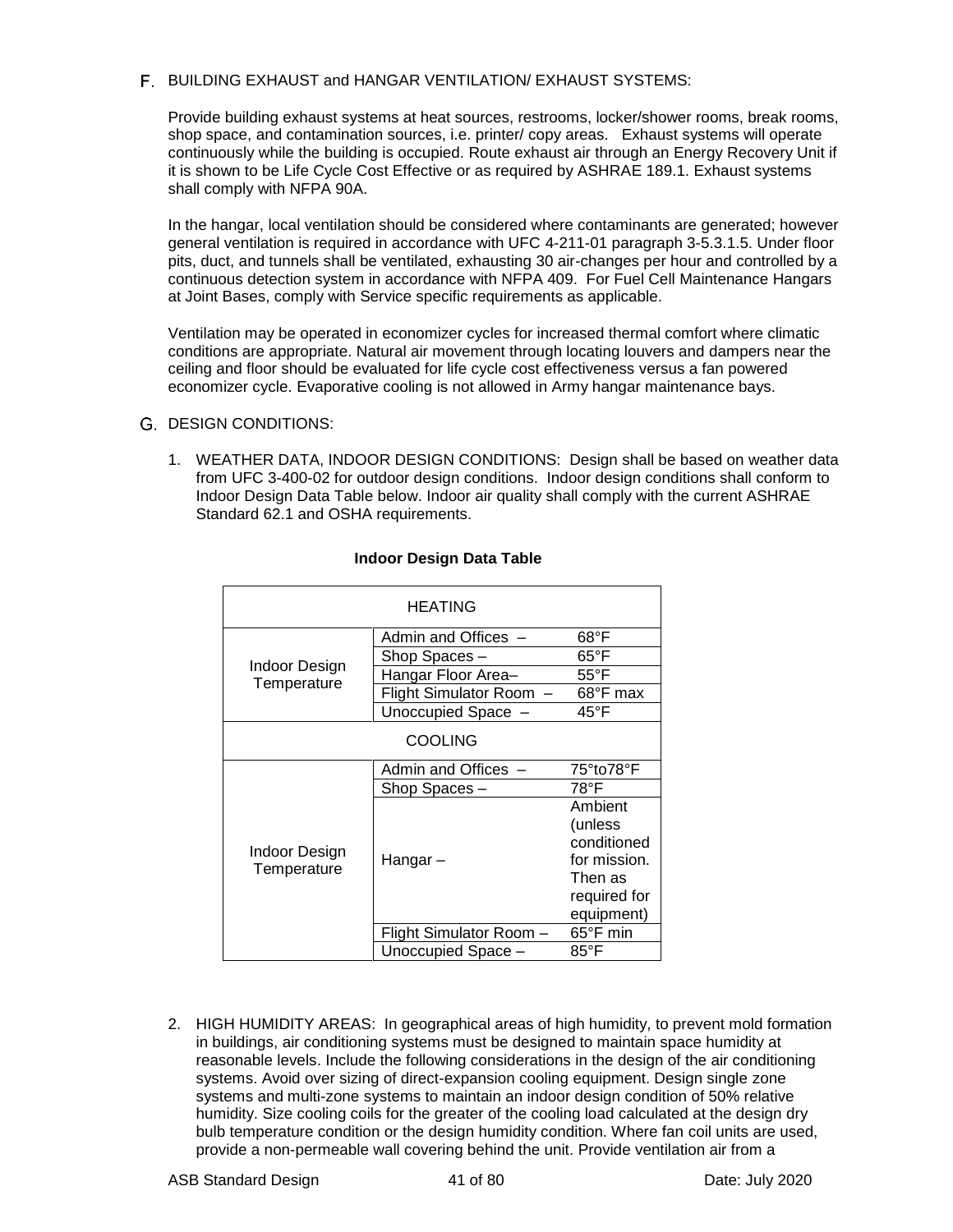separate dedicated air handling unit. Do not condition outside air through fan coil units. Avoid the use of direct expansion cooling coils in air handling units with constant running fans that handle outside air.

#### **3.12 ENERGY CONSERVATION REQUIREMENTS**

GENERAL: Energy conservation shall be in accordance with UFC 1-200-2 High Performance & Sustainable Building Requirements and as outlined in Paragraph 5, GENERAL

#### **3.13 FIRE PROTECTION REQUIREMENTS**

GENERAL:Provide a fire protection system in accordance with UFC 3-600-01 Fire Protection Engineering For Facilities and UFC 4-211-01 Aircraft Maintenance Hangars. The fire protection system design may require the need for a separate Fire Pump Building and Water Storage Tanks. The final site arrangement of these features vary by location and shall be refined by the designer of record and approved by the COS, DPW, and the airfield manager.

#### **3.14 SUSTAINABLE DESIGN – NOT USED**

#### **3.15 ENVIRONMENTAL DESIGN – NOT USED**

- **3.16 PERMITS – NOT USED**
- **3.17 DEMOLITION – NOT USED**

#### **3.18 ADDITIONAL FACILITIES – NOT USED**

#### **3.19 FURNITURE AND EQUIPMENT REQUIREMENTS**

All furniture, fixtures and equipment listed on the room data sheets shall be incorporated into the project. Contractor shall be responsibility for providing all utility connections to support each furnishing and equipment. Unless noted otherwise, FF&E are government furnished government installed. Furniture and furnishing listed shall be used to develop the furniture package. Furnishings shall be coordinated with utility/data/voice outlets such that they are readily accessible.

#### 3.19.1. FURNISHINGS:

- GENERAL CONDITIONS:
	- 1. All desks and workstations shall have at least one task light. Where overhead storage is specified, task lights shall be attached to the overheads. In the absence of overhead storage units, a desk lamp shall be provided. Task lighting shall be LED type.
	- 2. Workbenches/Worktables shall have task lighting where indicated.
	- 3. All desks and workstations shall have both a trash and recycling receptacle.
	- 4. All desk and workstations shall have at least one grommet with cover.
	- 5. All storage pieces; i.e. filing cabinets, storage bins, storage cabinets, etc., shall be lockable.
	- 6. Furniture components within each workstation and/or private office shall be keyed alike. Independent storage pieces shall be keyed random. Confirm any special locking requirements with Contracting Officer prior to order.
- **B. WORKSTATIONS:**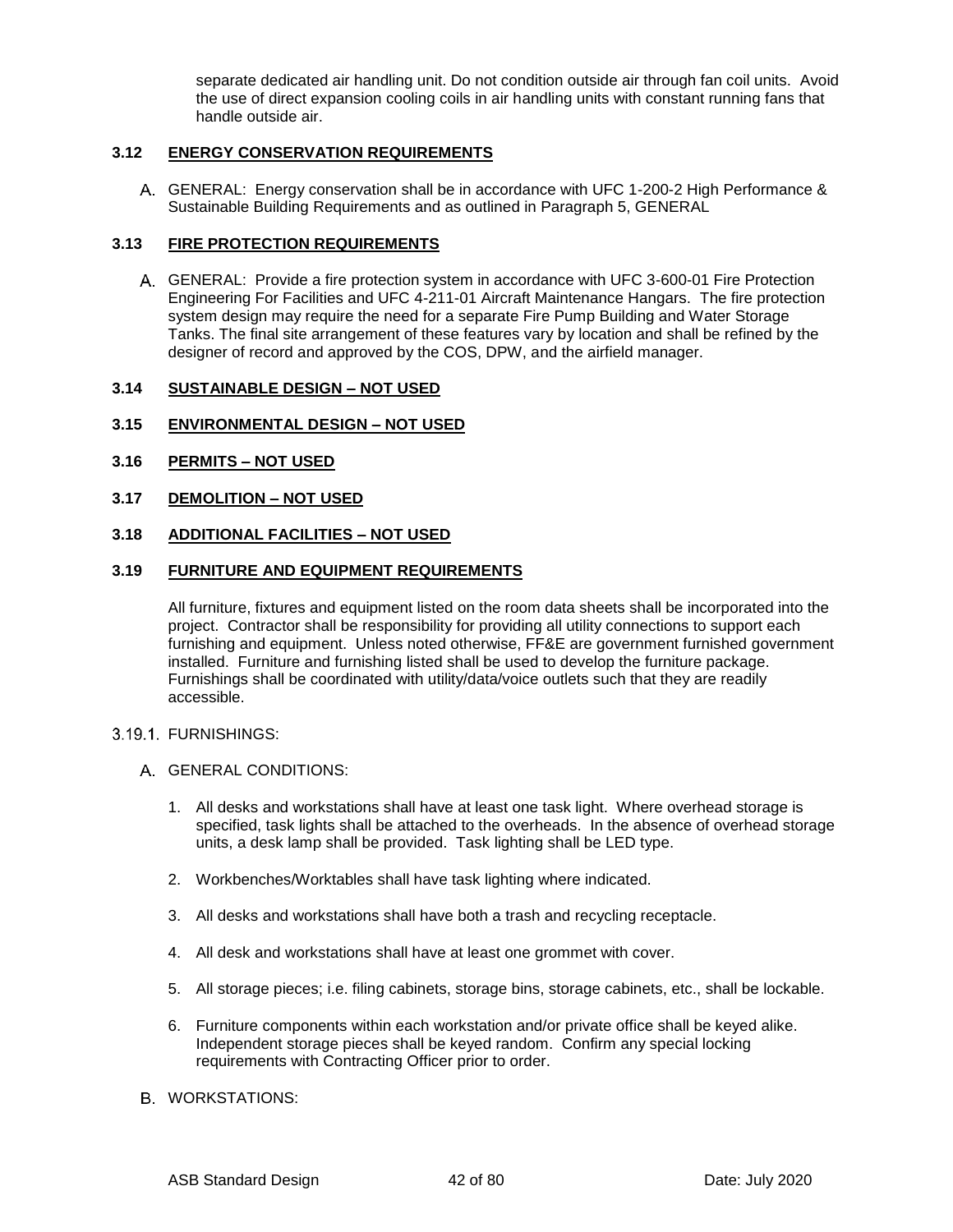- 1. Where cubicles abut or are adjacent to exterior windows, daylighting strategies shall be considered and divider height/design shall be adjusted to allow for daylighting within the surrounding space(s).
- 2. Lower cubicle wall panels' when/where they abut facility walls could be omitted so that access to outlets is possible.
- 3. For ergonomics, keyboard tray with foam wrist rest shall be provided at each workstation.
- 4. Modular Admin workstations shall be metal unless noted otherwise.
- 5. Workstations shall be freestanding. Partitions if provided and general furnishings shall not interfere with wall access to power, communications and data connections. Provide full height modesty panel and full depth end panel on pedestal side. Work surfaces shall be laminated.
- WORKBENCHES/WORKTABLES:
	- 1. Provide workbench and worktable accessories according to the room data sheets. Accessories shall be of standard stock and dimension for ease of replacement.
	- 2. Unless noted otherwise, workbenches and worktables shall have steel support and frame.
	- 3. For the build-in computer work shelves, the edge shall be rounded.
- D. TABLES:
	- 1. Unless noted otherwise, conference tables, study carrels, and training tables shall have high pressure laminate surface with edge band.
	- 2. Map tables shall be custom-built with a 30 degree fixed tilt. The overall worktop height shall accommodate standing operation. Shelving spaces for binders and forms shall be provided below the table, front and back. Replaceable plexi-glass sheet, size of the table tops, shall be provided for map overlay.
- E. CHAIRS:
	- 1. Ergonomics shall be taken into consideration in the product selection.
- F. FILE STORAGE UNITS:
	- 1. Unless noted otherwise, bookcases, lateral file cabinets, file cabinets, and other file and storage cabinets, shall be of heavy gauge steel construction, baked enamel finish. Cabinets shall be lockable.
	- 2. Printer storage cabinet shall receive laminated top with edge band.
	- 3. Bookcases and storage cabinets shall have adjustable metal shelving.
	- 4. Lateral File Cabinets shall have counterweighted, glides with 1" adjustability.
- STORAGE CABINETS, SHELVING AND LOCKERS:
	- 1. Lockable Tool Storage: All-welded cabinet with removable bins, heavy-gauge steel doors with 14 gauge steel construction, 3-point locking system, capacity of 1450 lbs per shelf.
	- 2. Industrial Shelving Units: Pre-engineered bulk storage rack, for bulk items, with heavy duty 14-gauge steel beams. Shelves of solid decking. 18 Gauge Extra Heavy Duty Box W shelves deliver 1300 Lb capacity per shelf for storing motors, pumps, and other heavy equipment.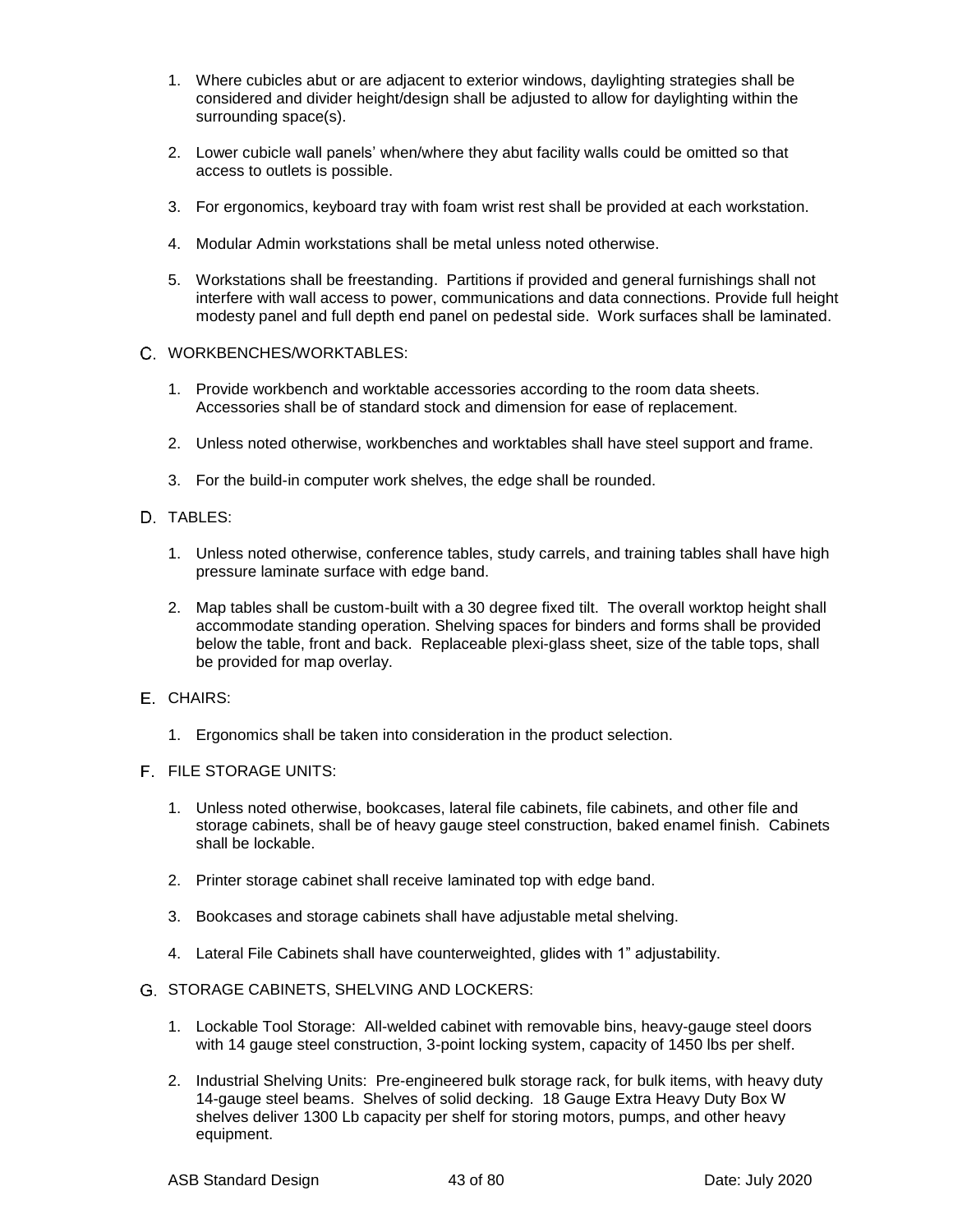- 3. Shelving Unit: Each shelf shall be able to support 350 lbs.
- 4. Flammable Storage Cabinet: Double wall 18-gauge steel, 350 lb shelf capacity, adjustable shelf. Meeting NFPA, OSHA and FM Standards.
- H. MISCELLANEOUS FURNISHINGS:
	- 1. Map Board (CFCI): Provide single map board sized per unit/installation requirements. Map board shall be framed with a removable plexi-glass overlay for dry erase marker use. Plexiglass overlay shall be easily removable for map replacement.
	- 2. Static Dissipative Floor Mats: 3 feet wide by the length of the workbenches. Mats shall be grounded for maximum effectiveness.
	- 3. Lectern: adjustable tilt writing surface, open cabinet with adjustable shelf, locking cabinet doors, dual wheel casters, powered. Include microphone, light, slide out shelf. Wood veneer and trim.
- I. IT EQUIPMENT:
	- 1. Dedicated power and communication outlets shall be provided for each IT equipment listed.
	- 2. Flat Screen Displays: Provide wall backing for flat screen displays as indicated on the room data sheets. Where flat screen displays are required, provide wall mounting support with power and data connections.
	- 3. Audio/Visual Control System: AV control system shall also have connectivity and controllability of unclassified video teleconferencing. Provide voice functionality with the AV system.
- J. APPLIANCES:
	- 1. General: Provide power to each appliance listed.
	- 2. Refrigerator: Waterline with cutoff valve shall be provided for the Ice maker.
	- 3. Laundry Appliances: Washer water supply and sanitary waste lines shall be designed and installed per code. Vent to the exterior will be required for the cloth dryer.
- FURNITURE AND EQUIPMENT PLANS

See ASB Furniture Fixture and Equipment Plan for FF&E locations and quantities. FF&E items shown shall be fully incorporated in the design.

#### 3.19.2. MATERIAL HANDLING/ CONVEYING EQUIPMENT

- A. OVERHEAD CRANES
	- 1. AIRCRAFT MAINTENANCE BAY: Provide overhead cranes with capacities and quantities per paragraph 3.6. Cranes shall be a minimum Duty Service Class C.
		- a) Overhead Crane Controls: Provide static reversing, adjustable frequency controllers for the hoist, bridge and trolley electric drives. Provide dynamic braking for all electric drives. Speed control must be infinitely variable type for the hoist function and infinitely variable type for the bridge and trolley functions. The hoist, trolley and bridge brakes must set only after the associated controller decelerates the motor to a controlled stop. All motors must run smoothly, without torque pulsations at the lowest speed and be energized at a frequency not exceeding 60 HZ at the highest speed. The hoist controller must enable the drive motor to develop full torque continuously at zero speed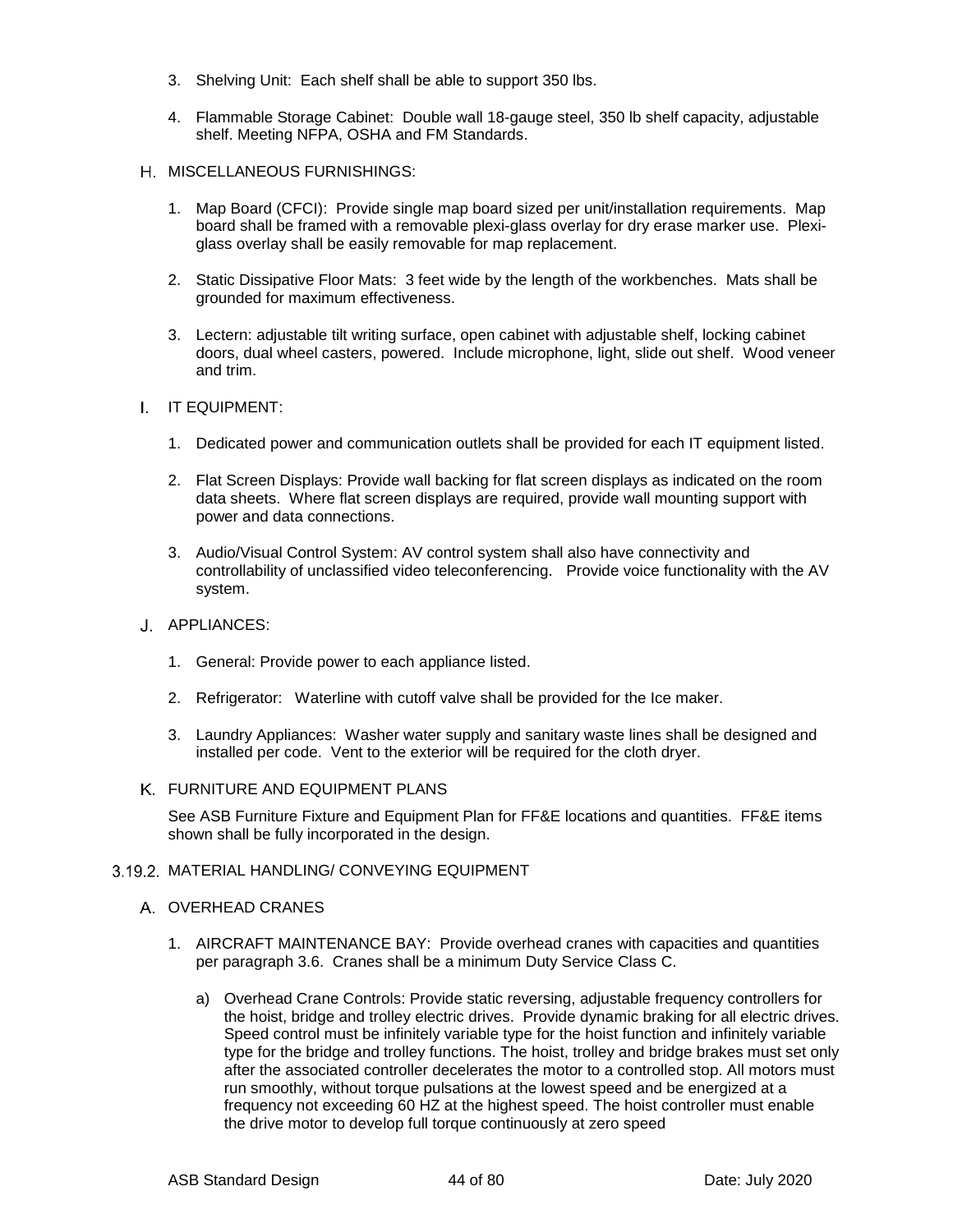- b) On deceleration, resistors or reactors must be inserted into the motor's high speed leads prior to de-energization of the high speed contactor. Acceleration and deceleration must be smooth. Provide the bridge and trolley motor control systems with a drift point between OFF and the first speed control point in each direction. Do not use definite purpose contactors. All contactors must be NEMA rated. Feed control circuits from a single phase, air cooled, double wound transformer with a grounded metal screen between the primary and secondary windings of the transformer
- c) Crane Speeds: The cranes shall have the following rated load speeds (plus or minus 15%):
	- 1) **Hoist** 20 fpm
	- $2)$  **Trolley**  $-65$  fpm
	- 3) **Bridge**  125 fpm
- d) Provide runway stops at limits of crane bridge travel.
- e) Radio Controls: Suspend the pendant pushbutton station from an independent festooned messenger track system, operating the length of the bridge. Locate the pendant pushbutton station 4 feet above the finished floor. Clearly mark all controls for identification of functions. Provide directional contactors with both mechanical and electrical interlocks.
- f) Floodlights: Provide four US Lighting Tech Daytona Tunnel Lighting induction fixtures, 200W, 5,000 Kelvin (or equivalent), mounted evenly spaced along the bridge. Lights shall be switched on independently of the crane power, on a switch mounted on the crane column, near the crane disconnect, so that the lights can operate even when the crane power is turned off
- 2. POWER PLANT/POWERTRAIN SHOP: Provide one (1) 2-ton overhead crane. Crane shall be a minimum Duty Service Class C Provide loaded hook coverage to within five (5) feet of the shop walls.
	- a) 2-Ton Overhead Crane: The 2-ton crane shall have the following rated load speeds (plus or minus 15%):
		- 1) **Hoist** 20 fpm
		- 2) **Trolley**  65 fpm
		- 3) **Bridge**  125 fpm
	- b) Hoist motor control system shall provide one speed in each direction. Bridge and trolley main control systems shall provide one speed in each direction. Provide runway stops at limits of crane bridge travel.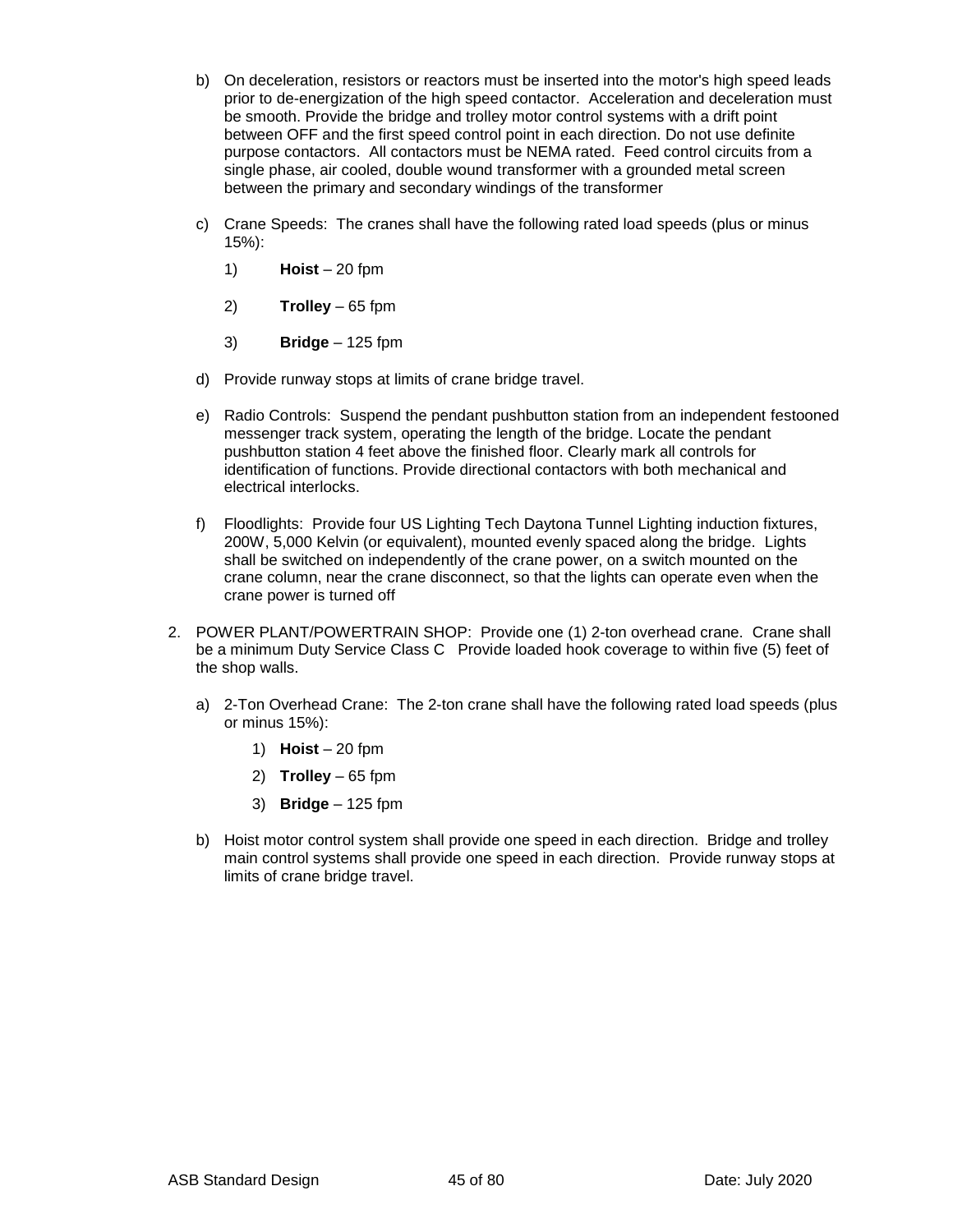## **3.20 ROOM DATA SHEETS:**

Room data sheets grouped by functional areas are intended to supplement other requirements identified in this document. The designer shall incorporate all requirements identified in the room data sheets. For any discrepancies within the document, the most stringent and most comprehensive approach shall govern. For furnishing and equipment,

| <b>Room Name</b>                                  | <b>AIRCRAFT MAINTENANCE BAY</b>                                                                                                                                                                                                                                                                                                                                                                                                                   |
|---------------------------------------------------|---------------------------------------------------------------------------------------------------------------------------------------------------------------------------------------------------------------------------------------------------------------------------------------------------------------------------------------------------------------------------------------------------------------------------------------------------|
| Description/Usage                                 | \1\Heated and ventilated work area for the inspection, maintenance, repair and<br>modification of rotary-wing aircraft. The maintenance bay consists of ten (10)<br>UAR maintenance modules and 2 cargo maintenance modules surrounded by a<br>five (5) foot wide safety corridor./1/                                                                                                                                                             |
| Room Finish Type                                  | Aircraft Maintenance Bay per UFC 4-211-01, Chapter 3 & 6.                                                                                                                                                                                                                                                                                                                                                                                         |
| Minimum Ceiling Height                            | Exposed overhead roof construction and support system for 10-Ton overhead<br>hoist system.                                                                                                                                                                                                                                                                                                                                                        |
| Special Equipment                                 | Provide aircraft maintenance pedestals as shown on SD notional floor plan.<br>\1\Provide three (3) 10-ton bridge cranes with two at 31' minimum hook height<br>over the UAR modules and one at 31' minimum hook height over the cargo<br>modules./1/                                                                                                                                                                                              |
| Plumbing                                          | Provide \1\seven (7)/1/ combination emergency eyewash and shower stations<br>along the back wall of the maintenance bay. (100' Maximum spacing.)<br>Provide 4 interior hose bibs, two (2) on back wall and one (1) near hangar door<br>on each side wall.<br>Provide 36" wide semi-circular wash fountain w/foot activation bar near each<br>Admin/Shop corridor entrance.<br>Provide continuous trench drain as shown on SD notional floor plan. |
| Compressed Air                                    | Provide two (2) compressed air drops on each aircraft utility pedestal. Provide<br>dedicated isolation valve.                                                                                                                                                                                                                                                                                                                                     |
| <b>HVAC</b>                                       | The maintenance bay shall be heated and ventilated. Specialized exhaust<br>system is required. Provide per UFC 4-211-01 Chapter 3 and 6.                                                                                                                                                                                                                                                                                                          |
| <b>Fire Protection</b>                            | For the purposes of fire protection and code analysis, aircraft shall be<br>considered fueled. Provide per UFC 4-211-01 Chapter 3 and 6.                                                                                                                                                                                                                                                                                                          |
| Electrical                                        | \1\400 Hz and 28 DC power shall be provided on the utility maintenance<br>pedestals. Two (2) 400Hz Cable Reels shall contain 75' cable length each.<br>60A/480V/3Ø, 30A/208V/3Ø and two (2) quad GFI 120V receptacles shall be<br>provided. /1/ Aircraft grounding shall be in accordance with UFC 3-575-01.                                                                                                                                      |
| Lighting                                          | Daylighting controls if applicable.                                                                                                                                                                                                                                                                                                                                                                                                               |
| Telecommunications &<br><b>Electronic Systems</b> | \1\ Provide NIPR and LIS networks.<br>Provide additional two (2) NIPR and two (2) LIS drops on each aircraft<br>maintenance pedestal.<br>Provide a WAP outlet for each aircraft parking module.<br>Provide WAP outlets near the hangar doors or on the exterior of the facility<br>apron coverage./1/<br>Provide CCTV cameras coverage for each aircraft maintenance module.                                                                      |
| <b>Special Requirement</b>                        | Hangar door shall have a minimum 28' clear vertical opening. Horizontal<br>clearance shall be in accordance with UFC 4-211-01. Either motorized vertical<br>lift or horizontal rolling door are allowed. Hangar door configuration shall                                                                                                                                                                                                          |

A. ROOM DATA SHEET GROUP 1 - AIRCRAFT MAINTENANCE BAY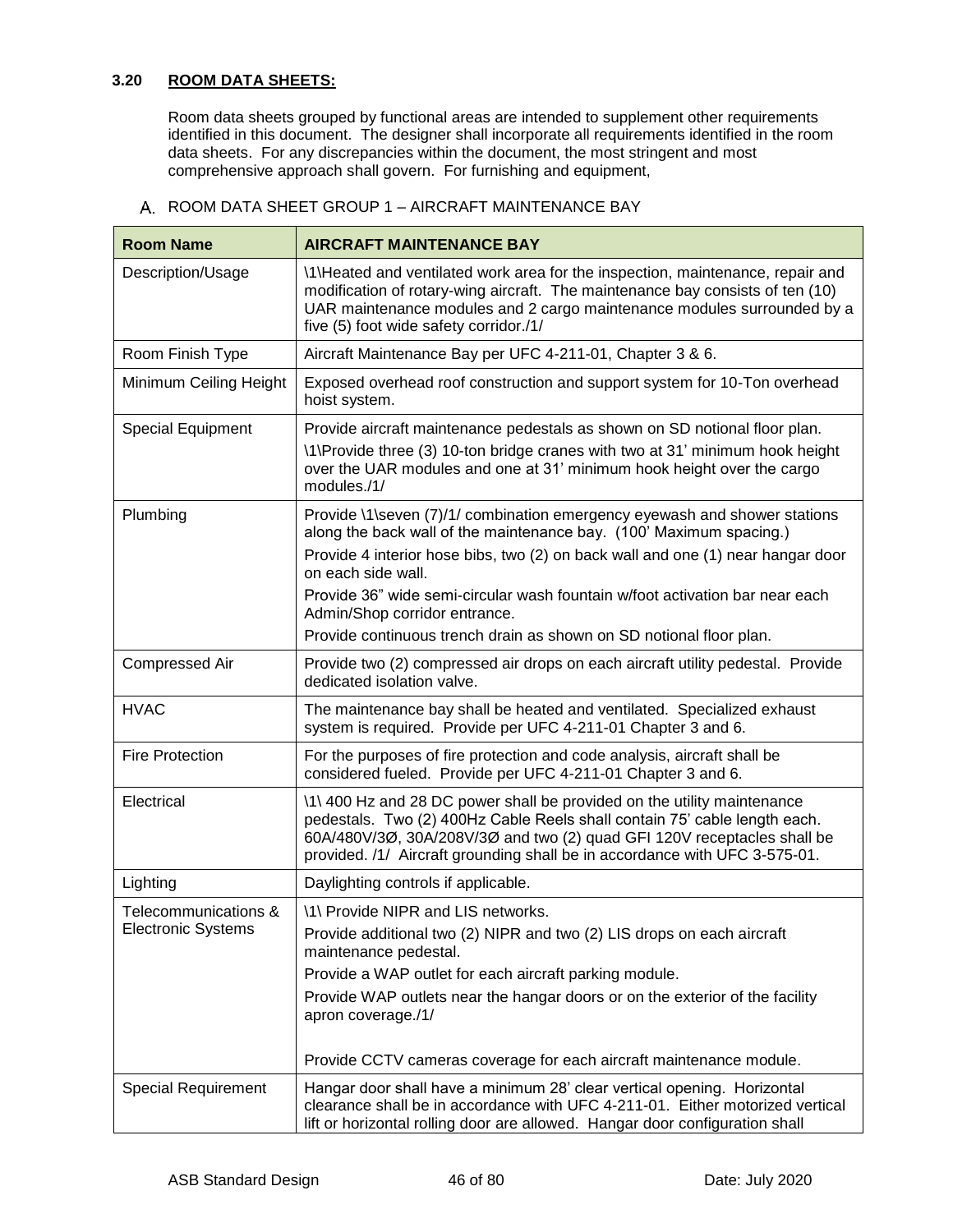|           | provide no less than 50% of the hangar maintenance bay accessible for aircraft<br>movement simultaneously.                                                                                                                                                                                                   |
|-----------|--------------------------------------------------------------------------------------------------------------------------------------------------------------------------------------------------------------------------------------------------------------------------------------------------------------|
|           | Provide continuous 5'-0" wide Safety Corridor around perimeter of six (6) UAR<br>aircraft maintenance modules. Provide 5'-0" of additional space along the side<br>and rear walls of the maintenance bay for structural elements, mechanical,<br>electrical, emergency equipment, and hand washing stations. |
| Acoustics |                                                                                                                                                                                                                                                                                                              |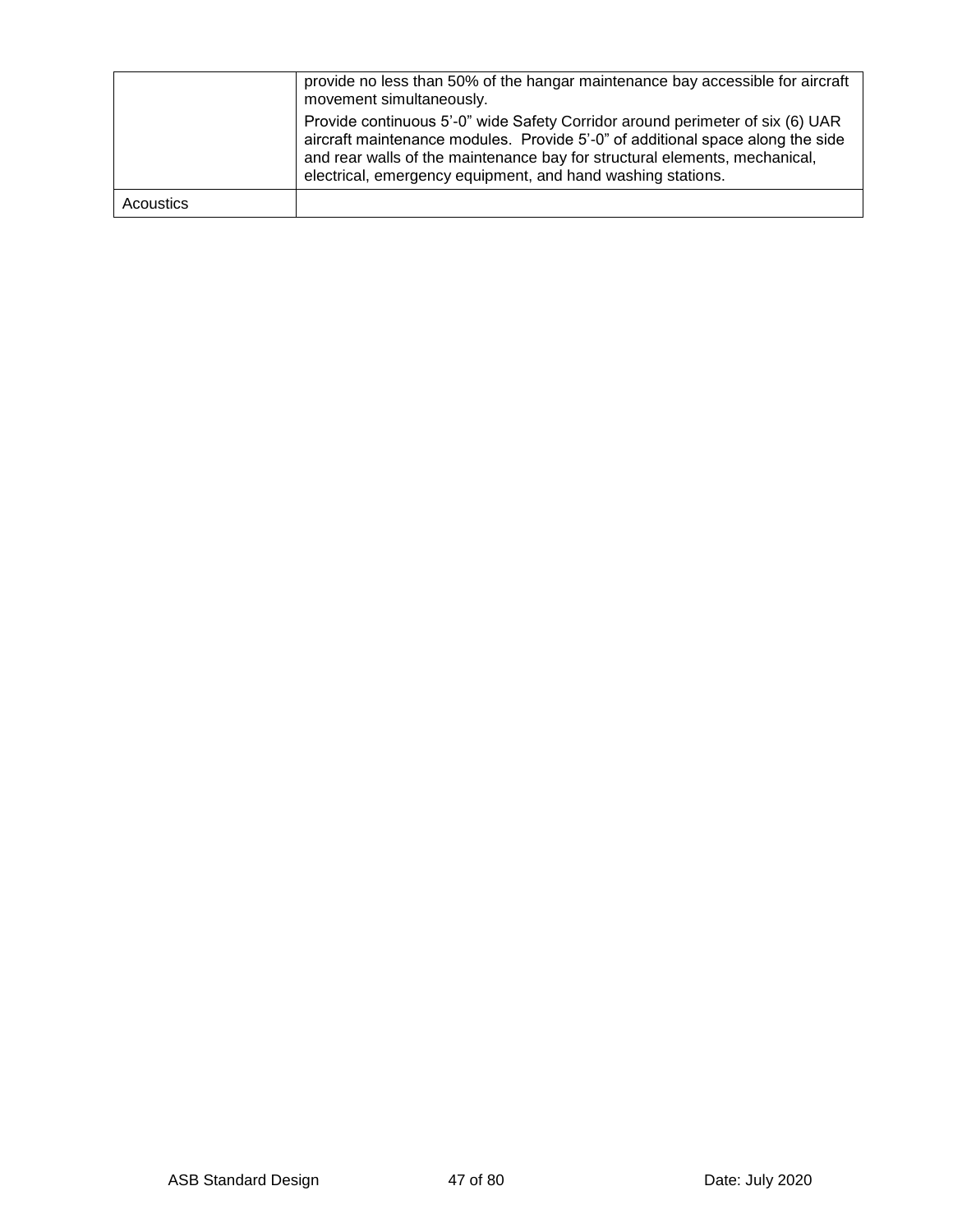# B. ROOM DATA SHEET GROUP 2 - MAINTENANCE ADMINISTRATION AND OPERATIONS

| <b>Room Name</b>                                     | <b>PRODUCTION CONTROL</b>                                                                                                                                                                                                                                                                                                                                                                                                                                                                                        |
|------------------------------------------------------|------------------------------------------------------------------------------------------------------------------------------------------------------------------------------------------------------------------------------------------------------------------------------------------------------------------------------------------------------------------------------------------------------------------------------------------------------------------------------------------------------------------|
| Description/Usage                                    | Open office for maintenance activity assignments and scheduling. Receive,<br>monitor, and track maintenance work orders using automated and manual<br>systems.                                                                                                                                                                                                                                                                                                                                                   |
| Room Finish Type                                     | Provide LVT flooring, painted gypsum board walls with resilient base, and<br>suspended acoustical ceiling.                                                                                                                                                                                                                                                                                                                                                                                                       |
| Minimum Ceiling Height                               | $9' - 0''$                                                                                                                                                                                                                                                                                                                                                                                                                                                                                                       |
| Interior Construction /<br><b>Built-in Equipment</b> | \1\Provide minimum 6'-0" long customer service counter with coiling shutter<br>near room entrance./1/ Provide seating area and integrated base cabinets at<br>service counter.                                                                                                                                                                                                                                                                                                                                   |
| Plumbing                                             |                                                                                                                                                                                                                                                                                                                                                                                                                                                                                                                  |
| <b>HVAC</b>                                          | Daily PC morning meetings will temporarily increase room population from<br>approximately seven (7) to twenty (20) personnel for approximately 1-hour.                                                                                                                                                                                                                                                                                                                                                           |
| Power                                                | \1\Provide receptacle at service counter./1/                                                                                                                                                                                                                                                                                                                                                                                                                                                                     |
| Lighting                                             |                                                                                                                                                                                                                                                                                                                                                                                                                                                                                                                  |
| Telecommunications &                                 | \1\Provide NIPR network only.                                                                                                                                                                                                                                                                                                                                                                                                                                                                                    |
| <b>Electronic Systems</b>                            | Additional NIPR and Voice at service counter./1/                                                                                                                                                                                                                                                                                                                                                                                                                                                                 |
|                                                      | Provide public address control station in accordance with SD paragraph 3.9.<br>Provide (2) flat screen monitors for weather reports/radar from CATV or Air<br>Traffic Control. Confirm monitor location(s)/requirement with Production Control<br>Officer. Provide CCTV monitor(s) display of each aircraft maintenance module<br>within the aircraft maintenance bay and exterior views of the Access Apron.<br>Confirm exact requirement with Production Control Officer. Provide CCTV<br>monitoring location. |
|                                                      | Provide two flat screen monitor mounts with power and data outlets. \1\ /1/                                                                                                                                                                                                                                                                                                                                                                                                                                      |
| <b>Special Requirements</b>                          | Provide a 20 person conference area within Production Control for daily<br>meetings. Provide three (3) Dry Erase Marker Boards (MB) 6'x4' on wall<br>adjacent to conference area. Provide (1) Dry Erase MB 6'x4' near entrance to<br>PC Office.                                                                                                                                                                                                                                                                  |
| Acoustics                                            | Room STC rating 40.                                                                                                                                                                                                                                                                                                                                                                                                                                                                                              |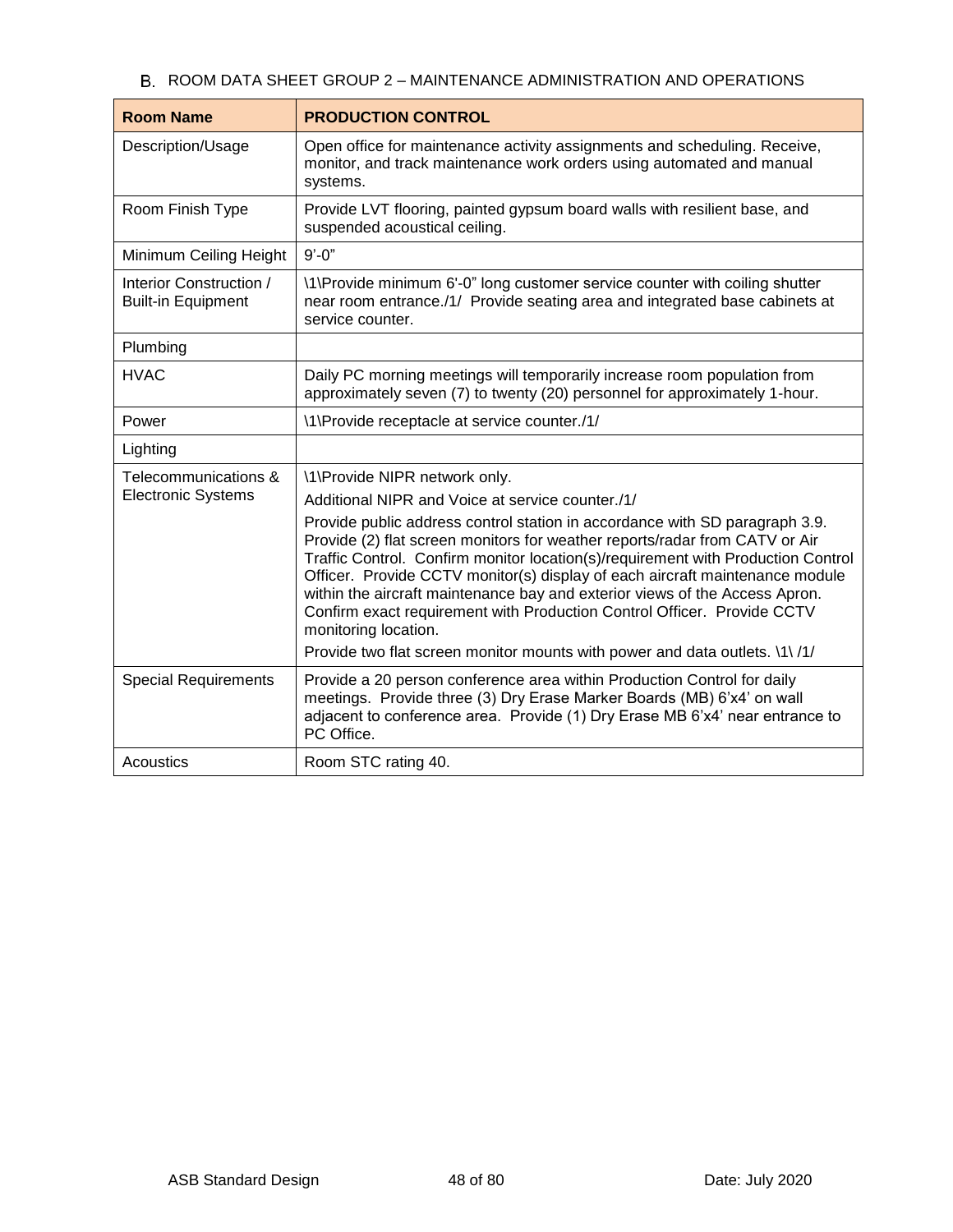| <b>Room Name</b>                                     | <b>PRODUCTION CONTROL OFFICE</b>                                                                           |
|------------------------------------------------------|------------------------------------------------------------------------------------------------------------|
| Description/Usage                                    | Semi-private office for Production Control Officer and Maintenance Officer.                                |
| Room Finish Type                                     | Provide LVT flooring, painted gypsum board walls with resilient base, and<br>suspended acoustical ceiling. |
| Minimum Ceiling Height                               | $9' - 0''$                                                                                                 |
| Interior Construction /<br><b>Built-in Equipment</b> |                                                                                                            |
| Plumbing                                             |                                                                                                            |
| <b>HVAC</b>                                          |                                                                                                            |
| Power                                                |                                                                                                            |
| Lighting                                             |                                                                                                            |
| Telecommunications &<br><b>Electronic Systems</b>    | \1\Provide NIPR network only./1/                                                                           |
| <b>Special Requirements</b>                          |                                                                                                            |
| <b>Acoustics</b>                                     | Room STC rating 40.                                                                                        |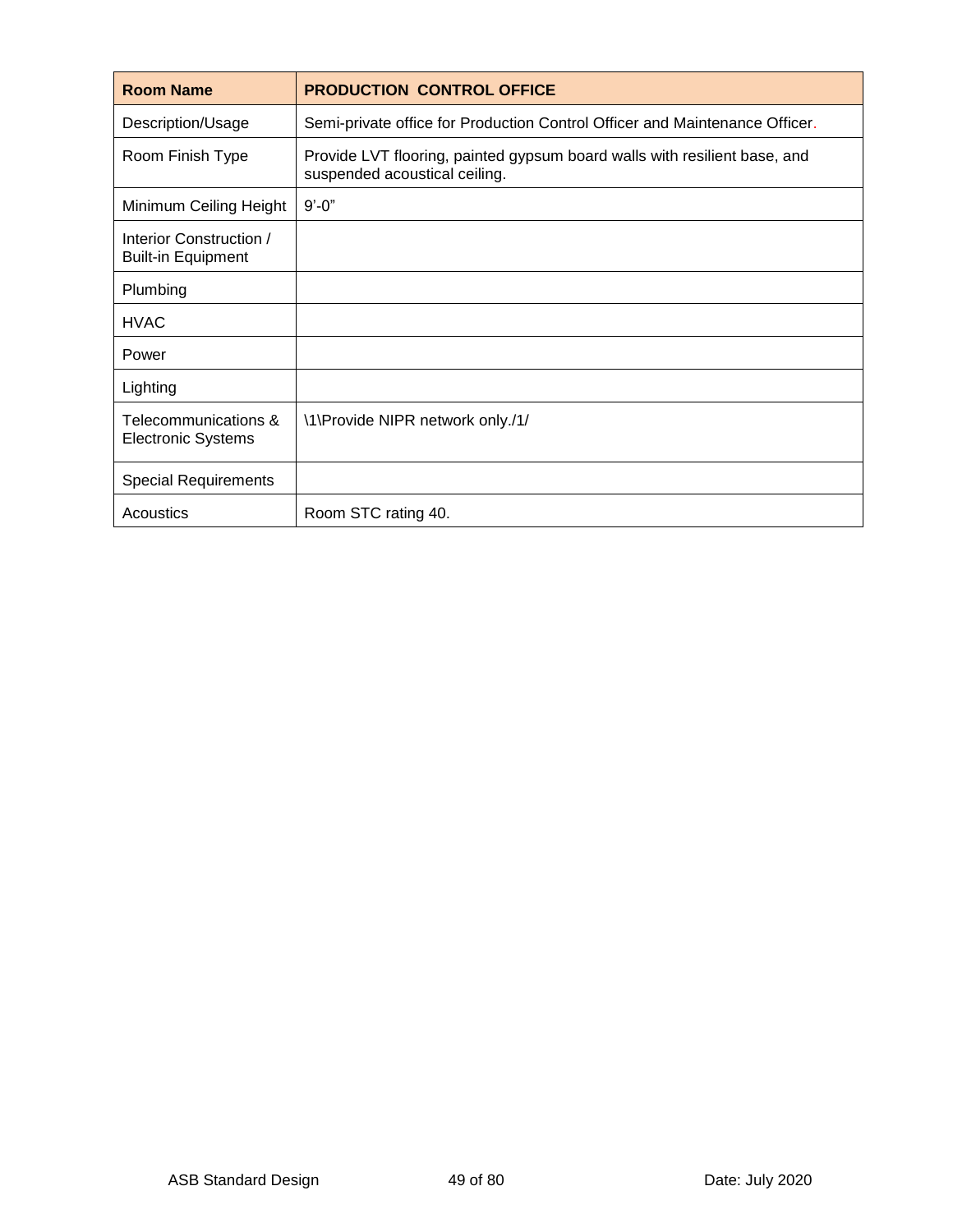| <b>Room Name</b>                                     | <b>QUALITY CONTROL</b>                                                                                                                                                                                                                                                                                                         |
|------------------------------------------------------|--------------------------------------------------------------------------------------------------------------------------------------------------------------------------------------------------------------------------------------------------------------------------------------------------------------------------------|
| Description/Usage                                    | Open Office space for Quality Control Section staff. QC enforces standards in<br>repair, overhaul, modification, safety-of-flight, and other required maintenance<br>functions.                                                                                                                                                |
| Room Finish Type                                     | Provide LVT flooring, painted gypsum board walls with resilient base, and<br>suspended acoustical ceiling.                                                                                                                                                                                                                     |
| Minimum Ceiling Height                               | $9' - 0''$                                                                                                                                                                                                                                                                                                                     |
| Interior Construction /<br><b>Built-in Equipment</b> | Provide (2) Dry Erase MBs 6'x4'.                                                                                                                                                                                                                                                                                               |
| Plumbing                                             |                                                                                                                                                                                                                                                                                                                                |
| <b>HVAC</b>                                          |                                                                                                                                                                                                                                                                                                                                |
| Power                                                | \1\Provide receptacle at service counter./1/                                                                                                                                                                                                                                                                                   |
| Lighting                                             |                                                                                                                                                                                                                                                                                                                                |
| Telecommunications &<br>Electronic Systems           | \1\Provide NIPR network only.<br>Additional NIPR and Voice at service counter./1/<br>Provide two CATV flat screen monitor mount with power and data outlets.                                                                                                                                                                   |
| <b>Special Requirements</b>                          | Provide adjacent to Production Control. Provide a 6 person conference area<br>within the space. Provide administrative workspaces for twelve (12).<br>Provide minimum 6'-0" long customer service counter with coiling shutter near<br>room entrance. Provide seating area and integrated base cabinets at service<br>counter. |
| Acoustics                                            | Room STC rating 40.                                                                                                                                                                                                                                                                                                            |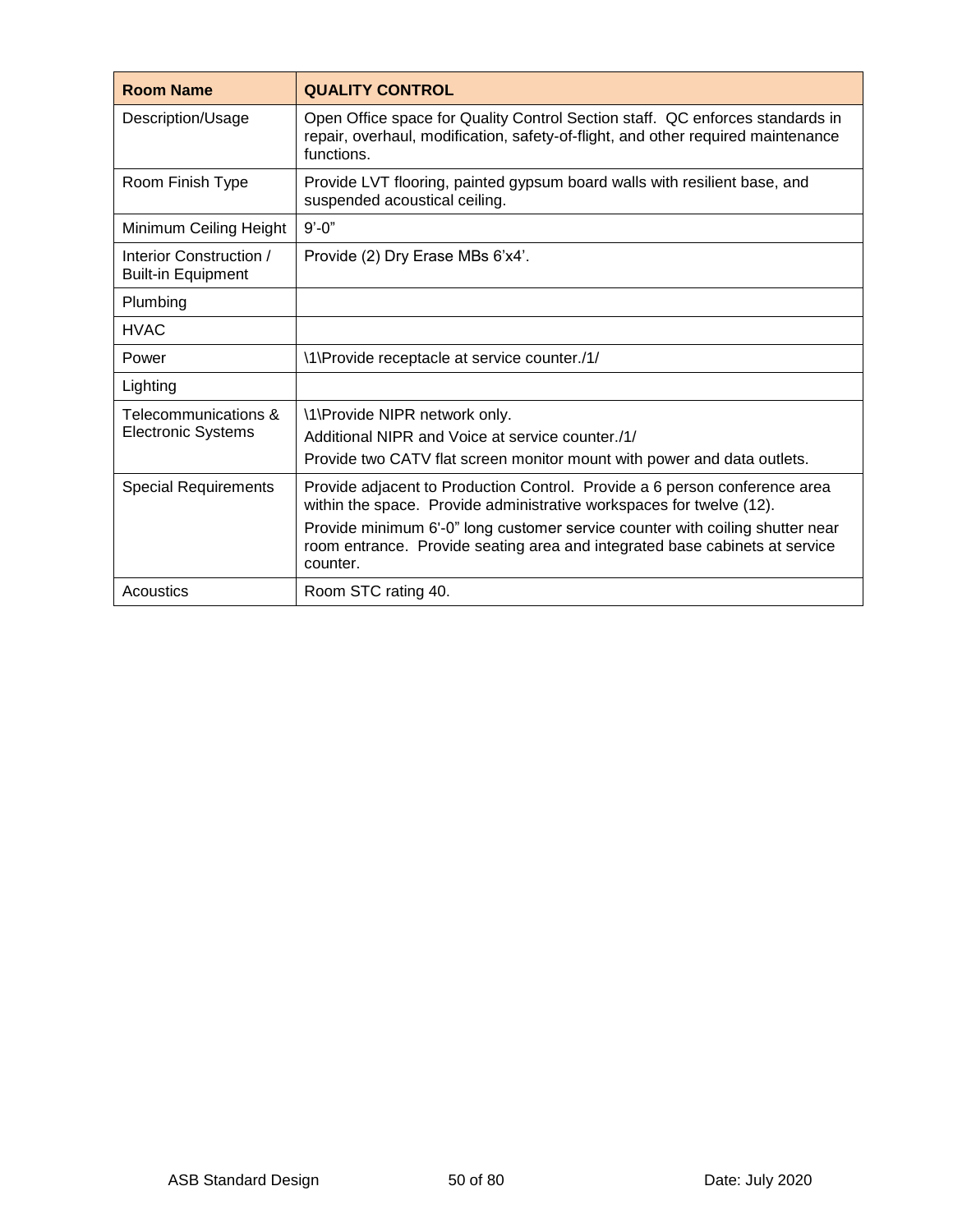| <b>Room Name</b>                                     | <b>QUALITY CONTROL OFFICE</b>                                                                              |
|------------------------------------------------------|------------------------------------------------------------------------------------------------------------|
| Description/Usage                                    | Private office for Quality Control Supervisor.                                                             |
| Room Finish Type                                     | Provide LVT flooring, painted gypsum board walls with resilient base, and<br>suspended acoustical ceiling. |
| Minimum Ceiling Height                               | $9' - 0''$                                                                                                 |
| Interior Construction /<br><b>Built-in Equipment</b> |                                                                                                            |
| Plumbing                                             |                                                                                                            |
| <b>HVAC</b>                                          |                                                                                                            |
| Power                                                |                                                                                                            |
| Lighting                                             |                                                                                                            |
| Telecommunications &<br><b>Electronic Systems</b>    | \1\NIPR network only./1/                                                                                   |
| <b>Special Requirement</b>                           |                                                                                                            |
| Acoustics                                            | Room STC rating 40.                                                                                        |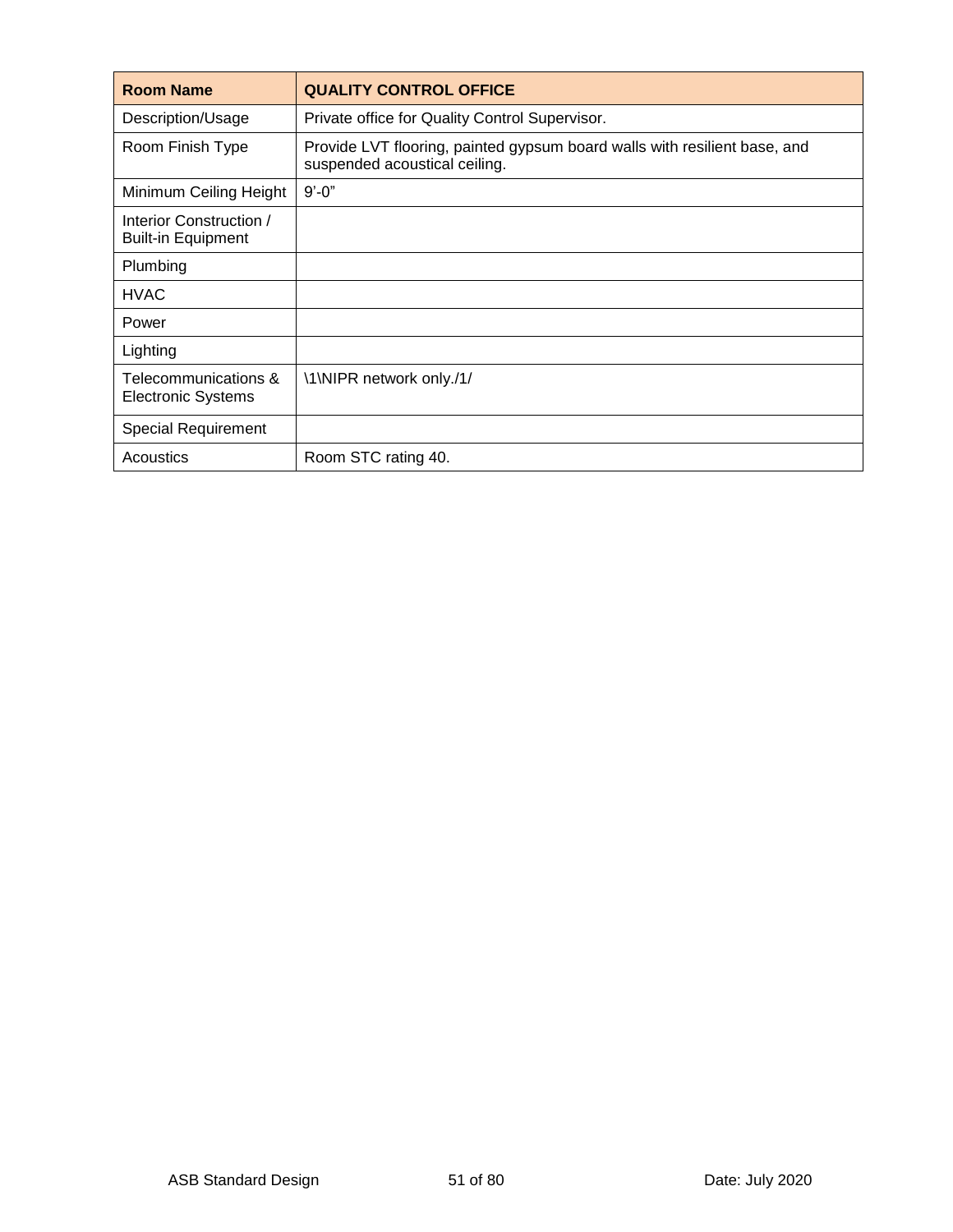| <b>Room Name</b>                                     | <b>TECHNICAL LIBRARY</b>                                                                                   |
|------------------------------------------------------|------------------------------------------------------------------------------------------------------------|
| Description/Usage                                    | General offices for storage and access to aircraft maintenance technical<br>manuals.                       |
| Room Finish Type                                     | Provide LVT flooring, painted gypsum board walls with resilient base, and<br>suspended acoustical ceiling. |
| Minimum Ceiling Height                               | 9'                                                                                                         |
| Interior Construction /<br><b>Built-in Equipment</b> |                                                                                                            |
| Plumbing                                             |                                                                                                            |
| <b>HVAC</b>                                          |                                                                                                            |
| Power                                                |                                                                                                            |
| Lighting                                             |                                                                                                            |
| Telecommunications &<br><b>Electronic Systems</b>    | \1\Provide NIPR network only./1/                                                                           |
| <b>Special Requirements</b>                          |                                                                                                            |
| Acoustics                                            | Room STC rating 40.                                                                                        |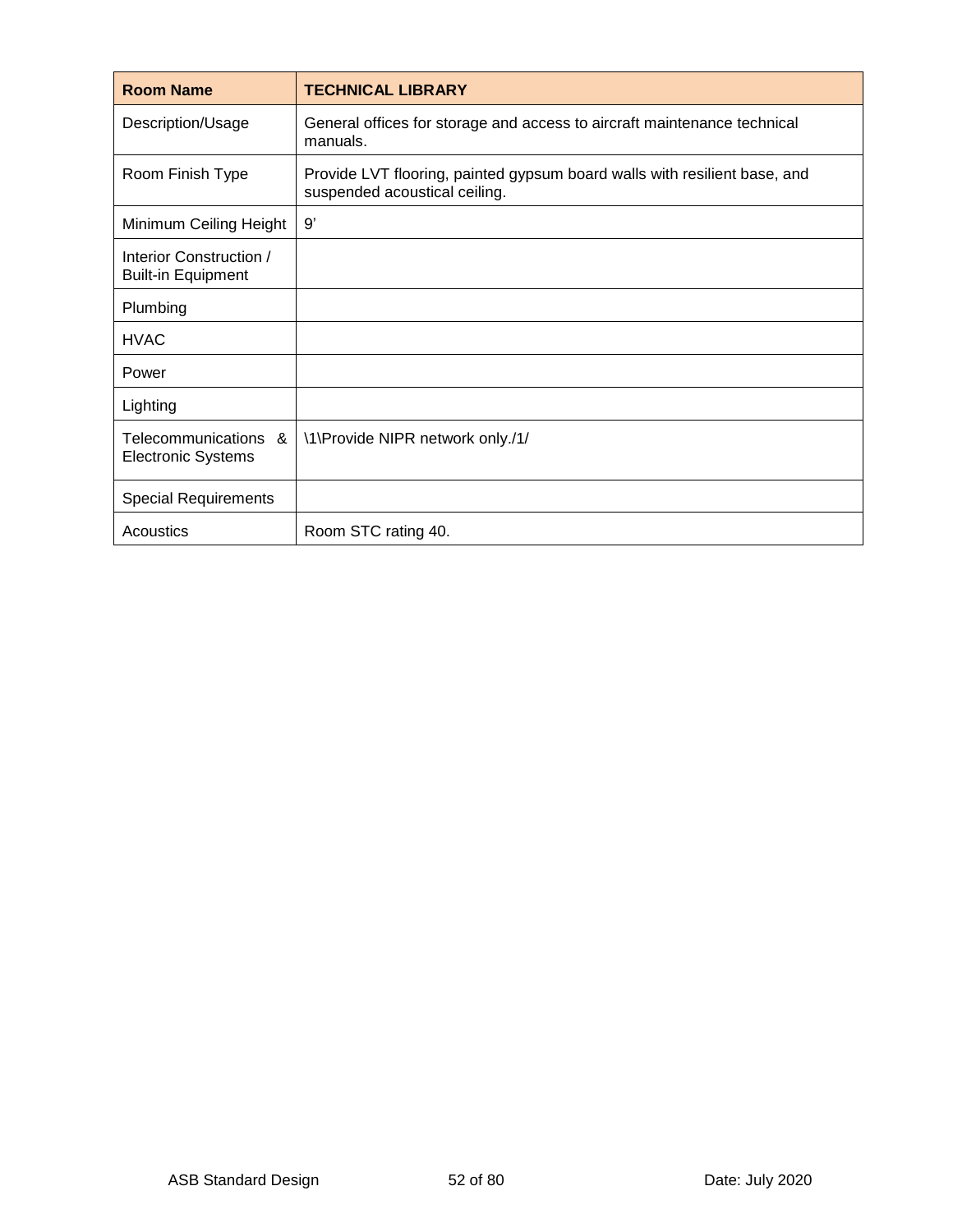| <b>Room Name</b>                                     | <b>LOGISTICS ASSISTANCE REPRESENTATIVES (LARS)</b>                                                         |
|------------------------------------------------------|------------------------------------------------------------------------------------------------------------|
| Description/Usage                                    | Office for highly trained and experienced DOD civilians assigned to support<br>aviation maintenance units. |
| Room Finish Type                                     | Provide LVT flooring, painted gypsum board walls with resilient base, and<br>suspended acoustical ceiling. |
| Minimum Ceiling Height                               | 9'                                                                                                         |
| Interior Construction /<br><b>Built-in Equipment</b> | Provide (1) Dry Erase MB 6'x4'.                                                                            |
| Plumbing                                             |                                                                                                            |
| <b>HVAC</b>                                          |                                                                                                            |
| Power                                                |                                                                                                            |
| Lighting                                             |                                                                                                            |
| Telecommunications &<br>Electronic Systems           | \1\Provide NIPR network only./1/                                                                           |
| <b>Special Requirements</b>                          |                                                                                                            |
| Acoustics                                            | Room STC rating 40.                                                                                        |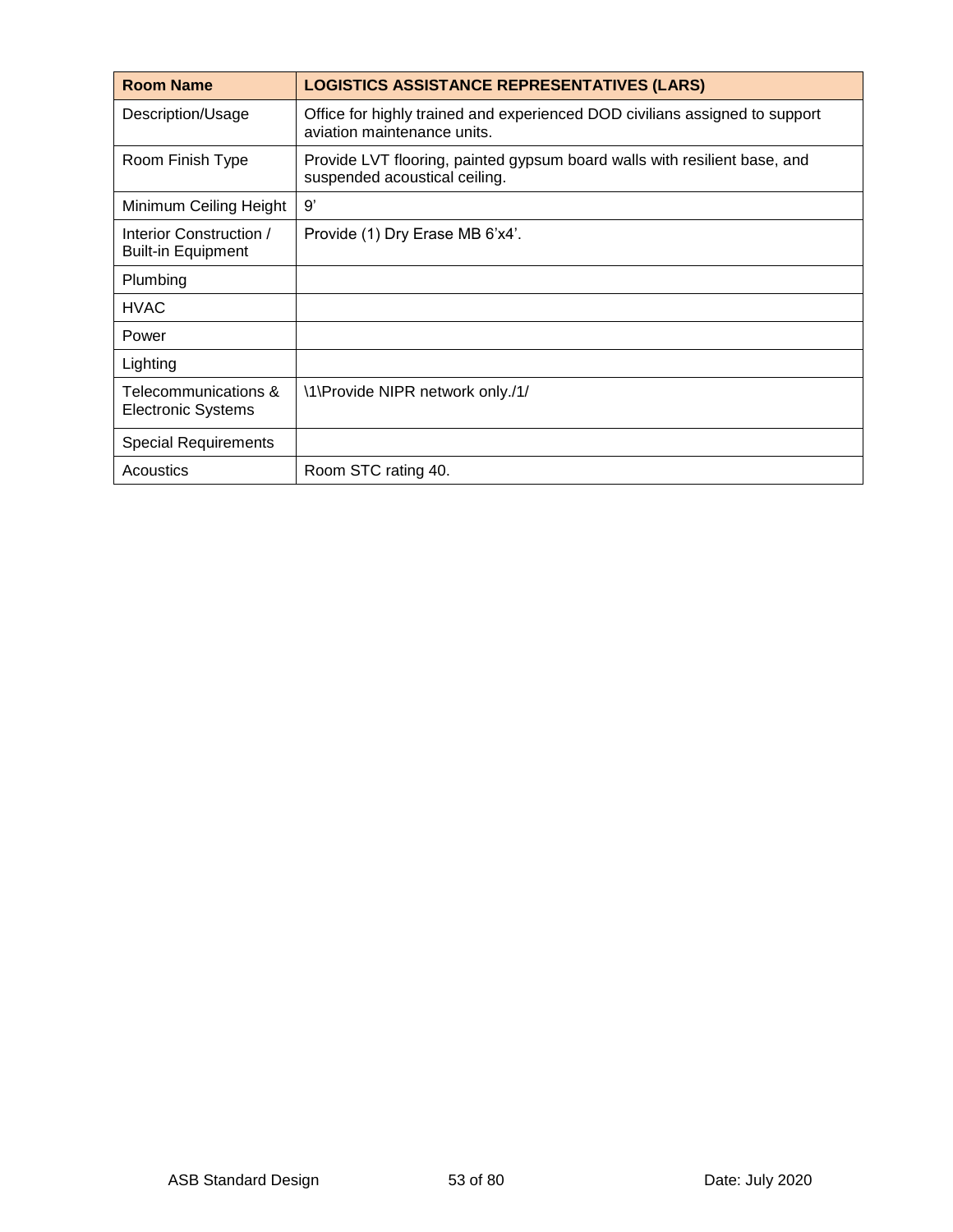| <b>Room Name</b>                                     | <b>\1\LIS EQUIPMENT ROOM/1/</b>                                                                     |
|------------------------------------------------------|-----------------------------------------------------------------------------------------------------|
| Description/Usage                                    | Company level server room for \1\LIS equipment/1/.                                                  |
| Room Finish Type                                     | Provide LVT flooring, painted gypsum board walls with resilient base, and<br>\1\exposed/1/ ceiling. |
| Minimum Ceiling Height                               | 9'                                                                                                  |
| Interior Construction /<br><b>Built-in Equipment</b> | $\1\right/1$                                                                                        |
| Plumbing                                             |                                                                                                     |
| <b>HVAC</b>                                          |                                                                                                     |
| Power                                                |                                                                                                     |
| Lighting                                             |                                                                                                     |
| Telecommunications &<br><b>Electronic Systems</b>    | \1\Provide NIPR and LIS networks.                                                                   |
|                                                      | Provide 1-4" conduit from VSAT equipment room to exterior VSAT antenna<br>location./1/              |
| <b>Special Requirements</b>                          | Provide adjacent to Production Control with direct access from Production<br>Control.               |
| Acoustics                                            | Room STC rating 40.                                                                                 |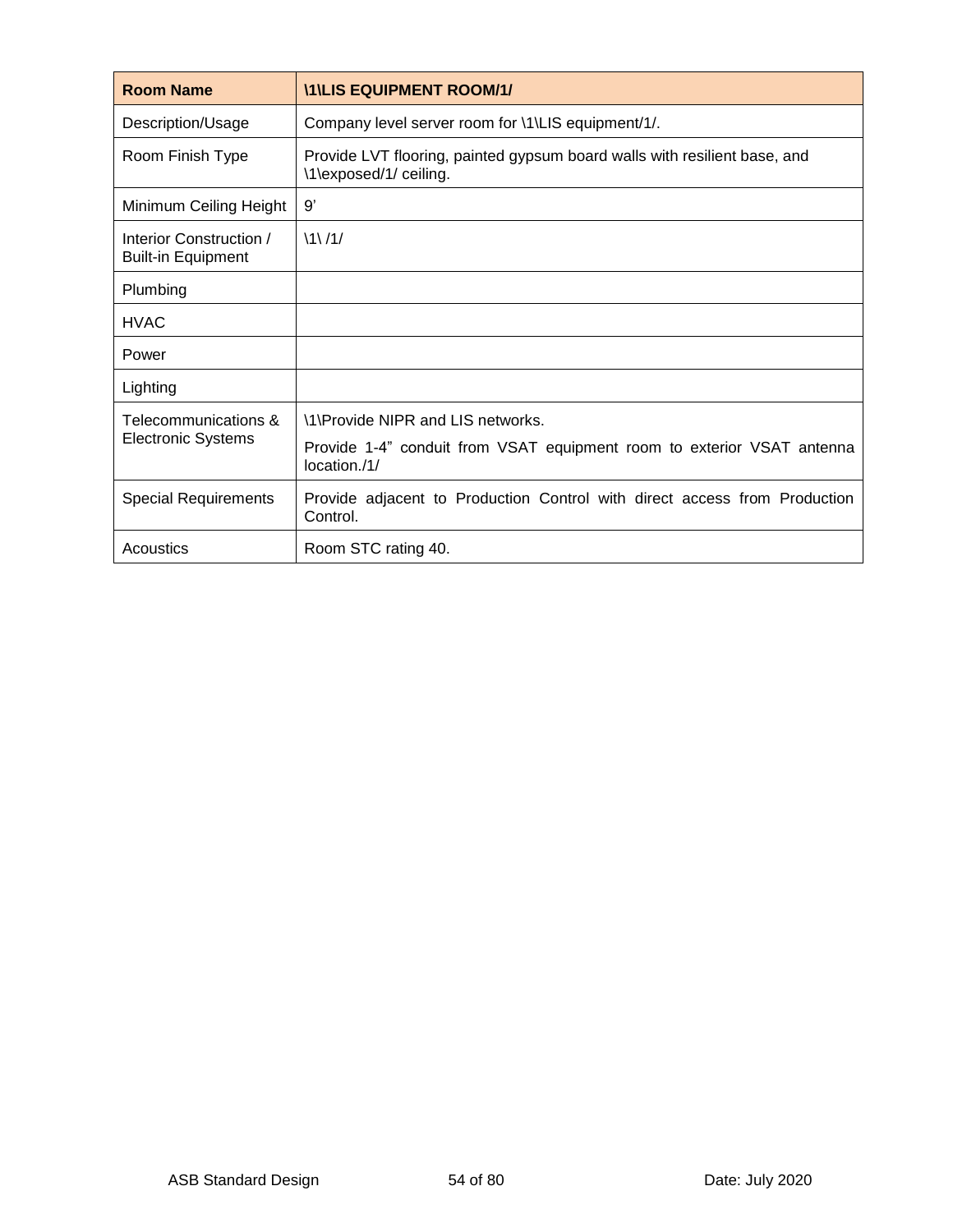# C. ROOM DATA SHEET GROUP 3 - MAINTENANCE SUPPORT

| Room Name                                            | <b>REPAIR SECTION WORKROOM</b>                                                                                                                                                                                                                                                                        |
|------------------------------------------------------|-------------------------------------------------------------------------------------------------------------------------------------------------------------------------------------------------------------------------------------------------------------------------------------------------------|
| Description/Usage                                    | Functional area for administrative workspace, platoon tool storage, and bench<br>top maintenance specific to aircraft type.                                                                                                                                                                           |
| Room Finish Type                                     | Provide sealed concrete floor, painted gypsum board walls with resilient base,<br>and exposed painted structure above.                                                                                                                                                                                |
| Minimum Ceiling Height                               | 10'                                                                                                                                                                                                                                                                                                   |
| Interior Construction /<br><b>Built-in Equipment</b> | Provide (1) Dry Erase MBs 6'x4'.                                                                                                                                                                                                                                                                      |
| Plumbing                                             |                                                                                                                                                                                                                                                                                                       |
| <b>Compressed Air</b>                                | \1\Provide compressed air drop at each pair of workbenches and worktables<br>from ceiling mounted retractable air hose reel./1/                                                                                                                                                                       |
| <b>HVAC</b>                                          |                                                                                                                                                                                                                                                                                                       |
| Power                                                | \1\Provide dual outlets every 3 feet of countertop length and ceiling mounted<br>retractable power reel at each workbench and worktable./1/                                                                                                                                                           |
| Lighting                                             |                                                                                                                                                                                                                                                                                                       |
| Telecommunications &<br><b>Electronic Systems</b>    | \1\Provide NIPR and LIS networks.<br>Additional outlet (NIPR and LIS) for every 3 feet of countertop length./1/                                                                                                                                                                                       |
| <b>Special Requirement</b>                           | Provide 8'-6 wide x 12'-6 deep x 10' high caged secure storage area.<br>Provide 6'-0" double door from corridor.<br>Provide minimum of 30 LF of 24" deep continuous built-in countertop work<br>surface with seating for 10. Provide lockable wall cabinets with shelving above<br>countertop length. |
| Acoustics                                            | Room STC rating 40.                                                                                                                                                                                                                                                                                   |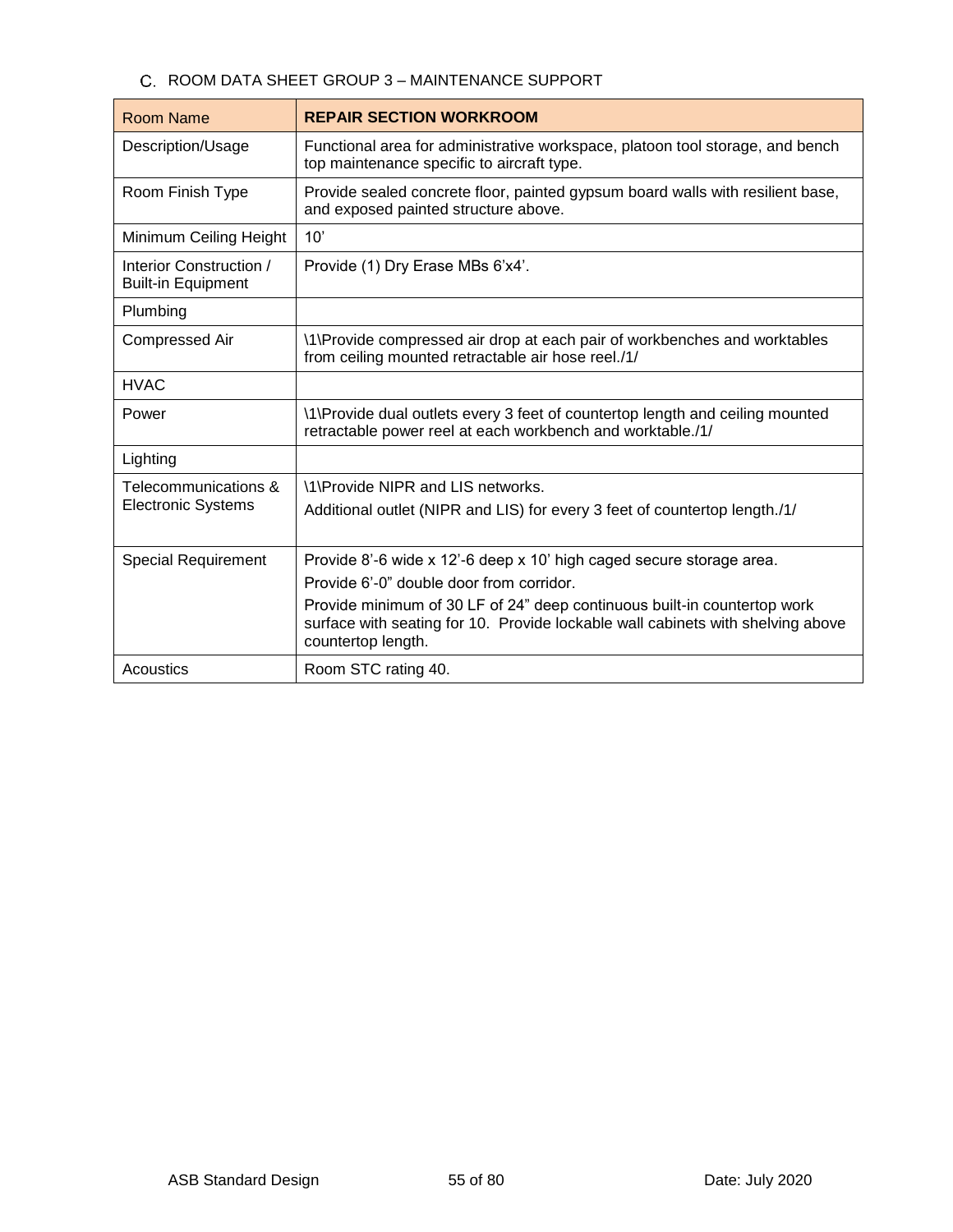| Room Name                                            | <b>SPECIAL TOOLS ROOM</b>                                                                                                                  |
|------------------------------------------------------|--------------------------------------------------------------------------------------------------------------------------------------------|
| Description/Usage                                    | The special tools room provides secure storage and control of special tools<br>associated with the maintenance of aircraft and components. |
| Room Finish Type                                     | Provide sealed concrete floor, painted gypsum board walls with resilient base,<br>and exposed painted structure above.                     |
| Minimum Ceiling Height                               | 10'                                                                                                                                        |
| Interior Construction /<br><b>Built-in Equipment</b> | Provide 8' long x 30" wide \1\stainless steel/1/ service counter with integrated<br>base cabinet.                                          |
| Plumbing                                             |                                                                                                                                            |
| <b>Compressed Air</b>                                | Provide one (1) compressed air drop near workbench.                                                                                        |
| <b>HVAC</b>                                          |                                                                                                                                            |
| Power                                                | \1\Provide receptacle at service counter./1/                                                                                               |
| Lighting                                             |                                                                                                                                            |
| Telecommunications &                                 | \1\Provide NIPR and LIS networks.                                                                                                          |
| <b>Electronic Systems</b>                            | Additional outlet (NIPR and LIS) at service counter./1/                                                                                    |
| <b>Special Requirement</b>                           | Provide 36" wide personnel access door to maintenance bay.                                                                                 |
|                                                      | Provide 42" wide personnel access door to interior corridor.                                                                               |
|                                                      | Provide 8' W x 10' H insulated motorized overhead door to maintenance bay.                                                                 |
| Acoustics                                            | Room STC rating 40.                                                                                                                        |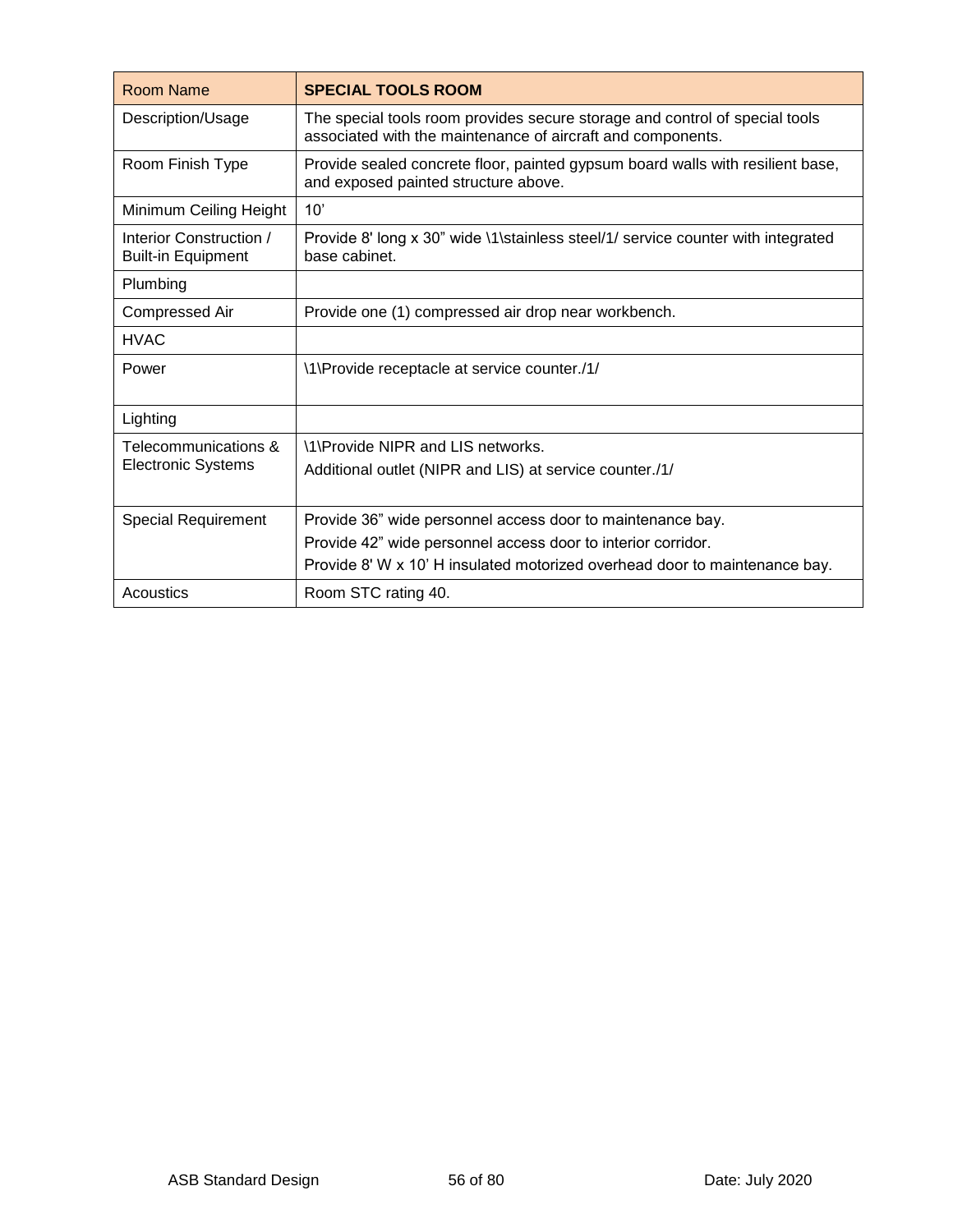| Room Name                                            | <b>MAINTENANCE TEST PILOT OFFICE</b>                                                                                |
|------------------------------------------------------|---------------------------------------------------------------------------------------------------------------------|
| Description/Usage                                    | Administrative workspace and storage for maintenance test pilots.                                                   |
| Room Finish Type                                     | Provide sealed concrete floor, painted gypsum board walls with resilient base,<br>and suspended acoustical ceiling. |
| Minimum Ceiling Height                               | 9'                                                                                                                  |
| Interior Construction /<br><b>Built-in Equipment</b> | Provide (1) Dry Erase MB 6'x4'.                                                                                     |
| Plumbing                                             |                                                                                                                     |
| <b>HVAC</b>                                          |                                                                                                                     |
| Power                                                |                                                                                                                     |
| Lighting                                             |                                                                                                                     |
| Telecommunications &<br><b>Electronic Systems</b>    | \1\Provide NIPR and LIS networks./1/                                                                                |
| <b>Special Requirement</b>                           |                                                                                                                     |
| Acoustics                                            | Room STC rating 40.                                                                                                 |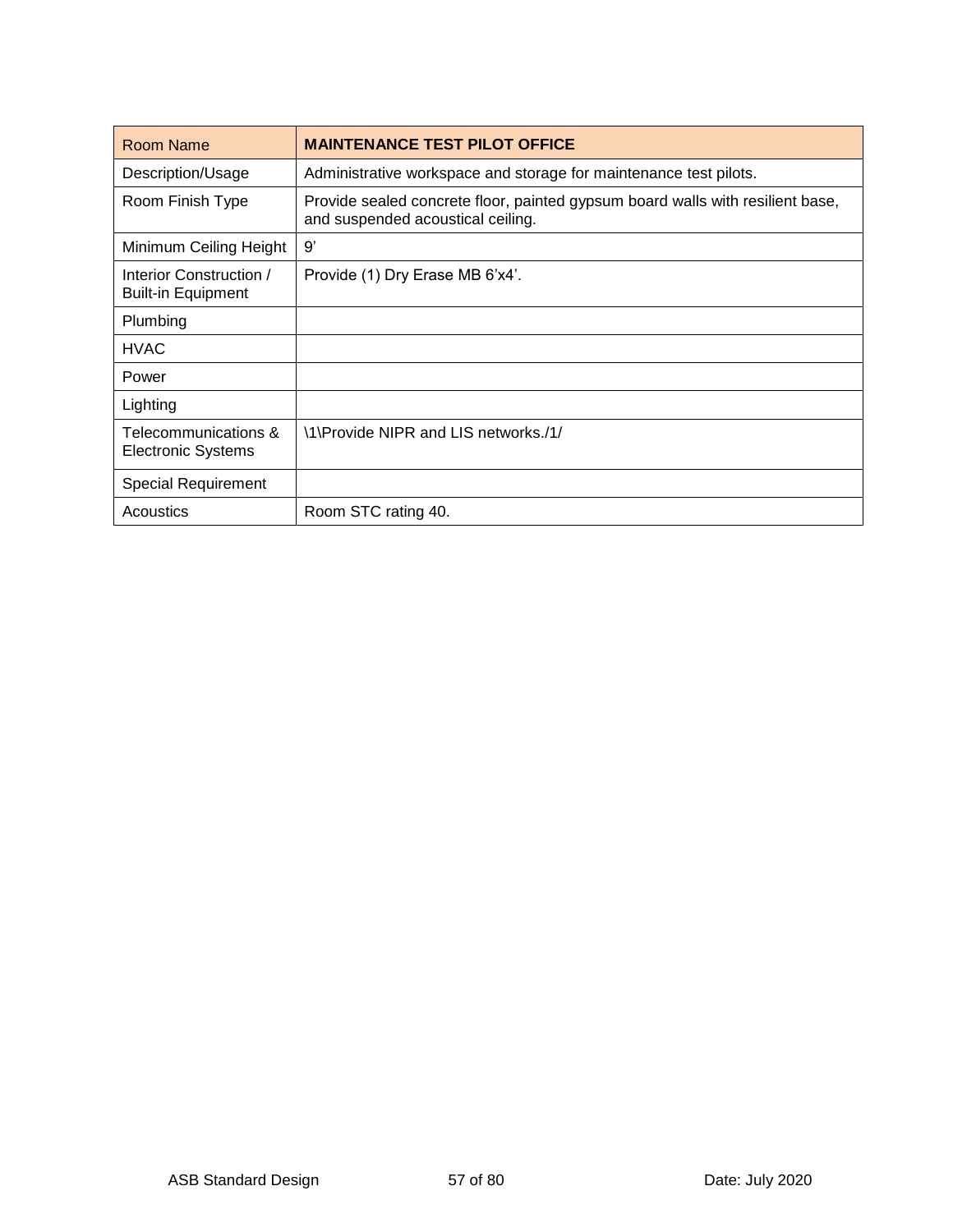# D. ROOM DATA SHEET GROUP 4 - ALLIED SHOPS

| <b>Room Name</b>                                     | <b>POWER PLANT / POWERTRAIN SHOP</b>                                                                                                                                                         |
|------------------------------------------------------|----------------------------------------------------------------------------------------------------------------------------------------------------------------------------------------------|
| Description/Usage                                    | Shop space for inspection and, repair of turbine engines, transmission and rotor<br>assemblies.                                                                                              |
| Room Finish Type                                     | Provide sealed concrete or Fuel Resistive Resinous Flooring, 3-Coat System on<br>floor, painted concrete or CMU walls with resilient base, and exposed painted<br>structure above.           |
| Minimum Ceiling Height                               | Bridge crane dependent.                                                                                                                                                                      |
| Interior Construction /<br><b>Built-in Equipment</b> | Provide one (1) 2-ton bridge crane with 12' minimum hook height.<br>Provide (1) Dry Erase MB 6'x4'.                                                                                          |
| Plumbing                                             | Provide combination emergency eyewash and shower station.<br>Provide one (1) heavy duty stainless steel utility sink with point of use oil<br>interceptor or connect to oil/water separator. |
| Compressed Air                                       | Provide two (2) compressed air drops on each side wall near workbenches.<br>Provide dedicated isolation valve in shop.                                                                       |
| <b>HVAC</b>                                          | Specialized exhaust system required per UFC 4-211-01 Chapter 3.                                                                                                                              |
| Power                                                | Provide local dedicated 208/120V panel to serve all loads in this space.<br>\1\Provide one (1) 240/3/30A receptacle on each side wall./1/                                                    |
| Lighting                                             |                                                                                                                                                                                              |
| Telecommunications &<br><b>Electronic Systems</b>    | \1\Provide NIPR and LIS networks./1/                                                                                                                                                         |
| <b>Special Requirement</b>                           | Provide 8'-6 wide x 12'-6 deep x 10' high caged secure storage area.                                                                                                                         |
|                                                      | Provide 8' W x 12' H insulated motorized overhead door to maintenance bay.<br>Overhead door shall be accompanied by an adjacent personnel access/egress<br>door.                             |
| Acoustics                                            | Room STC rating 40.                                                                                                                                                                          |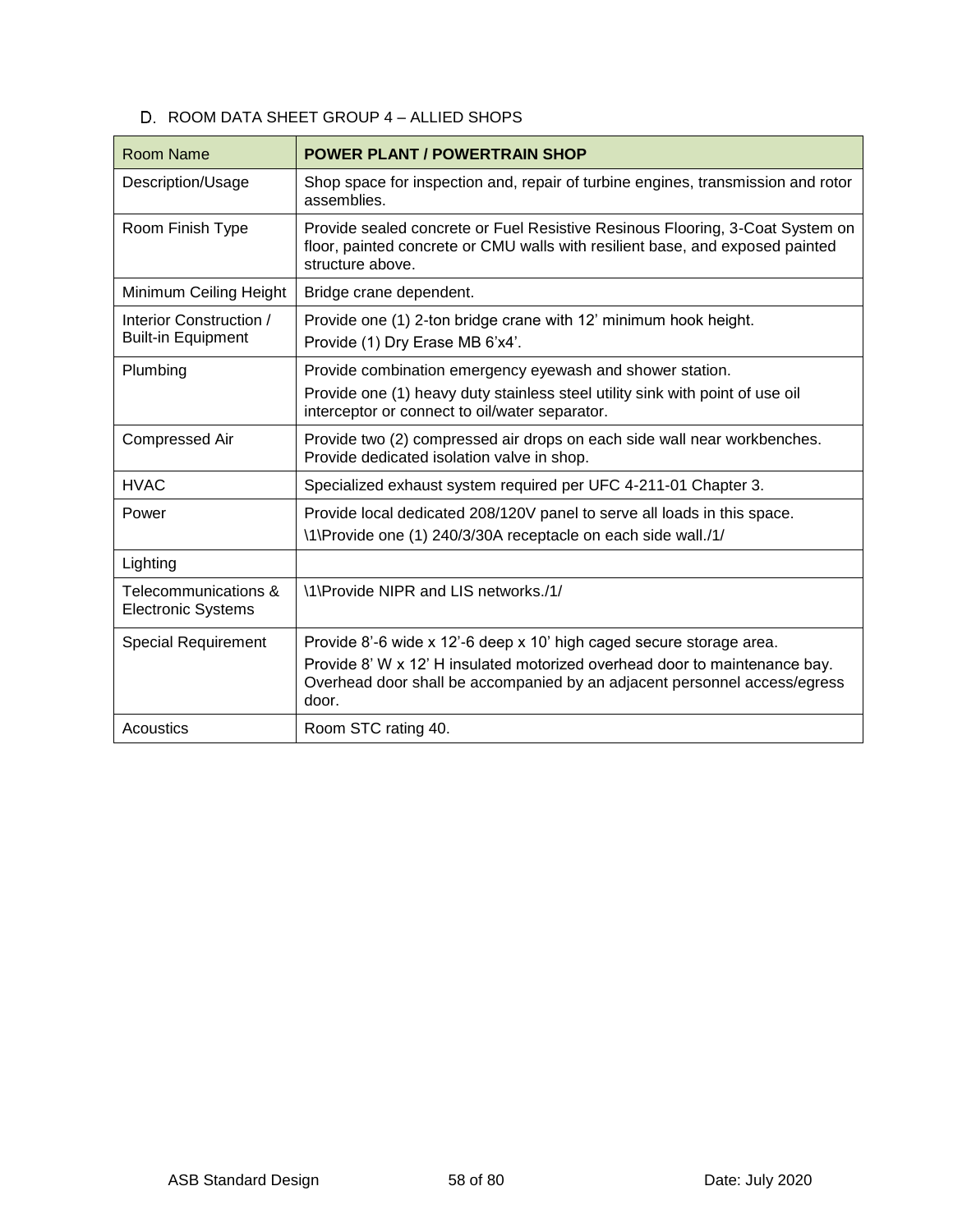| <b>Room Name</b>                                     | <b>NONDESTRUCTIVE INSPECTION (NDI) ROOM</b>                                                                                                                  |
|------------------------------------------------------|--------------------------------------------------------------------------------------------------------------------------------------------------------------|
| Description/Usage                                    | Dark room for fluorescent penetrant parts inspection. Provide appropriate<br>industrial ventilation and exhaust.                                             |
| Room Finish Type                                     | Provide sealed concrete or Fuel Resistive Resinous Flooring, 3-Coat System on<br>floor, painted walls with resilient base, and painted gypsum board ceiling. |
| Minimum Ceiling Height                               | 9'                                                                                                                                                           |
| Interior Construction /<br><b>Built-in Equipment</b> |                                                                                                                                                              |
| Plumbing                                             |                                                                                                                                                              |
| <b>Compressed Air</b>                                |                                                                                                                                                              |
| <b>HVAC</b>                                          | Specialized exhaust system required per UFC 4-211-01 Chapter 3.                                                                                              |
| Power                                                |                                                                                                                                                              |
| Lighting                                             |                                                                                                                                                              |
| Telecommunications &<br><b>Electronic Systems</b>    |                                                                                                                                                              |
| <b>Special Requirement</b>                           | The room shall be constructed similar to a dark room to prevent light entering<br>from adjacent room.                                                        |
| Acoustics                                            | Room STC rating 35.                                                                                                                                          |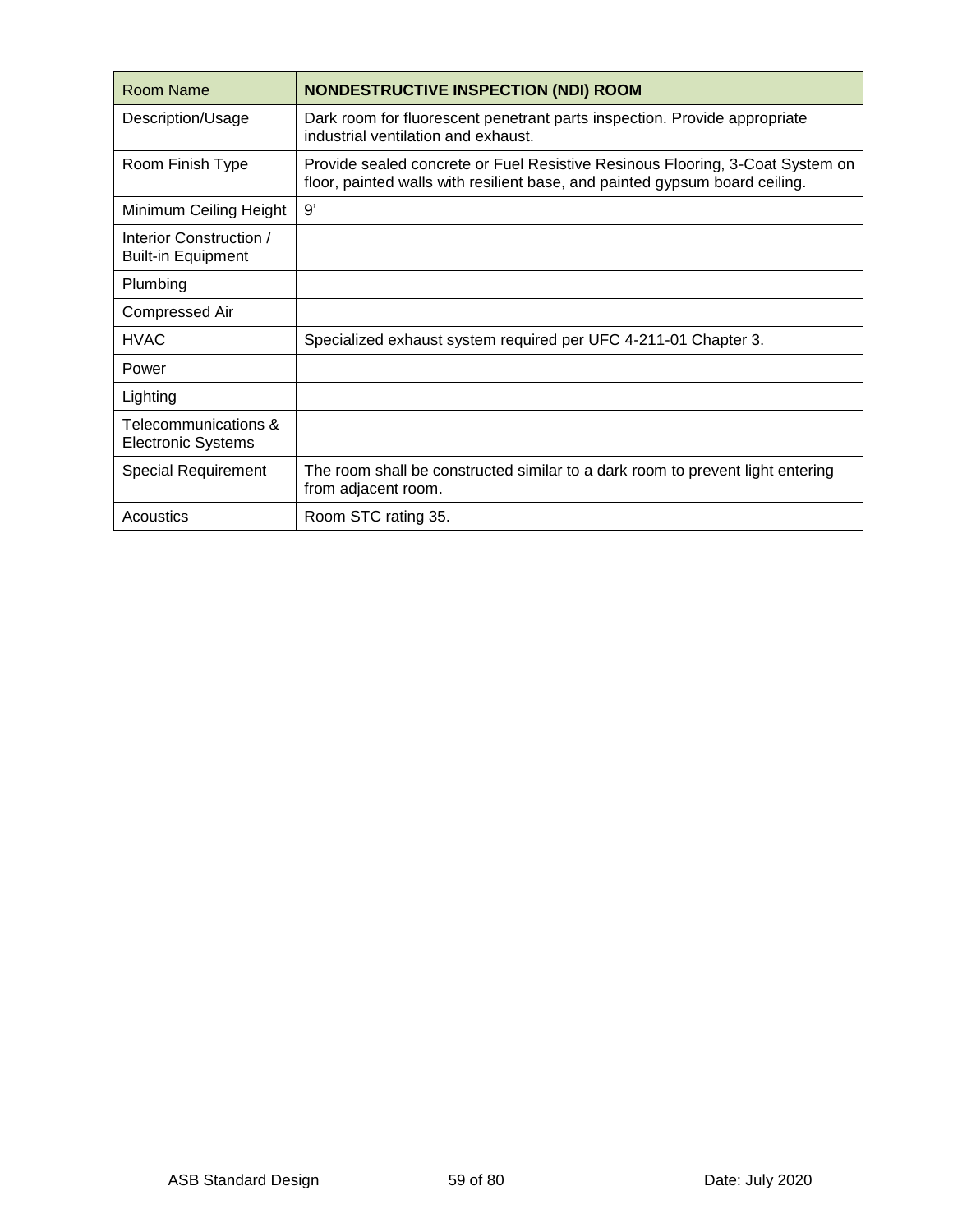| Room Name                                            | <b>STRUCTURAL REPAIR SHOP</b>                                                                                                                                                      |
|------------------------------------------------------|------------------------------------------------------------------------------------------------------------------------------------------------------------------------------------|
| Description/Usage                                    | Shop space for metal fabrication and composite material repair.                                                                                                                    |
| Room Finish Type                                     | Provide sealed concrete or Fuel Resistive Resinous Flooring, 3-Coat System on<br>floor, painted concrete or CMU walls with resilient base, and exposed painted<br>structure above. |
| Minimum Ceiling Height                               | 12'                                                                                                                                                                                |
| Interior Construction /<br><b>Built-in Equipment</b> | Provide (1) Dry Erase MB 6'x4'.                                                                                                                                                    |
| Plumbing                                             | Provide emergency eyewash station.                                                                                                                                                 |
|                                                      | Provide one (1) heavy duty stainless steel utility sink with point of use oil<br>interceptor or connect to oil/water separator.                                                    |
| <b>Compressed Air</b>                                | Provide two (2) compressed air drops on each side wall near workbenches.<br>Provide dedicated isolation valve in shop.                                                             |
| <b>HVAC</b>                                          | Specialized exhaust system required per UFC 4-211-01 Chapter 3.                                                                                                                    |
| Power                                                | Provide local dedicated 208/120V panel to serve all loads in this space.<br>\1\Provide one (1) 240/3/30A receptacle on each side wall./1/                                          |
| Lighting                                             |                                                                                                                                                                                    |
| Telecommunications &<br><b>Electronic Systems</b>    | \1\Provide NIPR and LIS networks./1/                                                                                                                                               |
| <b>Special Requirement</b>                           | Provide 8'-6 wide x 12'-6 deep x 10' high caged secure storage area.                                                                                                               |
|                                                      | Provide 8' wide x 12' high insulated motorized overhead door to maintenance<br>bay. Overhead door shall be accompanied by an adjacent personnel<br>access/egress door.             |
| Acoustics                                            | Room STC rating 40.                                                                                                                                                                |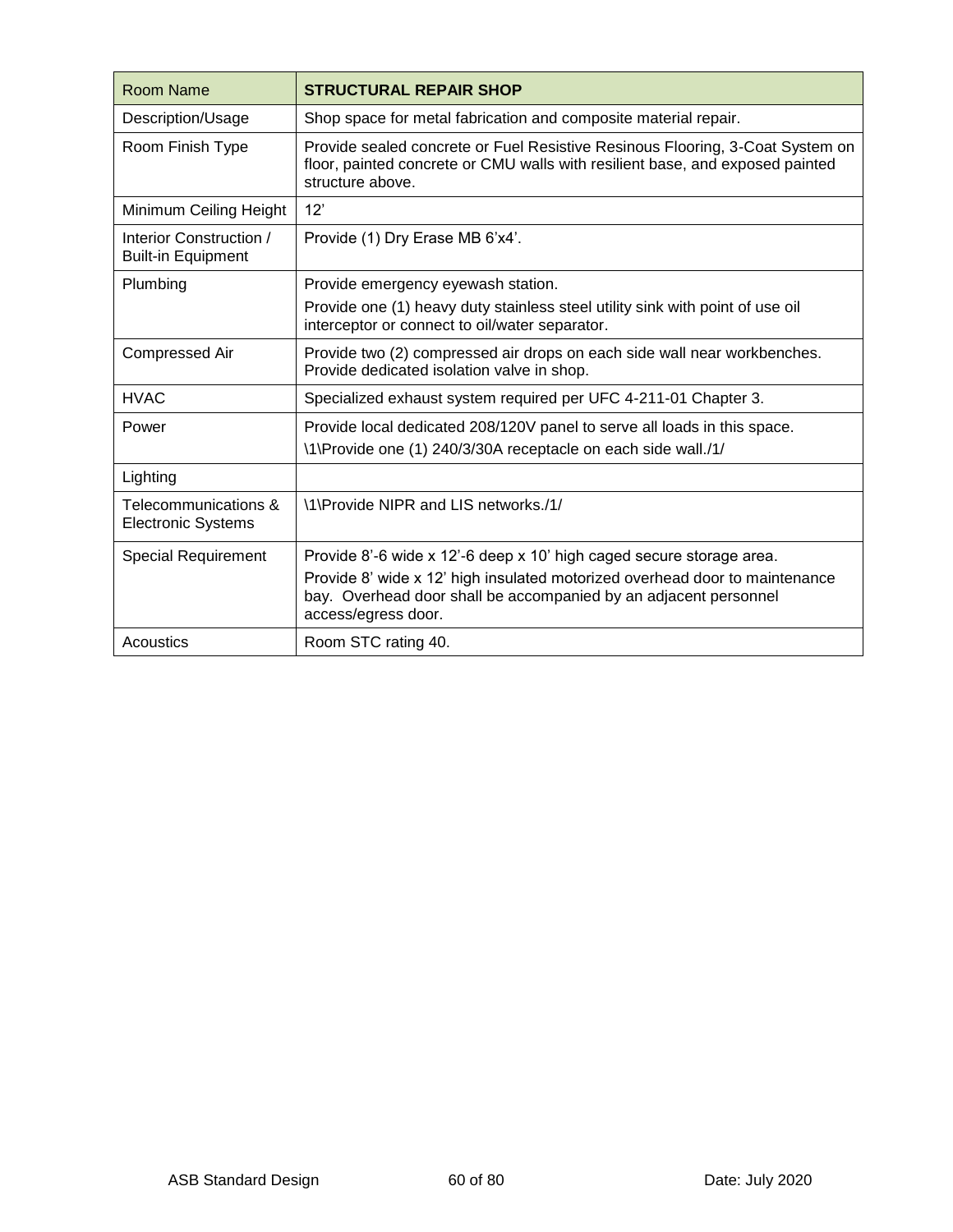| Room Name                                            | <b>BLADE REPAIR SHOP</b>                                                                                                                                                                                                                                               |
|------------------------------------------------------|------------------------------------------------------------------------------------------------------------------------------------------------------------------------------------------------------------------------------------------------------------------------|
| Description/Usage                                    | Shop space provides for inspection and repair of aircraft rotor blades.                                                                                                                                                                                                |
| Room Finish Type                                     | Provide sealed concrete, painted concrete or CMU walls with resilient base, and<br>exposed painted structure above.                                                                                                                                                    |
| Minimum Ceiling Height                               | 10' exposed ceiling                                                                                                                                                                                                                                                    |
| Interior Construction /<br><b>Built-in Equipment</b> |                                                                                                                                                                                                                                                                        |
| Plumbing                                             | Provide emergency eyewash station.                                                                                                                                                                                                                                     |
| <b>Compressed Air</b>                                | Provide two (2) compressed air drops 20' o.c. on exterior side wall. Provide<br>dedicated isolation valve in shop.                                                                                                                                                     |
| <b>HVAC</b>                                          | Specialized exhaust system required due to possible presence of hexavalent<br>chromium during blade sanding operations. \1\100% exhaust is required./1/Unit<br>supplied downdraft table may be needed. Coordinate operational requirements<br>for this room with unit. |
| Power                                                | Provide local dedicated 208/120V panel to serve all loads in this space.<br>Provide grounding bar at each workbench.                                                                                                                                                   |
| Lighting                                             |                                                                                                                                                                                                                                                                        |
| Telecommunications &<br><b>Electronic Systems</b>    | \1\Provide NIPR and LIS networks./1/                                                                                                                                                                                                                                   |
| <b>Special Requirement</b>                           | Provide 8'W x 10'H insulated motorized overhead door to maintenance bay.<br>Provide 36" personnel access door to corridor.                                                                                                                                             |
| Acoustics                                            | Room STC rating 40.                                                                                                                                                                                                                                                    |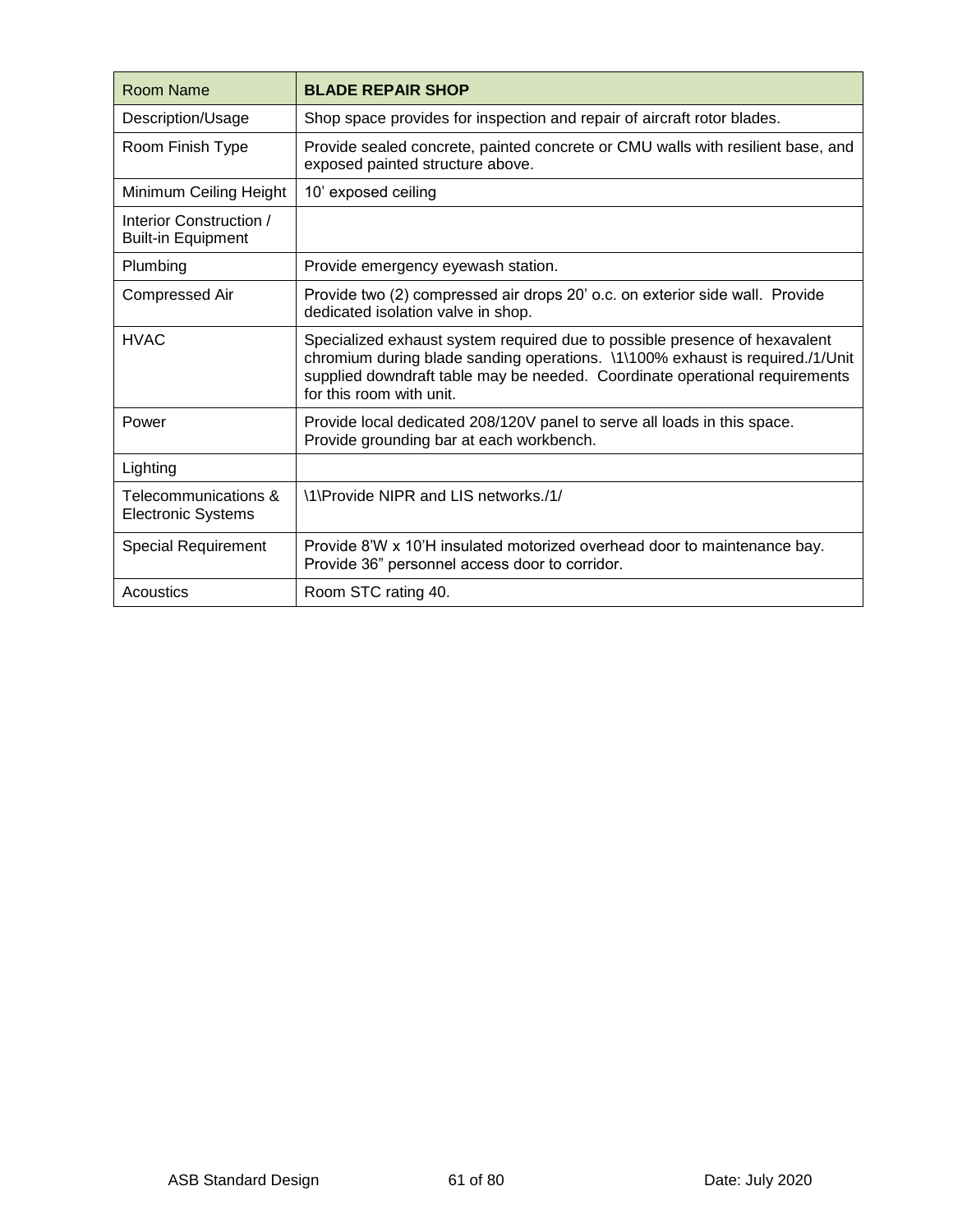| Room Name                                            | <b>PNEUDRAULICS REPAIR SHOP</b>                                                                                                                                                               |
|------------------------------------------------------|-----------------------------------------------------------------------------------------------------------------------------------------------------------------------------------------------|
| Description/Usage                                    | Shop space for repair, testing, and fabrication of pneudraulic components and<br>systems.                                                                                                     |
| Room Finish Type                                     | Provide sealed concrete or Fuel Resistive Resinous Flooring, 3-Coat System on<br>floor, painted concrete or CMU walls with resilient base, and exposed painted<br>structure above.            |
| Minimum Ceiling Height                               | 9'                                                                                                                                                                                            |
| Interior Construction /<br><b>Built-in Equipment</b> | Coordinate with Unit for other/additional machinery/tool needs.<br>Provide (1) Dry Erase MB 34"w x 23" h.                                                                                     |
| Plumbing                                             | Provide emergency eyewash.<br>Provide one (1) stainless steel service sink with point of use oil interceptor or<br>connect to oil/water separator.                                            |
| <b>Compressed Air</b>                                | Provide one (1) compressed air drop. Locate by workbenches. Provide<br>dedicated isolation valve in shop.                                                                                     |
| <b>HVAC</b>                                          | Specialized exhaust system required per UFC 4-211-01 Chapter 3.                                                                                                                               |
| Power                                                | Provide local dedicated 208/120V panel to serve all loads in this space.<br>\1\Provide one (1) 240/3/30A receptacle on each side wall. /1/<br>Provide one (1) grounding bar near workbenches. |
| Lighting                                             |                                                                                                                                                                                               |
| Telecommunications &<br><b>Electronic Systems</b>    | \1\Provide NIPR and LIS networks./1/                                                                                                                                                          |
| <b>Special Requirement</b>                           | Provide 8'-6 wide x 6'-6" deep x 10' high caged secure storage area.<br>Provide min 42" access door from corridor or hangar bay.                                                              |
| Acoustics                                            | Room STC rating 40.                                                                                                                                                                           |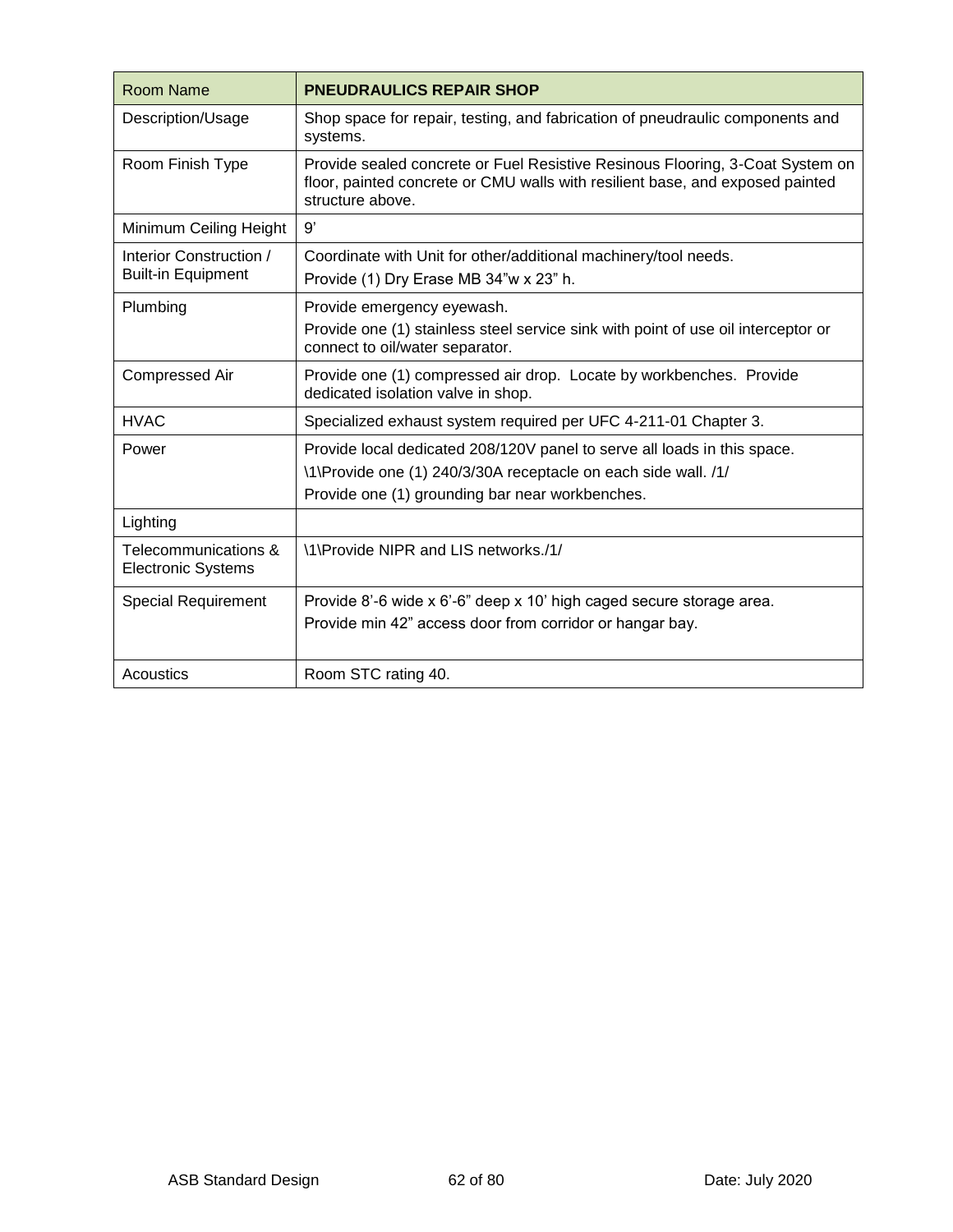| <b>Room Name</b>                                     | <b>SYSTEMS REPAIR SHOP</b>                                                                                                                                               |
|------------------------------------------------------|--------------------------------------------------------------------------------------------------------------------------------------------------------------------------|
| Description/Usage                                    | Shop space for repair of aircraft avionics, armament, and electrical systems.                                                                                            |
| Room Finish Type                                     | Provide static dissipative resilient flooring, painted concrete or CMU walls with<br>resilient base, and exposed painted structure above.                                |
| Minimum Ceiling Height                               | 9'                                                                                                                                                                       |
| Interior Construction /<br><b>Built-in Equipment</b> | Provide (1) Dry Erase MB 6'x4'.<br>User to provide 400 Hz and 28 Volt DC power supply converter with connection<br>cables                                                |
| Plumbing                                             | Provide emergency eyewash station.                                                                                                                                       |
| <b>Compressed Air</b>                                | Provide minimum of two (2) compressed air drops along maintenance bay wall<br>and two (2) drops at electronic workbenches. Provide dedicated isolation valve<br>in shop. |
| <b>HVAC</b>                                          | Provide per UFC 4-211-01 Chapter 3 and 6.                                                                                                                                |
|                                                      | Provide avionics/electrical repair exhaust system at electronic workbenches.                                                                                             |
| Power                                                | Provide local dedicated 208/120V panel to serve all loads in this space.<br>Provide grounding bar at each workbench.                                                     |
|                                                      | Provide emergency power off switch. \1\/1/                                                                                                                               |
| Lighting                                             |                                                                                                                                                                          |
| Telecommunications &<br><b>Electronic Systems</b>    | \1\Provide NIPR and LIS networks./1/                                                                                                                                     |
| <b>Special Requirement</b>                           | Provide 6' W double door access from corridor.                                                                                                                           |
|                                                      | Aircraft Mounted Weapons Vault and COMSEC Secure Storage Room are<br>accessed from within Systems Repair Shop.                                                           |
| Acoustics                                            | Room STC rating 40.                                                                                                                                                      |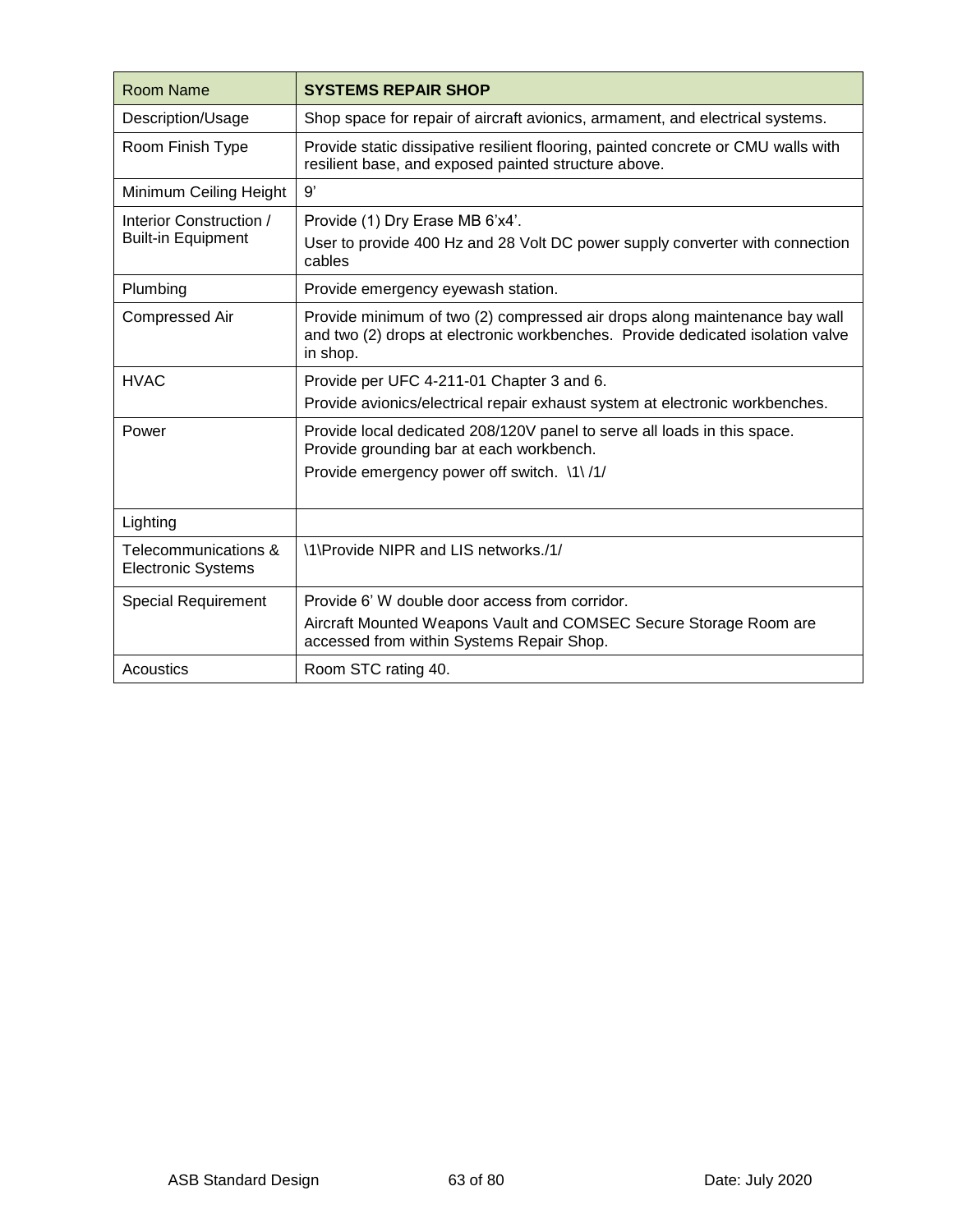# E. ROOM DATA SHEET GROUP 5 - AVIATION LIFE SUPPORT EQUIPMENT (ALSE)

| Room Name                                            | <b>ALSE SHOP</b>                                                                                                                                                     |
|------------------------------------------------------|----------------------------------------------------------------------------------------------------------------------------------------------------------------------|
| Description/Usage                                    | Shop space for inspection, maintenance, and storage of ALSE equipment.                                                                                               |
| Room Finish Type                                     | Provide LVT flooring, painted gypsum board walls with resilient base, and<br>suspended acoustical ceiling.                                                           |
| Minimum Ceiling Height                               | 10'                                                                                                                                                                  |
| Interior Construction /<br><b>Built-in Equipment</b> | Provide (1) Dry Erase MB 6'x4'. \1\ /1/                                                                                                                              |
| Plumbing                                             | Provide one (1) stainless steel utility sink with emergency eyewash.<br>Provide floor drain for washing machine.                                                     |
| Compressed Air                                       | Provide 2 low pressure high volume drops (moisture and oil free). Provide<br>dedicated isolation valve in shop.                                                      |
| <b>HVAC</b>                                          | Provide avionics/electrical repair exhaust with snorkel at one workbench.                                                                                            |
| Power                                                | Provide local dedicated 208/120V panel to serve all loads in this space.<br>\1\Provide receptacle at service counter./1/<br>Provide grounding bar at each workbench. |
| Lighting                                             |                                                                                                                                                                      |
| Telecommunications &<br><b>Electronic Systems</b>    | 11 Provide NIPR and LIS networks.<br>Additional outlet (NIPR and LIS) at service counter /1/                                                                         |
| <b>Special Requirement</b>                           | 11/1/                                                                                                                                                                |
| Acoustics                                            | Room STC rating 40.                                                                                                                                                  |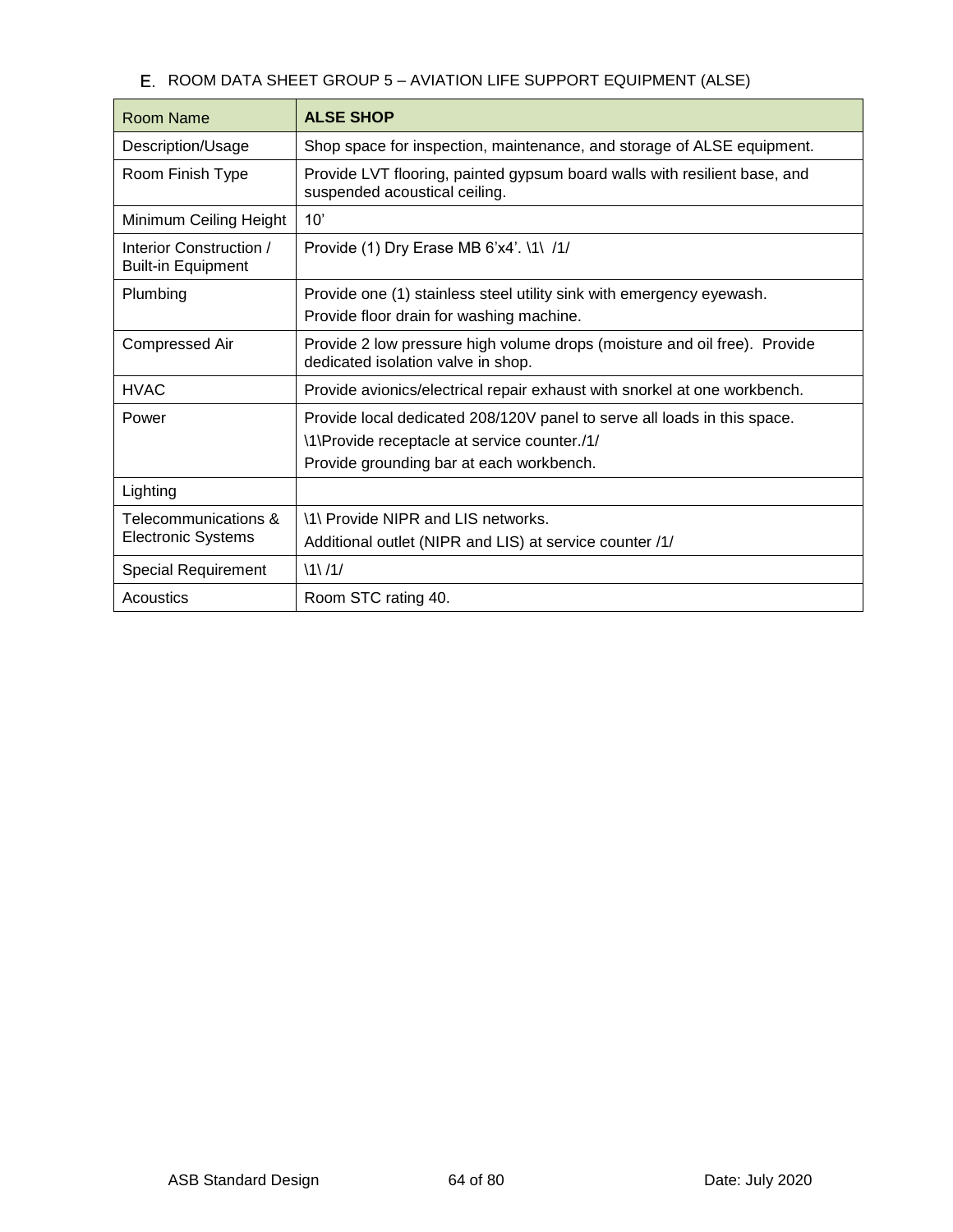| Room Name                                            | <b>ALSE STORAGE ROOM</b>                                                                                   |
|------------------------------------------------------|------------------------------------------------------------------------------------------------------------|
| Description/Usage                                    | Space for storage of ALSE equipment.                                                                       |
| Room Finish Type                                     | Provide LVT flooring, painted gypsum board walls with resilient base, and<br>suspended acoustical ceiling. |
| Minimum Ceiling Height                               | 10'                                                                                                        |
| Interior Construction /<br><b>Built-in Equipment</b> |                                                                                                            |
| Plumbing                                             |                                                                                                            |
| <b>HVAC</b>                                          |                                                                                                            |
| Power                                                |                                                                                                            |
| Lighting                                             |                                                                                                            |
| Telecommunications &<br><b>Electronic Systems</b>    |                                                                                                            |
| <b>Special Requirement</b>                           | Provide 6' W double door access from corridor.                                                             |
| Acoustics                                            | Room STC rating 40.                                                                                        |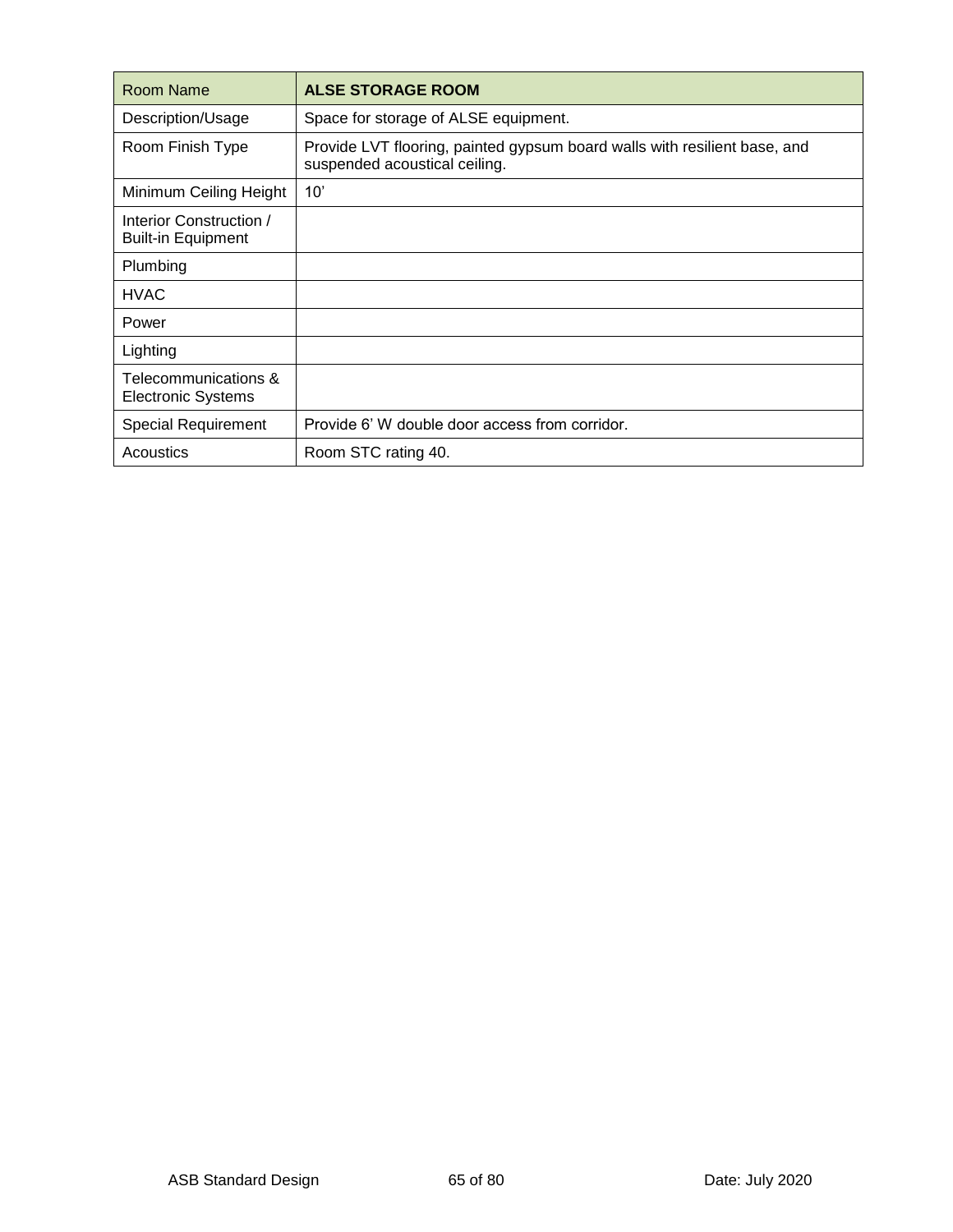# F. ROOM DATA SHEET GROUP 6 - SECURED STORAGE

| <b>Room Name</b>                                     | <b>ARMS VAULT – AIRCRAFT MOUNTED WEAPONS</b>                                                                                                     |
|------------------------------------------------------|--------------------------------------------------------------------------------------------------------------------------------------------------|
| Description/Usage                                    | Secure storage of aircraft mounted weapons components removed from aircraft<br>for maintenance or repair.                                        |
| Room Finish Type                                     | Match adjacent Systems Repair Shop flooring, painted concrete walls with<br>resilient base, and painted concrete ceiling. Use light color paint. |
| Minimum Ceiling Height                               | $11' - 4"$                                                                                                                                       |
| Interior Construction /<br><b>Built-in Equipment</b> |                                                                                                                                                  |
| Plumbing                                             |                                                                                                                                                  |
| <b>Compressed Air</b>                                |                                                                                                                                                  |
| <b>HVAC</b>                                          | Provide humidity control in accordance with UFC 4-215-01, Table 4-12.                                                                            |
| Power                                                | Provide ceiling lamp protection (Wire Guards). Provide grounding bar at<br>workbench if required.                                                |
| Lighting                                             | \1\Provide ceiling lamp protection (Wire Guards)./1/                                                                                             |
| Telecommunications &<br><b>Electronic Systems</b>    | \1\Provide NIPR and LIS networks./1/                                                                                                             |
|                                                      | Provide intrusion detection system (IDS).                                                                                                        |
| <b>Special Requirement</b>                           | Construct to AR 190-11 paragraph 4-4 and Appendix G requirements.                                                                                |
|                                                      | Provide GSA approved Class 5 Armory vault door with day gate.                                                                                    |
| Acoustics                                            | <b>NA</b>                                                                                                                                        |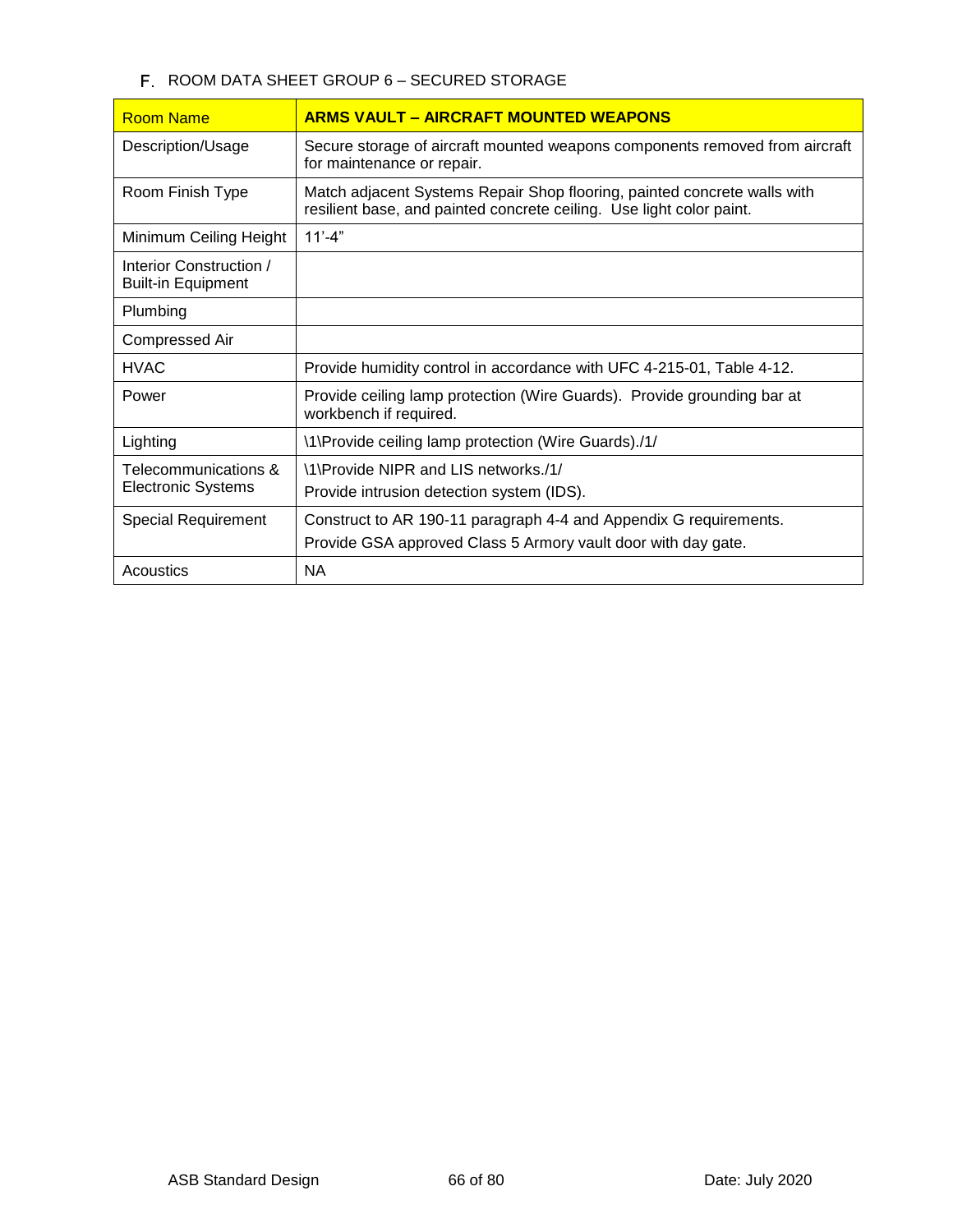| Room Name                                            | <b>COMSEC SECURE STORAGE</b>                                                                                                   |
|------------------------------------------------------|--------------------------------------------------------------------------------------------------------------------------------|
| Description/Usage                                    | Storage of aircraft communication equipment/components temporarily removed<br>from the aircraft.                               |
| Room Finish Type                                     | Match adjacent Systems Repair Shop flooring, painted walls with resilient base,<br>and painted ceiling. Use light color paint. |
| Minimum Ceiling Height                               | 9'                                                                                                                             |
| Interior Construction /<br><b>Built-in Equipment</b> |                                                                                                                                |
| Plumbing                                             |                                                                                                                                |
| <b>HVAC</b>                                          |                                                                                                                                |
| Power                                                |                                                                                                                                |
| Lighting                                             |                                                                                                                                |
| Telecommunications &<br><b>Electronic Systems</b>    | Provide intrusion detection system (IDS).                                                                                      |
| Special Requirement                                  | Construct to AR 190-51, Para 3-6, and appendix B, Risk Level II requirements.                                                  |
| Acoustics                                            | NА                                                                                                                             |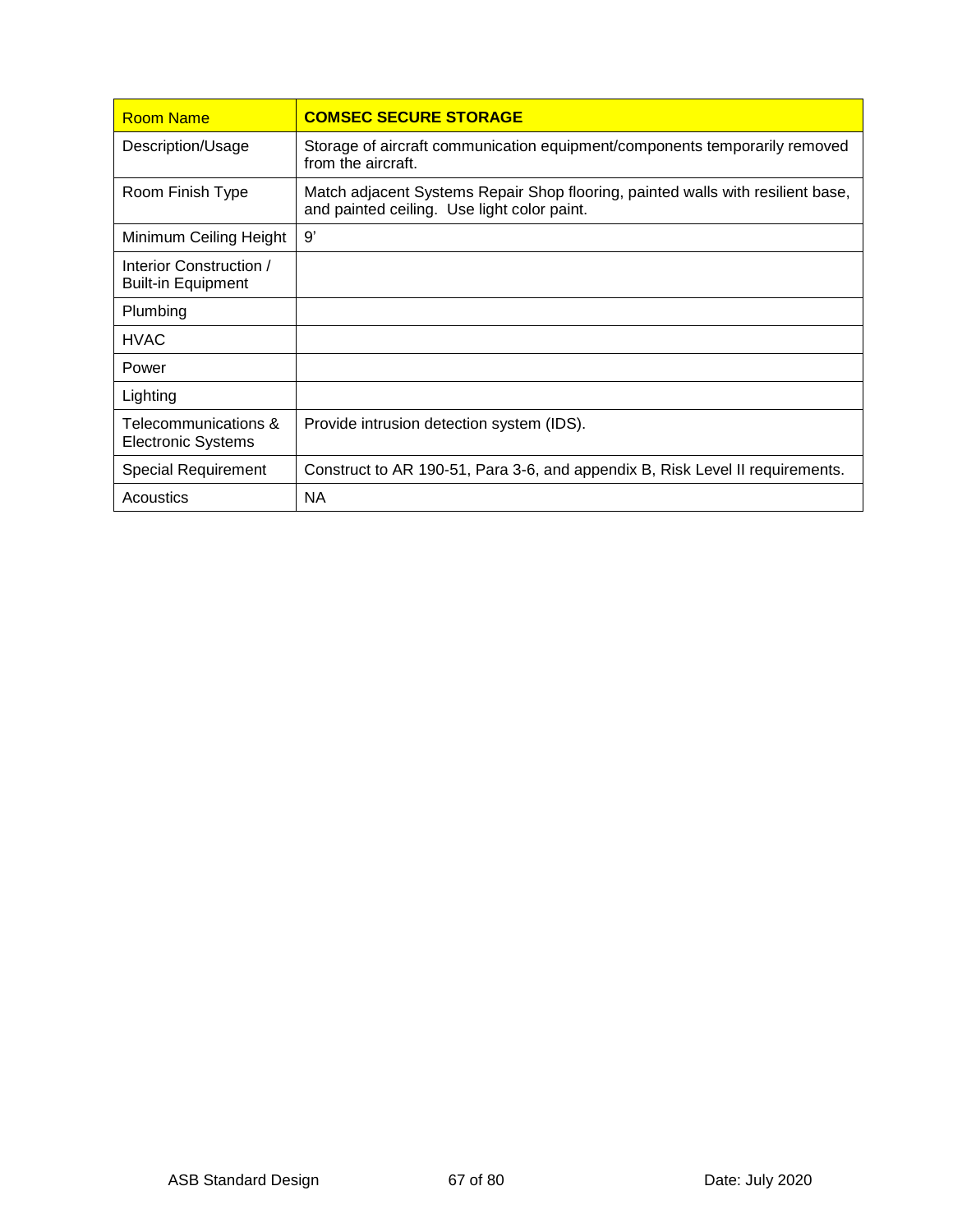# G. ROOM DATA SHEET GROUP 7 - AIRCRAFT PARTS SUPPLY

| Room Name                                            | <b>AIRCRAFT PARTS SUPPLY OFFICE</b>                                                                                                                                                                                   |
|------------------------------------------------------|-----------------------------------------------------------------------------------------------------------------------------------------------------------------------------------------------------------------------|
| Description/Usage                                    | The parts supply office is used for distribution of supply and aircraft<br>replacement parts. The office contains storage space for small frequently<br>requested controlled aircraft replacement parts and supplies. |
| Room Finish Type                                     | Provide LVT flooring, painted walls with resilient base, and suspended<br>acoustical ceiling.                                                                                                                         |
| Minimum Ceiling Height                               | 10'                                                                                                                                                                                                                   |
| Interior Construction /<br><b>Built-in Equipment</b> | Provide (1) Dry Erase MB 6'x4'.                                                                                                                                                                                       |
| Plumbing                                             |                                                                                                                                                                                                                       |
| <b>HVAC</b>                                          |                                                                                                                                                                                                                       |
| Power                                                |                                                                                                                                                                                                                       |
| Lighting                                             |                                                                                                                                                                                                                       |
| Telecommunications &<br><b>Electronic Systems</b>    | \1\Provide NIPR and LIS networks./1/                                                                                                                                                                                  |
| Special Requirement                                  | Provide 8'-0" long \1\stainless steel/1/ customer service countertop.<br>Provide 36" access door from Aircraft Parts Supply and maintenance bay.                                                                      |
| Acoustics                                            | Room STC rating 40.                                                                                                                                                                                                   |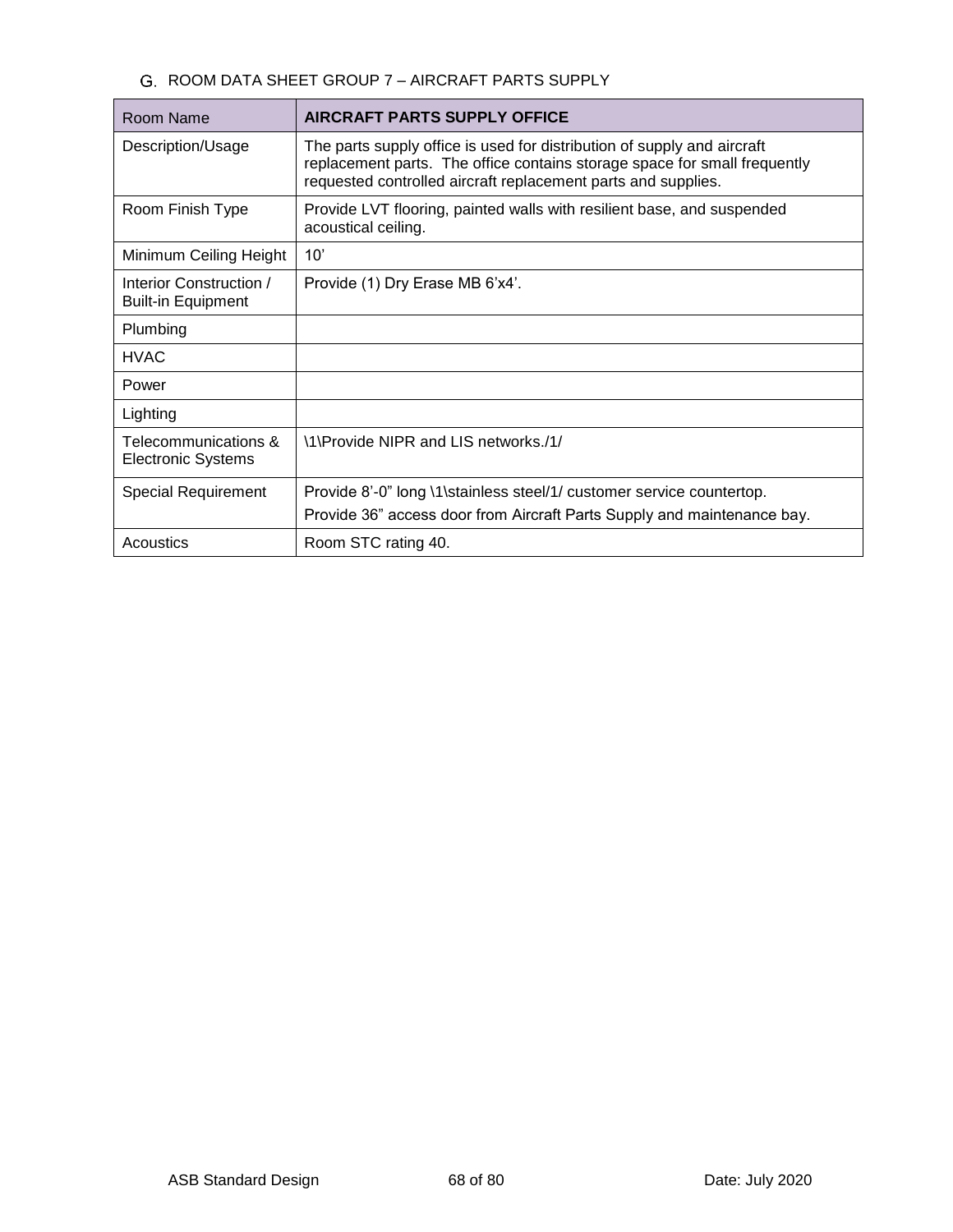| Room Name                                            | <b>AIRCRAFT PARTS SUPPLY</b>                                                                                                                                                |
|------------------------------------------------------|-----------------------------------------------------------------------------------------------------------------------------------------------------------------------------|
| Description/Usage                                    | Parts Supply is used for requisition, receiving, storing, and issuing of Class IX<br>(air), PLL, bench stock, and shop stock.                                               |
| Room Finish Type                                     | Provide sealed concrete floor, painted concrete or CMU walls (10' H minimum)<br>with resilient base, and exposed painted structure above.                                   |
| Minimum Ceiling Height                               | 16'                                                                                                                                                                         |
| Interior Construction /<br><b>Built-in Equipment</b> |                                                                                                                                                                             |
| Plumbing                                             | Exterior hose bib near access door.                                                                                                                                         |
| <b>Compressed Air</b>                                | Provide (1) compressed air drop. Coordinate location with unit. Provide<br>dedicated isolation valve within the space.                                                      |
| <b>HVAC</b>                                          | Conditioned and humidity controlled                                                                                                                                         |
| Power                                                | \1\Provide receptacle at service counter.                                                                                                                                   |
|                                                      | Provide one (1) 240/3/30A receptacle for forklift charging./1/                                                                                                              |
| Lighting                                             |                                                                                                                                                                             |
| Telecommunications &<br><b>Electronic Systems</b>    | \1\Provide NIPR and LIS networks.                                                                                                                                           |
|                                                      | Additional outlet (NIPR and LIS) at service counter./1/                                                                                                                     |
|                                                      | Provide one (1) voice drop near exterior entrance.                                                                                                                          |
| <b>Special Requirement</b>                           | Provide a 10'W x 14'H insulated motorized overhead door exterior wall and one<br>at maintenance bay wall when direct access to the Aircraft Maintenance Bay is<br>possible. |
|                                                      | Provide 36" wide access door to Parts Office.                                                                                                                               |
|                                                      | Provide single personnel door to exterior, adjacent to rollup door.                                                                                                         |
| Acoustics                                            |                                                                                                                                                                             |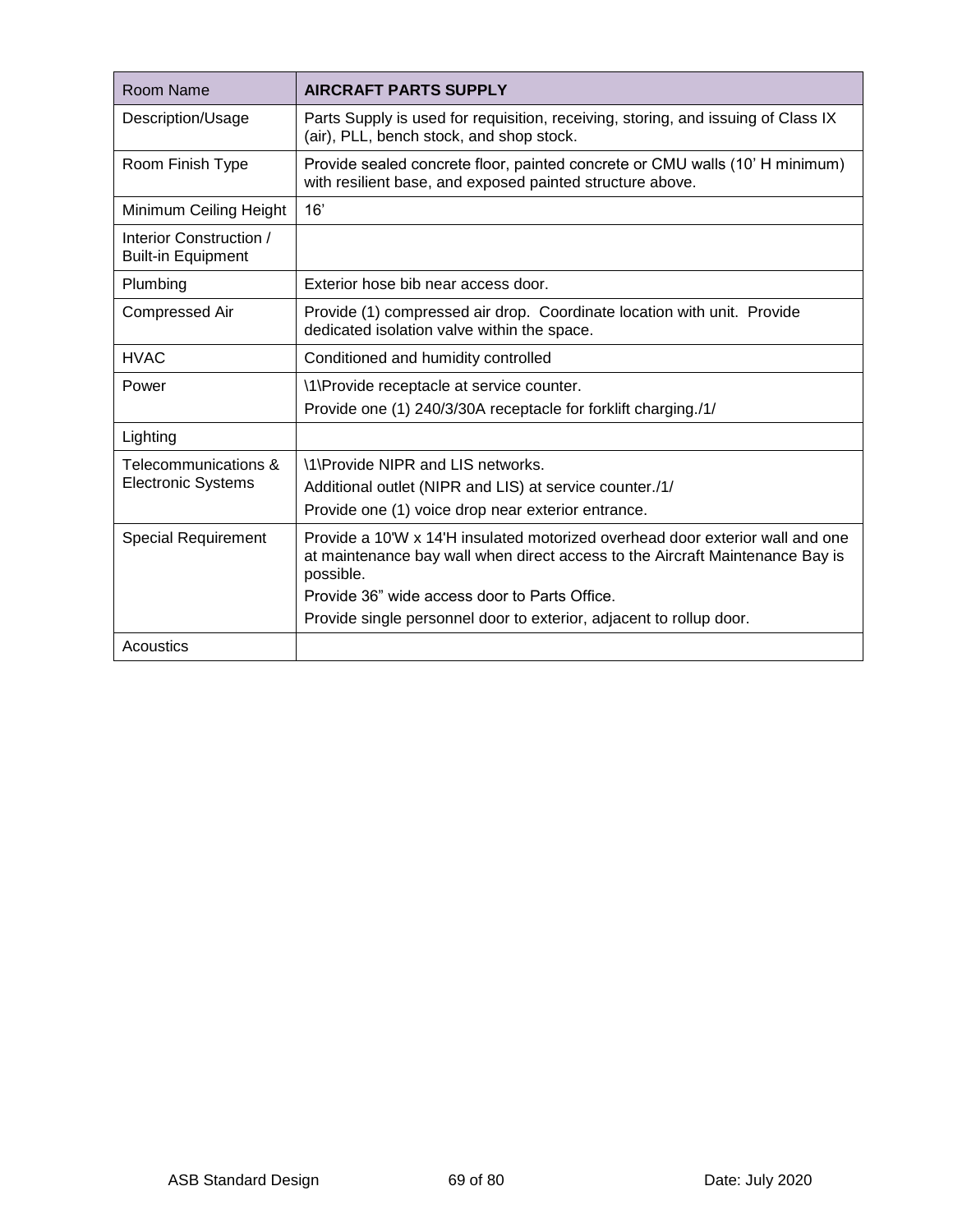# H. ROOM DATA SHEET GROUP 8 - CONTRACTOR LOGISTICS SUPPORT (CLS)

| Room Name                                            | <b>CONTRACTOR LOGISTICS SUPPORT</b>                                                                        |
|------------------------------------------------------|------------------------------------------------------------------------------------------------------------|
| Description/Usage                                    | Administrative workspace and limited storage space for civilian contract<br>maintenance representatives.   |
| Room Finish Type                                     | Provide LVT flooring, painted gypsum board walls with resilient base, and<br>suspended acoustical ceiling. |
| Minimum Ceiling Height                               | 9'                                                                                                         |
| Interior Construction /<br><b>Built-in Equipment</b> | \1\Provide 10 double tier steel lockers with raised base. (12"w x 18" d x 72" h)/1/                        |
| Plumbing                                             |                                                                                                            |
| <b>HVAC</b>                                          |                                                                                                            |
| Power                                                |                                                                                                            |
| Lighting                                             |                                                                                                            |
| Telecommunications &<br><b>Electronic Systems</b>    | \1\Provide NIPR network only./1/                                                                           |
| <b>Special Requirement</b>                           |                                                                                                            |
| Acoustics                                            | Room STC rating 40.                                                                                        |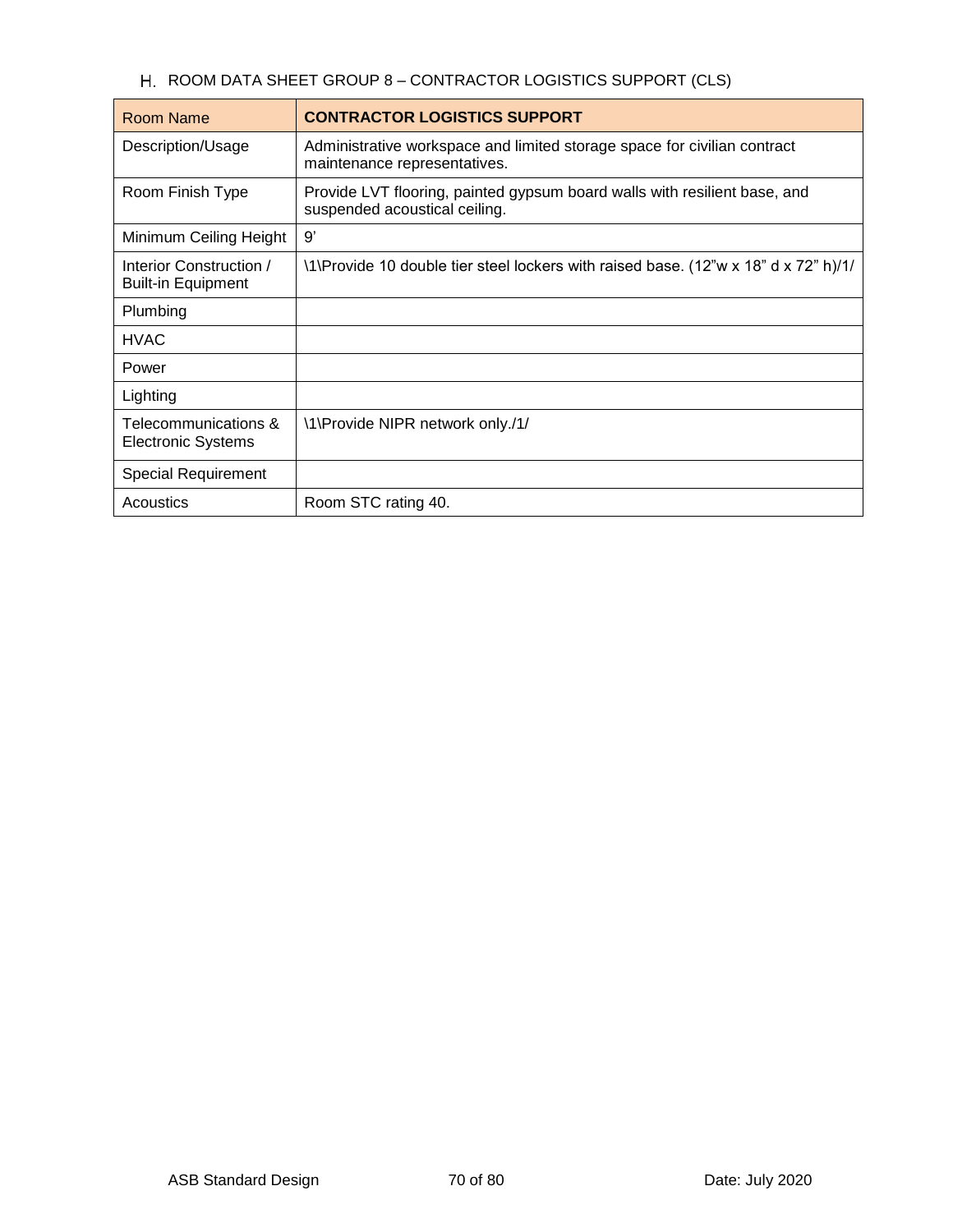| <b>Room Name</b>                                     | <b>MC COMPONENT REPAIR PLATOON OFFICE</b>                                              |
|------------------------------------------------------|----------------------------------------------------------------------------------------|
| Description/Usage                                    | Semi-private office for Platoon Leader and Aviation Maintenance Tech.                  |
| Room Finish Type                                     | Provide LVT flooring, painted gypsum board walls, and suspended acoustical<br>ceiling. |
| Minimum Ceiling Height                               | 9'                                                                                     |
| Interior Construction /<br><b>Built-in Equipment</b> |                                                                                        |
| Plumbing                                             |                                                                                        |
| <b>HVAC</b>                                          |                                                                                        |
| Power                                                |                                                                                        |
| Lighting                                             |                                                                                        |
| Telecommunications &<br><b>Electronic Systems</b>    | \1\ Provide NIPR and LIS networks./1/                                                  |
| <b>Special Requirement</b>                           | Provide Flight Lockers (24"x24"x72") for each pilot.                                   |
| Acoustics                                            | Room STC rating 45.                                                                    |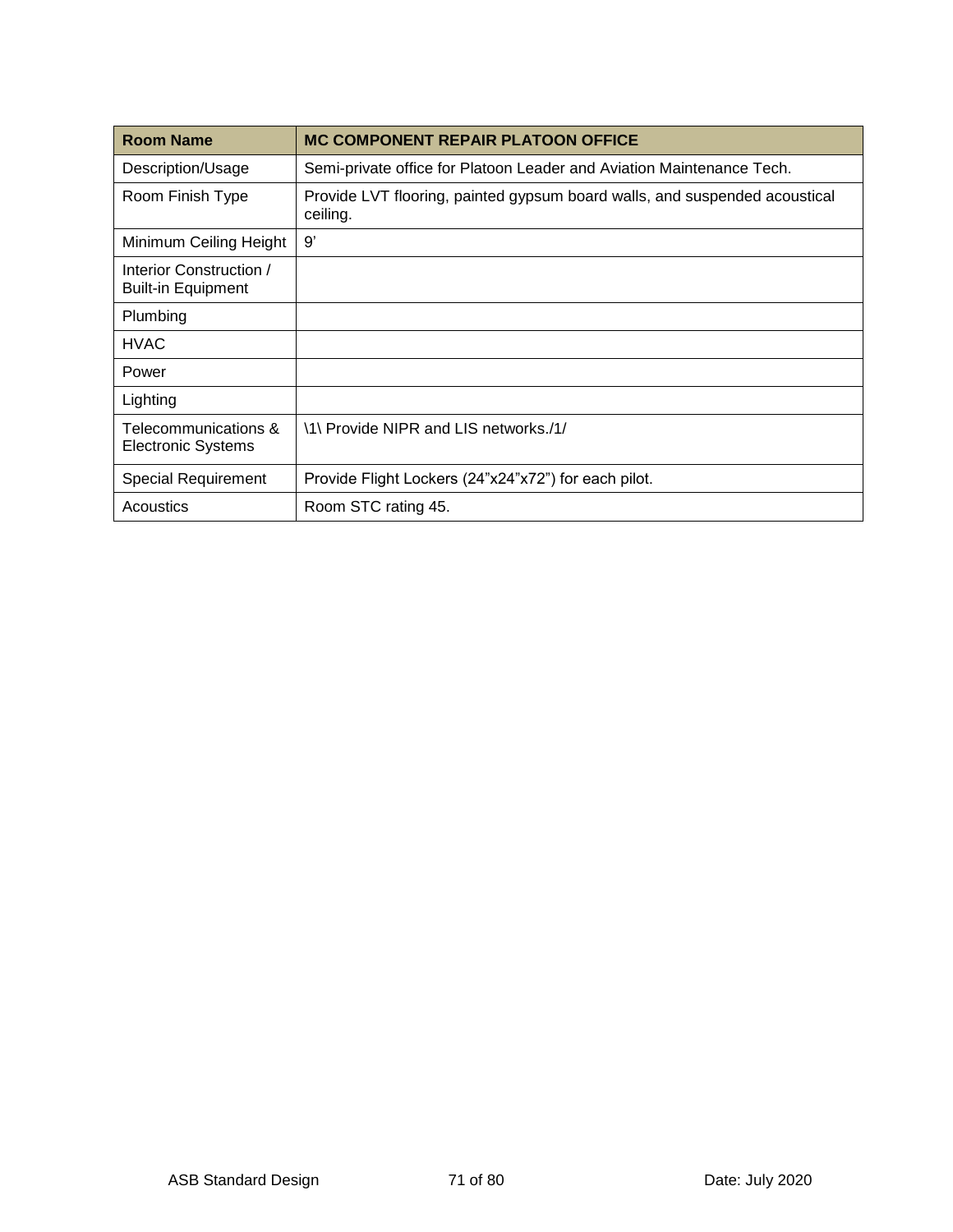| <b>Room Name</b>                                     | <b>MC AIRFRAME REPAIR PLATOON OFFICE</b>                                               |
|------------------------------------------------------|----------------------------------------------------------------------------------------|
| Description/Usage                                    | Semi-private office for Platoon Leader and Aviation Maintenance Officer.               |
| Room Finish Type                                     | Provide LVT flooring, painted gypsum board walls, and suspended acoustical<br>ceiling. |
| Minimum Ceiling Height                               | 9'                                                                                     |
| Interior Construction /<br><b>Built-in Equipment</b> |                                                                                        |
| Plumbing                                             |                                                                                        |
| <b>HVAC</b>                                          |                                                                                        |
| Power                                                |                                                                                        |
| Lighting                                             |                                                                                        |
| Telecommunications &<br><b>Electronic Systems</b>    | \1\ Provide NIPR and LIS networks./1/                                                  |
| <b>Special Requirement</b>                           | Provide Flight Lockers (24"x24"x72") for each pilot.                                   |
| Acoustics                                            | Room STC rating 45.                                                                    |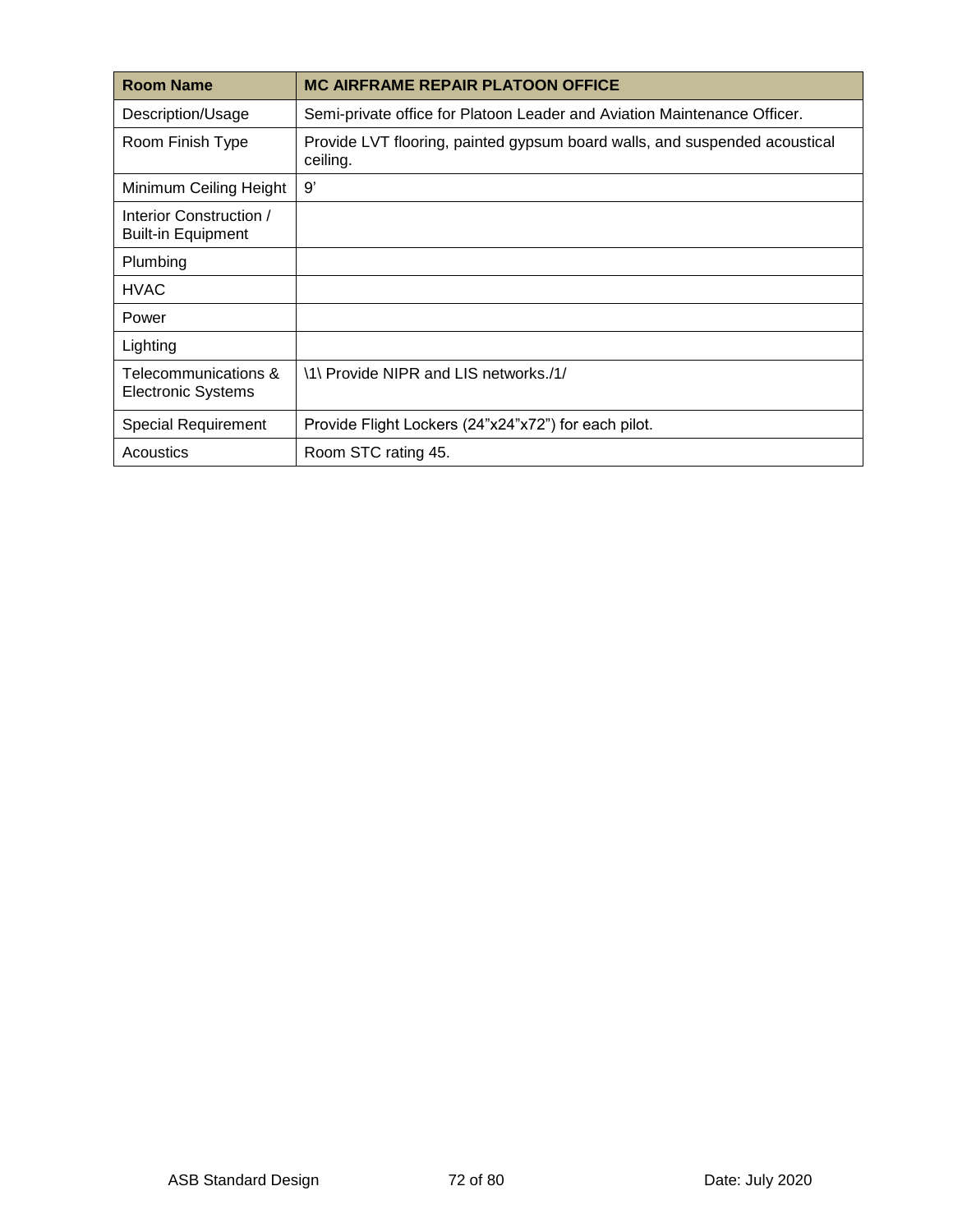|  | ROOM DATA SHEET GROUP 14 - CONFERENCE/TRAINING AREAS |
|--|------------------------------------------------------|
|  |                                                      |

| <b>Room Name</b>                                     | <b>CONFERENCE/TRAINING ROOM(S)</b>                                                                                 |
|------------------------------------------------------|--------------------------------------------------------------------------------------------------------------------|
| Description/Usage                                    | Dedicated conference/training room.                                                                                |
| Room Finish Type                                     | Provide carpet tile flooring, painted gypsum board walls with resilient base, and<br>suspended acoustical ceiling. |
| Minimum Ceiling Height                               | 9'                                                                                                                 |
| Interior Construction /<br><b>Built-in Equipment</b> | Provide (2) Dry erase marker board (8'x4').                                                                        |
| Plumbing                                             |                                                                                                                    |
| <b>HVAC</b>                                          |                                                                                                                    |
| Power                                                |                                                                                                                    |
| Lighting                                             | Dimmable lighting.                                                                                                 |
| Telecommunications &<br><b>Electronic Systems</b>    | \1\ Provide NIPR and LIS networks.<br>Additional outlet (NIPR and LIS) at conference table./1/                     |
|                                                      |                                                                                                                    |
| <b>Special Requirement</b>                           |                                                                                                                    |
| Acoustics                                            | Room STC rating 40.                                                                                                |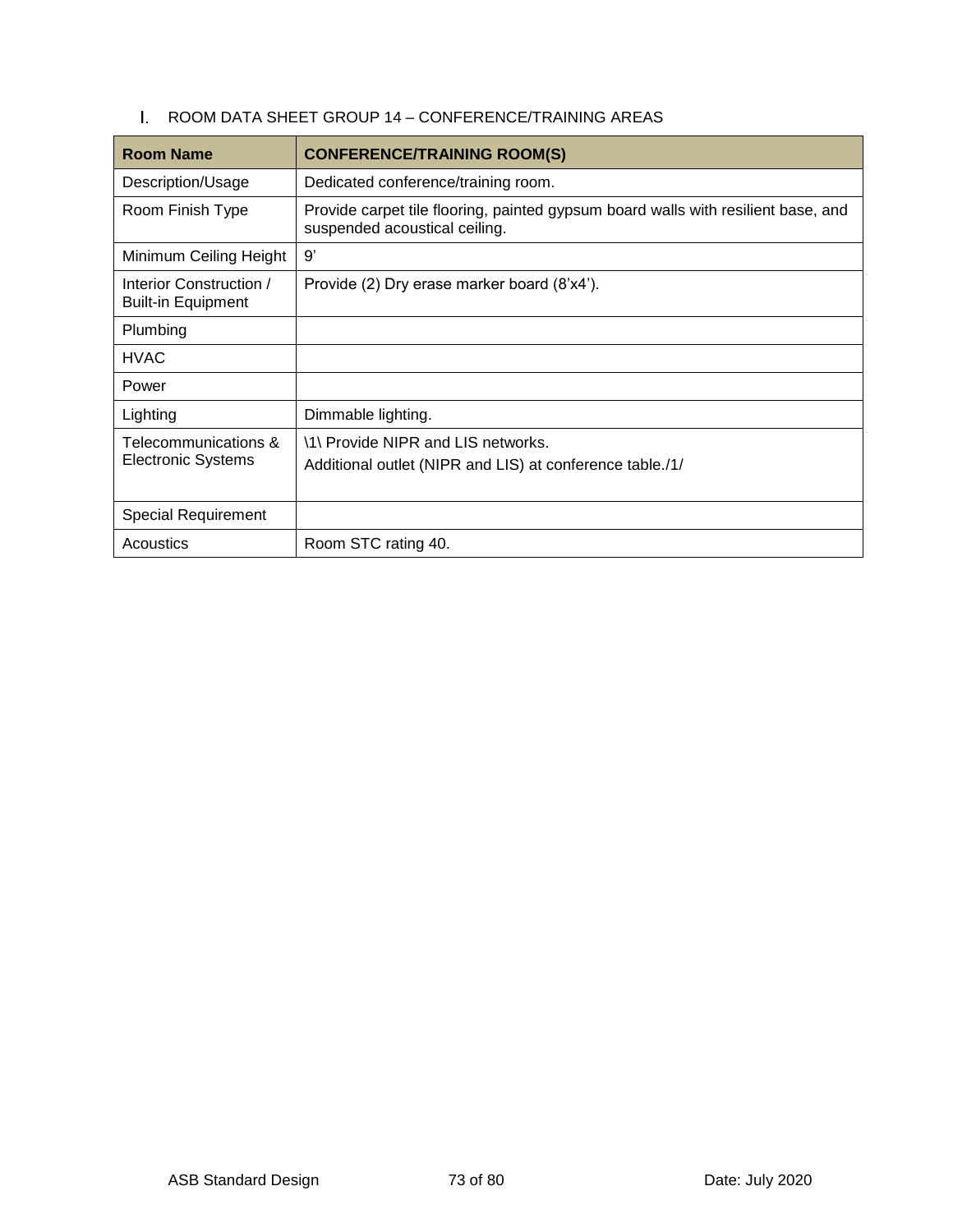| <b>Room Name</b>                                     | DISTRIBUTED/COMPUTER-BASED TRAINING (DT/CBT) ROOM                                                                  |
|------------------------------------------------------|--------------------------------------------------------------------------------------------------------------------|
| Description/Usage                                    | Dedicated training room for distributed computer based Army mandated<br>training.                                  |
| Room Finish Type                                     | Provide carpet tile flooring, painted gypsum board walls with resilient base, and<br>suspended acoustical ceiling. |
| Minimum Ceiling Height                               | 9'                                                                                                                 |
| Interior Construction /<br><b>Built-in Equipment</b> | Provide (1) Dry erase marker boards (6'x4').                                                                       |
|                                                      | Provide (1) Bulletin Board (5'x3')                                                                                 |
|                                                      | Provide (1) motorized projector screen (8'W x 8'H minimum). Provide (1)<br>projector mount.                        |
| Plumbing                                             |                                                                                                                    |
| <b>HVAC</b>                                          |                                                                                                                    |
| Power                                                |                                                                                                                    |
| Lighting                                             | Dimmable lighting.                                                                                                 |
| Telecommunications &<br><b>Electronic Systems</b>    | \1\ Provide NIPR and LIS networks.                                                                                 |
|                                                      | Additional outlet (NIPR and LIS) at each training position./1/                                                     |
| <b>Special Requirement</b>                           | Provide minimum of 14 individual training positions. Individual prewired study<br>carrels for training preferred.  |
| Acoustics                                            | Room STC rating 40.                                                                                                |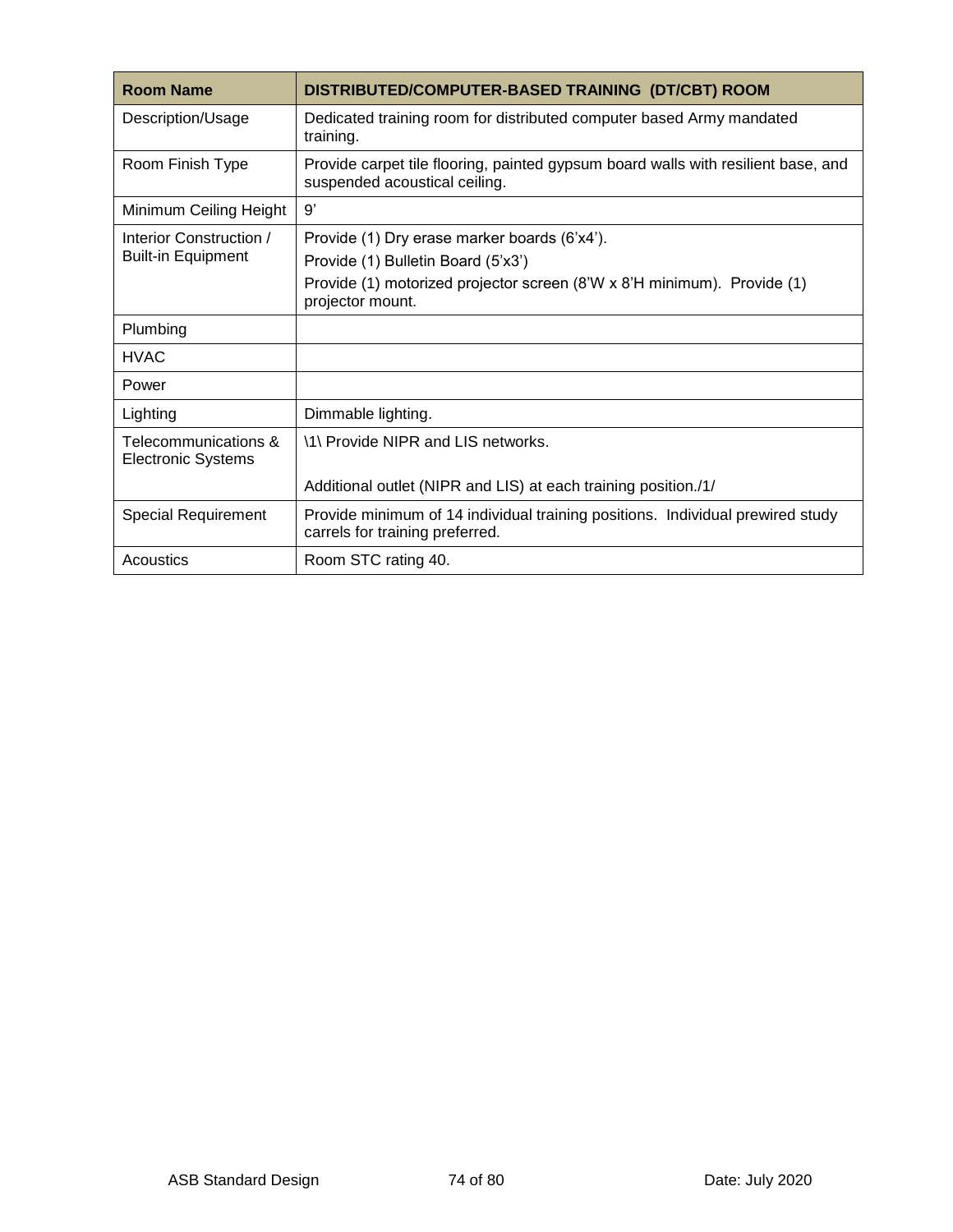## J. ROOM DATA SHEET GROUP 15 - COMMON AREAS

| <b>Room Name</b>                                     | <b>BREAK ROOM</b>                                                                                                                        |
|------------------------------------------------------|------------------------------------------------------------------------------------------------------------------------------------------|
| Description/Usage                                    | <b>Break Room</b>                                                                                                                        |
| Room Finish Type                                     | Provide polished concrete floor, painted gypsum board walls with resilient base,<br>and suspended acoustical ceiling.                    |
| Minimum Ceiling Height                               | 9'                                                                                                                                       |
| Interior Construction /<br><b>Built-in Equipment</b> | Provide 12 LF (minimum) of countertop with base and wall cabinets. Provide<br>one (1) bulletin board (5'x3') outside of break room.      |
| Plumbing                                             | Provide two compartment stainless steel sink and water supply for<br>refrigerator(s) ice maker.                                          |
| <b>HVAC</b>                                          |                                                                                                                                          |
| Power                                                | Provide (3) dual electrical outlets for countertop appliances. Provide (4)<br>electrical outlets for vending machines and refrigerators. |
| Lighting                                             |                                                                                                                                          |
| Telecommunications &<br><b>Electronic Systems</b>    | Provide one CATV flat screen monitor mount with power and data outlets.                                                                  |
| <b>Special Requirements</b>                          |                                                                                                                                          |
| Acoustics                                            | Room STC rating 40.                                                                                                                      |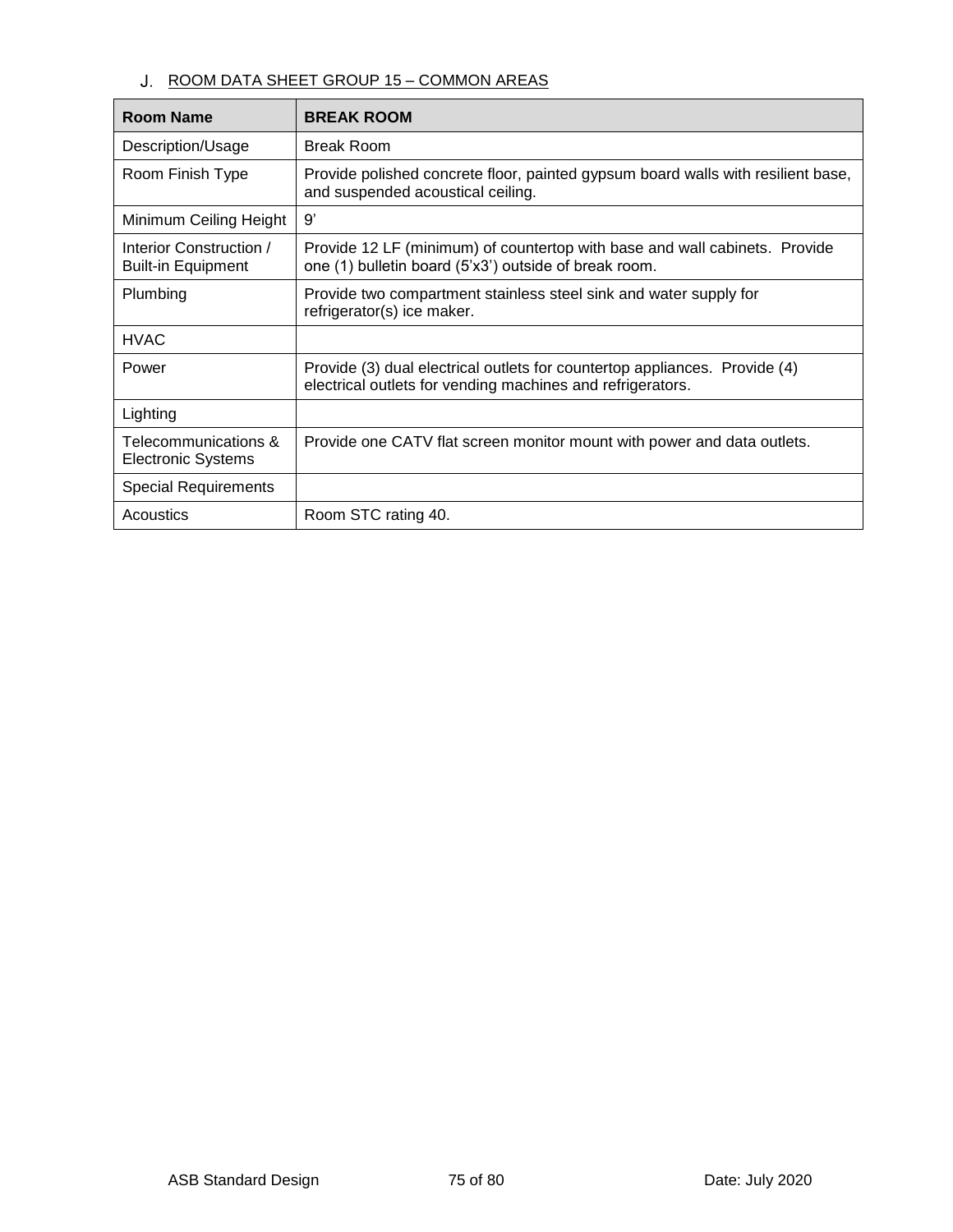| <b>Room Name</b>                                     | <b>SHOWER &amp; LOCKER ROOMS</b>                                                                                                                                                                                               |
|------------------------------------------------------|--------------------------------------------------------------------------------------------------------------------------------------------------------------------------------------------------------------------------------|
| Description/Usage                                    | Restroom, shower and locker rooms                                                                                                                                                                                              |
| Room Finish Type                                     | See UFC 4-211-01, Section 3-3.4, Personnel Support space.                                                                                                                                                                      |
| Minimum Ceiling Height                               | 9'                                                                                                                                                                                                                             |
| Interior Construction /<br><b>Built-in Equipment</b> | Provide 3 personnel lockers per shower. Lockers shall have raised base and<br>sloped top. Provide single tier (12"Wx18"Dx72"H) lockers for female soldiers.<br>Provide double tier (12"Wx18"Dx72"H) lockers for male soldiers. |
| Plumbing                                             | Provide 8 male and 3 female showers. Provide 3 male urinals. Provide 3 water<br>closets each in male and female areas. Provide 2 lavatories each in male and<br>female areas.                                                  |
| <b>HVAC</b>                                          |                                                                                                                                                                                                                                |
| Power                                                |                                                                                                                                                                                                                                |
| Lighting                                             |                                                                                                                                                                                                                                |
| Telecommunications &<br><b>Electronic Systems</b>    |                                                                                                                                                                                                                                |
| <b>Special Requirements</b>                          |                                                                                                                                                                                                                                |
| Acoustics                                            | Room STC rating 40.                                                                                                                                                                                                            |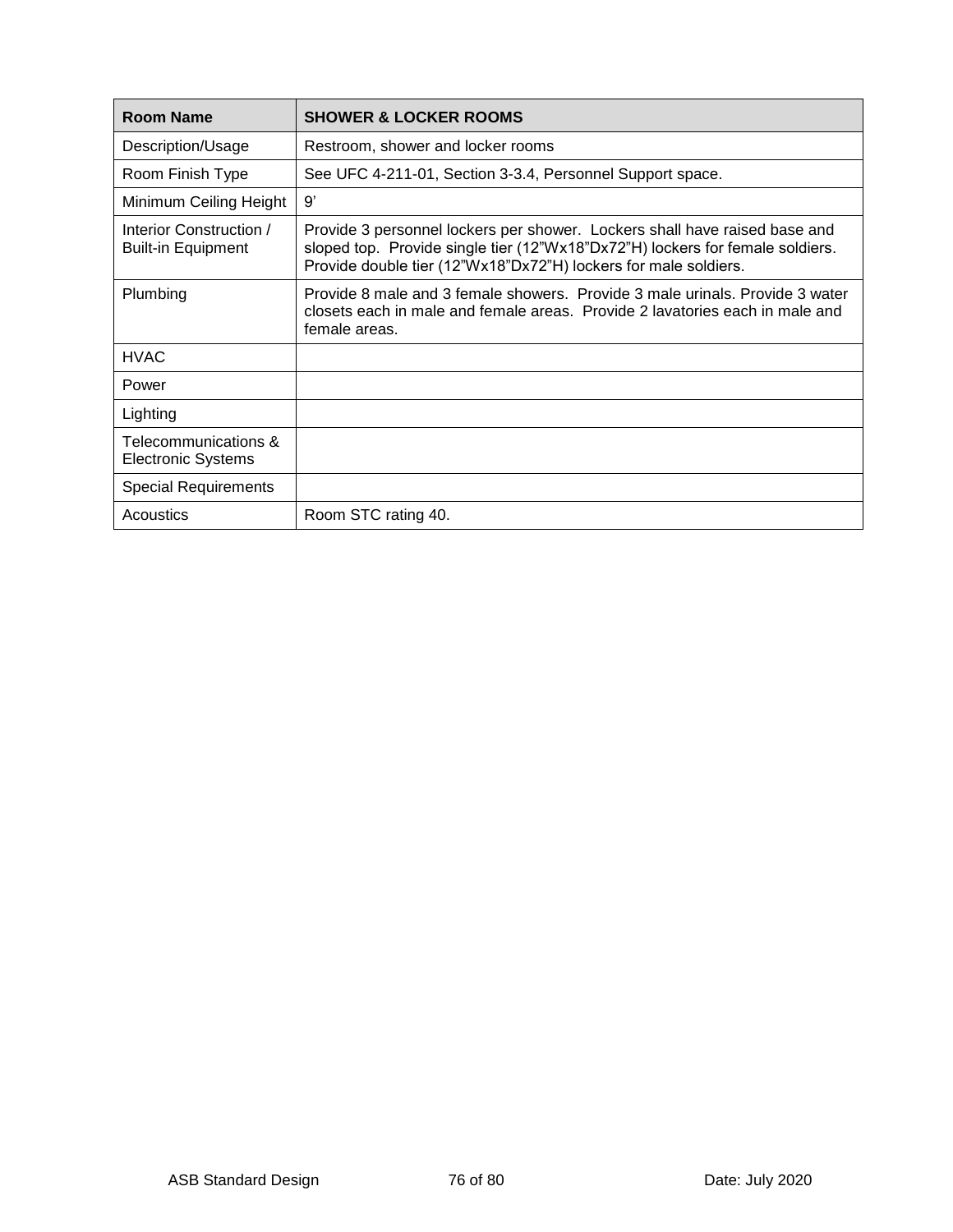| <b>Room Name</b>                                     | <b>TOILET ROOMS</b>                                                            |
|------------------------------------------------------|--------------------------------------------------------------------------------|
| Description/Usage                                    |                                                                                |
| Room Finish Type                                     | See UFC 4-211-01, Section 3-3.4, Personnel Support space.                      |
| Minimum Ceiling Height                               | 9'                                                                             |
| Interior Construction /<br><b>Built-in Equipment</b> |                                                                                |
| Plumbing                                             | \1\Provide as shown on floor plan./1/ Provide water fountain in entrance area. |
| <b>HVAC</b>                                          |                                                                                |
| Power                                                |                                                                                |
| Lighting                                             |                                                                                |
| Telecommunications &<br><b>Electronic Systems</b>    |                                                                                |
| <b>Special Requirements</b>                          |                                                                                |
| Acoustics                                            | Room STC rating 40.                                                            |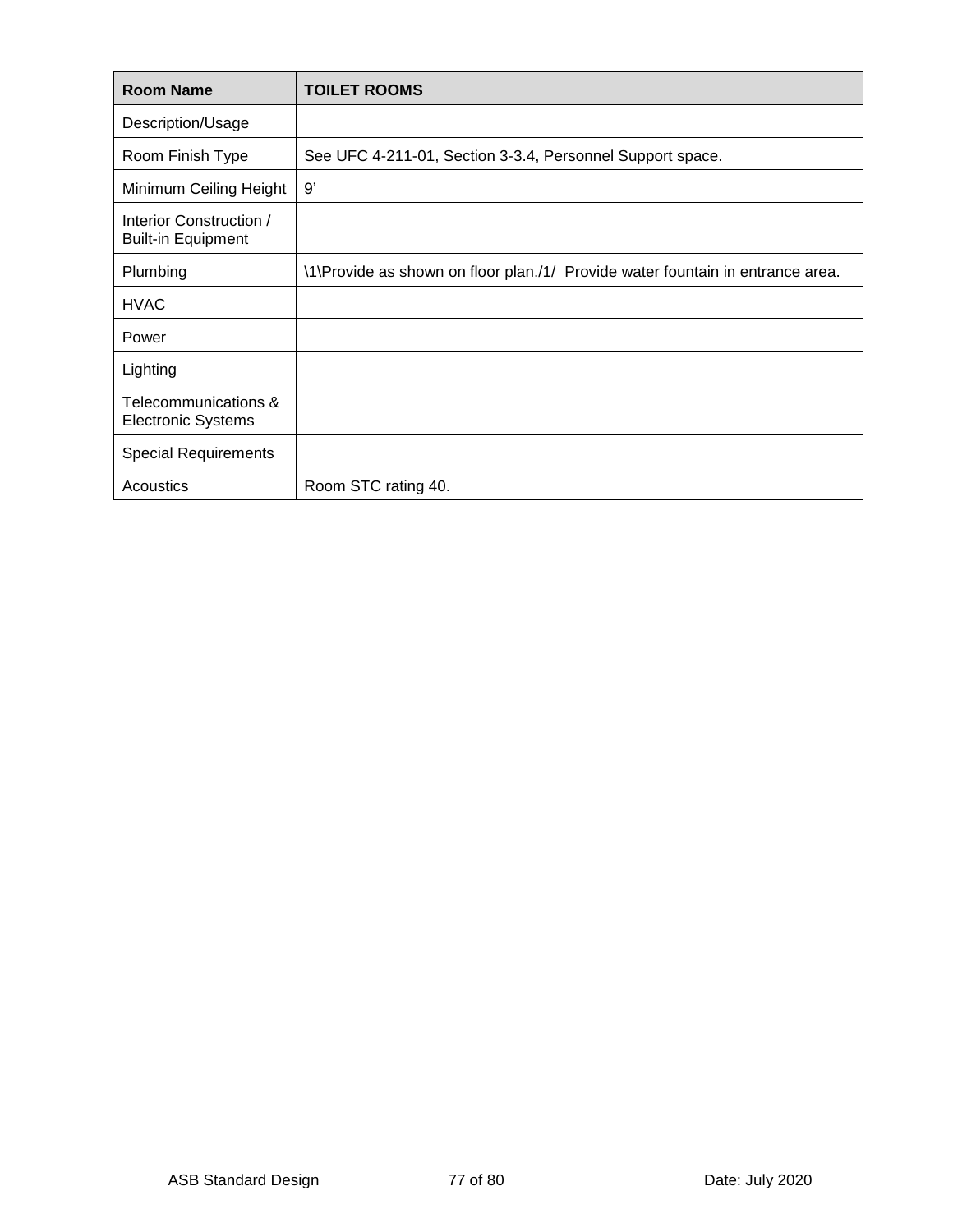| <b>Room Name</b>                                     | <b>MOTHER'S ROOM</b>                                                                                                    |
|------------------------------------------------------|-------------------------------------------------------------------------------------------------------------------------|
| Description/Usage                                    | Private room for soldier breastfeeding and lactation support.                                                           |
| Room Finish Type                                     | Provide LVT flooring, painted gypsum board walls with resilient base, and<br>suspended acoustical ceiling.              |
| Minimum Ceiling Height                               | 9'                                                                                                                      |
| Interior Construction /<br><b>Built-in Equipment</b> | 6 LF (minimum) of countertop. Coordinate size and location of under-counter<br>refrigerator to be provided by the unit. |
| Plumbing                                             | Provide single stainless steel sink.                                                                                    |
| <b>HVAC</b>                                          |                                                                                                                         |
| Power                                                | Provide (2) dual electrical outlets for countertop appliances.                                                          |
| Lighting                                             |                                                                                                                         |
| Telecommunications &<br><b>Electronic Systems</b>    |                                                                                                                         |
| <b>Special Requirement</b>                           | Room door shall be lockable from the inside.                                                                            |
| Acoustics                                            | Room STC rating 40.                                                                                                     |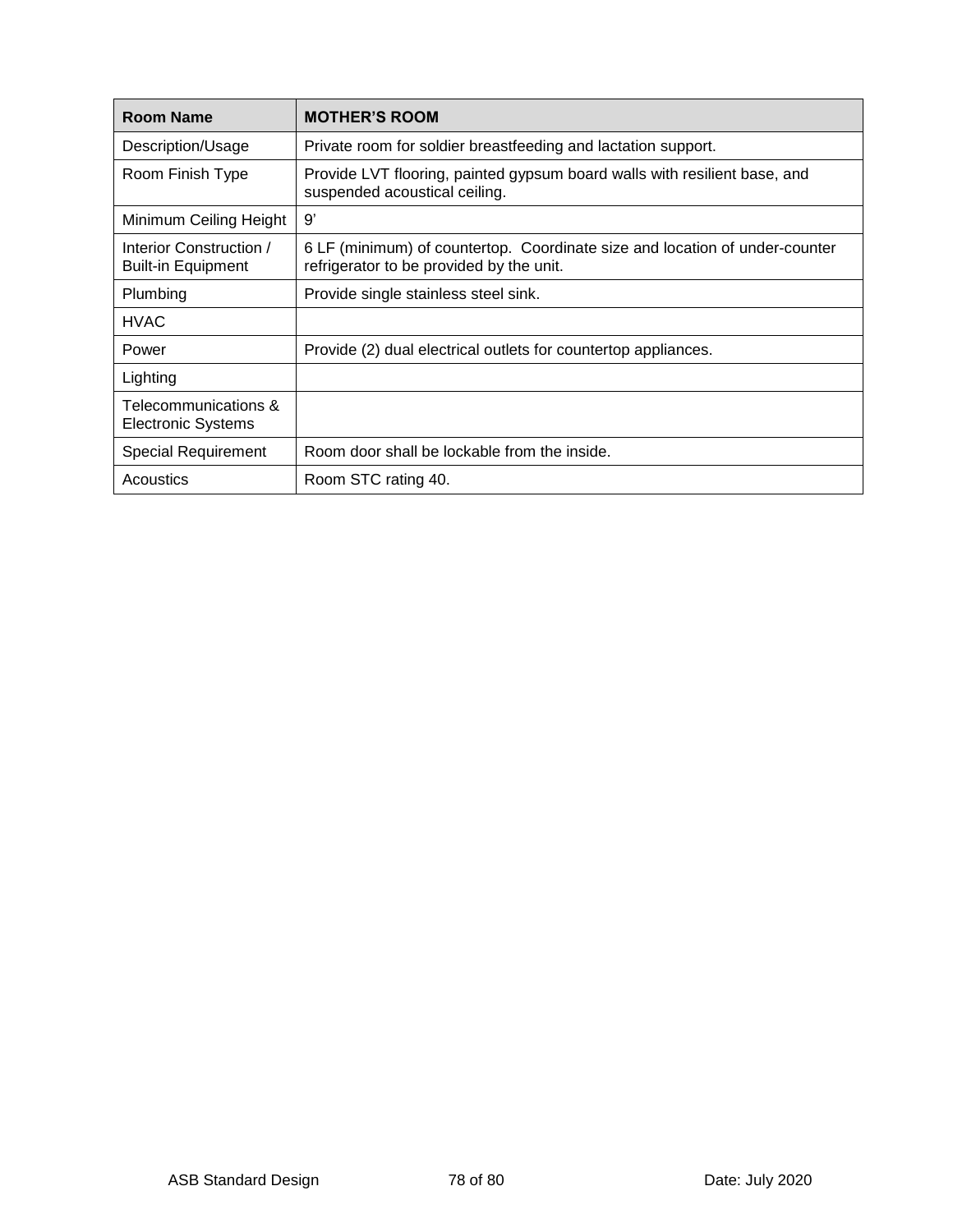| <b>Room Name</b>                                     | <b>FACILITY STORAGE</b>                                                                        |
|------------------------------------------------------|------------------------------------------------------------------------------------------------|
| Description/Usage                                    | Janitor Rooms and Facility Storage                                                             |
| Room Finish Type                                     | Provide sealed concrete, painted walls with resilient base, and exposed<br>construction above. |
| Minimum Ceiling Height                               | <b>NA</b>                                                                                      |
| Interior Construction /<br><b>Built-in Equipment</b> | Provide mop holder rack above mop sink in Janitor Rooms.                                       |
| Plumbing                                             | Provide mop sink and floor drain in Janitor Rooms.                                             |
| <b>HVAC</b>                                          |                                                                                                |
| Power                                                |                                                                                                |
| Lighting                                             |                                                                                                |
| Telecommunications &<br><b>Electronic Systems</b>    |                                                                                                |
| <b>Special Requirement</b>                           |                                                                                                |
| Acoustics                                            | NА                                                                                             |